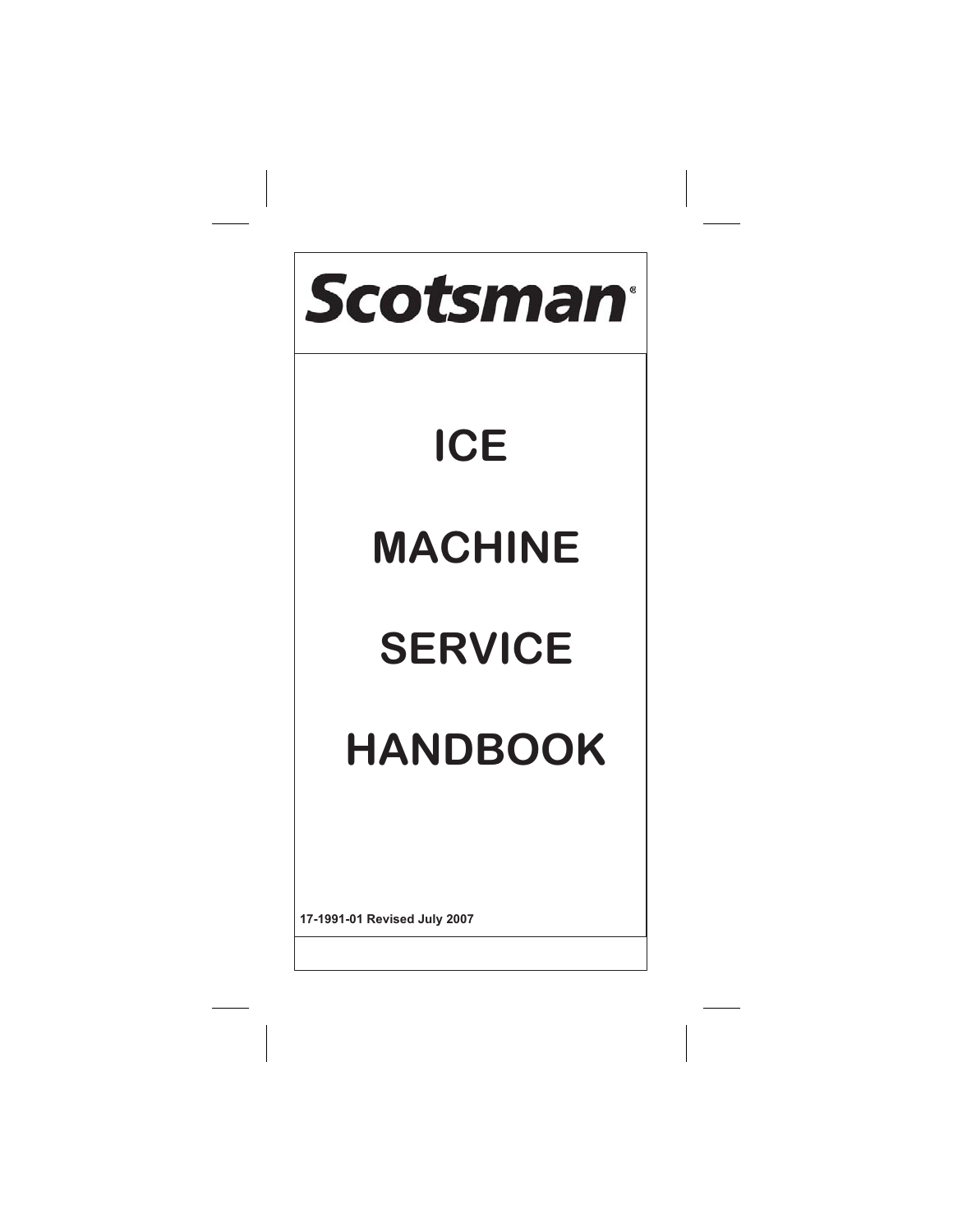### SCOTSMAN'S ICE MACHINE SERVICE HANDBOOK

**This booklet is intended as a quick reference for the service technician. It will not replace a service manual.**

**Not all of Scotsman's models are listed within this book.**

**All data listed in this book is subject to change without notice.**

**Note: Listed air cooled BTUs per hour are for air conditioning loads, not condenser sizing.**

#### **Table Of Contents**

|                                                                                               |  |         |         |         |         |                                           |                             |         |                  | CMI             |
|-----------------------------------------------------------------------------------------------|--|---------|---------|---------|---------|-------------------------------------------|-----------------------------|---------|------------------|-----------------|
| $AC30 \cdot \cdot \cdot \cdot \cdot \cdot \cdot \cdot \cdot \cdot$                            |  |         |         |         |         |                                           |                             |         | $\cdot$ Page 5   | CMI             |
| $AC125 \cdot \cdot \cdot \cdot \cdot \cdot \cdot \cdot$                                       |  |         |         |         |         |                                           |                             |         |                  | CMI             |
| AF1                                                                                           |  |         |         |         |         |                                           |                             |         | $·$ Page 6       | CMI             |
| $AF300 \cdot \cdot \cdot \cdot \cdot \cdot \cdot \cdot \cdot \cdot \cdot \cdot \text{Page 8}$ |  |         |         |         |         |                                           |                             |         | $\cdot$ Page 7   | CMI             |
|                                                                                               |  |         |         |         |         |                                           |                             |         |                  | CMI             |
| $AF325$ Page 9                                                                                |  |         |         |         |         |                                           |                             |         |                  | CMI             |
| AFE325 Page 10                                                                                |  |         |         |         |         |                                           |                             |         |                  | CMI             |
| AFE400                                                                                        |  |         | $\cdot$ | $\cdot$ |         |                                           |                             |         | $\cdots$ Page 11 | CMI             |
| CD200 $\cdots$ Page 12                                                                        |  |         |         |         |         |                                           |                             |         |                  | CM:             |
| CD450 $\cdots$ $\cdots$ $\cdots$ Page 13                                                      |  |         |         |         |         |                                           |                             |         |                  | CM:             |
| $CM250$ $\cdots$ $\cdots$ $\cdots$                                                            |  |         |         |         |         |                                           |                             |         | Page 14          | CM:             |
| $CM450 \cdot \cdot \cdot$                                                                     |  | ٠.      |         |         |         | $\alpha$ , $\alpha$ , $\alpha$ , $\alpha$ |                             |         | $\cdot$ Page 15  | <b>CSO</b>      |
| $CM500 \cdot \cdot \cdot \cdot \cdot \cdot \cdot \cdot$                                       |  |         |         |         |         |                                           |                             |         | Page 16          | <b>CSI</b>      |
| $CM550 \cdot \cdot \cdot \cdot \cdot \cdot \cdot \cdot$                                       |  |         |         |         |         |                                           |                             |         | Page 17          | <b>CSI</b>      |
| $CM650 \cdot \cdot \cdot \cdot \cdot$                                                         |  |         |         |         | $\cdot$ |                                           | $\sim$ $\sim$               | $\cdot$ | Page 18          | <b>CSI</b>      |
| CM855                                                                                         |  | ٠.      | $\cdot$ | $\cdot$ | $\cdot$ |                                           | $\sim$                      | $\sim$  | Page 19          | CS5             |
| $CM1000$                                                                                      |  |         |         |         |         |                                           |                             |         | Page 20          | CSE             |
| $CM1400 \cdot \cdot \cdot \cdot \cdot \cdot \cdot \cdot$                                      |  |         |         |         |         |                                           |                             |         | Page 21          | CSE             |
| $CME250 \cdot \cdot \cdot \cdot$                                                              |  |         |         |         |         | $\sim$ $\sim$ $\sim$                      |                             | $\sim$  | Page 22          | <b>CU</b>       |
| $CME500 \cdot \cdot \cdot \cdot$                                                              |  |         |         |         |         |                                           |                             |         | $\cdots$ Page 23 | DC3             |
| $CME650$                                                                                      |  |         |         |         |         |                                           |                             |         | Page 24          | DCI             |
| $CME256 \cdot \cdot \cdot$                                                                    |  |         |         | $\cdot$ | $\cdot$ |                                           | $\sim$ $\sim$ $\sim$        |         | Page 25          | FD <sub>4</sub> |
| $CME306 \cdot \cdot \cdot$                                                                    |  |         | ٠.      | $\cdot$ |         |                                           | $\ddot{\phantom{0}}$        | $\sim$  | Page 26          | <b>FDE</b>      |
| $CME456 \cdot \cdot \cdot$                                                                    |  |         |         |         |         |                                           | the state of the            |         | Page 27          | <b>FM</b>       |
| $CME506$ $\cdots$ $\cdots$ $\cdots$                                                           |  |         |         |         |         |                                           |                             |         | Page 28          | FM <sup>1</sup> |
| $CME656 \cdot \cdot \cdot$                                                                    |  |         |         | $\cdot$ |         |                                           | $\sim$ $\sim$ $\sim$ $\sim$ |         | Page 29          | FM1             |
| $CME686 \cdot \cdot$                                                                          |  | $\cdot$ | .,      | ٠.      | $\cdot$ | $\cdot$ .                                 |                             |         | $\cdot$ Page 30  | <b>FMI</b>      |
| $CME806$                                                                                      |  |         |         |         |         |                                           |                             |         | Page 31          | <b>FMI</b>      |
| $CME810 \cdot \cdot \cdot \cdot \cdot \cdot \cdot \cdot$                                      |  |         |         |         |         |                                           |                             |         | Page 32          | <b>FMI</b>      |
| CME855                                                                                        |  |         | $\cdot$ |         | $\cdot$ |                                           | $\cdot$ .                   | $\sim$  | Page 33          | <b>FMI</b>      |
| CME865 · ·                                                                                    |  | $\cdot$ | .,      | ٠.      | $\cdot$ | $\cdot$ .                                 |                             | $\sim$  | Page 34          | <b>FMI</b>      |
|                                                                                               |  |         |         |         |         |                                           |                             |         |                  | <b>FMI</b>      |
| $CME1002 \cdot \cdot \cdot \cdot \cdot \cdot \cdot \cdot$                                     |  |         |         |         |         |                                           |                             |         | Page 36          |                 |

| CME1056-         |   |   |   |   |   | ٠. | ٠. |   | Page 37 |
|------------------|---|---|---|---|---|----|----|---|---------|
| CME1202.         |   |   |   |   |   |    |    |   | Page 38 |
| CME1356 ·        |   |   |   |   |   |    | ٠  | , | Page 39 |
| CME1386.         |   |   | ł |   | , |    |    | , | Page 40 |
| CMF1402.         |   |   | ï |   |   | ï  |    |   | Page 41 |
| CMF1656.         |   |   |   |   |   |    |    |   | Page 42 |
| CME1686.         |   |   |   |   |   |    |    |   | Page 43 |
| CME1856.         |   |   |   |   | ï | ï  | ï  | ï | Page 44 |
| CMF2006          |   |   |   |   |   |    | ,  | ł | Page 45 |
| CME2086-         |   |   |   |   |   |    |    | ï | Page 46 |
| CMS1002.         |   |   | ï | ï |   |    |    |   | Page 47 |
| CMS1202.         |   |   |   |   |   |    |    |   | Page 48 |
| CMS1402.         |   |   |   |   |   |    |    |   | Page 49 |
| CS0415.          |   |   |   |   |   |    |    |   | Page 50 |
| CSW1 ·           |   |   | ï |   |   |    |    |   | Page 51 |
| CSWE1 ·          |   |   |   |   |   |    | ,  | , | Page 52 |
| CSW45.           |   |   | ï |   |   |    |    |   | Page 53 |
| CS55.<br>٠       |   |   |   |   |   |    |    |   | Page 54 |
| $CS60 -$<br>٠    |   |   | , | ï |   |    |    |   | Page 55 |
| CSE60<br>٠.      |   | , | ï |   | , | ï  |    | ï | Page 56 |
| CU0515-          |   |   |   |   |   |    |    | ï | Page 57 |
| DC33.            |   |   | , |   |   |    |    | ï | Page 58 |
| $DCE33$ .        |   |   | ï |   |   |    |    |   | Page 59 |
| $FD4 -$<br>. .   |   |   | , |   |   |    |    | , | Page 60 |
| FDE470.          |   | ï | ï | ï | ï | ï  | ï  | ï | Page 61 |
| <b>FM800 ·</b>   |   |   |   |   |   |    |    |   | Page 62 |
| FM1200-          |   | , | ï |   |   |    | ,  |   | Page 63 |
| FM1202-          |   |   |   |   |   |    |    |   | Page 64 |
| <b>FME504</b>    |   | , |   |   |   | ï  |    |   | Page 65 |
| <b>FME800</b>    | ï | ï |   | ï | ï | ï  | ï  | ï | Page 66 |
| <b>FMF804</b>    |   |   |   |   |   |    | ,  | ï | Page 67 |
| <b>FME1200 ·</b> |   | , |   | ï |   |    | ,  | ï | Page 68 |
| <b>FME1204 ·</b> |   |   |   | ï | ï |    |    | ï | Page 69 |
| FME1500 ·        |   |   |   |   |   | ٠  |    | ٠ | Page 70 |
|                  |   |   |   |   |   |    |    |   |         |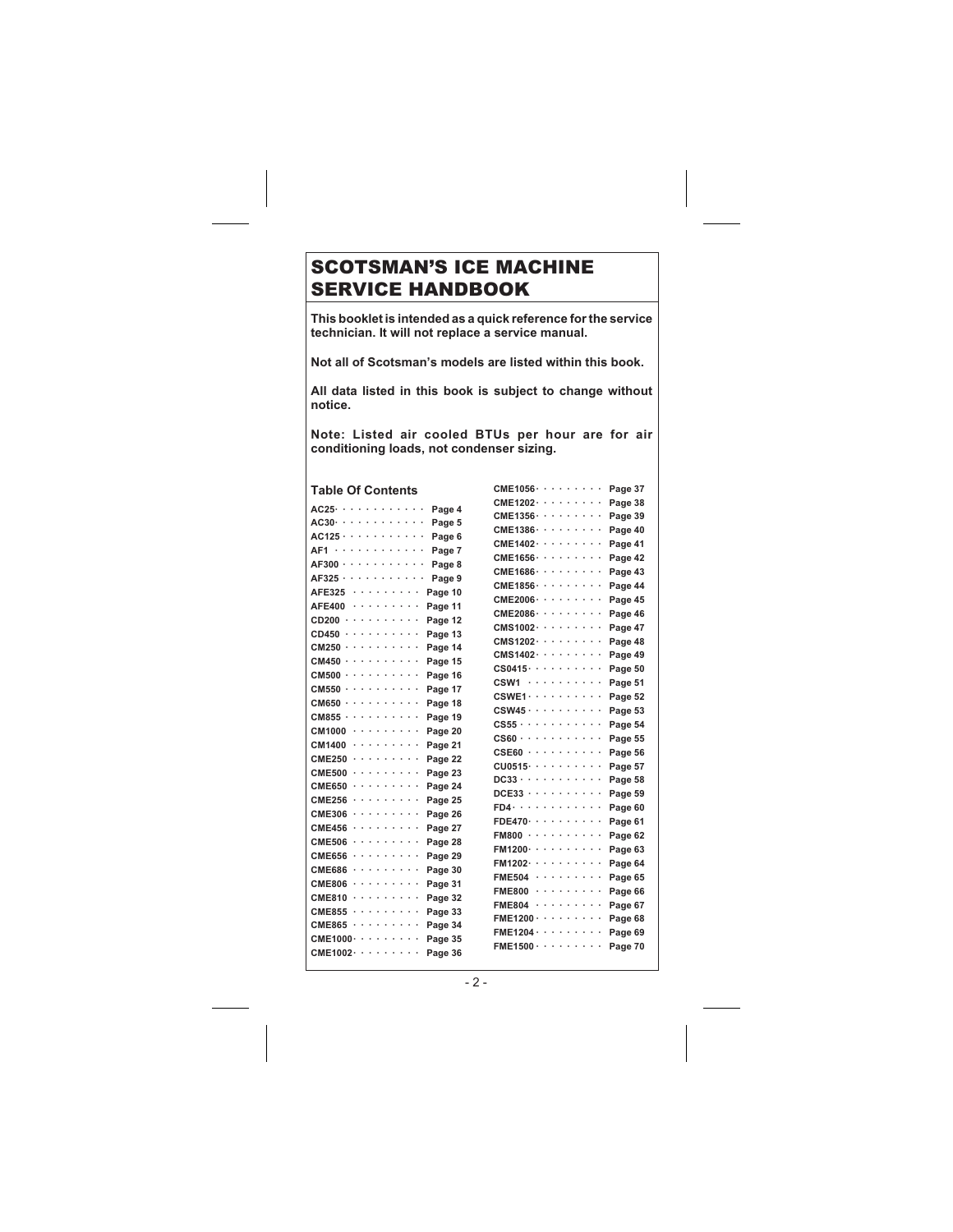| FME1504 ·<br>ï<br>٠.<br>ï<br>ï<br>ï<br>ï<br>ï<br>Page 71                                                 |
|----------------------------------------------------------------------------------------------------------|
| FME2404<br>×.<br>ï<br>×,<br>ï<br>Page 72                                                                 |
| HD22 and HD30 ·<br>ï<br>Page 73<br>ł,<br>í,                                                              |
| <b>MAR1400 and MAR2000</b><br>Page 74                                                                    |
| <b>MCM860 ·</b><br>ï<br>,<br>ï<br>ċ.<br>ï<br>ï<br>ï<br>Page 75                                           |
| <b>MCM1062</b><br>¥.<br>ï<br>ï<br>٠<br>ï<br>ï<br>ï<br>Page 76                                            |
| MCM1462<br>ï<br>$\cdot$<br>ï<br>ï<br>ï<br>ï<br>Page 77                                                   |
| $MDT2 \cdot \cdot \cdot$<br>ï<br>ï<br>ï<br>ï<br>ï<br>ï<br>Page 78                                        |
| <b>MDT3F and MDT4F</b><br>,<br>ł,<br>Page 79<br>ï                                                        |
| MDT5N25 and MTD5N40<br>Page 80                                                                           |
| MDT6N90<br>ï<br>ï<br>ï<br>ï<br>ł,<br>ï<br>ï<br>ł,<br>Page 81                                             |
| <b>MFE400</b><br>÷,<br>ï<br>ï<br>ï<br>ï<br>ï<br>ï<br>Page 82                                             |
| <b>MH750</b><br>$\cdot$<br>ï<br>ï<br>ï<br>ï<br>ï<br>ï<br>ï<br>Page 83<br>í,<br>,                         |
| <b>ND550</b><br>ï<br>ï<br>ï<br>ï<br>ï<br>ï<br>Page 84<br>ï<br>ï<br>í,<br>ł,                              |
| ï<br>ï<br><b>ND650</b><br>ï<br>ï<br>ï<br>ï<br>ï<br>ł,<br>ï<br>ł,<br>Page 85                              |
| <b>ND750</b><br>٠.<br>ï<br>ï<br>Page 86<br>ł.<br>í,<br>ä,<br>ł,                                          |
| <b>NDE550 &amp; NDE554</b><br>Page 87<br>ł,<br>í,                                                        |
| <b>NDE650 &amp; NDE654</b><br>,<br>Page 88                                                               |
| <b>NDE750 &amp; NDE754</b><br>,<br>Page 89<br>ï<br>ï                                                     |
| <b>NM650</b><br>$\cdot$<br>ï<br>ï<br>,<br>Page 90                                                        |
| <b>NM950</b><br>$\cdot$<br>ï<br>Page 91                                                                  |
| <b>NM952</b><br>ï<br>ï<br>Page 92<br>ï<br>,                                                              |
| NM1250<br>ï<br>Page 93                                                                                   |
| <b>NME454</b><br>ï<br>ï<br>ï<br>ï<br>ï<br>Page 94<br>í,                                                  |
| <b>NME650</b><br>,<br>Page 95                                                                            |
| <b>NME654</b><br>ï<br>ï<br>ï<br>ï<br>ï<br>ï<br>ï<br>Page 96<br>ï                                         |
| <b>NME950</b><br>ï<br>ï<br>ï<br>ï<br>ï<br>ï<br>ï<br>Page 97                                              |
| ï<br>ï<br>ï<br><b>NME954</b><br>ï<br>í<br>ï<br>ï<br>í<br>ï<br>Page 98                                    |
| NME1250-<br>ï<br>ï<br>ï<br>ï<br>ï<br>ï<br>ï<br>ï<br>Page 99                                              |
| ï<br>NME1254 ·<br>l<br>l<br>ï<br>Page 100                                                                |
| Page 101<br>NS650.<br>ï<br>ï<br>ï<br>í<br>ï<br>ï<br>í,<br>ï                                              |
| <b>NSE650 ·</b><br>l<br>ï<br>Page 102<br>í<br>ï<br>l,<br>í<br>í<br>í,                                    |
| <b>NSE654 ·</b><br>ï<br>ï<br>ï<br>ï<br>ï<br>Page 103<br>ï<br>ï<br>ï                                      |
| SCE170.<br>ï<br>ï<br>ï<br>ï<br>Page 104<br>ï<br>ï<br>ï                                                   |
| SCE275.<br>ï<br>ï<br>ï<br>ï<br><b>Page 105</b><br>,<br>ï<br>ï                                            |
| SLC300<br>ï<br>ï<br>ï<br>ï<br>ï<br><b>Page 106</b><br>ï<br>ï                                             |
| <b>SLC400 ·</b><br>ï<br>ï<br>ï<br>ï<br>ï<br>ï<br><b>Page 107</b><br>ï                                    |
| $SLE300$ .<br>,<br>ï<br>ï<br>ï<br>Page 108<br>ï                                                          |
| SLE400.<br>ï<br>ï<br>ï<br>Page 109<br>ï                                                                  |
| TDE470 ·<br>ï<br>ï<br>ï<br>,<br>Page 110<br>ï                                                            |
| TDE550 or TDE650 ·<br>Page 111<br>ï                                                                      |
| <b>SLIM LINE</b><br>×,<br>ï<br>×,<br>,<br>Page 112<br>ï                                                  |
| CUBER Operational Sequence<br>Page 113                                                                   |
| CM <sup>3</sup> Operational Sequence .<br>Page 114                                                       |
|                                                                                                          |
| CM <sup>3</sup> Operational Sequence - CME256,<br>CME506, CME656, CME806 and<br>SCE275                   |
| CM <sup>3</sup> Operational Sequence - CME306,<br>CME456, CME1056, CME1356,<br>CME1656, CME1856, CME2006 |
| Page 116                                                                                                 |

| SCE170 Operational Sequence .<br>Page 117                                |
|--------------------------------------------------------------------------|
| Page 118<br>Superheat containing                                         |
| <b>Electrical Suffix Code ·</b><br>Page 119                              |
| Scotsman Model Identification: .<br>Page 120                             |
| Remote Systems · · · ·<br>Page 121                                       |
| CM <sup>3</sup> Cuber Controller ·<br>Page 122                           |
| <b>Hermetic Compressor Diagnostics</b><br>Page 123<br>. :                |
| <b>Hermetic Compressor Diagnostics</b><br>Page 124<br>. :                |
| Hermetic Compressor Diagnostics<br>Page 125                              |
| Hot Gas Valves · · ·<br>Page 126                                         |
| Kits ·<br>Page 127                                                       |
| Ice Storage Bin Doors .<br>Page 128                                      |
| Inlet Water Valves · ·<br>Page 129                                       |
| <b>Cuber Capacity Check</b><br>Page 130                                  |
| <b>Refrigerant Temperature-Pressure</b><br>Chart<br>Page 131<br>.        |
| <b>CM<sup>3</sup> Thermistor Values</b><br>Page 132                      |
| <b>CM<sup>3</sup> Thermistor Values</b><br>Page 133                      |
| Sonar $\cdot$ $\cdot$<br>Page 134                                        |
| Compressor Potential Relays · ·<br>Page 135                              |
| Start Capacitors ·<br>Page 136                                           |
| <b>Run Capacitors</b><br>Page 137                                        |
| CM <sup>3</sup> Purge Adjustment<br>Page 138                             |
| CM <sup>3</sup> - Blue Controller<br>Page 139                            |
| <b>CM<sup>3</sup> Water Level Sensor</b><br>Diagnostics<br>Page 140<br>. |
| Warranty Summary · ·<br>Page 142                                         |
| Date Code Chart · · · ·<br>Page 143                                      |
| CM <sup>3</sup> Controller Revision (3 pages)<br>Page 144                |
| <b>AutoSentry Control Board</b><br>Page 147                              |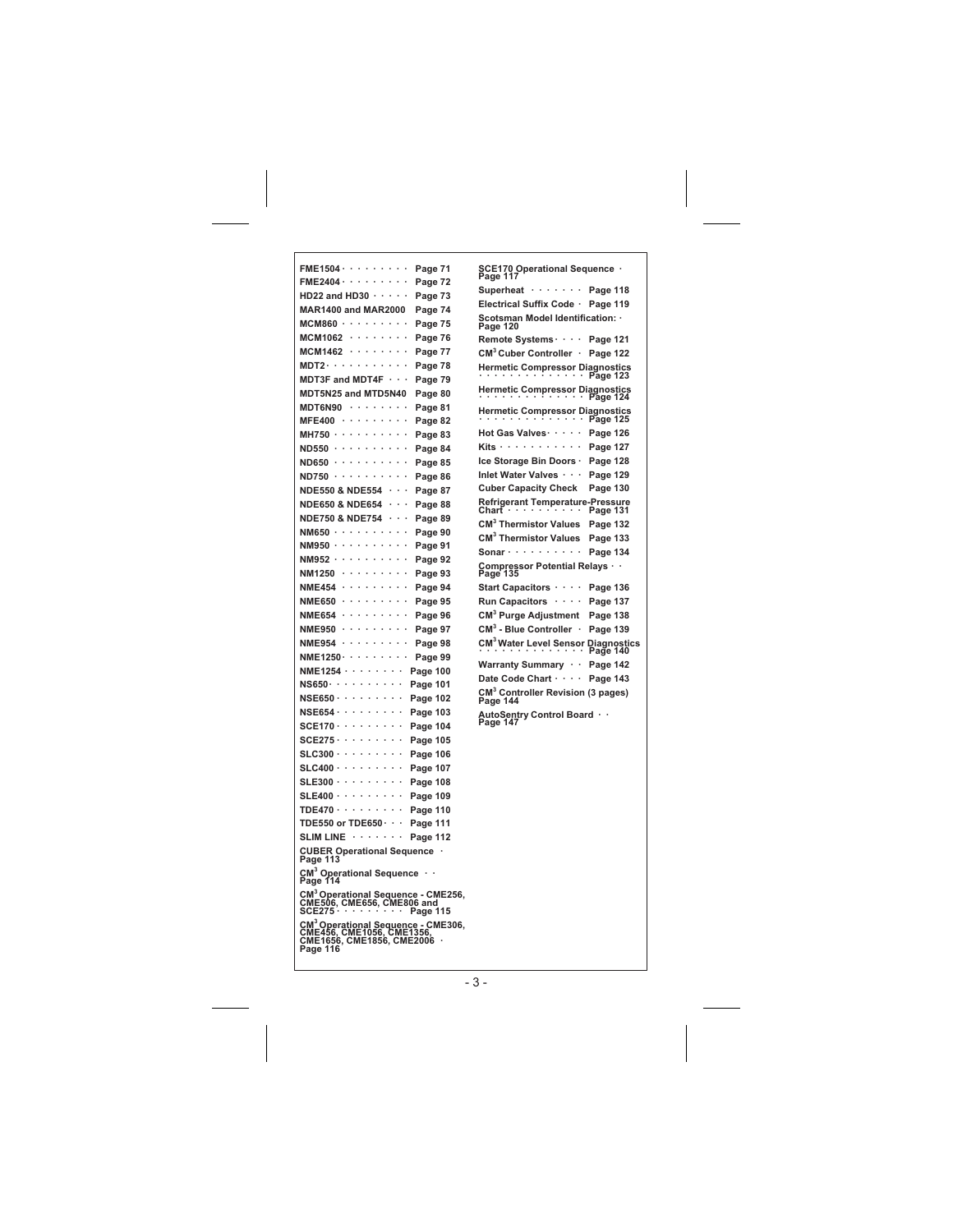# <span id="page-3-0"></span>AC25

**Cuber with bin, 2 cube sizes, air or water cooled. In production from 1977 to 1997.**

| Ice production                             | 220 to 125 lb./24 hours                           |  |  |  |  |
|--------------------------------------------|---------------------------------------------------|--|--|--|--|
| Air cooled water use, ice<br>only*         | 43 gallons per 24 hours                           |  |  |  |  |
| Water use, water cooled<br>condenser only* | 369 gallons per 24 hours                          |  |  |  |  |
| BTUs per hour*                             | 6300                                              |  |  |  |  |
| Refrigerant type                           | R-12                                              |  |  |  |  |
| Refrigerant charge                         | 16.5 oz                                           |  |  |  |  |
| Refrigerant pressures                      | Air cooled: 115 hi; 5 low,<br>just before harvest |  |  |  |  |
| Average amps                               | 12                                                |  |  |  |  |
| Cubes per cycle                            | Small = $108$ Medium = $56$                       |  |  |  |  |
| Cycle time                                 | 17 to 25 minutes                                  |  |  |  |  |
| Water solenoid valve flow<br>rate          | .25 g.p.m.                                        |  |  |  |  |

**\*90/70**

**During the harvest cycle, on air cooled models the fan and pump cycle with the discharge pressure. Water cooled discharge pressure is 135 PSIG.**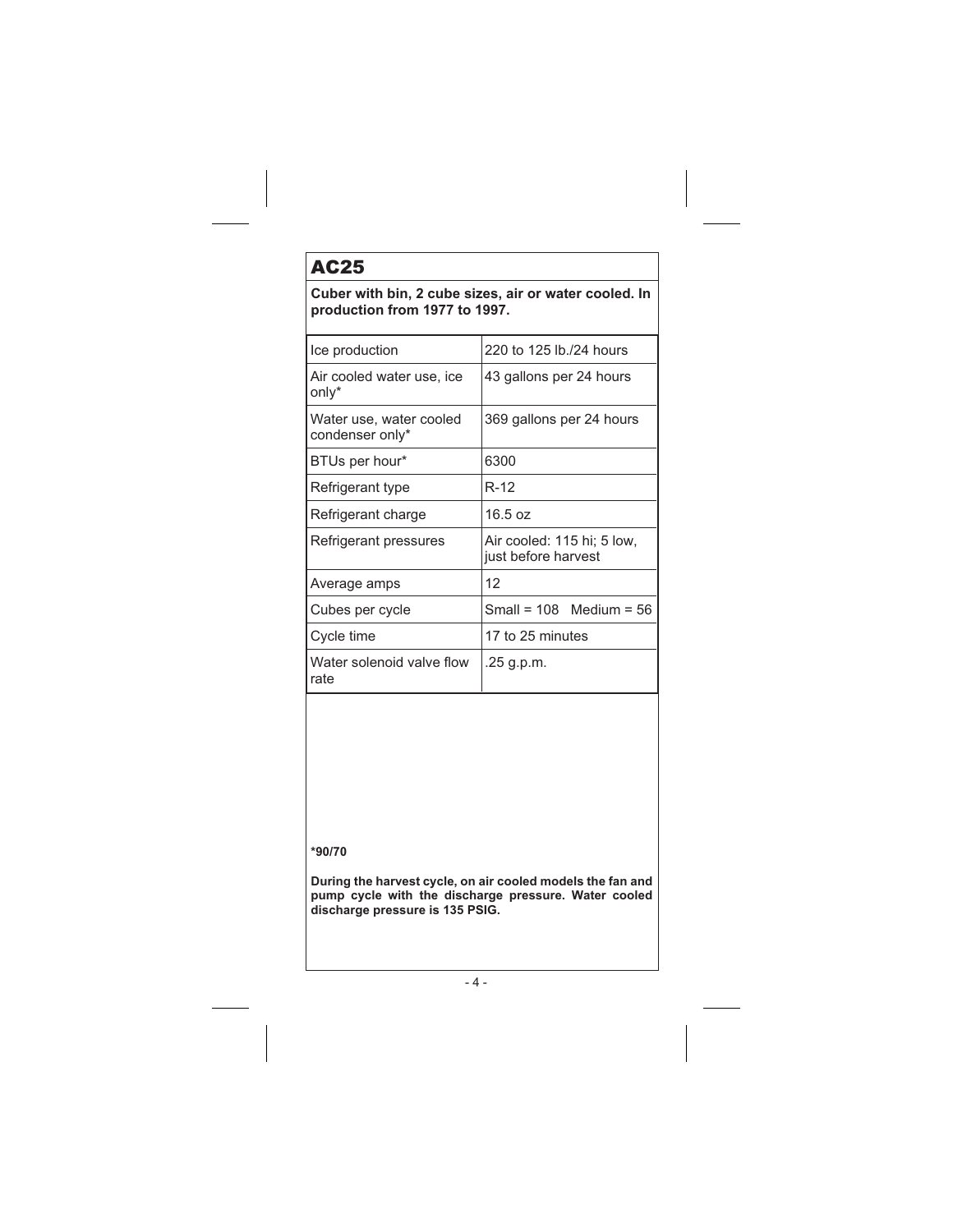# <span id="page-4-0"></span>AC30

**Cuber with bin, 2 cube sizes air and water cooled. In production from 1974 to 1997.**

| Ice production                             | 258 to 173 lb./24 hours                                  |
|--------------------------------------------|----------------------------------------------------------|
| Air cooled water use, ice<br>only*         | 84 gallons per 24 hours                                  |
| Water use, water cooled<br>condenser only* | 418 gallons per 24 hours                                 |
| BTUs per hour*                             | 8100                                                     |
| Refrigerant type                           | $R-12$                                                   |
| Refrigerant charge                         | 72 פ                                                     |
| Refrigerant pressures                      | Air cooled: discharge:125;<br>5 low, just before harvest |
| Average amps                               | 14.2                                                     |
| Cube per cycle                             | Small = 198,<br>Medium = $56$                            |
| Water solenoid valve flow<br>rate          | .50 g.p.m.                                               |
| Cycle time                                 | 17 to 25 minutes                                         |

### **\*90/70**

**Water cooled discharge pressure is 135 PSIG.**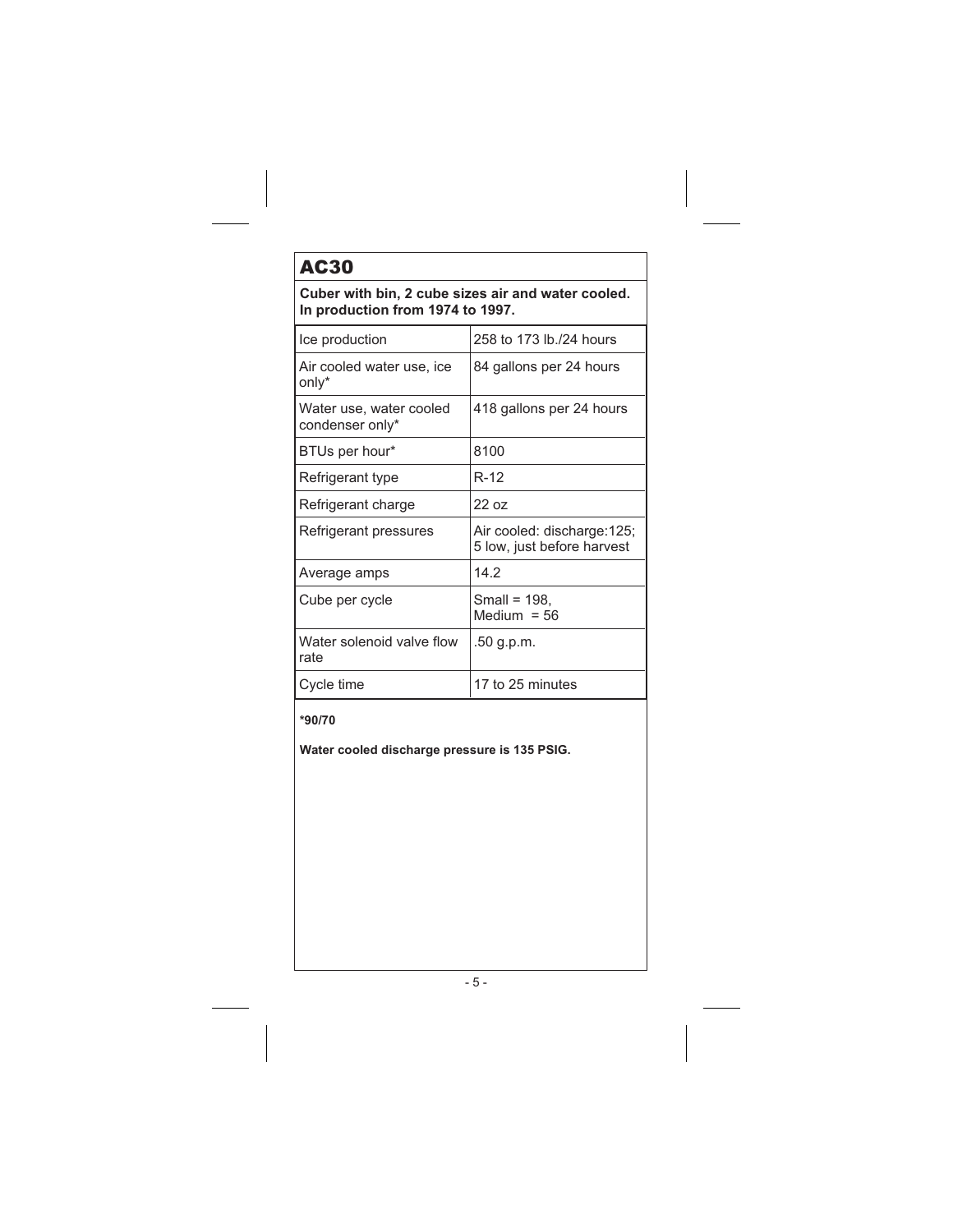# <span id="page-5-0"></span>AC125

**Cuber with bin, 1 cube size, air cooled only. In production from 1985 to 1994. Stainless steel cabinet in 1994.**

| Ice production                    | 118 to 82 lb. per 24 hours           |
|-----------------------------------|--------------------------------------|
| Water use*                        | 32 gallons per 24 hours              |
| BTUs per hour*                    | 4,600                                |
| Refrigerant type                  | R-12                                 |
| Refrigerant charge                | 17 oz                                |
| Refrigerant pressures,<br>freeze  | 125 hi; 5 low just before<br>harvest |
| Average amps, freeze              | 8.3                                  |
| Cube count                        | 84                                   |
| Water solenoid valve flow<br>rate | .48 g.p.m.                           |
| Cycle time                        | 18-28 minutes                        |

### **\*90/70**

**During harvest, when the pump is on, the fan is off.**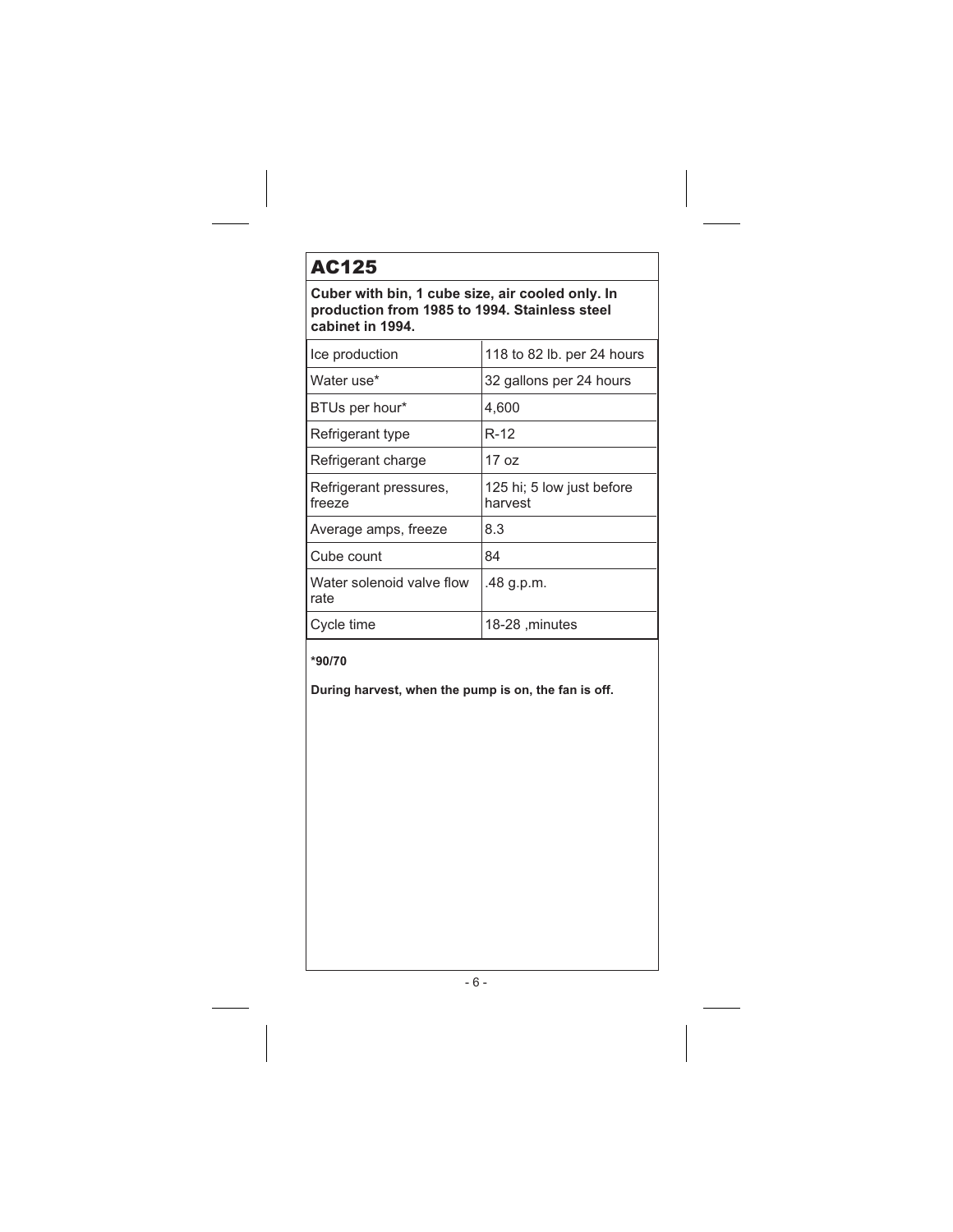# <span id="page-6-0"></span>AF1

**Flaker with bin, air cooled only. In production from 1974 to 1993, A through E models.**

| Ice production        | 335 to 209 lb. per 24 hours |
|-----------------------|-----------------------------|
| Water use*            | 41 gallons per 24 hours     |
| BTUs per hour*        | 3700                        |
| Refrigerant type      | $R-12$                      |
| Refrigerant charge    | 14 $pz$                     |
| Refrigerant pressures | 150 - 125 hi; 12-13 low     |
| Metering device       | Cap tube                    |
| Average amps          | 7.8                         |

#### **\*90/70**

**Minor changes between A and B models; compressor change between B and C models; wiring changes between C and D models; reservoir change between D and E models.**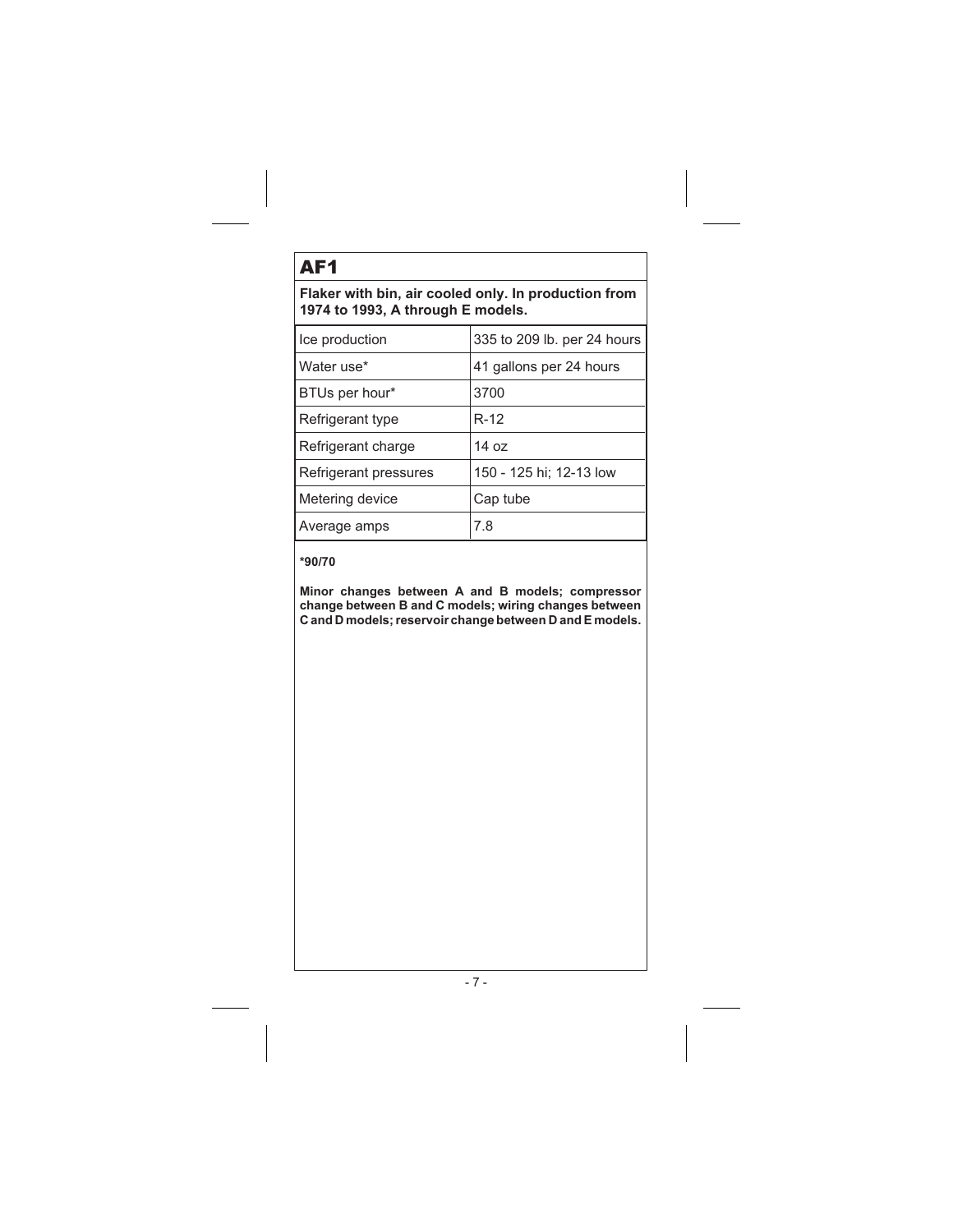# <span id="page-7-0"></span>**AF300**

**New model in 1993. R-22 self contained undercounter flaker. Polyethylene cabinet. Air or water cooled. Replaced by AFE400 in 1995.**

| Ice production                             | 324 to 218 lb. per 24 hours                 |
|--------------------------------------------|---------------------------------------------|
| Air cooled water use*                      | 33 gallons per 24 hours                     |
| Water cooled only:<br>condenser water use* | 438 gallons per 24 hours                    |
| BTUs per hour*                             | 3700                                        |
| <b>Refrigerant Type</b>                    | R-22                                        |
| Refrigerant charge                         | Air cooled: 17 oz, Water<br>cooled: $14$ oz |
| Refrigerant pressures                      | 220-260 hi; 24-25 low                       |
| Metering device                            | TXV                                         |
| Average amps                               | 9                                           |

### **\*90/70**

**Reservoir change in 1994.**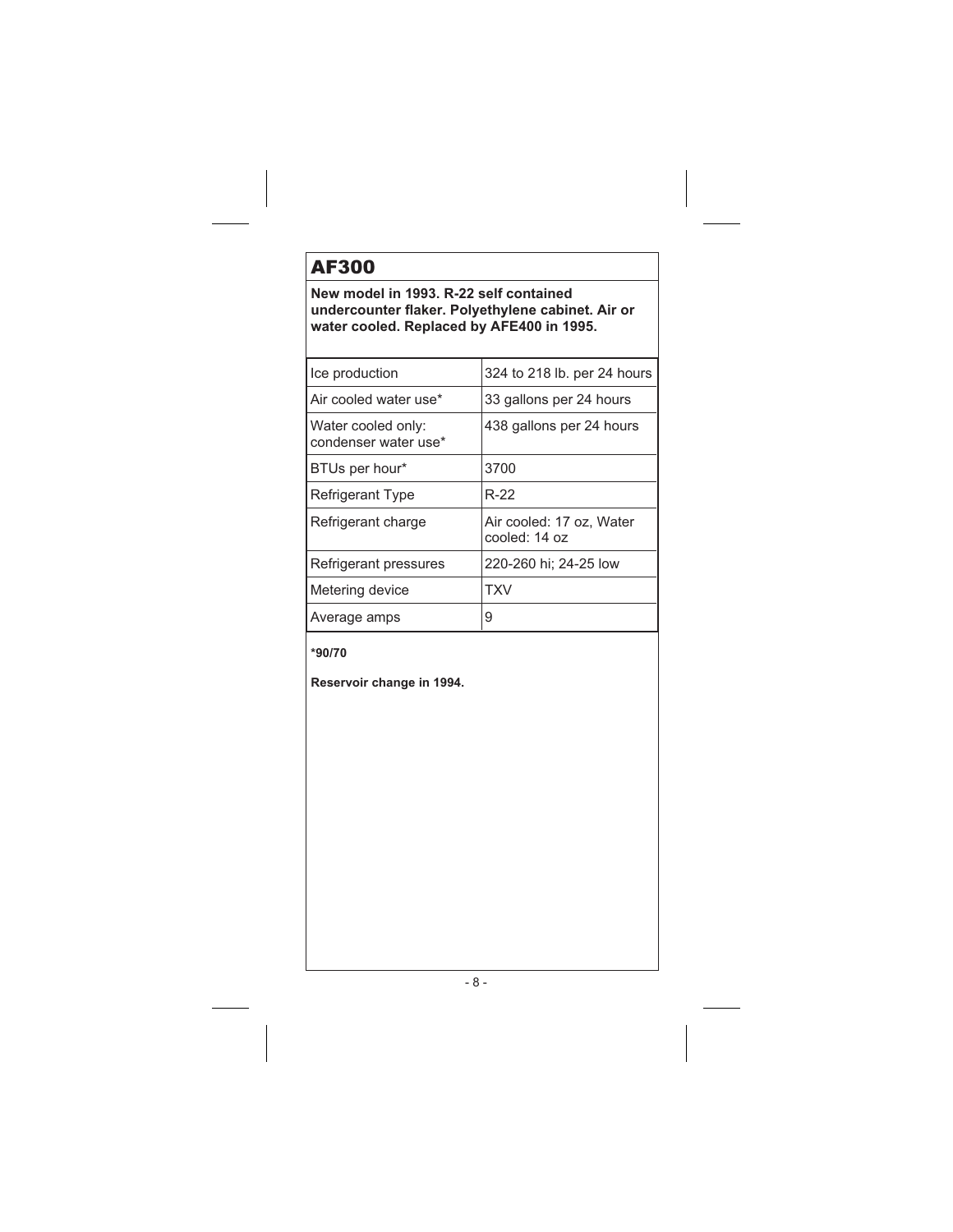### <span id="page-8-0"></span>AF325

**Flaker with bin. Air cooled only. In production from 1978 to 1994. "B" model began 1988. Replaced by AFE325.**

| Ice production        | 324 to 218 lb. per 24 hours |
|-----------------------|-----------------------------|
| Water use*            | 41 gallons per 24 hours     |
| BTUs per hour*        | 3700                        |
| Refrigerant Type      | $R-12$                      |
| Refrigerant charge    | 14 $pz$                     |
| Refrigerant pressures | 150 - 125 hi; 12-13 low     |
| Metering device       | Cap tube                    |
| Average amps          | 7.8                         |

#### **\*90/70**

**No parts changes between A and B models.**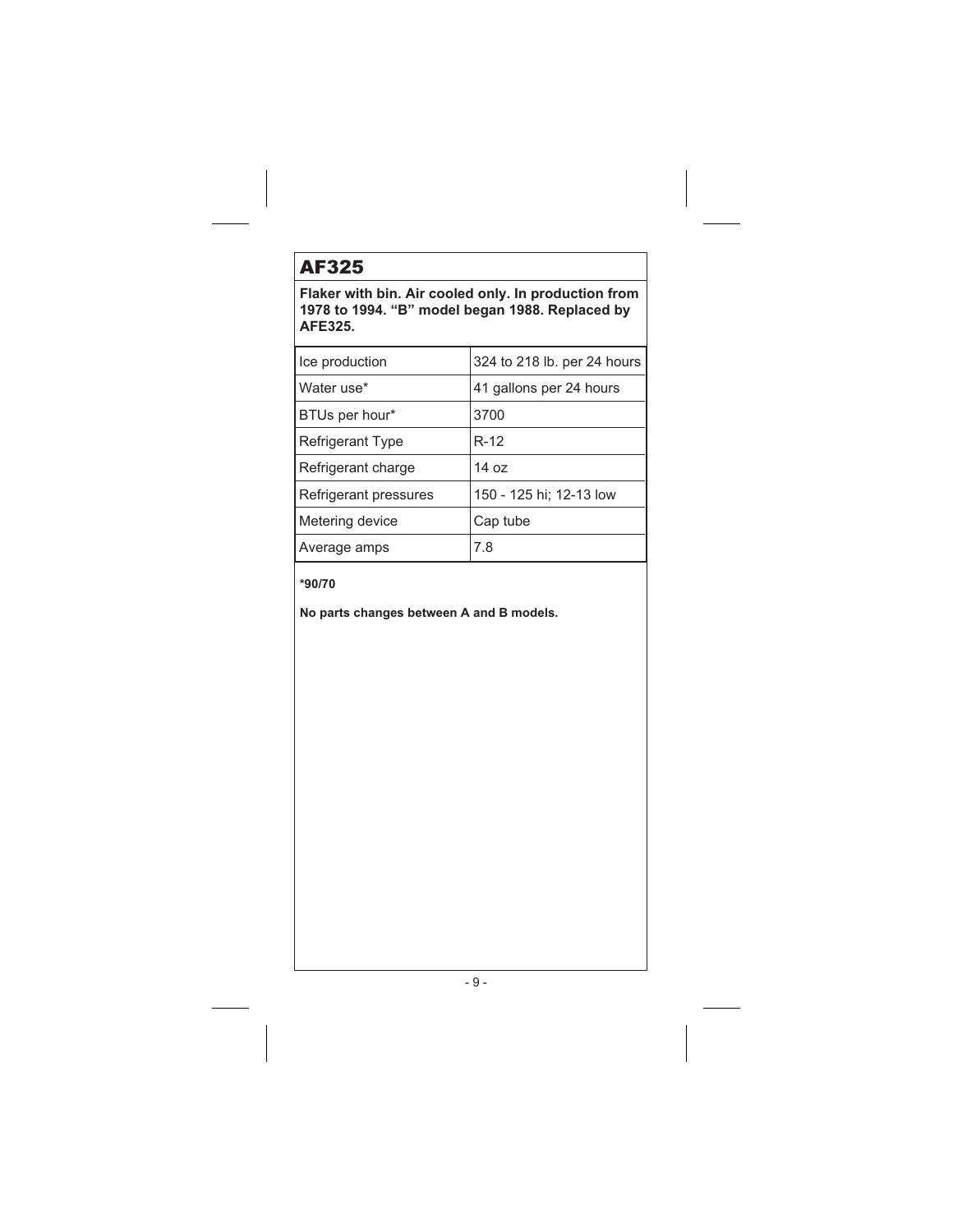# <span id="page-9-0"></span>**AFE325**

### **R-134a self contained undercounter flaker. Production began October 1994**

| Ice production          | 324 to 218 lb. per 24<br>hours                      |
|-------------------------|-----------------------------------------------------|
| Water use*              | 33 gallons per 24 hours                             |
| <b>BTUs per hour</b>    | 3000                                                |
| <b>Refrigerant Type</b> | R-134a                                              |
| Refrigerant charge      | 11 $oz$                                             |
| Refrigerant pressures   | 7 - 10 PSIG Suction:<br>130<br>- 165 PSIG Discharge |
| Metering device         | Cap tube                                            |
| Average amps            | 9                                                   |

**\*90/70**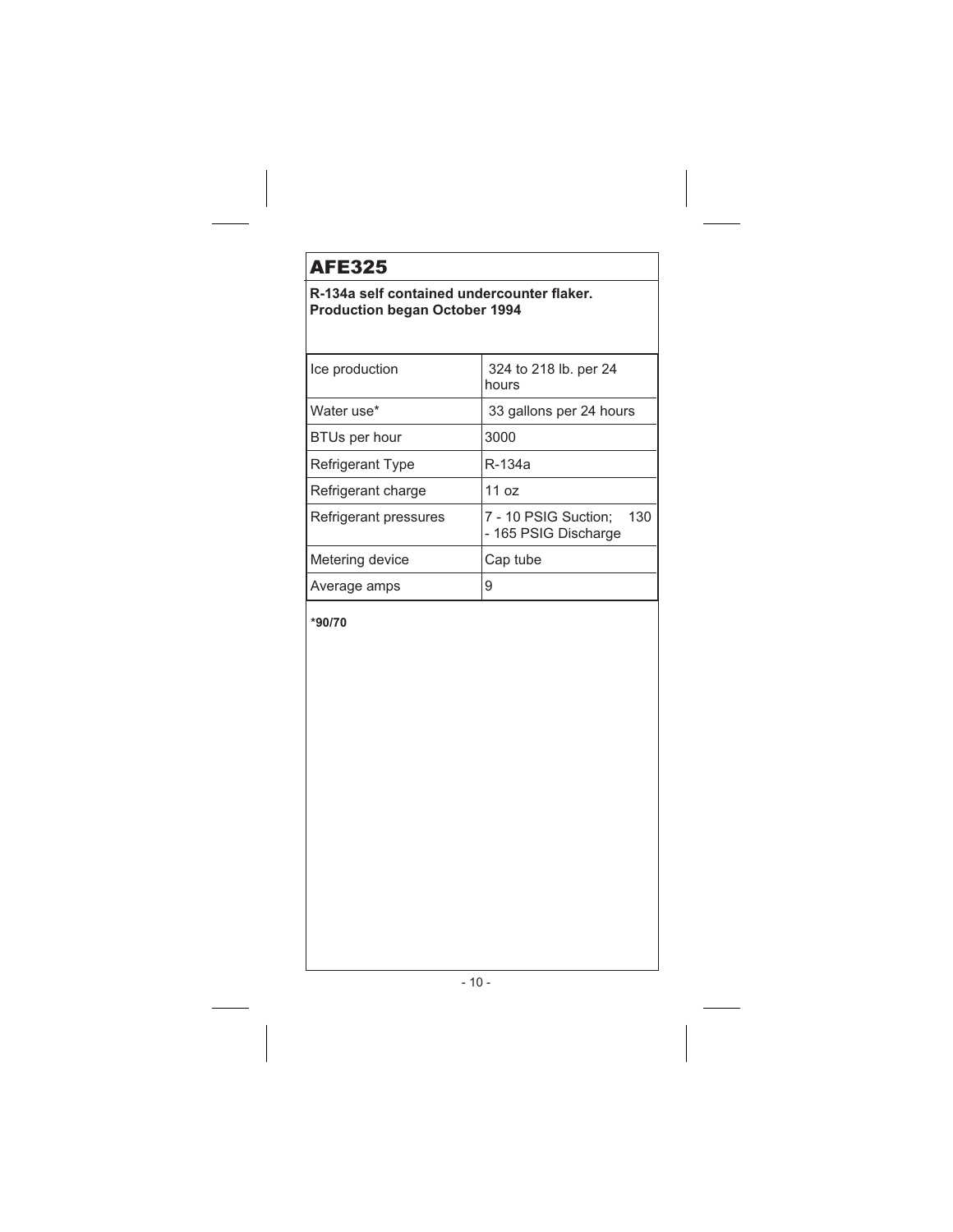## <span id="page-10-0"></span>**AFE400 / AFE424**

### **AFE424 replaced AFE400 in 2010.**

| 400 to 250 lb. per 24 hours               |
|-------------------------------------------|
| 36 gallons per 24 hours                   |
| 393 gallons per 24 hours                  |
| 3000                                      |
| R-134a                                    |
| Air cooled: 15 oz.<br>Water cooled: 10 oz |
| 125 - 160 hi; 12 - 13 low                 |
| TXV, superheat 6 to 8 <sup>o</sup> F.     |
| 9                                         |
|                                           |

**\*90/70**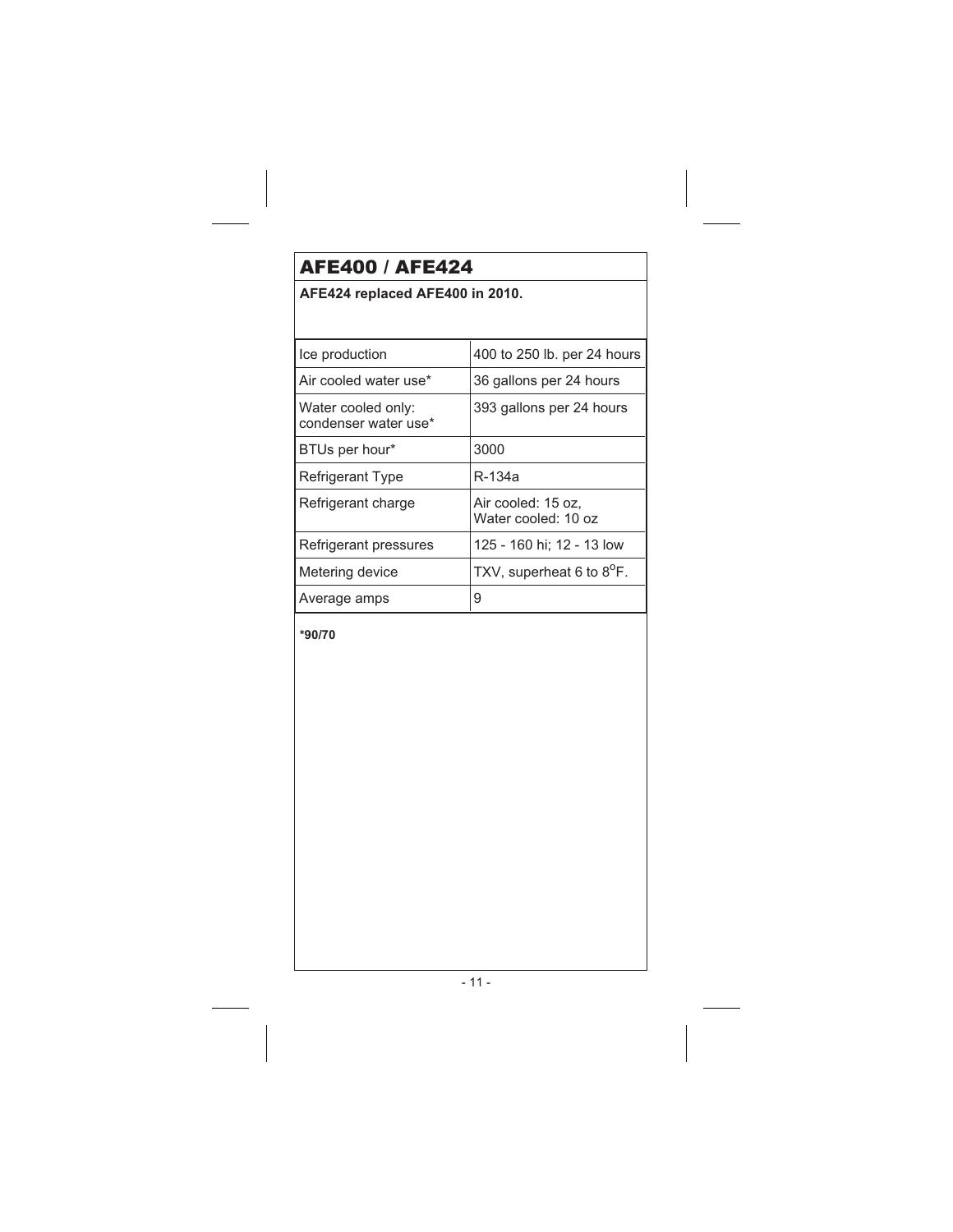# <span id="page-11-0"></span>CD200

**Motel Cube Dispenser. Production from 1988 to 1998. A, B and C models. Replaced by HD356.**

| A model                         | No agitation timer                                                                                       |
|---------------------------------|----------------------------------------------------------------------------------------------------------|
| B model up to date code<br>-04K | No agitation timer, but<br>vend sequence changed<br>so that user need not hold<br>vend button in         |
| B model after -04K              | Agitation timer added. 12<br>or 24 hour of no vending<br>would initiate a rotation of<br>the vend rotor. |
| B model after 9/96              | Timer changed to 2 hour                                                                                  |
| B model after 4/98*             | Timer changed to 3 hour                                                                                  |
| B model after 6/98              | Timer changed to 2 hour                                                                                  |
| C model                         | Timer changed to 6 hour                                                                                  |

**\* Timer is part number 12-2431-01 plus a harness. Connect the timer's wire to the harness and the 3 hour wire to the 6 minute terminal.**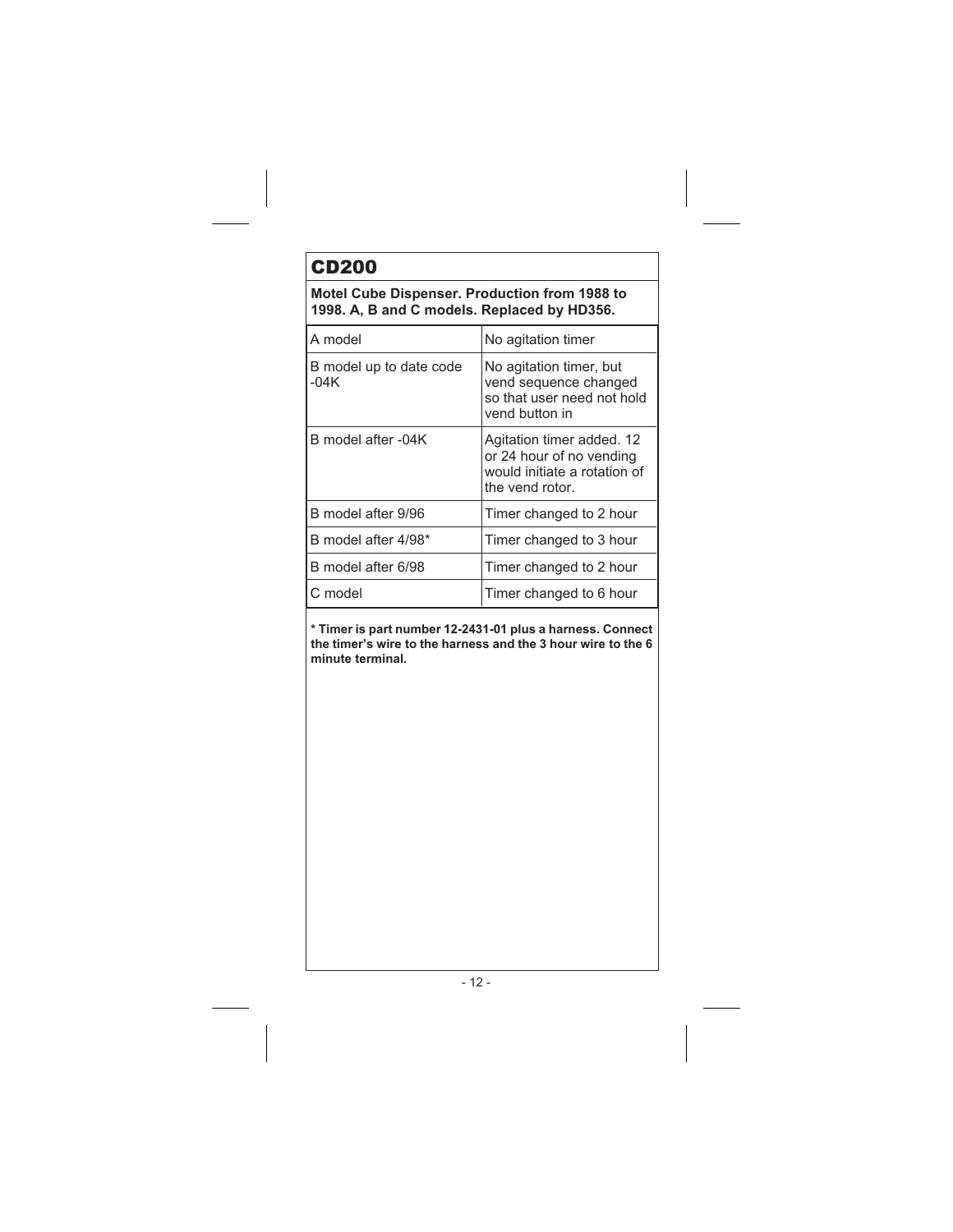### <span id="page-12-0"></span>CD450

**Cuber - Dispenser for motel/hotels. Air and water cooled. Produced between 1981 and 1989.**

| Ice production                             | 414 to 245 lb. per 24 hours           |
|--------------------------------------------|---------------------------------------|
| Air cooled water use*                      | 77 gallons per 24 hours               |
| Water use, water cooled<br>condenser only* | 480 gallons per 24 hours              |
| BTUs per hour*                             | 8500                                  |
| Refrigerant Type                           | R-12                                  |
| Refrigerant charge                         | 77 פר                                 |
| Refrigerant pressures*                     | 125 hi; 5 low just before<br>harvest  |
| Average amps                               | 14.9                                  |
| Cube count                                 | 120                                   |
| Water flow rate                            | 2 flow controls $@.30$<br>g.p.m. each |
| Cycle time                                 | 25 minutes                            |

**\*90/70**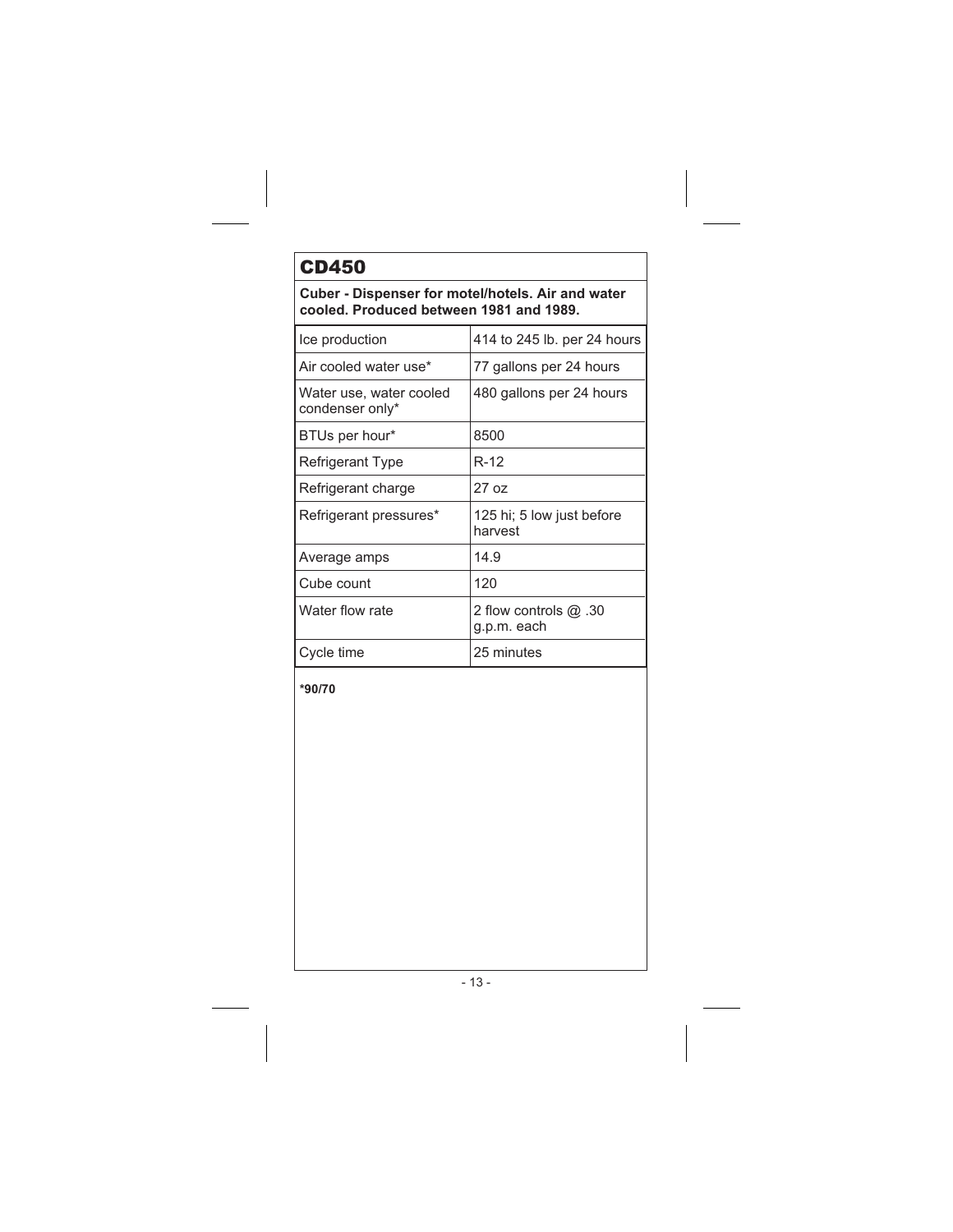#### <span id="page-13-0"></span>**Modular cuber. Contour cubes, air or water cooled. In production 1985-94. Replaced by CME250.**

| Ice production - Max                       | 318 at 70A/50W (WC)                             |
|--------------------------------------------|-------------------------------------------------|
| Ice production - Typical                   | 230 lb at 90A70W (AC)                           |
| Ice production - Min                       | 187 at 100A/90W (AC)                            |
| Air cooled water use*                      | 41 gallons per 24 hours                         |
| Water use, water cooled<br>condenser only* | 454 gallons per 24 hours                        |
| BTUs per hour*                             | 6300                                            |
| <b>Refrigerant Type</b>                    | R-502                                           |
| Refrigerant charge                         | 34 oz for air cooled,<br>30 oz for water cooled |
| Refrigerant pressures                      | 350 to 200 hi; 22-30 low                        |
| <b>Metering Device</b>                     | Cap tube                                        |
| Average amps                               | 9 freeze, 11.8 harvest                          |
| Cube count per cycle                       | 199                                             |
| Batch Weight                               | $2.5 - 3 lb$                                    |
| Water solenoid valve flow<br>rate          | .33 g.p.m.                                      |
| Cycle time                                 | 14 to 18 minutes                                |

#### **\* 90/70**

**CM250A-1 "E" model used different fan motor & bracket from prior models.**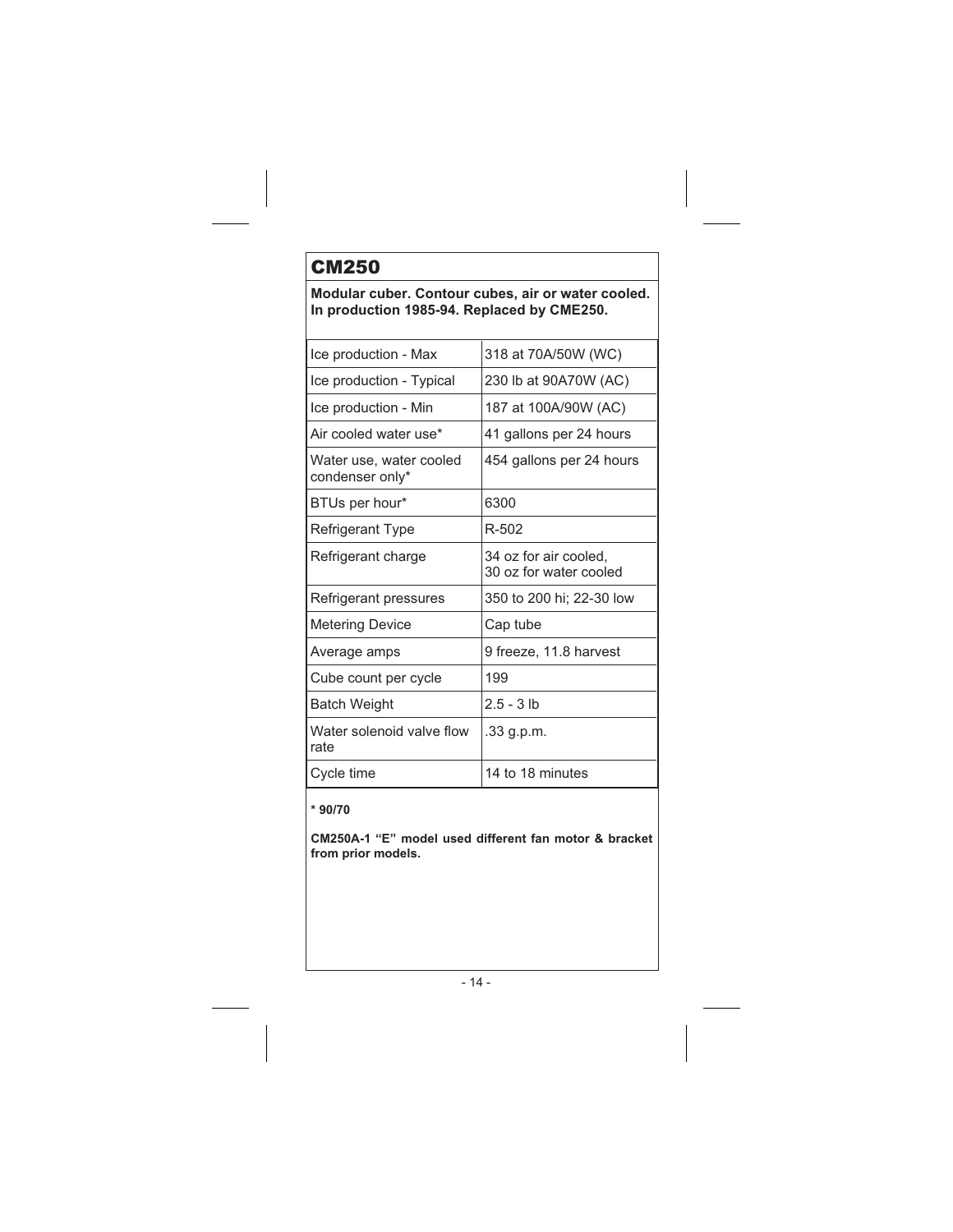<span id="page-14-0"></span>**Modular cuber. Contour cubes, air or water cooled. Single evaporator 230 volt. In production between 1983 and 1993.**

| Ice production - Max                       | 368 lb at 70A/50W (AC)                          |
|--------------------------------------------|-------------------------------------------------|
| Ice production - Min                       | 262 lb at 100A/90W (AC)                         |
| Air cooled water use*                      | 37 gallons per 24 hours                         |
| Water use, water cooled<br>condenser only* | 610 gallons per 24 hours                        |
| BTUs per hour*                             | 11500                                           |
| Refrigerant Type                           | R-502                                           |
| Refrigerant charge                         | 28 oz for air cooled,<br>26 oz for water cooled |
| Refrigerant pressures                      | 350 to 200 hi; 22-30 low                        |
| Metering device                            | Cap tube                                        |
| Average amps                               | 8.5 freeze, 12 harvest                          |
| Cube count                                 | 199                                             |
| <b>Batch Weight</b>                        | $2.5 - 3$ lb                                    |
| Water solenoid valve flow<br>rate          | .33 g.p.m.                                      |
| Cycle time                                 | 13 to 15 minutes                                |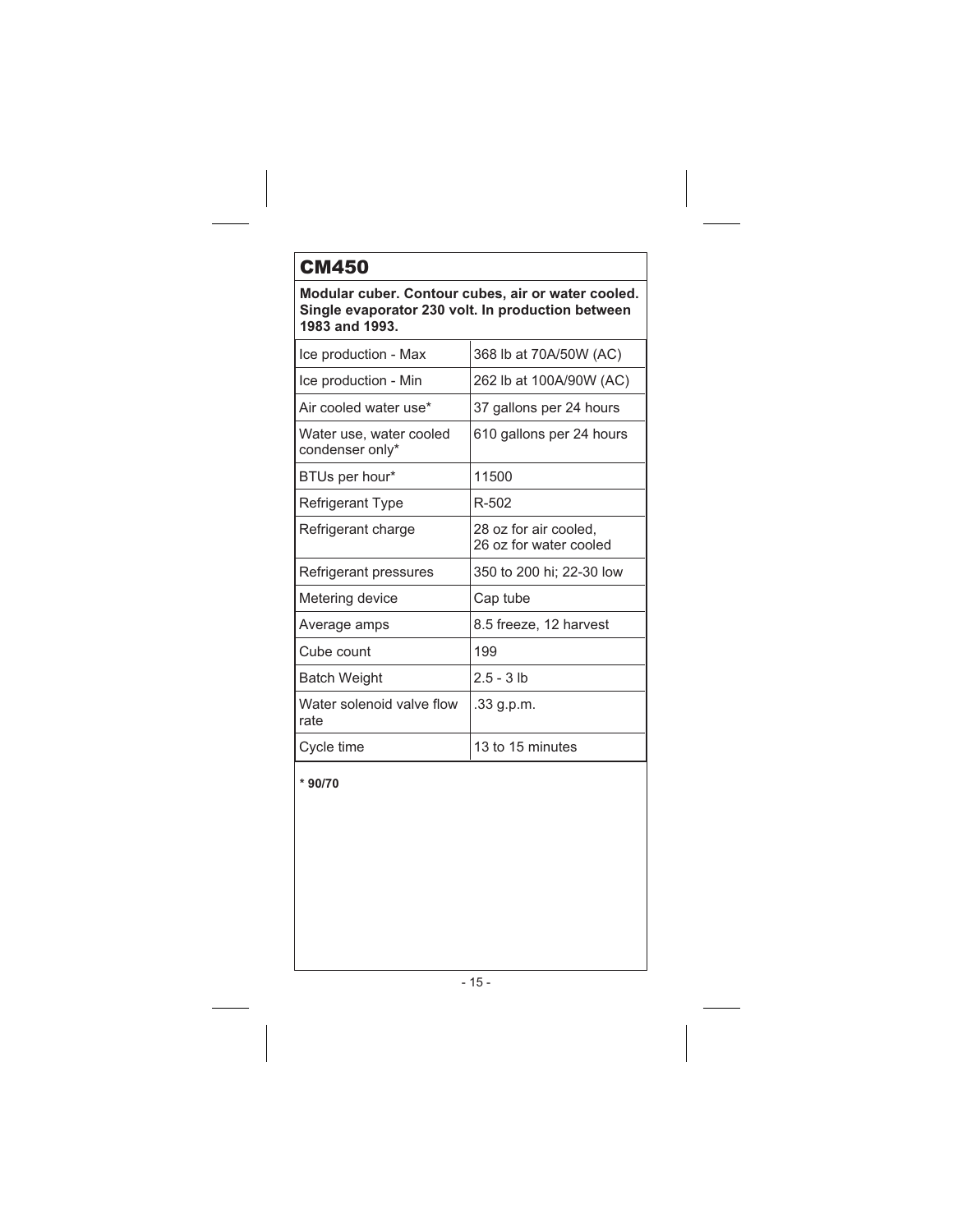<span id="page-15-0"></span>**Modular Cuber. Contour cubes. Air, water or remote air cooled. In production 1985-94. Compressor change resulted in E model in 1992. Replaced by CME500.**

| Ice production - max                       | 505 lb at 70A/50W (WC)                                                                            |
|--------------------------------------------|---------------------------------------------------------------------------------------------------|
| ice production - typical                   | 300 lb at 90A/70W (AC)                                                                            |
| Ice production - min                       | 242 lb at 100A/90W (AC)                                                                           |
| Air cooled water use*                      | 56 gallons per 24 hours                                                                           |
| Water use, water cooled<br>condenser only* | 683 gallons per 24 hours                                                                          |
| BTUs per hour*                             | 9800                                                                                              |
| <b>Refrigerant Type</b>                    | R-502                                                                                             |
| Refrigerant charge                         | 32 oz air cooled, 26 oz<br>water cooled (E model<br>water cooled is 28 oz), and<br>208 oz remote. |
| Refrigerant pressures                      | 200 hi; 30 low end of<br>freeze                                                                   |
| Metering device                            | Two cap tubes                                                                                     |
| Average amps                               | 14-17 (freeze) D model<br>9-10 (freeze) E model                                                   |
| Cubes per cycle                            | 398 (5-6 lb)                                                                                      |
| <b>Batch Weight</b>                        | $5 - 6$ lb                                                                                        |
| Water solenoid valve flow<br>rate          | .75 g.p.m.                                                                                        |
| Cycle time                                 | 18 min @ 70/50                                                                                    |
|                                            | 25 min. @ 90/70                                                                                   |
|                                            |                                                                                                   |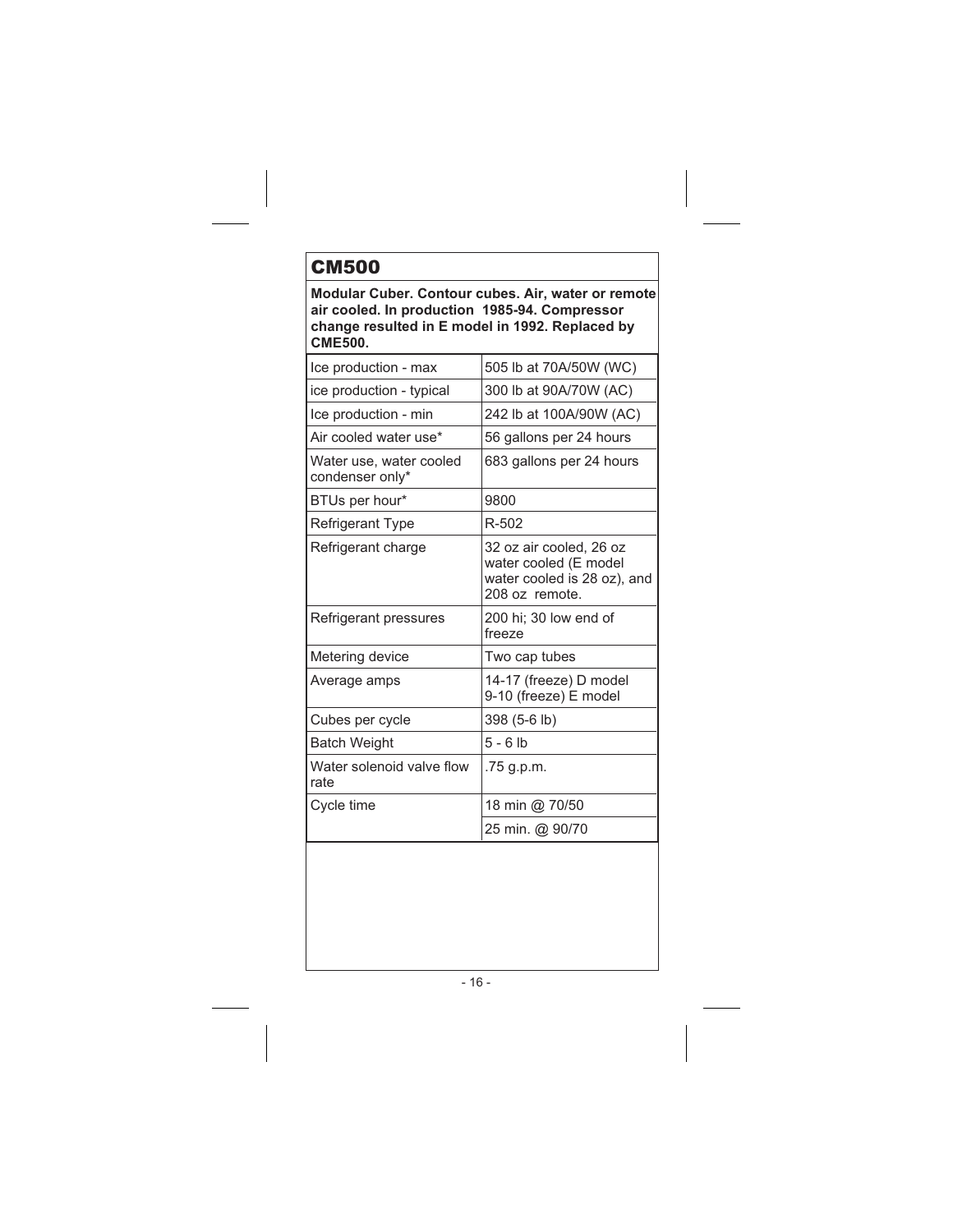#### <span id="page-16-0"></span>**Modular Cuber, air cooled only. Similar to CM500 and CM650. Production ended 1992.**

| Ice production - max              | 521 lb                                |
|-----------------------------------|---------------------------------------|
| Ice production - min              | 315 lb                                |
| Air cooled water use*             | 76 gallons per 24 hours               |
| BTUs per hour*                    | 10900                                 |
| Refrigerant Type                  | R-502                                 |
| Refrigerant charge                | 46 იz                                 |
| Refrigerant pressures*            | 180 hi; 28 low just before<br>harvest |
| Average amps*                     | 15.5 (freeze)<br>17.5 (harvest)       |
| Metering device                   | Two cap tubes                         |
| Cubes per cycle                   | 398                                   |
| Batch Weight                      | $5 - 6$ lb                            |
| Water solenoid valve flow<br>rate | .75 g.p.m.                            |
| Cycle time*                       | 17 minutes                            |

**\* 70/50**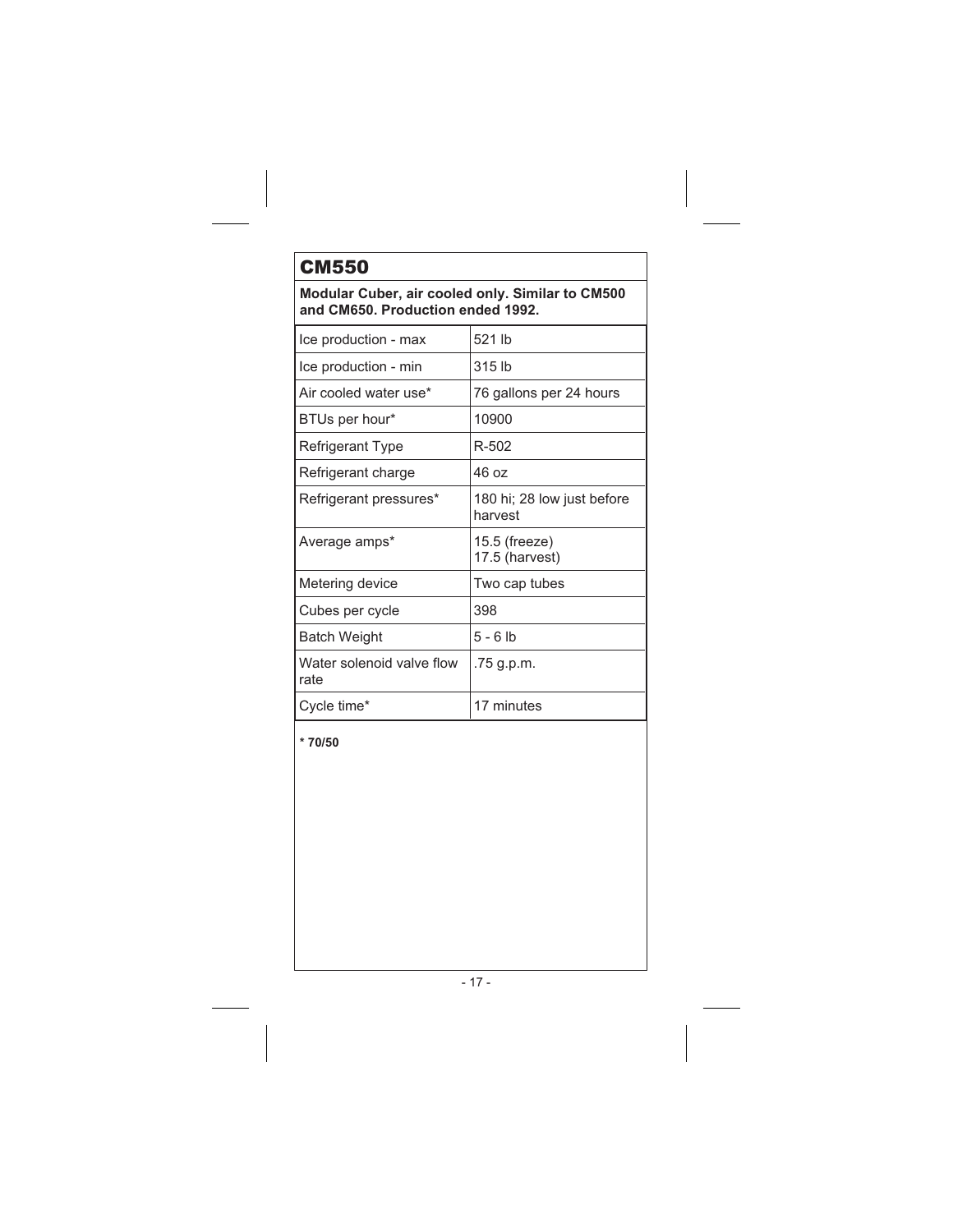<span id="page-17-0"></span>**Modular Cuber. Contour cubes. Air, water or remote air cooled. In production 1984-94. Replaced by CME650.**

| Ice production - Max                       | 630 lb. at 70A/50W (AC)                                                    |
|--------------------------------------------|----------------------------------------------------------------------------|
| Ice production - Typical                   | 502 lb at 90A/70W (AC)                                                     |
| Ice production - Min                       | 396 lb at 100A/90W (AC)                                                    |
| Air cooled water use*                      | 87 gallons per 24 hours                                                    |
| Water use, water cooled<br>condenser only* | 1016 gallons/24 hours                                                      |
| BTUs per hour*                             | 11700                                                                      |
| <b>Refrigerant Type</b>                    | R-502                                                                      |
| Refrigerant charge                         | 47 oz for air cooled, 42 oz<br>for water cooled, and 256<br>oz for remote. |
| Refrigerant pressures                      | End of freeze: 210 hi: 23<br>low. Harvest: 100 low.                        |
| Metering device                            | Two cap tubes                                                              |
| Average amps                               | 7-9, single phase                                                          |
| Cube count                                 | 398                                                                        |
| <b>Batch Weight</b>                        | $3 - 6$ lb                                                                 |
| Water solenoid valve flow<br>rate          | .75 g.p.m.                                                                 |
| Cycle time                                 | 14 to 19 minutes                                                           |

**\*90/70**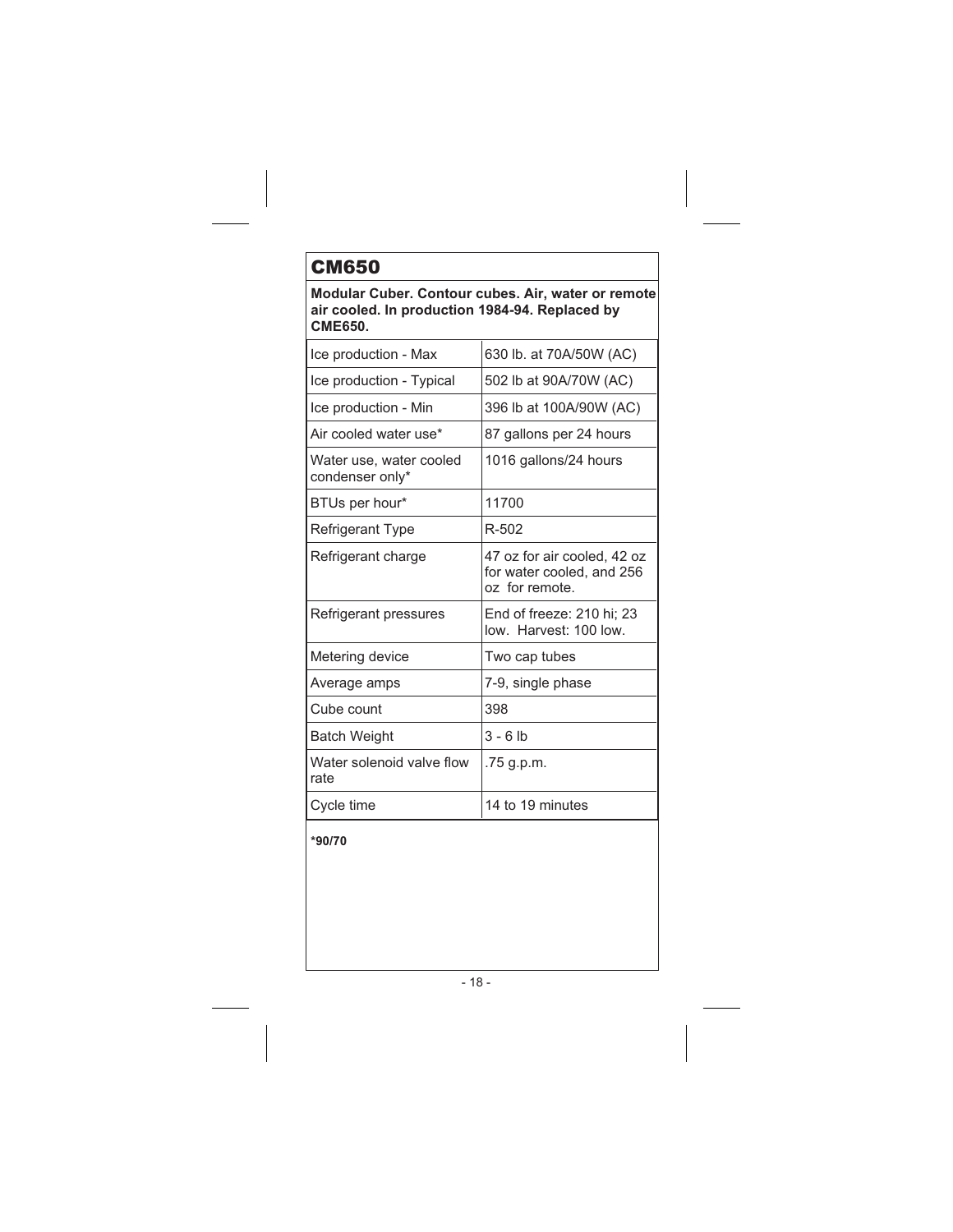### <span id="page-18-0"></span>**Modular Cuber. Contour cubes. Air, water or remote air cooled. In production from 1987 thru early 1995.**

| Ice production - max                       | 800 at 70A/50W (AC)                                                                       |
|--------------------------------------------|-------------------------------------------------------------------------------------------|
| Ice production - typical                   | 623 at 90A/70W (AC)                                                                       |
| Ice production - min                       | 557 at 100A/90W (AC)                                                                      |
| Air cooled water use*                      | 124 gallons per 24 hours                                                                  |
| Water use, water cooled<br>condenser only* | 1162 gallons per 24 hours                                                                 |
| BTUs per hour*                             | 12900                                                                                     |
| Refrigerant type                           | R-502                                                                                     |
| Refrigerant charge                         | Air cooled is 52, water<br>cooled is 45 (A model) or<br>51 (B model). Remote is<br>256 oz |
| Refrigerant pressures*                     | 240 hi; 28 low, just before<br>harvest                                                    |
| Metering device                            | TXV, superheat 6 to 8 <sup>o</sup> F.                                                     |
| Average amps                               | 8                                                                                         |
| Cubes per cycle                            | 597                                                                                       |
| <b>Batch Weight</b>                        | $8 - 9$ lb                                                                                |
| Water solenoid valve flow<br>rate          | 1 g.p.m.                                                                                  |
| Cycle time                                 | 15 - 23 minutes                                                                           |
|                                            |                                                                                           |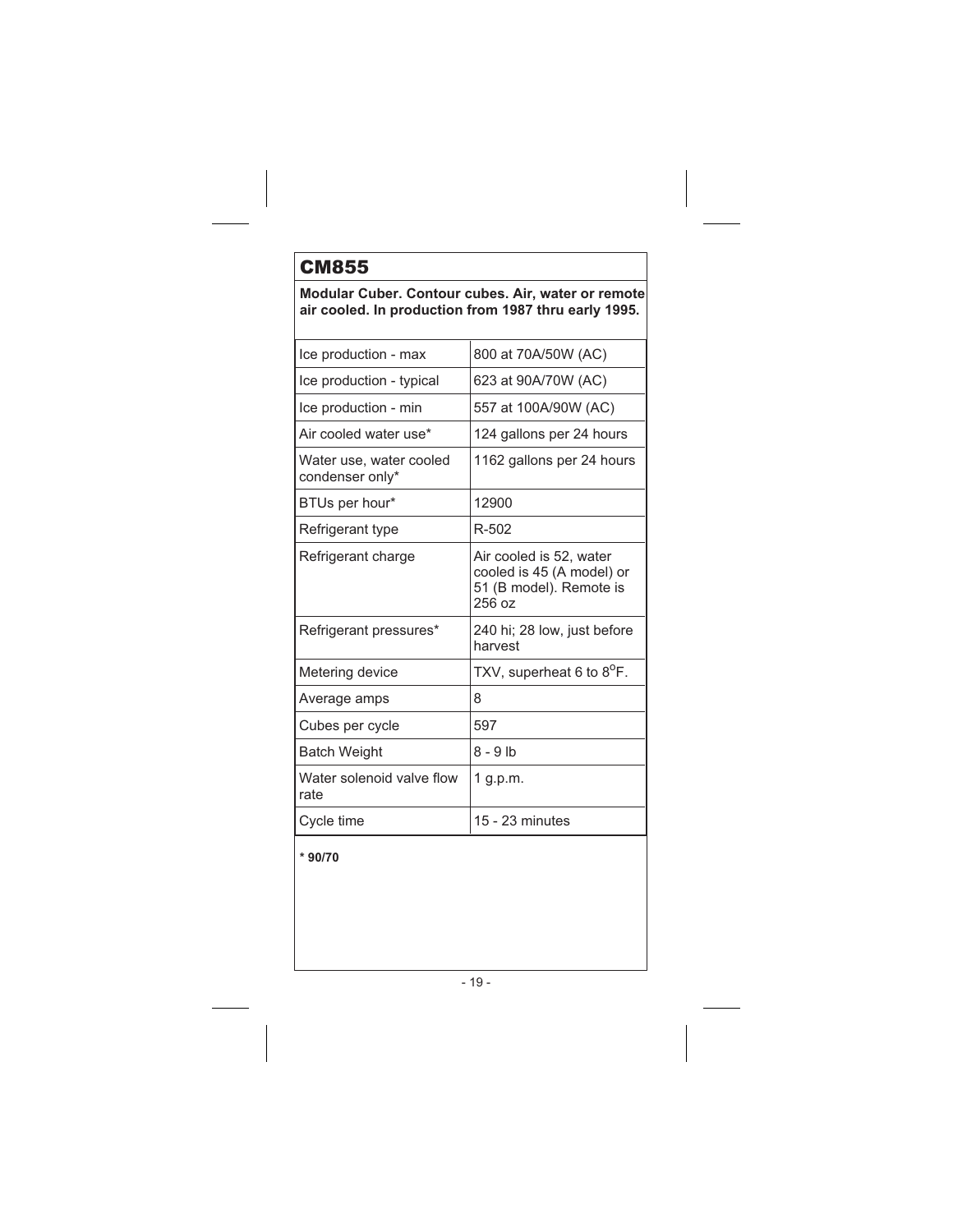<span id="page-19-0"></span>**Modular Cuber. Contour cubes. Air, water or remote air cooled. In production from 1986 thru early 1995. Air cooled only in 1991.**

| Ice production - max                       | 962 at 70A/50W (AC)                                                                       |
|--------------------------------------------|-------------------------------------------------------------------------------------------|
| Ice production - typical                   | 843 at 90A/70W (AC)                                                                       |
| Ice production - min                       | 657 at 100A/90W (AC)                                                                      |
| Air cooled water use*                      | 130 gallons per 24 hours                                                                  |
| Water use, water cooled<br>condenser only* | 1390 gallons per 24 hours                                                                 |
| BTUs per hour*                             | 16330                                                                                     |
| Refrigerant type                           | R-502                                                                                     |
| Refrigerant charge                         | Air cooled is 64, water<br>cooled is 45 (A model) or<br>51 (B model). Remote is<br>256 oz |
| Refrigerant pressures*                     | 260 hi, 22 low just before<br>harvest                                                     |
| Metering device                            | TXV, superheat 6 to 8 <sup>o</sup> F.                                                     |
| Average amps                               | $9 - 11$                                                                                  |
| Cube count                                 | 597                                                                                       |
| <b>Batch Weight</b>                        | $8 - 9$ lb                                                                                |
| Water solenoid valve flow<br>rate          | $1$ g.p.m.                                                                                |
| Cycle time - 70/50                         | $14 - 15$ minutes                                                                         |
| Cycle time - 90/70                         | 16 - 17 minutes                                                                           |
|                                            |                                                                                           |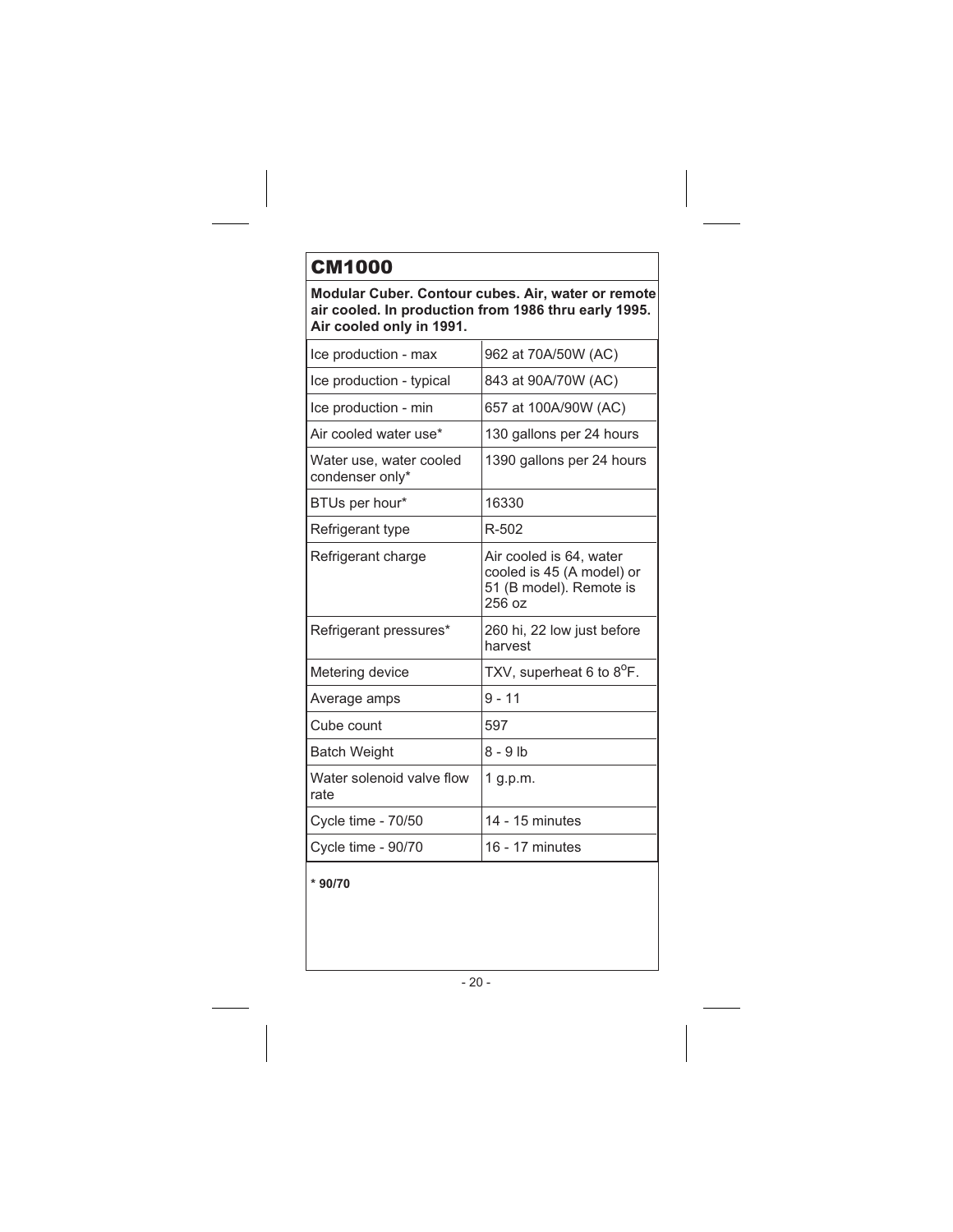### <span id="page-20-0"></span>**Modular Cuber. Contour cubes. Air, water or remote. In production 1985 -1991.**

| Ice production                             | 1392 at 70A/50W (AC)                                                                                         |
|--------------------------------------------|--------------------------------------------------------------------------------------------------------------|
| Ice production - typical                   | 1187 at 90A/70W (AC)                                                                                         |
| Ice production - min                       | 1005 at 100A/90W (AC)                                                                                        |
| Air cooled water use*                      | 163 gallons per 24 hours                                                                                     |
| Water use, water cooled<br>condenser only* | 1743 gallons per 24 hours                                                                                    |
| BTUs per hour*                             | 24000                                                                                                        |
| Refrigerant type                           | R-502                                                                                                        |
| Refrigerant charge                         | Air cooled = $60$ oz; water<br>cooled = $52$ oz, or $64$ oz<br>for units with a receiver:<br>remote = 256 oz |
| Refrigerant pressures                      | 265 hi, 25 low, just before<br>harvest                                                                       |
| Metering device                            | TXV, superheat 6 to 8 <sup>o</sup> F.                                                                        |
| Average amps                               | $14 - 15$                                                                                                    |
| Cube count per cycle                       | 995                                                                                                          |
| <b>Batch Weight</b>                        | 13.5 - 14.5 lb                                                                                               |
| Water solenoid valve flow<br>rate          | 1 g.p.m.                                                                                                     |
| Cycle time                                 | 14 - 18 minutes                                                                                              |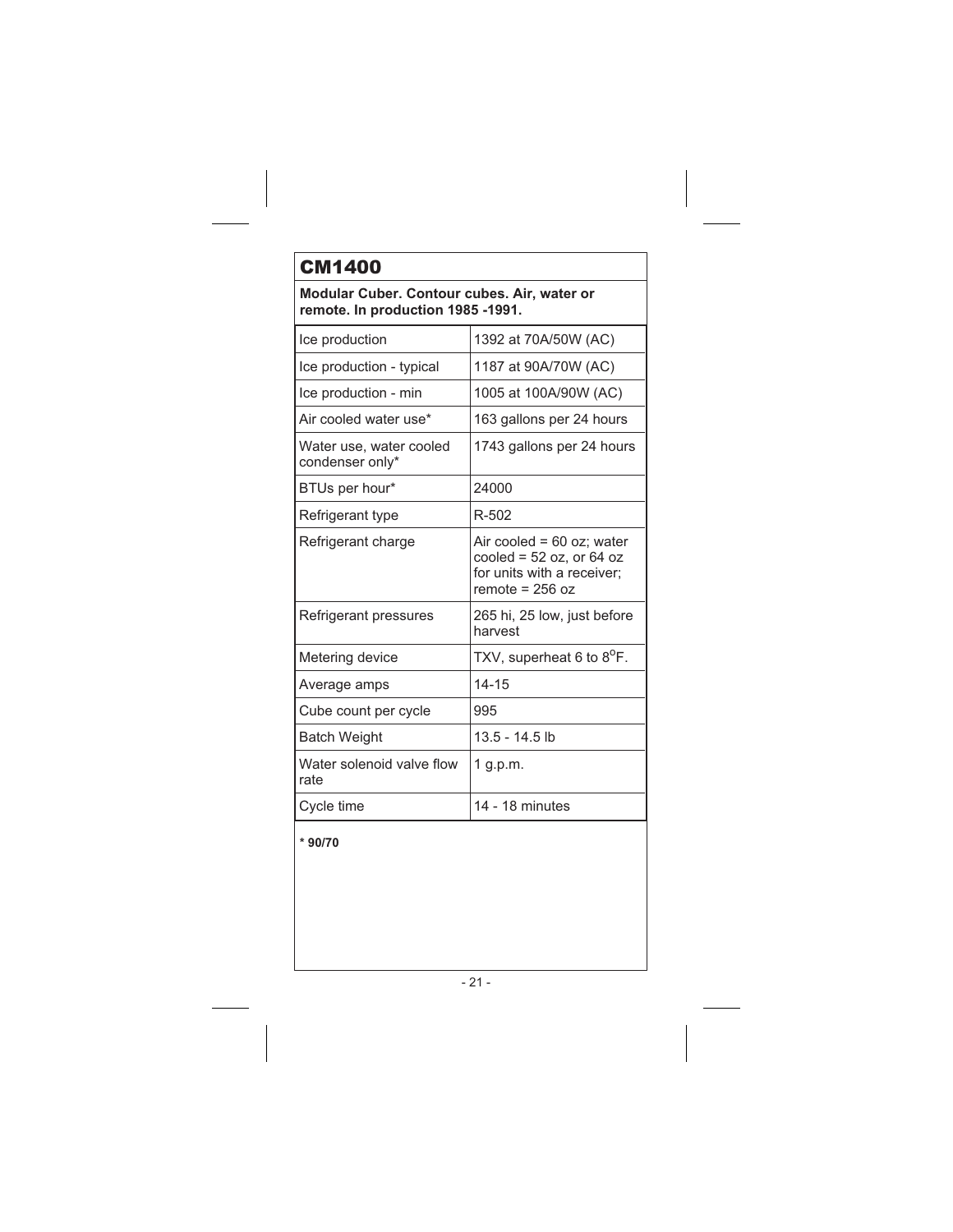#### <span id="page-21-0"></span>**HP62 (R-404A) model. Production between 1994 and 1996. Air or water cooled. Replaced by CME256.**

| 302 at 70A/50W (AC)                                                      |
|--------------------------------------------------------------------------|
| 234 lb at 90A/70W (AC)                                                   |
| 47 gallons per 24 hours                                                  |
| 431 gallons per 24 hours                                                 |
| 5100                                                                     |
| R-404A                                                                   |
| 27 oz for air cooled, 17 oz<br>for water cooled                          |
| Freeze: 220 to 280 hi;<br>28-35 low. Harvest:<br>160-200 hi, 86-100 low. |
| Internally equalized TXV,<br>superheat 6 to 8 <sup>o</sup> F.            |
| 10-13 freeze, 11-14 harvest                                              |
| 200                                                                      |
| $2.5 - 3$ lb                                                             |
| .33 g.p.m.                                                               |
| 21 minutes                                                               |
| 16 minutes                                                               |
|                                                                          |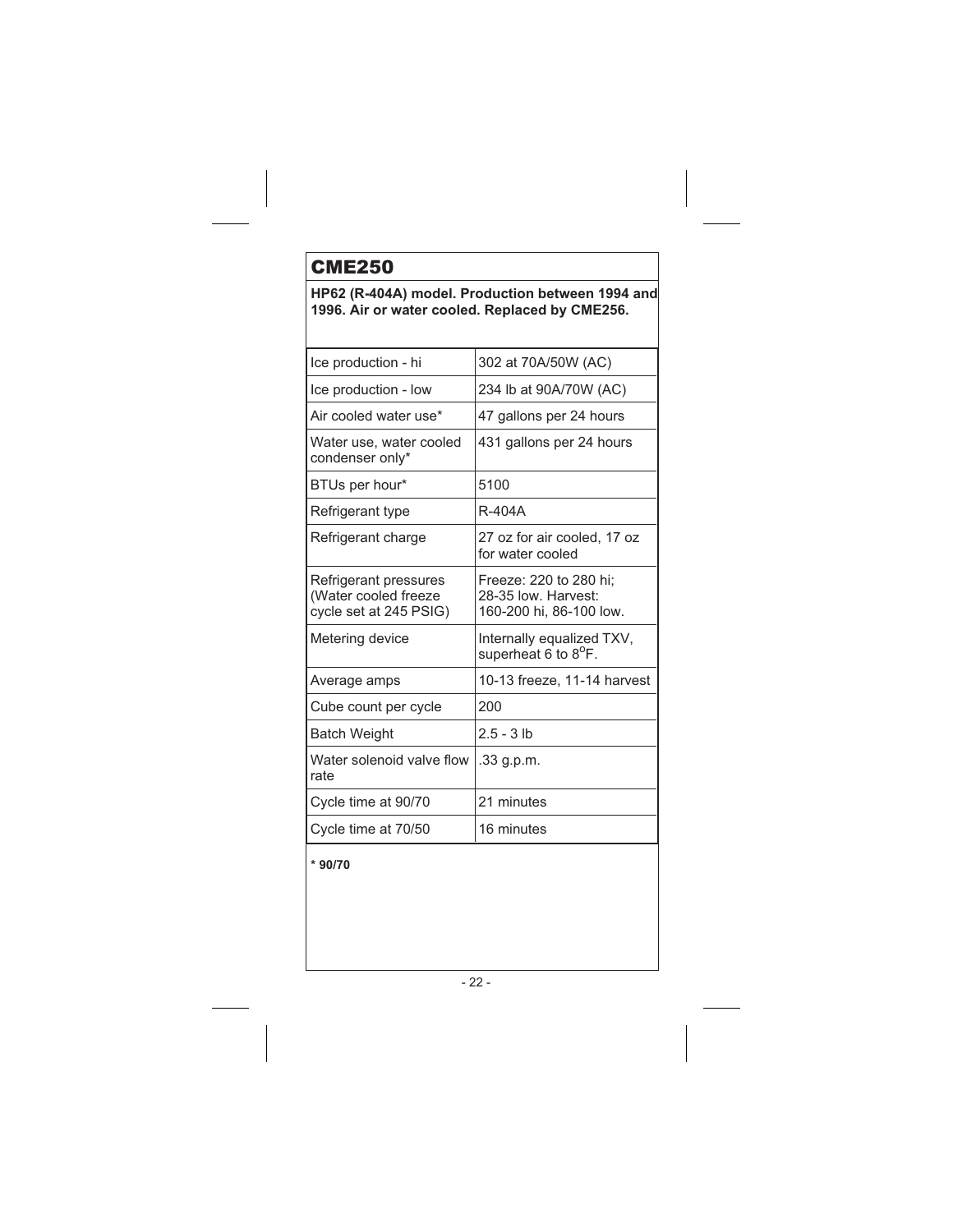<span id="page-22-0"></span>**HP62 (R-404A) model. Production began in 1994. Air, water or remote. Uses non adjustable TXV. Harvest time at 2 <sup>2</sup> <sup>3</sup> minutes. Replaced by CME506 in 1996.**

| Ice production - hi                                                     | 459 lb at 70A/50W (AC)                                                                                                                          |
|-------------------------------------------------------------------------|-------------------------------------------------------------------------------------------------------------------------------------------------|
| Ice production - low                                                    | 363 lb at 90A/70W (AC)                                                                                                                          |
| Air cooled water use*                                                   | 90 gallons per 24 hours                                                                                                                         |
| condenser only*                                                         | Water use, water cooled 642 gallons per 24 hours                                                                                                |
| BTUs per hour*                                                          | 6275                                                                                                                                            |
| Refrigerant type                                                        | R-404A                                                                                                                                          |
| Refrigerant charge                                                      | 32 oz for air cooled, 20 oz for<br>water cooled                                                                                                 |
| Refrigerant pressures<br>(Water cooled freeze<br>cycle set at 245 PSIG) | Freeze cycle: 275 to 290 hi;<br>35-40 low. Harvest cycle: 200<br>hi, 85-105 low. Minimum<br>remote discharge pressure in<br>freeze is 240 PSIG. |
| Metering device                                                         | TXV, superheat 6 to 8 <sup>o</sup> F.                                                                                                           |
| Average amps                                                            | 10-12 freeze, 12-15 harvest                                                                                                                     |
| Cube count per cycle                                                    | 400                                                                                                                                             |
| <b>Batch Weight</b>                                                     | $3 - 6$ lb                                                                                                                                      |
| Water solenoid flow rate                                                | .75 g.p.m.                                                                                                                                      |
| Cycle time                                                              | 24 minutes @ 90/70                                                                                                                              |
|                                                                         | 19 minutes @ 70/50                                                                                                                              |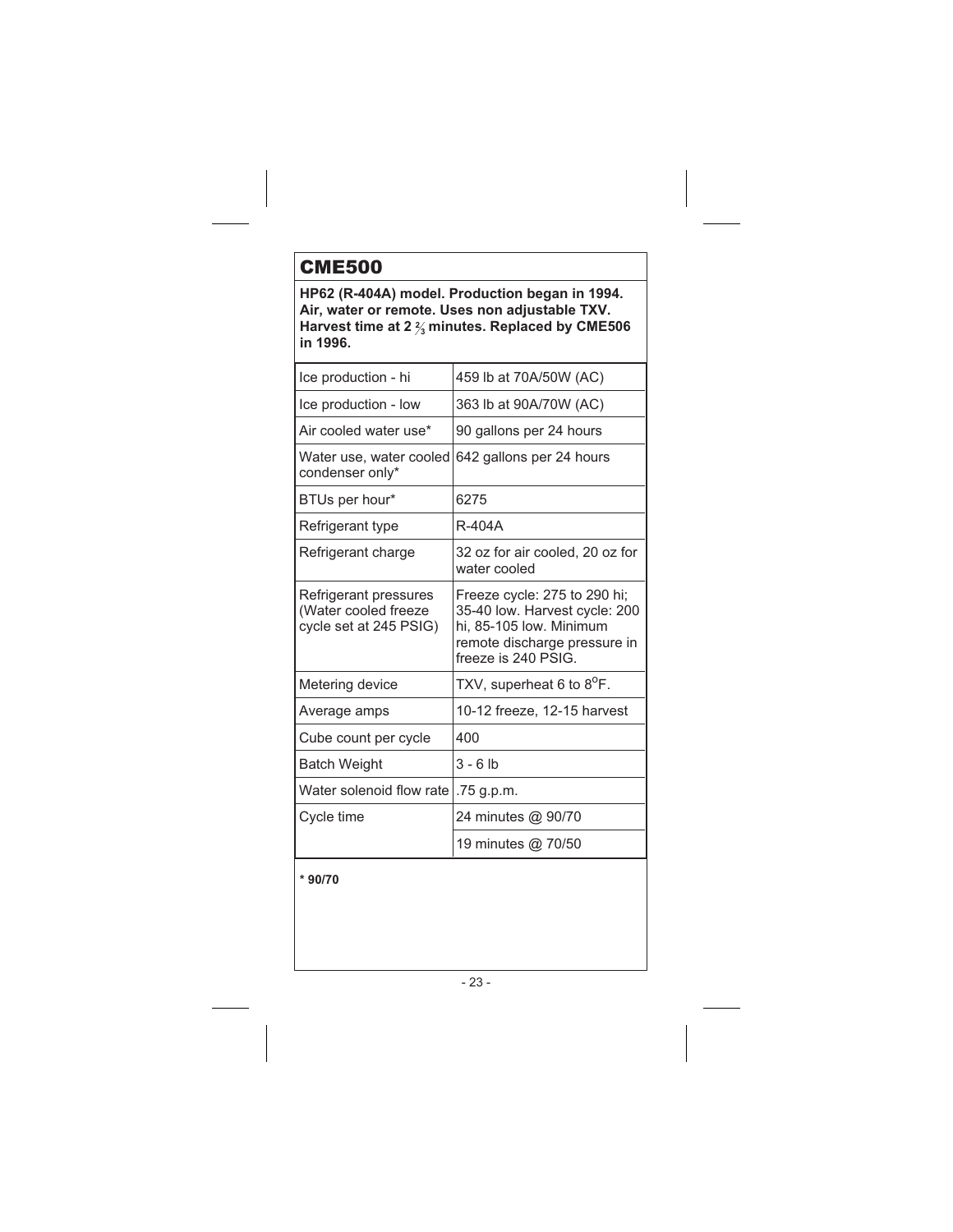<span id="page-23-0"></span>**HP62 (R-404A) model. Production began in 1994. Air water or remote. Uses non adjustable TXV. Harvest time at 2 <sup>2</sup> <sup>3</sup> minutes. Replaced by CME656.**

| Ice production - hi                                                     | 626 lb at 70A/50W (AC)                                                                                                                    |
|-------------------------------------------------------------------------|-------------------------------------------------------------------------------------------------------------------------------------------|
| Ice production - low                                                    | 527 lb at 90A/70W (AC)                                                                                                                    |
| Air cooled water use*                                                   | 93 gallons per 24 hours                                                                                                                   |
| Water use, water cooled<br>condenser only*                              | 811 gallons per 24 hours                                                                                                                  |
| BTUs per hour*                                                          | 12500                                                                                                                                     |
| Refrigerant type                                                        | R-404A                                                                                                                                    |
| Refrigerant charge                                                      | Air cooled = 36 oz; water<br>cooled = $27$ oz; remote =<br>208 oz                                                                         |
| Refrigerant pressures<br>(Water cooled freeze cycle<br>set at 245 PSIG) | Freeze: 300 to 350 hi;<br>25-30 low. Harvest:<br>160-200 hi, 80-90 low.<br>Minimum remote discharge<br>pressure in freeze is 240<br>PSIG. |
| Metering device                                                         | TXV, superheat 6 to 8 <sup>o</sup> F.                                                                                                     |
| Average amps                                                            | 8 freeze, 9-11 harvest                                                                                                                    |
| Cube count per cycle                                                    | 400                                                                                                                                       |
| <b>Batch Weight</b>                                                     | $3 - 6$ lb                                                                                                                                |
| Water solenoid flow rate                                                | .75 g.p.m.                                                                                                                                |
| Cycle time                                                              | 19 minutes @ 90/70                                                                                                                        |
|                                                                         | 15 minutes @ 70/50                                                                                                                        |
|                                                                         |                                                                                                                                           |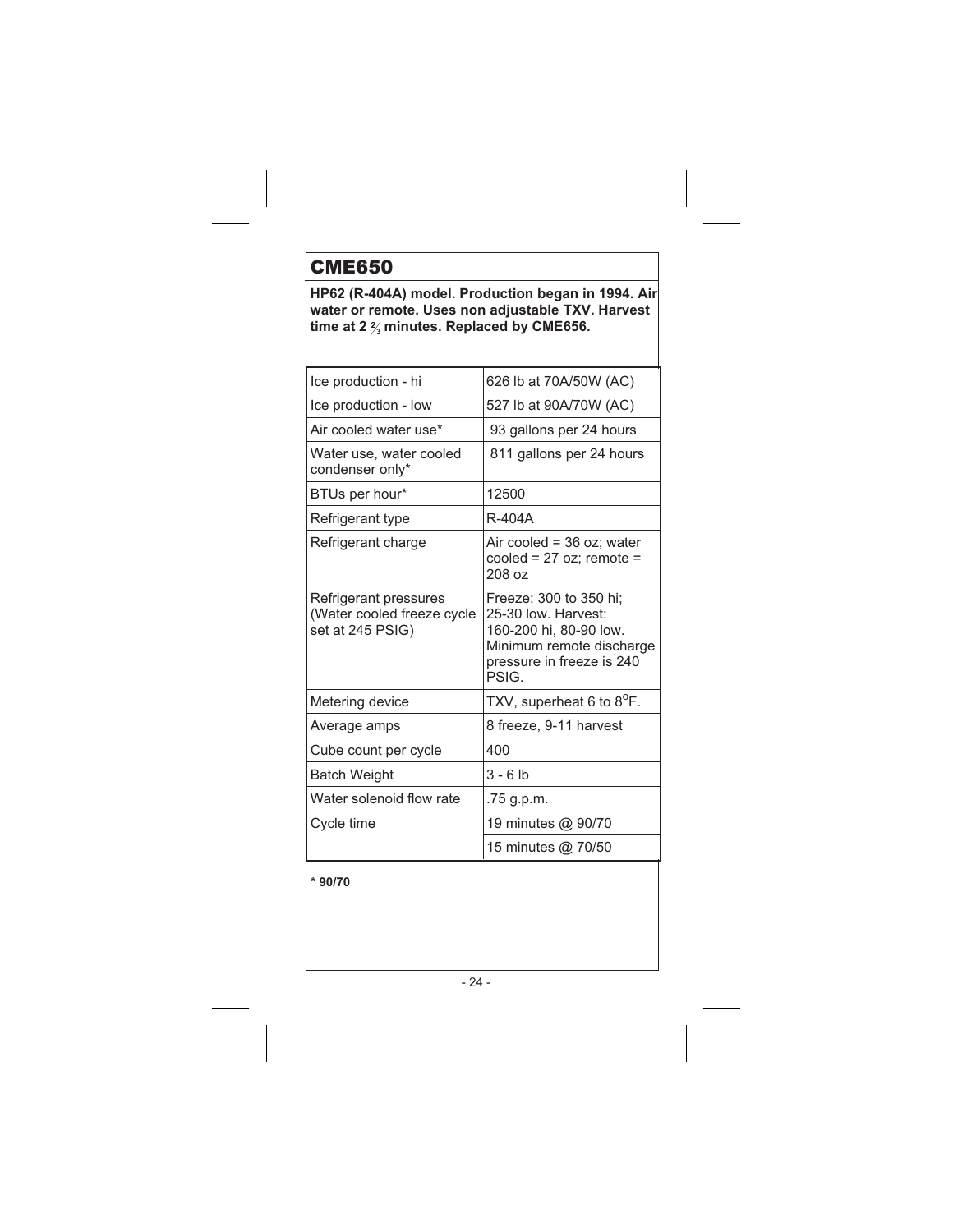<span id="page-24-0"></span>**New in 1996. Electronic Controls, R-404A refrigerant, plastic base. Single evaporator, primarily a 115 volt model.**

| Ice production - hi                        | 307 lb at 70A/50W (AC)                                         |
|--------------------------------------------|----------------------------------------------------------------|
| Ice production - low                       | 240 lb at 90A/70W (AC)                                         |
| Air cooled water use*                      | 64.8 gallons / 24 hours                                        |
| Water use, water cooled<br>condenser only* | 468 gallons per 24 hours                                       |
| BTUs per hour                              | 5500                                                           |
| Maximum Times (minutes)                    | 50 freeze, 10 harvest                                          |
| Refrigerant charge<br>(R-404A)             | 24 oz for air cooled, 14 oz<br>for water cooled                |
| Suction pressure (PSIG)                    | 25-27 - end of freeze                                          |
|                                            | 95-105 - peak in harvest                                       |
| Discharge pressure (PSIG)                  | 240-250 - 5 min in freeze                                      |
|                                            | 165-185 - minimum in<br>harvest                                |
| Metering device                            | Internally equalized TXV,<br>superheat 3 to 15 <sup>o</sup> F. |
| Average comp. amps                         | 7-9 freeze, 8 harvest                                          |
| <b>Batch Weight</b>                        | $3.25 - 3.5$ lb                                                |
| Cycle time                                 | 18 minutes @ 90/70 to 16<br>minutes @ 70/50                    |

**\* 90/70.**

**Panel changes: C and E series. D series has PTCR. F series had wc condenser change.**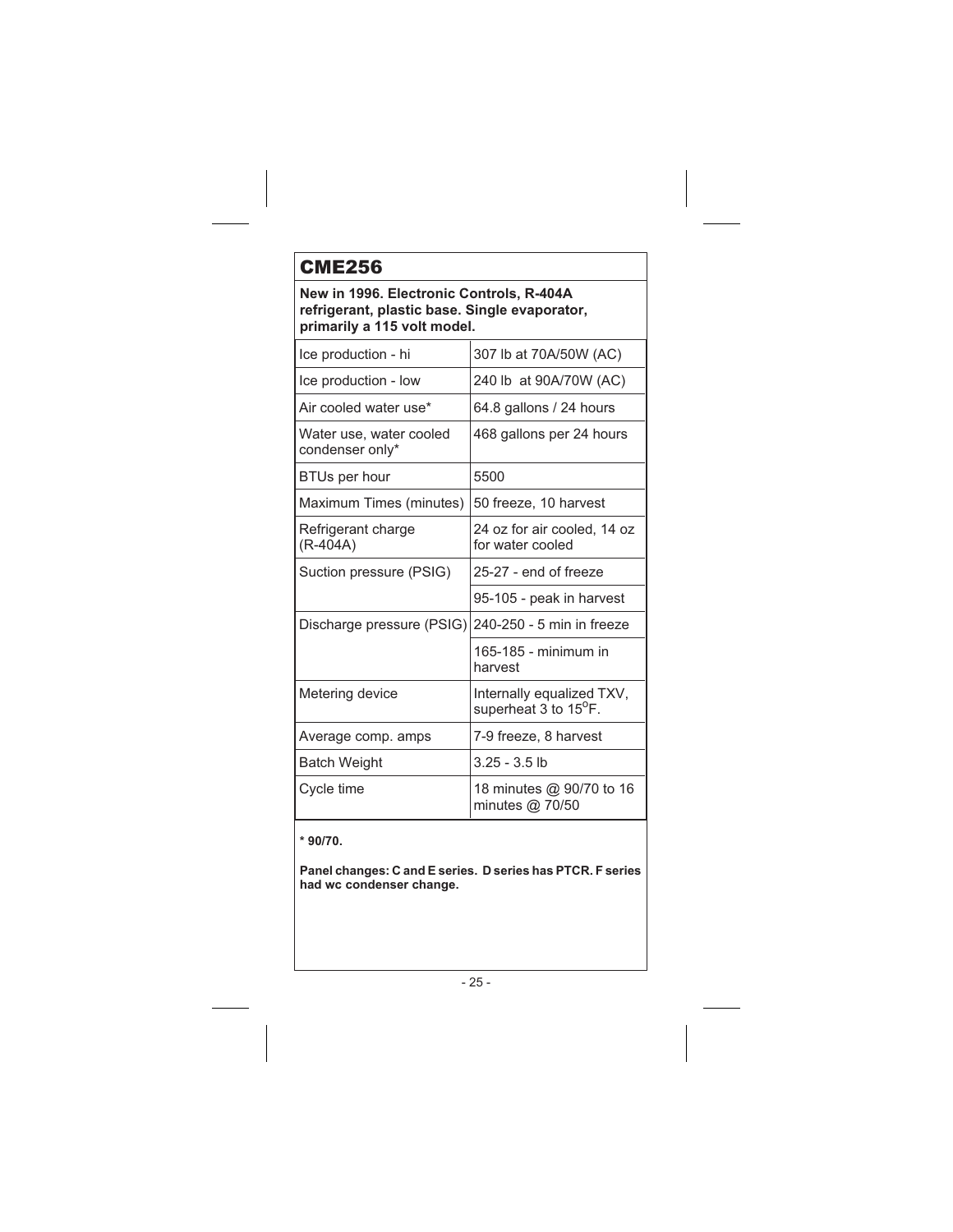#### <span id="page-25-0"></span>**22" Wide Platform. Similar to CME256. Production began May 2000. Replaces SLE300.**

| Ice production**                           | 340 to 260 lb. /24 hours                        |
|--------------------------------------------|-------------------------------------------------|
| Air cooled water use*                      | 52 gallons per 24 hours                         |
| Water use, water cooled<br>condenser only* | 513                                             |
| BTUs per hour                              | 5500                                            |
| Maximum Times (minutes)                    | 45 freeze, 14 harvest                           |
| Refrigerant charge<br>$(R-404A)$           | 23 oz for air cooled, 15 oz<br>for water cooled |
| Suction pressure (PSIG)                    | 25-27 - end of freeze                           |
|                                            | 95-105 - peak in harvest                        |
| Discharge pressure<br>(PSIG)               | 203-266 - 5 min in freeze                       |
|                                            | $170-200$ - minimum in<br>harvest               |
| Metering device                            | TXV, superheat 3 to 15 <sup>o</sup> F.          |
| Average amps                               | 10 freeze, 11 harvest                           |
| Cube count per cycle                       | 200                                             |
| Batch Weight                               | $3.25 - 3.5$ lb                                 |
| Water solenoid valve flow<br>rate          | $1.25$ g.p.m.                                   |
| Cycle time                                 | 16 minutes @ 90/70 to 13<br>minutes $@$ 70/50   |

**\* 90/70 \*\* Air cooled, 70/50 & 90/70**

**B series: New water cooled condenser.**

**C series: New TXV**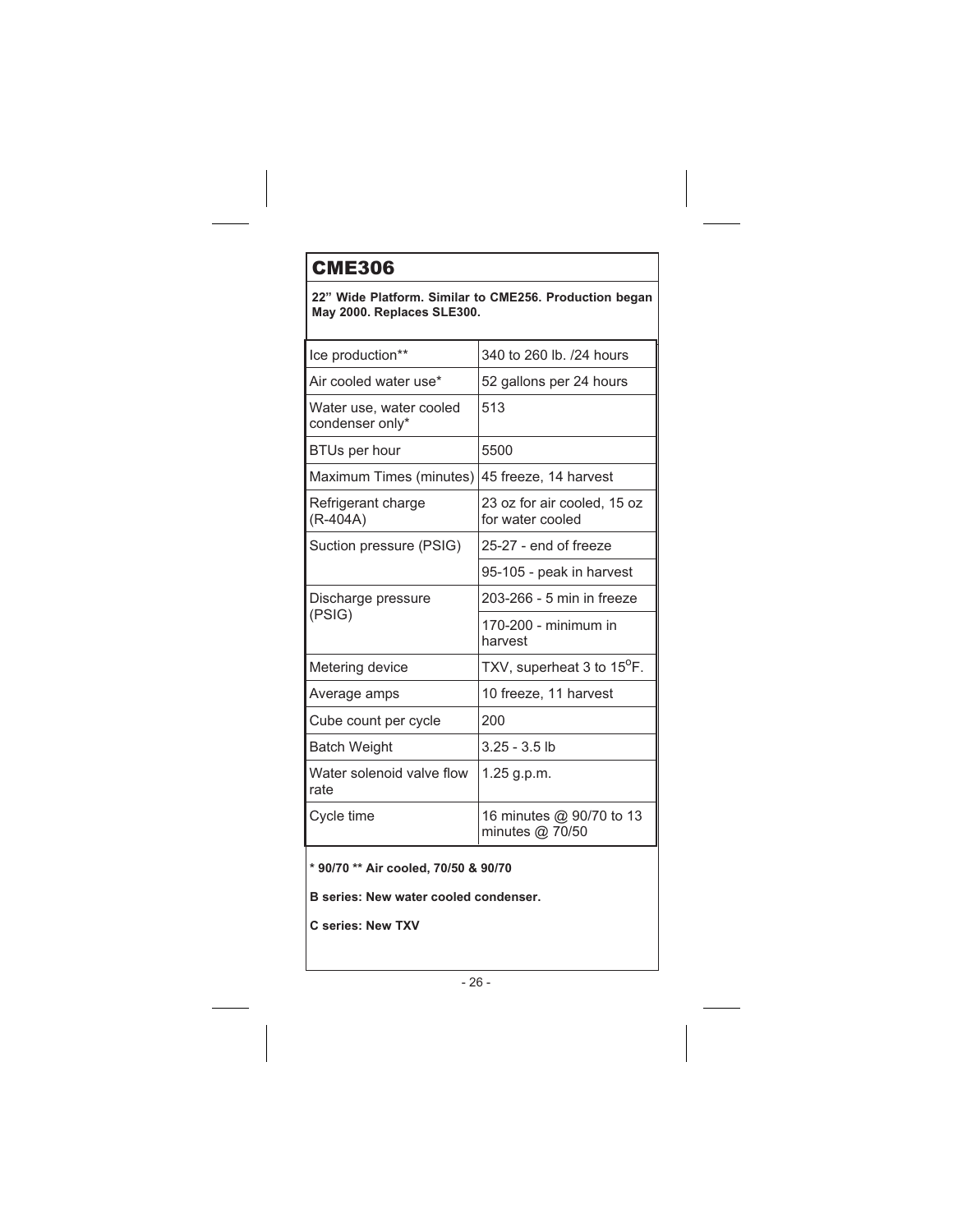<span id="page-26-0"></span>**22" Wide Platform. Similar to CME506. Uses two TXVs. C series has different TXVs from A & B.**

| Ice production**                           | 480 to 420 lb. /24 hours          |
|--------------------------------------------|-----------------------------------|
| Air cooled water use*                      | 70 gallons per 24 hours           |
| Water use, water cooled<br>condenser only* | 634 gallons per 24 hours          |
| BTUs per hour                              | 7000                              |
| Maximum Times (minutes)                    | 45 freeze, 14 harvest             |
| Suction pressure (PSIG)                    | 32-36 - end of freeze             |
|                                            | 88-100 - peak in harvest          |
| Discharge pressure (PSIG)                  | 236-293 - 5 min in freeze         |
|                                            | 204-224 - minimum in<br>harvest   |
| Refrigerant charge (R-404A)                | AC: 24 oz WC: 17 oz               |
| Metering device TXV (2)                    | Superheat 3 to 15 <sup>o</sup> F. |
| Average amps                               | 13 freeze, 14 harvest             |
| <b>Batch Weight</b>                        | $6.5 - 7$ lb                      |
| Water valve flow rate                      | 1.25 g.p.m.                       |
| Water Cooled Cycle time                    | 19 - 20 minutes                   |

**\* 90/70 \*\* Air cooled, 70/50 & 90/70. B series: New water cooled condenser.**

| Air Cooled Cycle Time Detail |     |                 |    |    |    |     |
|------------------------------|-----|-----------------|----|----|----|-----|
|                              |     | Air Temperature |    |    |    |     |
|                              |     | 50              | 70 | 80 | 90 | 100 |
| Water Temperature            | 40  | 18              | 19 | 20 | 22 | 23  |
|                              | 50  | 19              | 20 | 21 | 23 | 24  |
|                              | 70  | 20              | 21 | 22 | 24 | 26  |
|                              | 80  | 21              | 22 | 23 | 25 | 27  |
|                              | 90  | 22              | 23 | 24 | 26 | 28  |
|                              | 100 | 23              | 24 | 25 | 27 | 29  |
|                              |     |                 |    |    |    |     |

#### **Air Cooled Cycle Time Detail**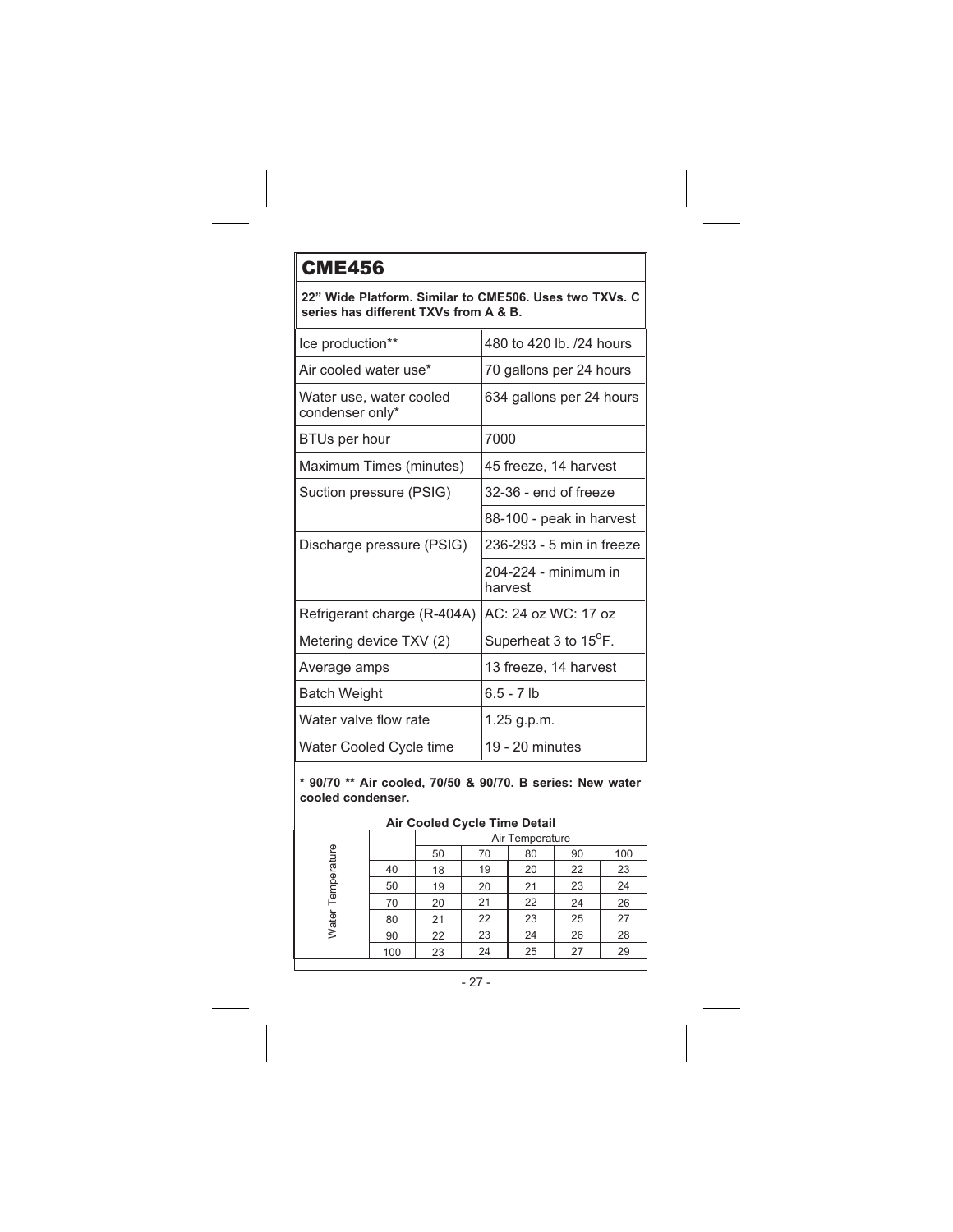<span id="page-27-0"></span>**New in 1996. Electronic Controls, R-404A refrigerant, plastic base. Two evaporator, primarily a 115 volt model.**

| 500 at 70/50 (AC)                                                                                 |
|---------------------------------------------------------------------------------------------------|
| 395 at 90A/70W (AC)                                                                               |
| 94.3 gallons per 24 hours                                                                         |
| 714 gallons per 24 hours                                                                          |
| 7000                                                                                              |
| 50 freeze, 14 harvest                                                                             |
| A-D series: AC 32 oz, WC<br>20 oz. E series AC 23 oz,<br>WC 14 oz, F series AC 23<br>oz, WC 13 oz |
| 35-37 - end of freeze                                                                             |
| 120-125 - peak in harvest                                                                         |
| 240-260 - 5 min in freeze                                                                         |
| 165-175 - minimum in<br>harvest                                                                   |
| TXV plus distributor, E<br>series & higher have two<br>TXVs. superheat 3 to 15°F.                 |
| 10-11 freeze, 11-12 harvest                                                                       |
| $6.5 - 7$ lb                                                                                      |
| 23 minutes @ 90/70                                                                                |
| 19 minutes @ 70/50                                                                                |
|                                                                                                   |

\* 90/70

Panel changes: C and E series. E series also has 2 TXVs. D series has PTCR. F series had wc condenser change.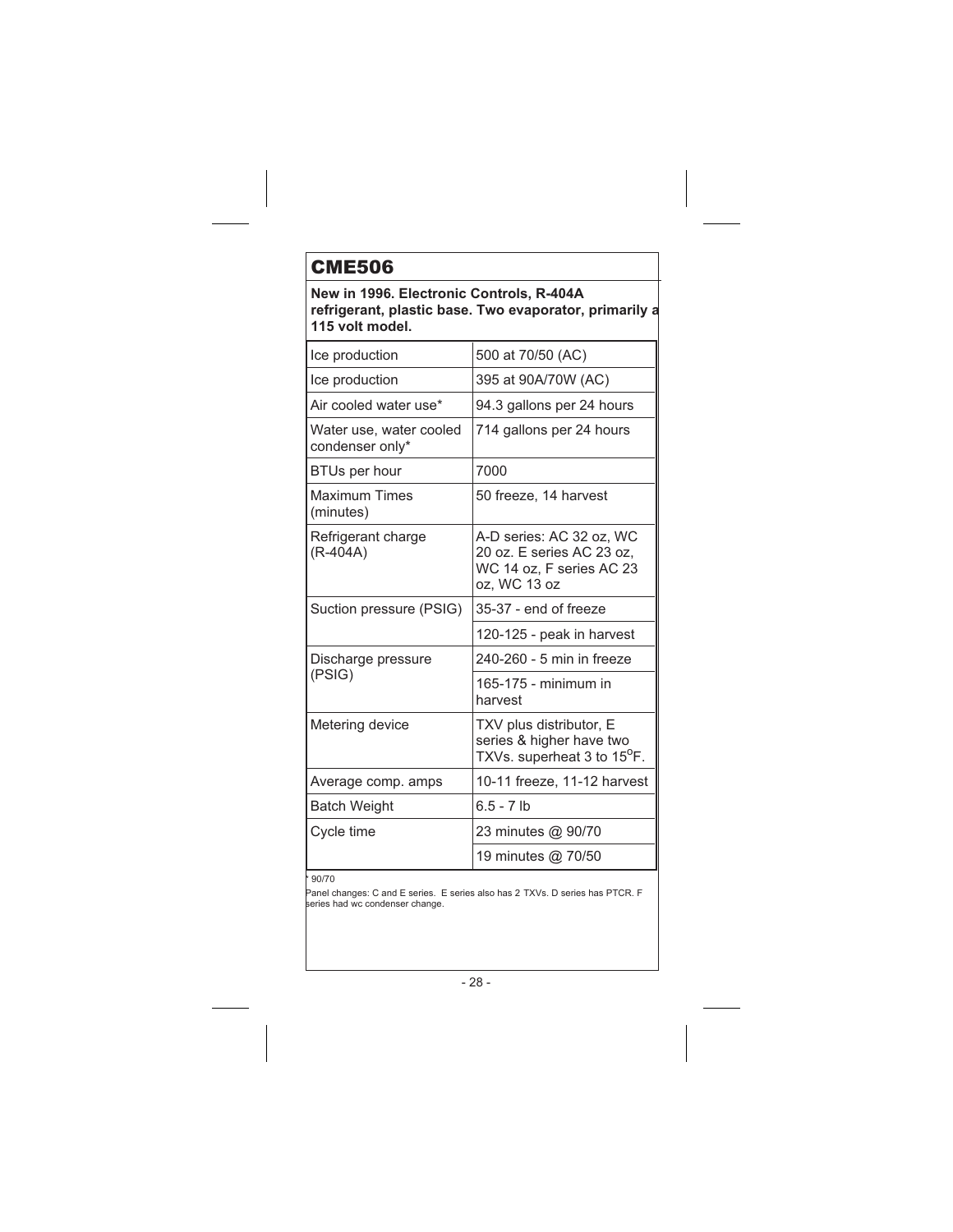<span id="page-28-0"></span>**New in 1996. Electronic Controls, R-404A refrigerant, plastic base. Two evaporator, 230 volt model.**

| Ice production**                           | 705 to 585 lb./24 hours                                                                        |
|--------------------------------------------|------------------------------------------------------------------------------------------------|
| Air cooled water use*                      | 88 gallons per 24 hours                                                                        |
| Water use, water cooled<br>condenser only* | 767 gallons per 24 hours                                                                       |
| <b>BTUs per hour</b>                       | 11,000                                                                                         |
| Maximum Times (minutes)                    | 50 freeze, 14 harvest                                                                          |
| Refrigerant charge                         | $AC = 36$ ; WC = 27;<br>Remote = 232 w/ERC201:<br>280 w/FRC402                                 |
| Air Cooled refrigerant<br>pressures        | Suction at the end of<br>freeze: 26 PSIG; Suction<br>peak in harvest: 84-88<br>PSIG            |
|                                            | Discharge, 5 minutes into<br>freeze: 215-290 (Water<br>cooled freeze cycle set at<br>245 PSIG) |
| Metering device                            | TXV plus distributor,<br>superheat 6 to 8 <sup>o</sup> F.                                      |
| Average comp. amps                         | 7-8 freeze, 9-10 harvest                                                                       |
| <b>Batch Weight</b>                        | $6.5 - 7$ lb                                                                                   |
| Cycle time                                 | 16 minutes @ 90/70 to 15<br>minutes @ 70/50                                                    |

**\* 90/70 \*\* Air cooled, 70/50 & 90/70**

**Panel changes: C and E series. D series has PTCR. F series had wc condenser change.**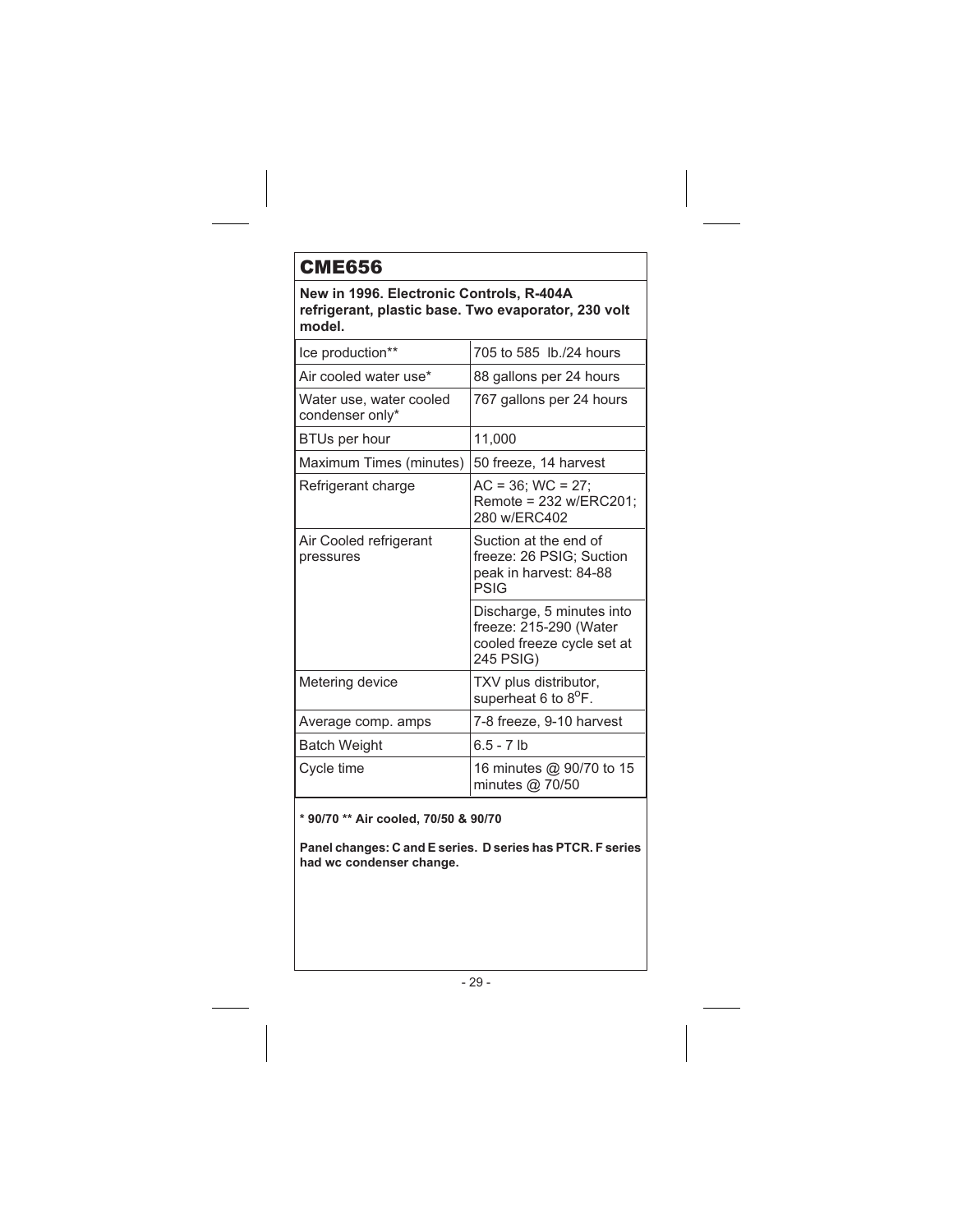### <span id="page-29-0"></span>**New in 2002. Remote low side cuber head. Part of 600 lb Eclipse System. use with CP686 and ERC680**

| Ice production             | 620 to 560 lb / day                                                                                  |
|----------------------------|------------------------------------------------------------------------------------------------------|
| Water use                  | 84 gallons per 24 hours (min if unit<br>runs 24 hours)                                               |
| BTUs per hour              | 8500                                                                                                 |
| Max times                  | 53 freeze, 13 harvest                                                                                |
| Refrigerant<br>charge      | CP686, 232 oz. Charge listed on CP<br>unit, not CME.                                                 |
| Refrigeration<br>pressures | Suction at the end of freeze: 34 to 40<br>PSIG:                                                      |
|                            | Suction peak in harvest: 90 to 150<br>PSIG                                                           |
|                            | Discharge,                                                                                           |
|                            | at 70/70/50, 230 to 250 PSIG;                                                                        |
|                            | at 120/110/100, 340 to 360 PSIG                                                                      |
| Metering device            | 3 internally equalized TXVs,<br>superheat 6 to 8 <sup>o</sup> F.                                     |
| Average comp.<br>amps      | Single phase: 5, three phase 3.5                                                                     |
| <b>Batch Weight</b>        | 8 to 10 lb                                                                                           |
| Cycle time*                | At 70/70/50, 19 to 23 minutes. At<br>90/90/70, 23 to 26 minutes. At<br>120/110/100, 26 to 38 minutes |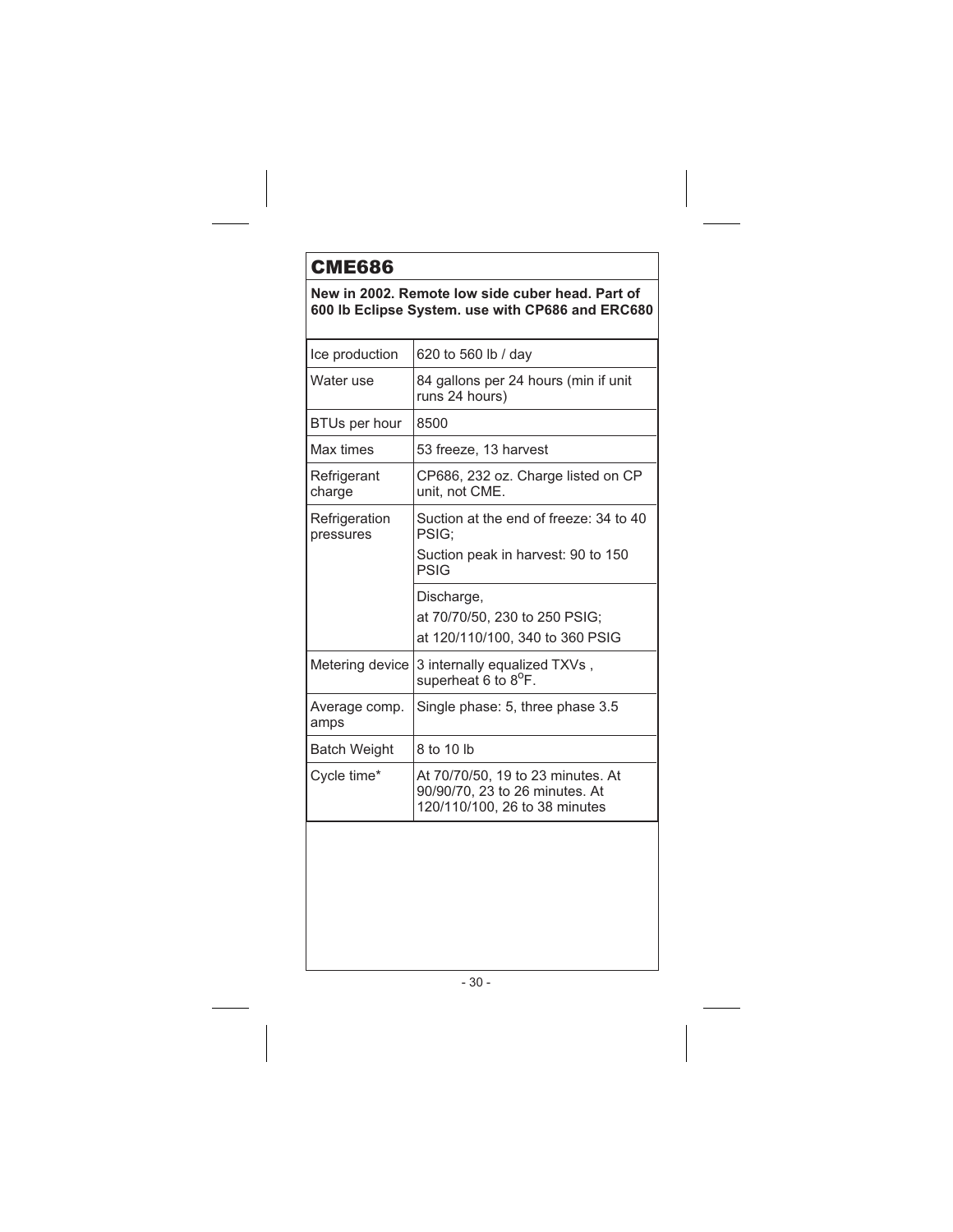<span id="page-30-0"></span>

| New in 1998. Electronic Controls, R-404A<br>refrigerant, plastic base. Two evaporator, 230 volt<br>model. C model in 1999 (panel change). |                                                                                             |  |  |  |
|-------------------------------------------------------------------------------------------------------------------------------------------|---------------------------------------------------------------------------------------------|--|--|--|
|                                                                                                                                           | Ice production** 770 at 70/50 and 662 at 90/70                                              |  |  |  |
| $use*$                                                                                                                                    | Air cooled water 92 gallons per 24 hours                                                    |  |  |  |
| Water use,<br>water cooled<br>condenser only*                                                                                             | 1044 gallons per 24 hours                                                                   |  |  |  |
| <b>BTUs per hour</b>                                                                                                                      | 15,500                                                                                      |  |  |  |
| Max times                                                                                                                                 | 50 freeze, 14 harvest                                                                       |  |  |  |
| Refrigerant<br>charge                                                                                                                     | $AC = 32$ ; WC = 27=24; Remote = 232<br>w/ERC201; 280 w/ERC402                              |  |  |  |
| Air Cooled<br>refrigerant<br>pressures                                                                                                    | Suction at the end of freeze: 26 PSIG;<br>Suction peak in harvest: 84-88 PSIG               |  |  |  |
|                                                                                                                                           | Discharge, 5 minutes into freeze:<br>215-290 (Water cooled freeze cycle<br>set at 245 PSIG) |  |  |  |
| Metering device                                                                                                                           | TXV plus distributor, superheat 6 to<br>$8^{\sf o}$ F.                                      |  |  |  |
| Average comp.<br>amps                                                                                                                     | 13                                                                                          |  |  |  |
| <b>Batch Weight</b>                                                                                                                       | $6.5 - 7$ lb                                                                                |  |  |  |
| Cycle time*                                                                                                                               | 13 - 15                                                                                     |  |  |  |

**\* 90/70 \*\* Air cooled**

**Panel changes: C and E series. D series has PTCR. F series had wc condenser change.**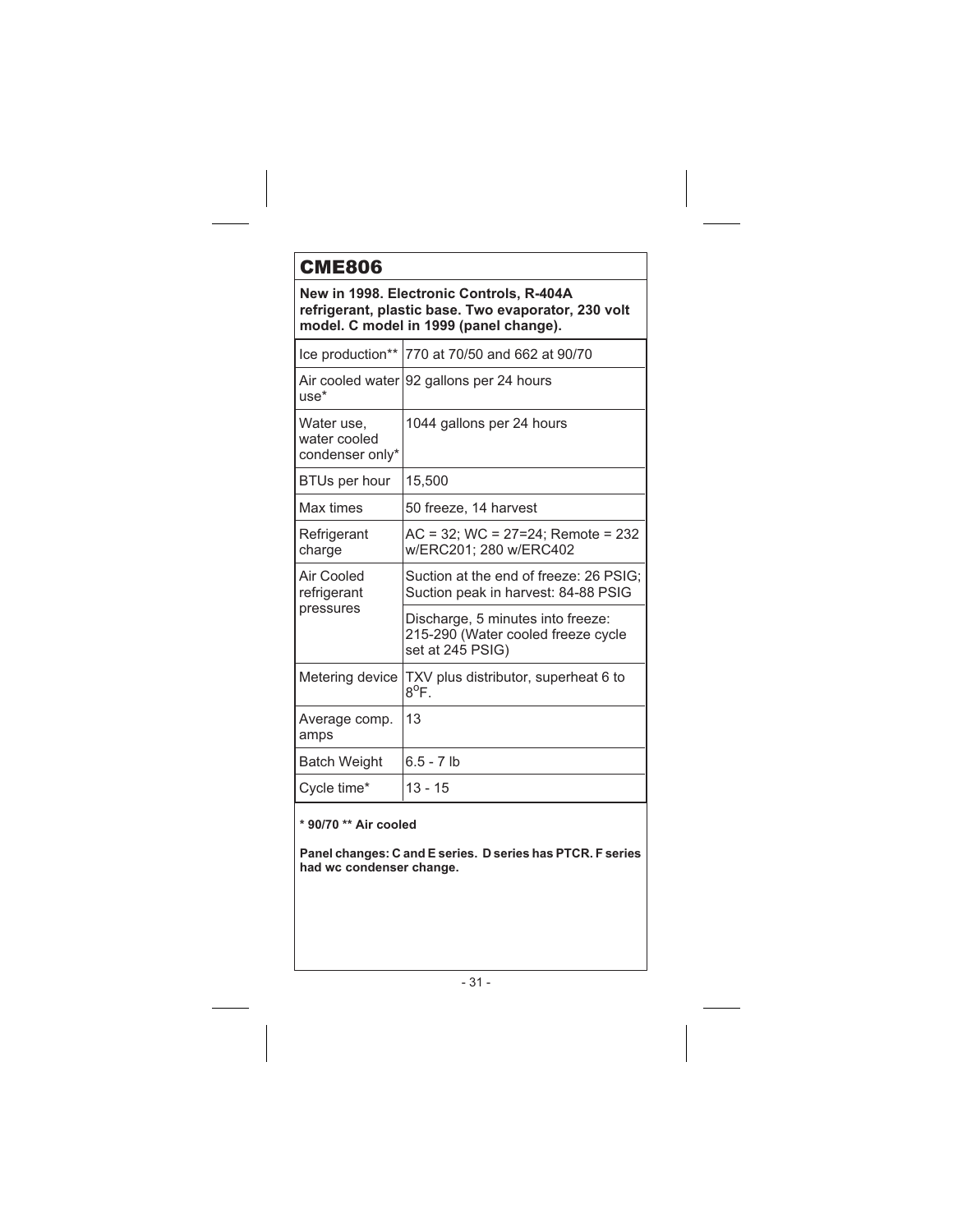<span id="page-31-0"></span>**New in 2002. Remote low side cuber. Part of Eclipse system. Use with CP886 and ERC680 or CP1086 and ERC1086**

| Ice production                                                     | 800: 775 to 695, 1000: 880 to 850 lb /<br>24 hours                                                   |  |
|--------------------------------------------------------------------|------------------------------------------------------------------------------------------------------|--|
| Water use (min)                                                    | 800 lb: 104 gal., 1000 lb: 127 gal.                                                                  |  |
| BTUs per hour                                                      | w/CP886 13,000. w/CP1086 19,000                                                                      |  |
| Max times                                                          | 40 freeze, 15 harvest                                                                                |  |
| Refrigerant<br>charge<br>$(R-404A)$                                | w/CP886: 232 oz. w/CP1086: 272 oz.<br>Charge listed on CP unit, not CME.                             |  |
| Refrigeration pressures                                            |                                                                                                      |  |
| 70/70/50                                                           | Suction at end of freeze: w/CP886 26<br>- 32 PSIG. w/CP1086 24 to 30 PSIG                            |  |
|                                                                    | Discharge: 220 to 240                                                                                |  |
| 90/90/70                                                           | Suction at end of freeze: w/CP886 30<br>- 36 PSIG. w/CP1086 26 to 32 PSIG<br>Discharge: 230 to 260   |  |
| 120/110/100                                                        | Suction at end of freeze: w/CP886 36<br>-42 PSIG, w/CP1086 32 to 36 PSIG<br>Discharge: 350 to 375    |  |
| Metering device                                                    | 3 internally equalized TXVs,<br>superheat 6 to 8 <sup>o</sup> F.                                     |  |
| Average comp.<br>amps                                              | Single phase, CP886 - 9, CP1086 -11<br>Three phase, CP886 - 6, CP1086 - 7                            |  |
| <b>Batch Weight</b>                                                | 8 to 10 lb                                                                                           |  |
| Cycle time, 800<br>Ib model, 1000<br>Ib model 1 - 2<br>min shorter | At 70/70/50, 17 to 19 minutes. At<br>90/90/70, 19 to 21 minutes. At<br>120/110/100, 20 to 23 minutes |  |
|                                                                    |                                                                                                      |  |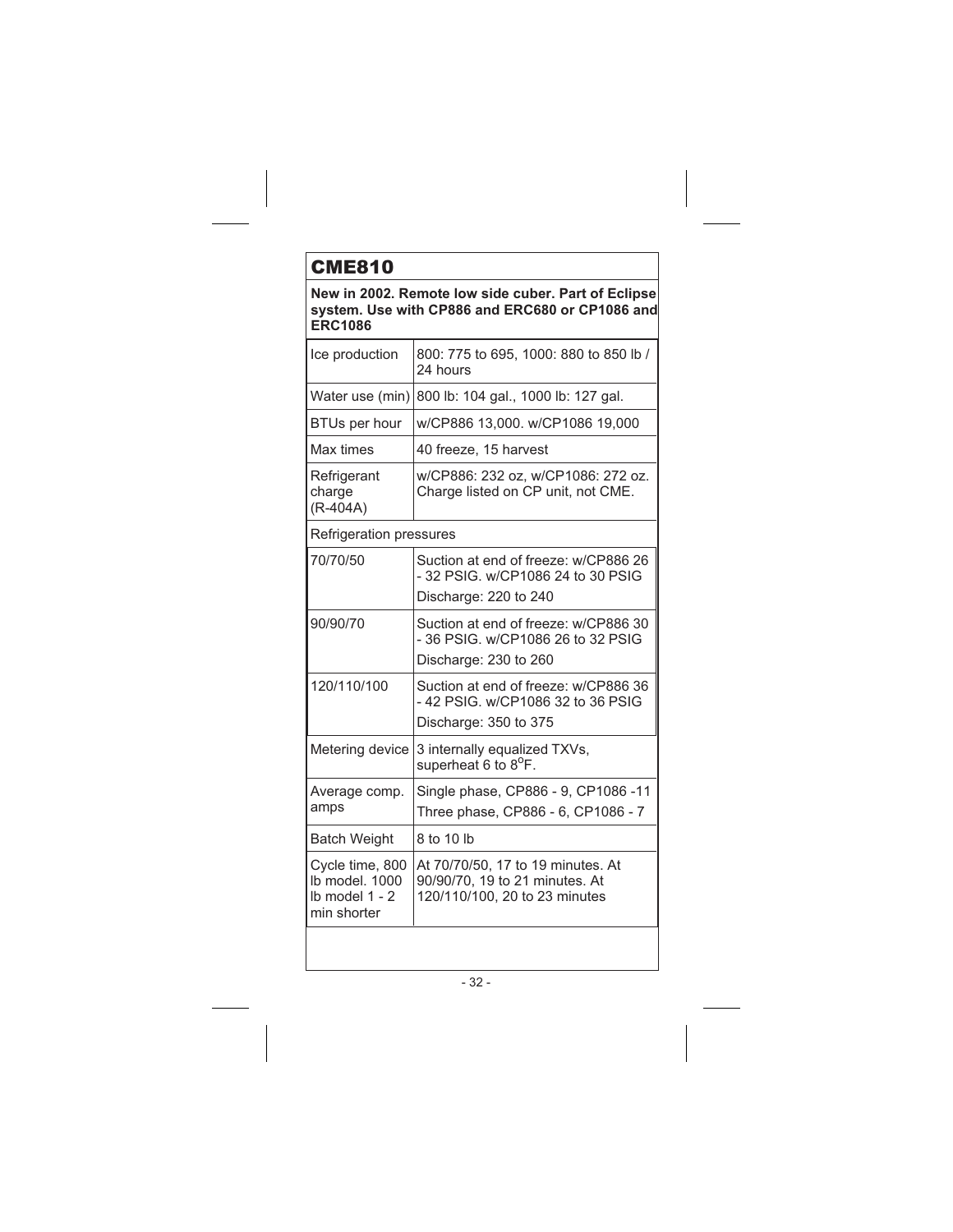<span id="page-32-0"></span>**42" wide R-404A Modular Cuber, air cooled only. Production began in 1995, replaced the CM855 air cooled replaced by CME806.**

| Ice production*                   | 611 lb/24 hr.                                          |
|-----------------------------------|--------------------------------------------------------|
| Remote air cooled water<br>$use*$ | 123 gallons per 24 hours                               |
| BTUs per hour- Remote*            | 15500                                                  |
| Refrigerant type                  | R-404A                                                 |
| Refrigerant charge                | 36 oz                                                  |
| Refrigerant pressures             | 195 hi, 26 low, just before<br>harvest                 |
| Metering device                   | TXV plus distributor,<br>superheat 6 to $8^{\circ}$ F. |
| Average amps                      | Compressor amps 9 - 11                                 |
| Cube count per cycle              | 600                                                    |
| Water solenoid valve flow<br>rate | .75 g.p.m.                                             |
| Batch Weight                      | $8 - 9$ lb                                             |
| Cycle time*                       | 17 - 18 minutes                                        |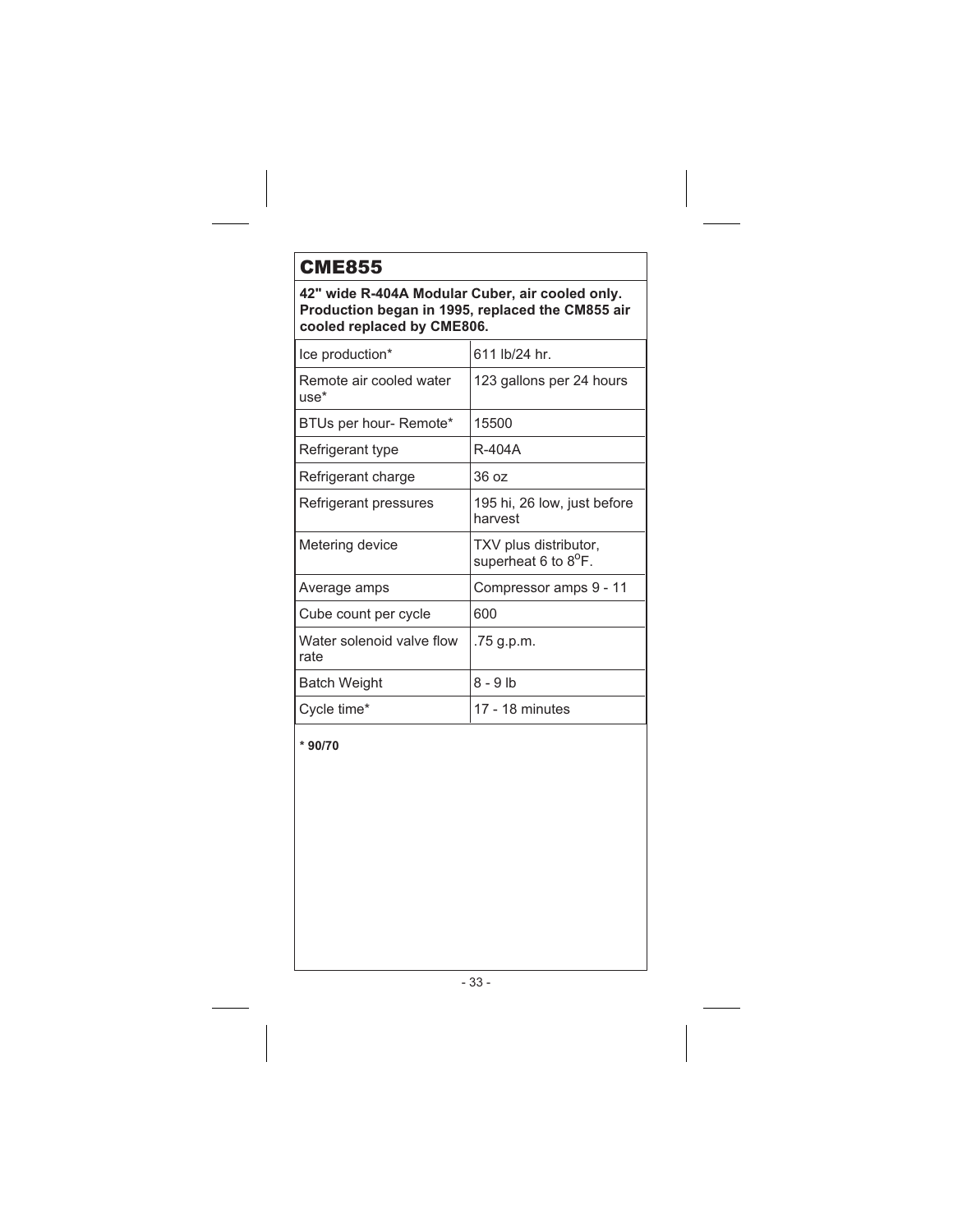<span id="page-33-0"></span>**30" wide modular cuber, water or remote air cooled. R-404A model. Production began in 1995 replaced by CME806.**

| Ice production*                            | 688 lb/24 hr.                                                                                                                                           |
|--------------------------------------------|---------------------------------------------------------------------------------------------------------------------------------------------------------|
| Remote air cooled water<br>$use*$          | 141 gallons per 24 hours                                                                                                                                |
| Water use, water cooled<br>condenser only* | 1162 gallons per 24 hours                                                                                                                               |
| BTUs per hour- Remote*                     | 15500                                                                                                                                                   |
| Refrigerant type                           | R-404A                                                                                                                                                  |
| Refrigerant charge                         | $WC = 36$ oz; Remote =<br>336 oz                                                                                                                        |
| Refrigerant pressures<br>(remote)          | Suction = 28, Discharge =<br>210, just before harvest;<br>Suction peak in harvest =<br>75-100 PSIG. Water<br>cooled discharge is a<br>constant 245 PSIG |
| Metering device                            | TXV plus distributor,<br>superheat 6 to 8 <sup>o</sup> F.                                                                                               |
| Average amps                               | $8.7 - 10.6$                                                                                                                                            |
| Water solenoid valve flow<br>rate          | .75 g.p.m.                                                                                                                                              |
| <b>Batch Weight</b>                        | $8 - 9$ lb                                                                                                                                              |
| Cycle time                                 | 14 - 17 minutes                                                                                                                                         |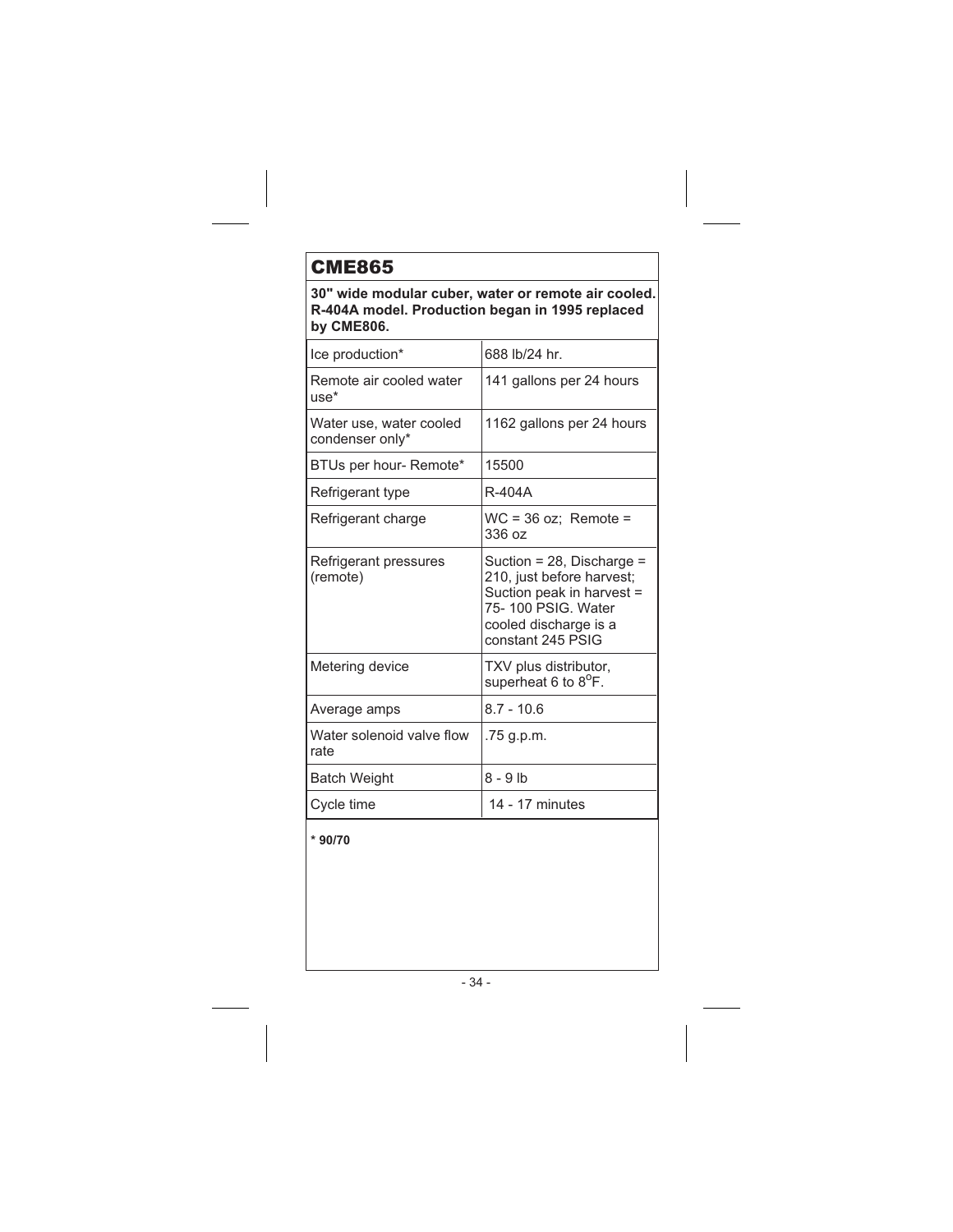<span id="page-34-0"></span>**42" wide modular cuber, air cooled only. R-404A model. Production began in 1995, replaced the CM1000, and was replaced by the CME1056A.**

| Ice production*                   | 826 lb./24 hr.                                            |
|-----------------------------------|-----------------------------------------------------------|
| Air cooled water use*             | 170 gallons per 24 hours                                  |
| BTUs per hour-Air Cooled*         | 18800                                                     |
| Refrigerant type                  | R-404A                                                    |
| Refrigerant charge                | 42 oz of R-404A                                           |
| Refrigerant pressures             | 190 hi, 25 low, just before<br>harvest                    |
| Metering device                   | TXV plus distributor,<br>superheat 6 to 8 <sup>o</sup> F. |
| Average amps                      | Compressor amps 10.7 -<br>13.3                            |
| Cube count per cycle              | 600                                                       |
| Water solenoid valve flow<br>rate | .75 g.p.m.                                                |
| Batch Weight                      | $8 - 9$ lb                                                |
| Cycle time*                       | 13 - 14 minutes                                           |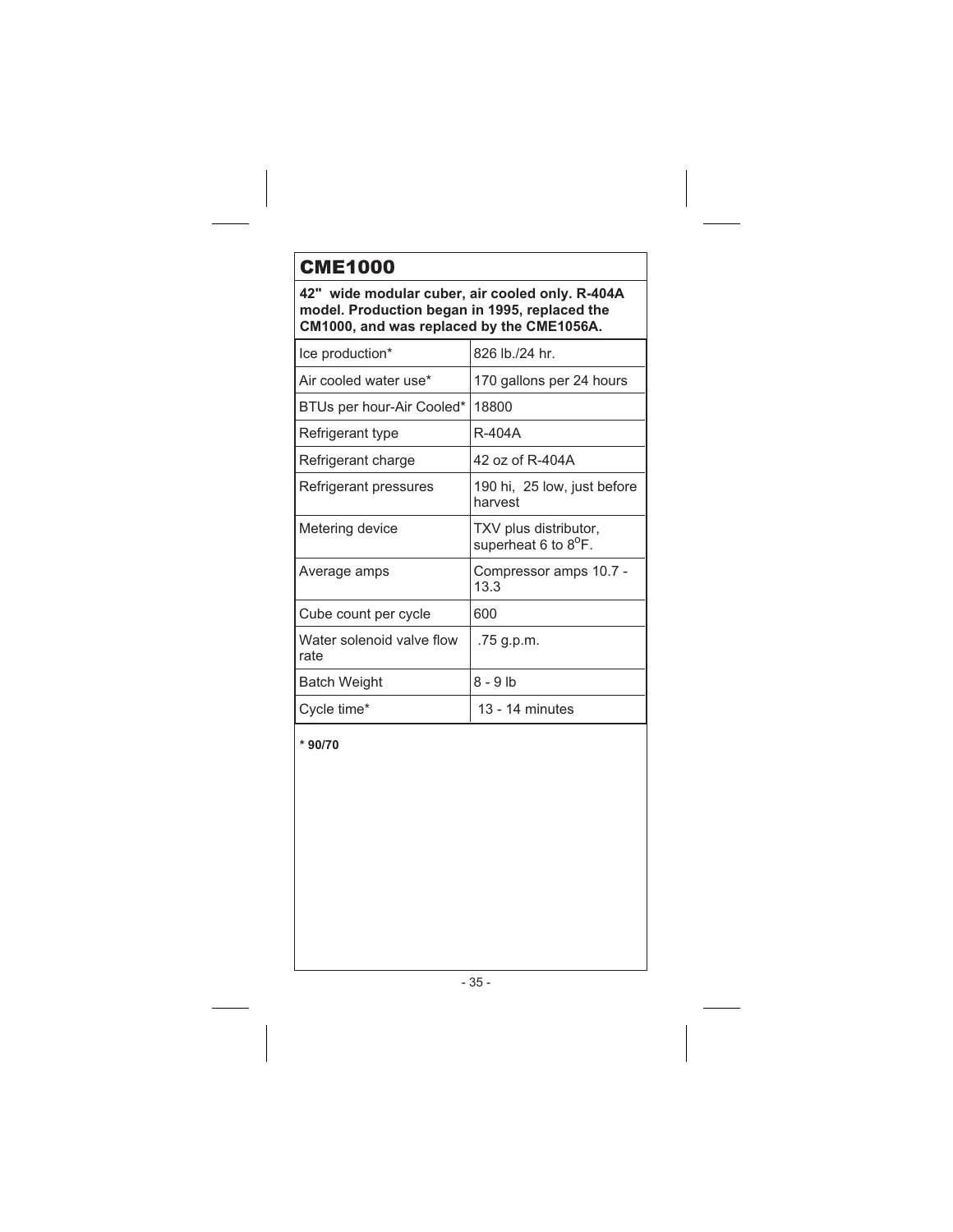<span id="page-35-0"></span>**30" wide modular cuber, water or remote air cooled. R-404A unit. Production began in 1995. Replaced by the CME1056 in 1999.**

| Ice production*                            | 825 lb./24 hr.                                                                                         |
|--------------------------------------------|--------------------------------------------------------------------------------------------------------|
| Remote air cooled water<br>$use*$          | 137 gallons per 24 hours                                                                               |
| Water use, water cooled<br>condenser only* | 1180 gallons per 24 hours                                                                              |
| BTUs per hour-Air Cooled*                  | 18800                                                                                                  |
| Refrigerant type                           | R-404A                                                                                                 |
| Refrigerant charge                         | $WC = 38$ oz; Remote =<br>336oz                                                                        |
| Refrigerant pressures                      | 350 - 210 hi, 24- 33 low,<br>just before harvest. Water<br>cooled discharge is a<br>constant 245 PSIG. |
| Metering device                            | TXV plus distributor,<br>superheat 6 to 8 <sup>o</sup> F.                                              |
| Average amps                               | $9.9 - 13.6$                                                                                           |
| Water solenoid valve flow<br>rate          | .75 g.p.m.                                                                                             |
| <b>Batch Weight</b>                        | 8 - 9 lb                                                                                               |
| Cycle time                                 | 13 - 21 minutes                                                                                        |

### **\* 90/70**

**Hi pressure cut out changed to auto-reset in 1998**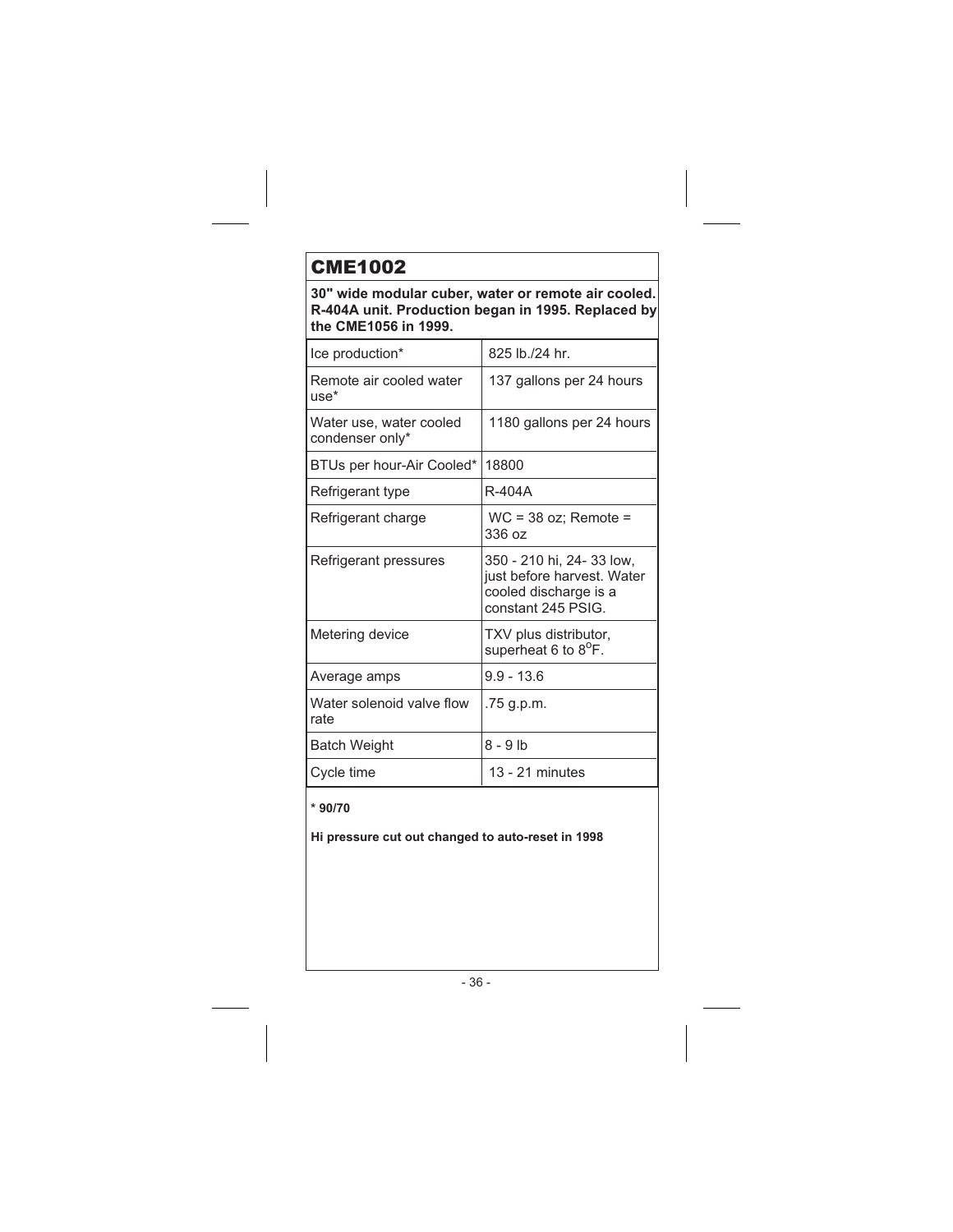**30" wide modular cuber, air, water or remote air cooled. R-404A unit. Production began in 1999. Replaced the CME1002.**

| Ice production range                       | 975 to 800 lb./24 hr.                                                                                   |
|--------------------------------------------|---------------------------------------------------------------------------------------------------------|
| Remote air cooled water<br>$use*$          | 147 gallons per 24 hours                                                                                |
| Water use, water cooled<br>condenser only* | 1365 gallons per 24 hours                                                                               |
| BTUs per hour-Air Cooled                   | 15.500                                                                                                  |
| Max cycle times                            | 31 freeze, 14 harvest                                                                                   |
| Refrigerant charge                         | $AC = 44$ oz, $WC = 28$ oz;<br>Remote = $208 oz$                                                        |
| Refrigerant pressures                      | 255 - 275 hi, 25 - 30 low,<br>just before harvest. Water<br>cooled discharge is a<br>constant 245 PSIG. |
| Metering device                            | TXV plus distributor, 5 to<br>15°F. Superheat                                                           |
| TXV bulb temp, end of<br>freeze            | $-5^{\circ}$ F to $0^{\circ}$ F.                                                                        |
| Average amps                               | 10                                                                                                      |
| Water solenoid valve flow<br>rate          | 2.7 g.p.m.                                                                                              |
| <b>Batch Weight</b>                        | 9 - 11 lb                                                                                               |
| Cycle time                                 | 14 to 16 minutes @70/50;<br>15 to 18 minutes @ 90/70                                                    |

### **\* 90/70**

**F series: New water cooled condenser.**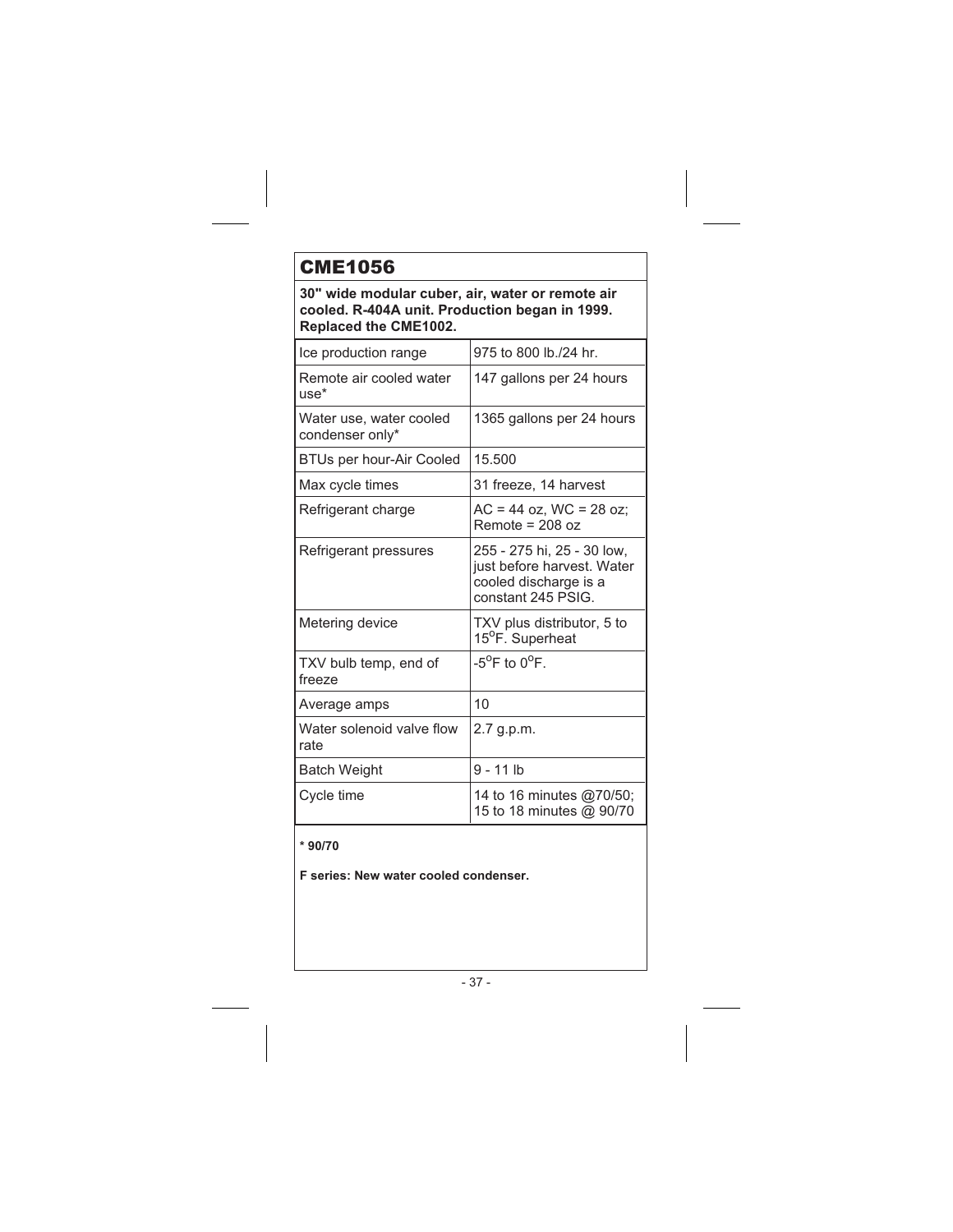**48" wide modular cuber, air cooled, water cooled or remote air cooled. R-404A unit. Production from 1995 to 1998. Replaced the CMS1202.**

| Ice production*                            | 1014 lb/24 hr.                                                                               |
|--------------------------------------------|----------------------------------------------------------------------------------------------|
| Air cooled water use*                      | 189 gallons per 24 hours                                                                     |
| Water use, water cooled<br>condenser only* | 1501 gallons per 24 hours                                                                    |
| BTUs per hour- Remote*                     | 18800                                                                                        |
| Refrigerant type                           | R-404A                                                                                       |
| Refrigerant charge                         | $AC = 64$ oz. WC = 62 oz.<br>Remote = $448 oz$<br>w/FRC401                                   |
| Refrigerant pressures                      | 210 - 315 hi, 30 - 35 low,<br>just before harvest. Water<br>cooled discharge is 245<br>PSIG. |
| Metering device                            | TXV plus distributor,<br>superheat 8 to 10 <sup>o</sup> F.                                   |
| Average amps                               | Single phase: 13 - 17;<br>Three phase: 8 - 11                                                |
| Water solenoid valve flow<br>rate          | 1 g.p.m.                                                                                     |
| <b>Batch Weight</b>                        | 13.5 - 14.5 lb                                                                               |
| Cycle time                                 | 14-19 minutes                                                                                |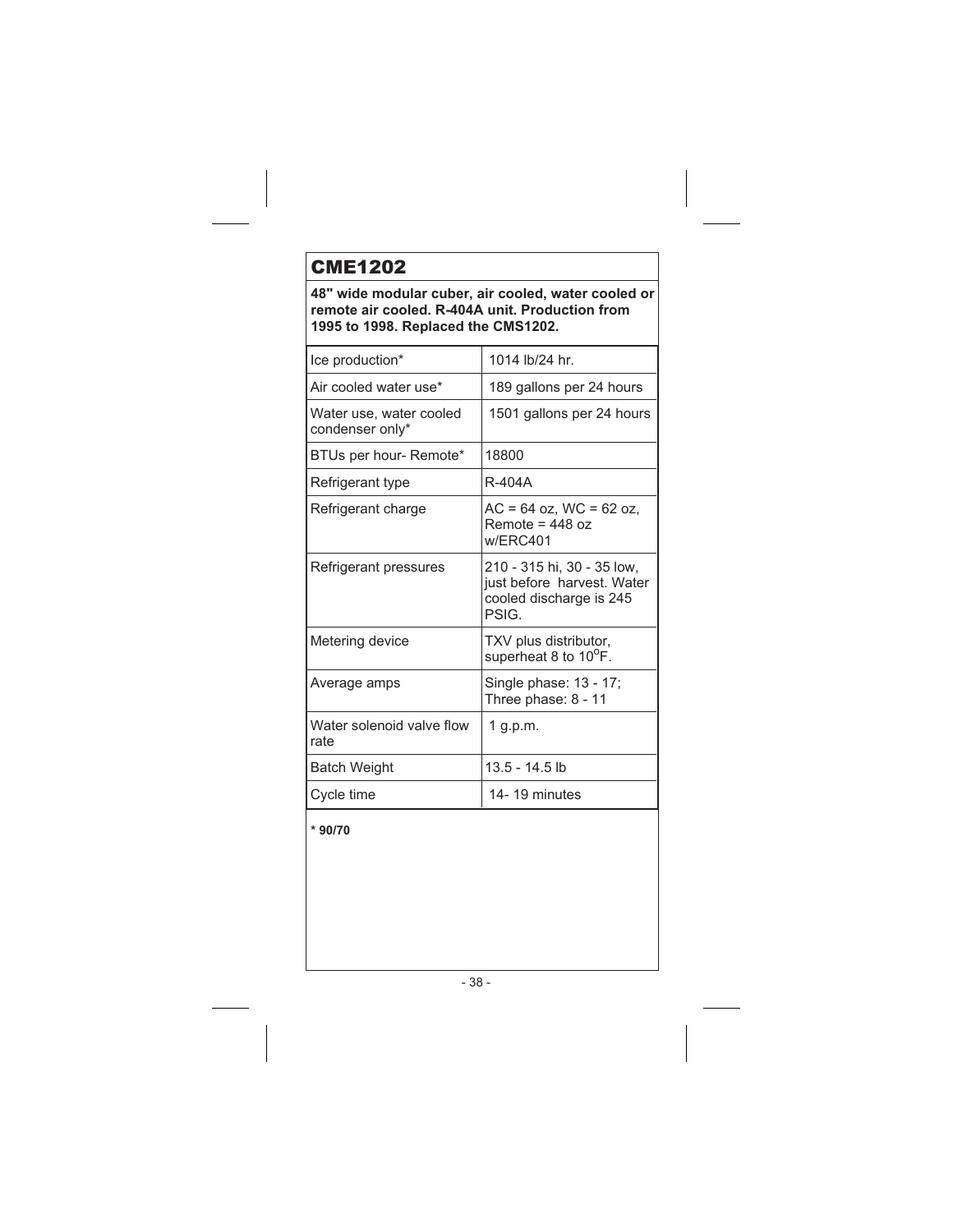**48" wide modular cuber. Air cooled, water cooled or remote air cooled. R-404A unit. Production began in 1998.**

| Ice production                                | 1145 at 90/70 to 1400 lb. at 70/50                                                                                                              |
|-----------------------------------------------|-------------------------------------------------------------------------------------------------------------------------------------------------|
| Air cooled water<br>$use*$                    | 223 gallons per 24 hours                                                                                                                        |
| Water use, water<br>cooled condenser<br>only* | 1875 gallons per 24 hours of run<br>time                                                                                                        |
| BTUs per hour                                 | 21,500                                                                                                                                          |
| Max cycle times                               | 36 freeze, 14 harvest                                                                                                                           |
| Refrigerant charge                            | $AC = 64$ , $WC = 62$ , Remote = 288<br>oz w/ERC411                                                                                             |
| Refrigerant<br>pressures                      | 215 - 295 discharge, 27 - 33<br>suction, just before harvest. Water<br>cooled discharge is 245 PSIG.<br>Suction in harvest is 82 to 94<br>PSIG. |
| Metering device                               | TXV plus distributor, superheat 8 to<br>$10^{\circ}$ F.                                                                                         |
| Average amps:<br>Freeze                       | Single phase: 15 - 17; Three<br>phase: 9 - 10.                                                                                                  |
| Average amps:<br>Harvest                      | Single phase: 13: Three phase: 8 -<br>9                                                                                                         |
| <b>Batch Weight</b>                           | 16 <sub>1b</sub>                                                                                                                                |
| Cycle time                                    | 15 - 21 minutes                                                                                                                                 |

### **\* 90/70 \*\* Preliminary Data**

**Changed to Single front panel in July of 1999.**

B Series (1999) has single front panel. C Series (2000) has plastic top panel. E series has louvered left side panel. F series: New water cooled condenser.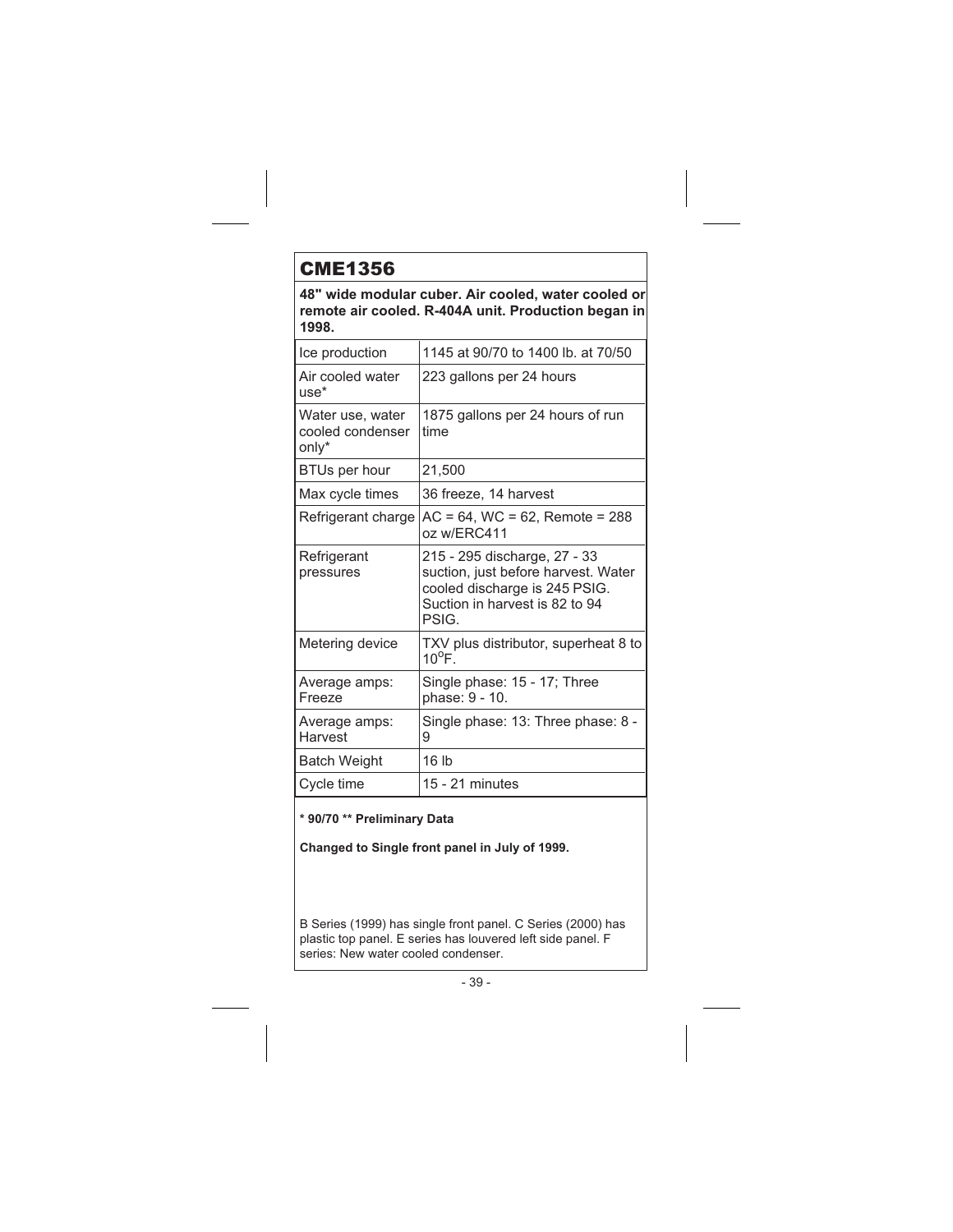| .                                                                                          |                                                                                                      |  |
|--------------------------------------------------------------------------------------------|------------------------------------------------------------------------------------------------------|--|
| New in 2004. Remote low side cuber. Part of Eclipse<br>system. Use with CP1316 and ERC1086 |                                                                                                      |  |
| Ice production                                                                             | 1200 lb / 24 hours                                                                                   |  |
| Water use (min)                                                                            | 216 gal.                                                                                             |  |
| <b>BTUs per hour</b>                                                                       | 19,000                                                                                               |  |
| Max cycle times                                                                            | 50 freeze, 14 harvest                                                                                |  |
| Refrigerant<br>charge                                                                      | 288 ounces.                                                                                          |  |
| Refrigeration pressures                                                                    |                                                                                                      |  |
| 70/70/50                                                                                   | Suction at end of freeze: 30 to 34<br><b>PSIG</b>                                                    |  |
|                                                                                            | Discharge: 230 to 250                                                                                |  |
| 90/90/70                                                                                   | Suction at end of freeze: 32 to 36<br><b>PSIG</b>                                                    |  |
|                                                                                            | Discharge: 250 to 270                                                                                |  |
| 120/110/100                                                                                | Suction at end of freeze: 40 to 44<br><b>PSIG</b>                                                    |  |
|                                                                                            | Discharge: 370 to 390                                                                                |  |
| Metering device                                                                            | 1 externally equalized TXV, superheat<br>6 to $8^{\circ}$ F.                                         |  |
| Average comp.<br>amps                                                                      | Single phase, -15<br>Three phase, - 8                                                                |  |
| <b>Batch Weight</b>                                                                        | 16 lb                                                                                                |  |
| Cycle time                                                                                 | At 70/70/50, 12 to 13 minutes. At<br>90/90/70, 16 to 17 minutes. At<br>120/110/100, 26 to 28 minutes |  |
|                                                                                            |                                                                                                      |  |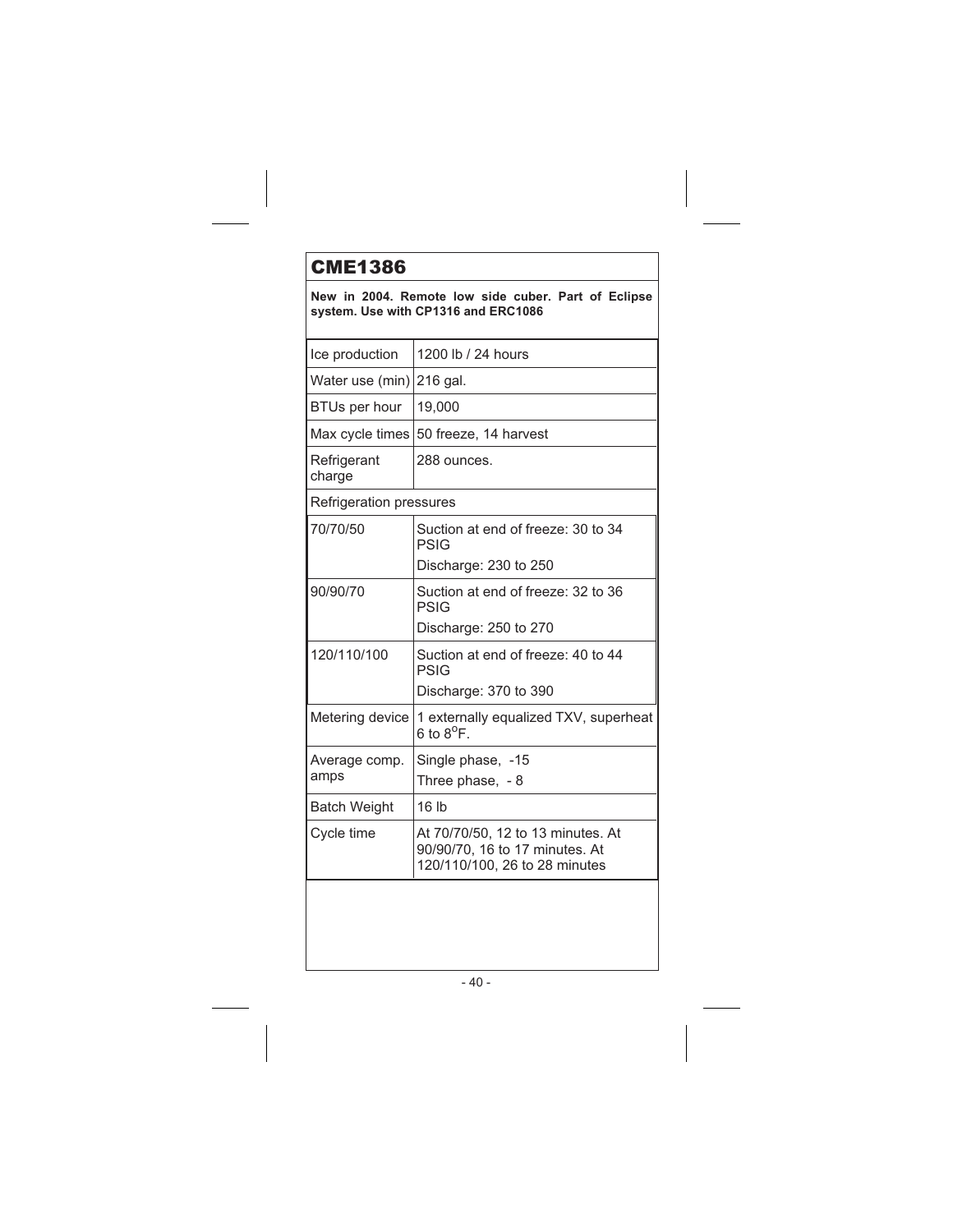**48" wide modular cuber. Air cooled, water cooled or remote air cooled. R-404A unit. Production from 1995 to 1998. Replaced the CMS1402.**

| 1240 lb./24 hr.                                                                                                                                  |
|--------------------------------------------------------------------------------------------------------------------------------------------------|
| 231 gallons per 24 hours                                                                                                                         |
| 1648 gallons per 24 hours                                                                                                                        |
| 21100                                                                                                                                            |
| R-404A                                                                                                                                           |
| $AC = 64$ oz. WC = 62 oz.<br>Remote = $448$ oz w/FRC401                                                                                          |
| 210 - 315 discharge, 30 - 36<br>suction, just before harvest.<br>Water cooled discharge is<br>245 PSIG. Suction in<br>harvest is 77 to 100 PSIG. |
| TXV plus distributor,<br>superheat 8 to 10 <sup>o</sup> F.                                                                                       |
| Single phase: 15 - 17; Three<br>phase: 9 - 11.                                                                                                   |
| Single phase: 15 - 22: Three<br>phase: 9 - 14                                                                                                    |
| 13.5 - 14.5 lb                                                                                                                                   |
| 13 - 18 minutes                                                                                                                                  |
|                                                                                                                                                  |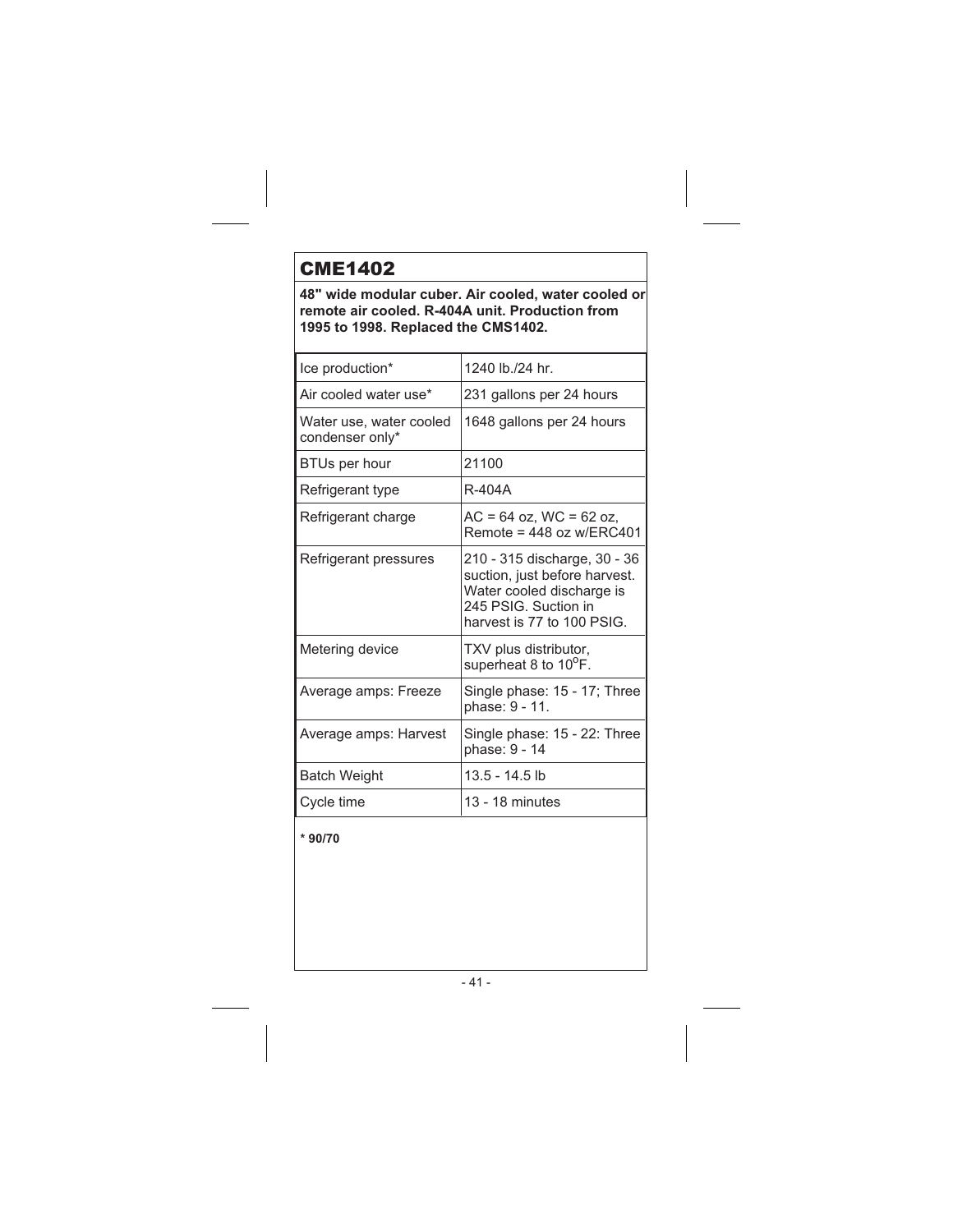### **Modular Cuber. Air Cooled, Water Cooled or Remote Air Cooled. Production began in 1998.**

| Ice production                                | 1650 at 70/50 to 1250 at 90/70                                                                                                                   |
|-----------------------------------------------|--------------------------------------------------------------------------------------------------------------------------------------------------|
| Air cooled water<br>$use*$                    | 225                                                                                                                                              |
| Water use, water<br>cooled condenser<br>only* | 2060                                                                                                                                             |
| <b>BTUs per hour</b>                          | 21.500                                                                                                                                           |
| Max cycle times                               | 50 freeze, 14 harvest                                                                                                                            |
| Refrigerant charge                            | $AC = 64$ , $WC = 62$ , Remote = 288<br>oz w/ERC411.                                                                                             |
| Refrigerant<br>pressures                      | 210 - 295 discharge, 21 - 36<br>suction, just before harvest. Water<br>cooled discharge is 245 PSIG.<br>Suction in harvest is 85 to 105<br>PSIG. |
| Metering device                               | TXV plus distributor, superheat 8 to<br>$10^{\circ}$ F.                                                                                          |
| Average amps:<br>Freeze                       | Single phase: 15 - 17; Three<br>phase: 11                                                                                                        |
| Average amps:<br>Harvest                      | Single phase: 15 -17; Three phase:<br>9                                                                                                          |
| <b>Batch Weight</b>                           | $19.2$ lb                                                                                                                                        |
| Cycle time                                    | 18 minutes at 70/50 & 22 minutes<br>at 90/70                                                                                                     |

### **\* 90/70**

**Changed to Single front panel in July of 1999.**

B Series (1999) has single front panel. C Series (2000) has plastic top panel. AC E series has louvered left side panel. F series: New water cooled condenser.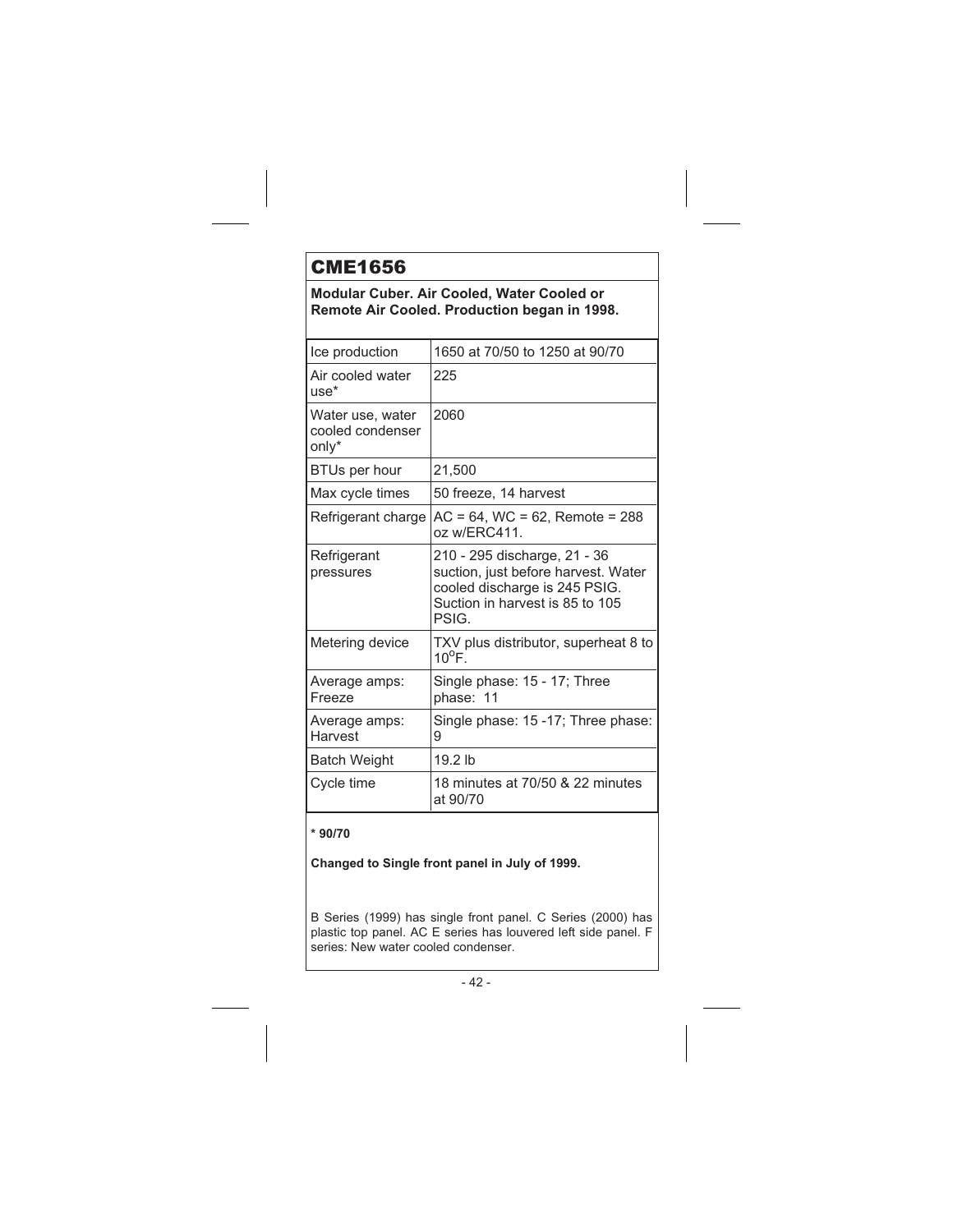### **New in 2004. Remote low side cuber. Part of Eclipse system. Use with CP1316 and ERC1086**

| Ice production                 | 1400 lb / 24 hours                                                                                   |  |
|--------------------------------|------------------------------------------------------------------------------------------------------|--|
| Water use (min)                | 252 gal.                                                                                             |  |
| <b>BTUs per hour</b>           | 21,500                                                                                               |  |
| Max cycle times                | 50 freeze, 14 harvest                                                                                |  |
| Refrigerant<br>charge          | 288 ounces.                                                                                          |  |
| <b>Refrigeration pressures</b> |                                                                                                      |  |
| 70/70/50                       | Suction at end of freeze: 35 to 37<br><b>PSIG</b>                                                    |  |
|                                | Discharge: 230 to 250                                                                                |  |
| 90/90/70                       | Suction at end of freeze: 35 to 37<br><b>PSIG</b>                                                    |  |
|                                | Discharge: 250 to 270                                                                                |  |
| 120/110/100                    | Suction at end of freeze: 40 to 44<br><b>PSIG</b>                                                    |  |
|                                | Discharge: 370 to 390                                                                                |  |
| Metering device                | 1 externally equalized TXV, superheat<br>$6$ to $8^{\circ}$ F.                                       |  |
| Average comp.                  | Single phase, -15                                                                                    |  |
| amps                           | Three phase, - 8                                                                                     |  |
| <b>Batch Weight</b>            | 19 - 20 lb                                                                                           |  |
| Cycle time                     | At 70/70/50, 15 to 16 minutes. At<br>90/90/70, 17 to 18 minutes. At<br>120/110/100, 28 to 29 minutes |  |
|                                |                                                                                                      |  |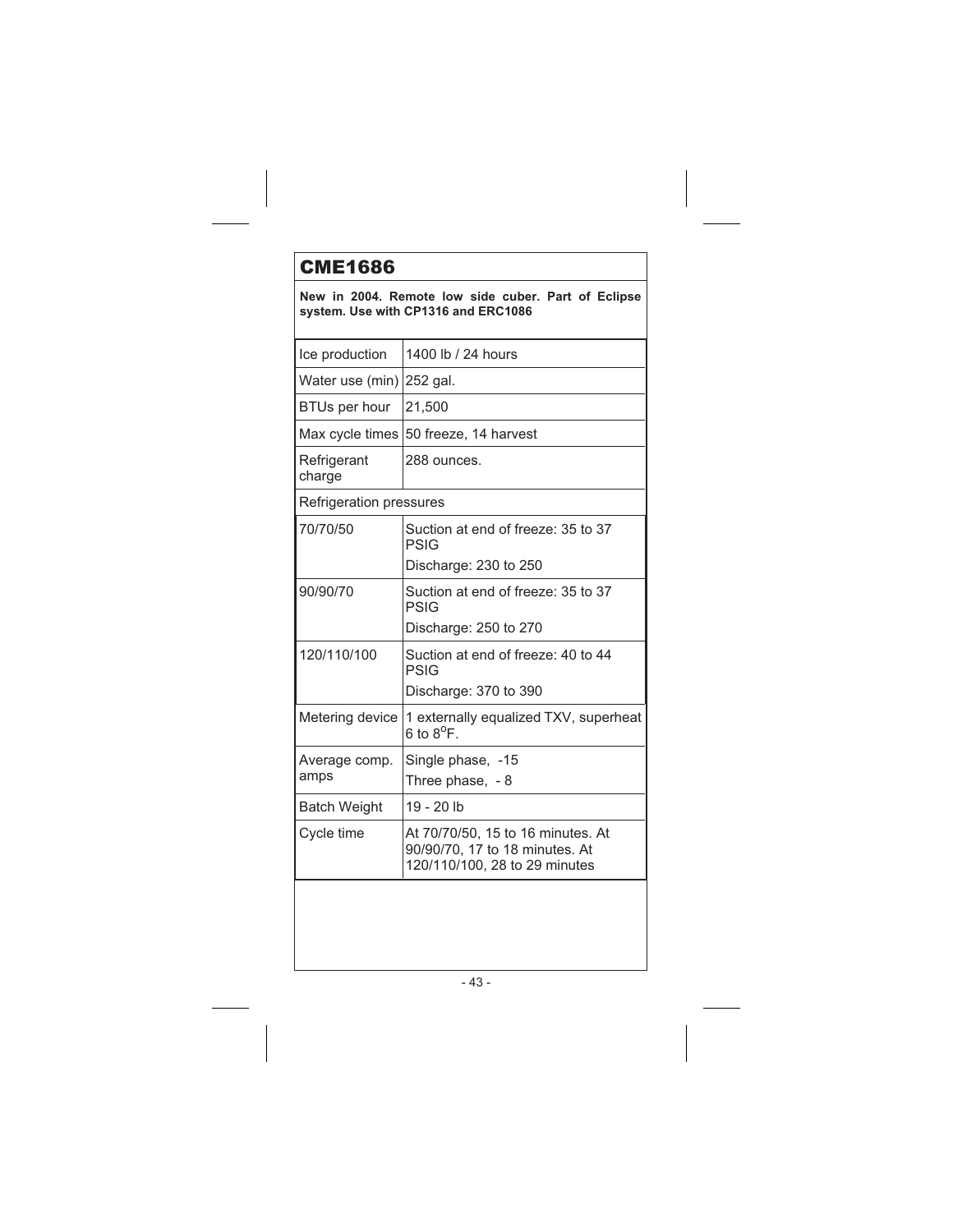**Production began in 2002. Water cooled only. Similar to CME1656W, but uses a Copeland Scroll compressor and larger condenser.**

| Ice production           | 1825 to 1695 lb / 24 hours                                                           |
|--------------------------|--------------------------------------------------------------------------------------|
| Water use                | 273 gal/24 hours for ice, 2695<br>gal/24 hours for condenser                         |
| BTUs per hour            | 31,500 peak                                                                          |
| Max cycle times          | 36 freeze, 14 harvest                                                                |
| Refrigerant charge       | 60 oz. R-404A                                                                        |
| Refrigerant<br>pressures | 250 discharge, 23 suction, just<br>before harvest. Suction in harvest<br>is 80 PSIG. |
| Metering device          | TXV plus distributor, superheat 8 to<br>$10^{\circ}$ F.                              |
| Average amps:<br>Freeze  | Single phase: 19; Three phase: 11                                                    |
| Average amps:<br>Harvest | Single phase: 22; Three phase: 11                                                    |
| <b>Batch Weight</b>      | 20 <sub>1b</sub>                                                                     |
| Cycle time               | $15 - 16$ minutes                                                                    |

### **\* 90/70**

### **Softer compressor grommets used beginning -06S**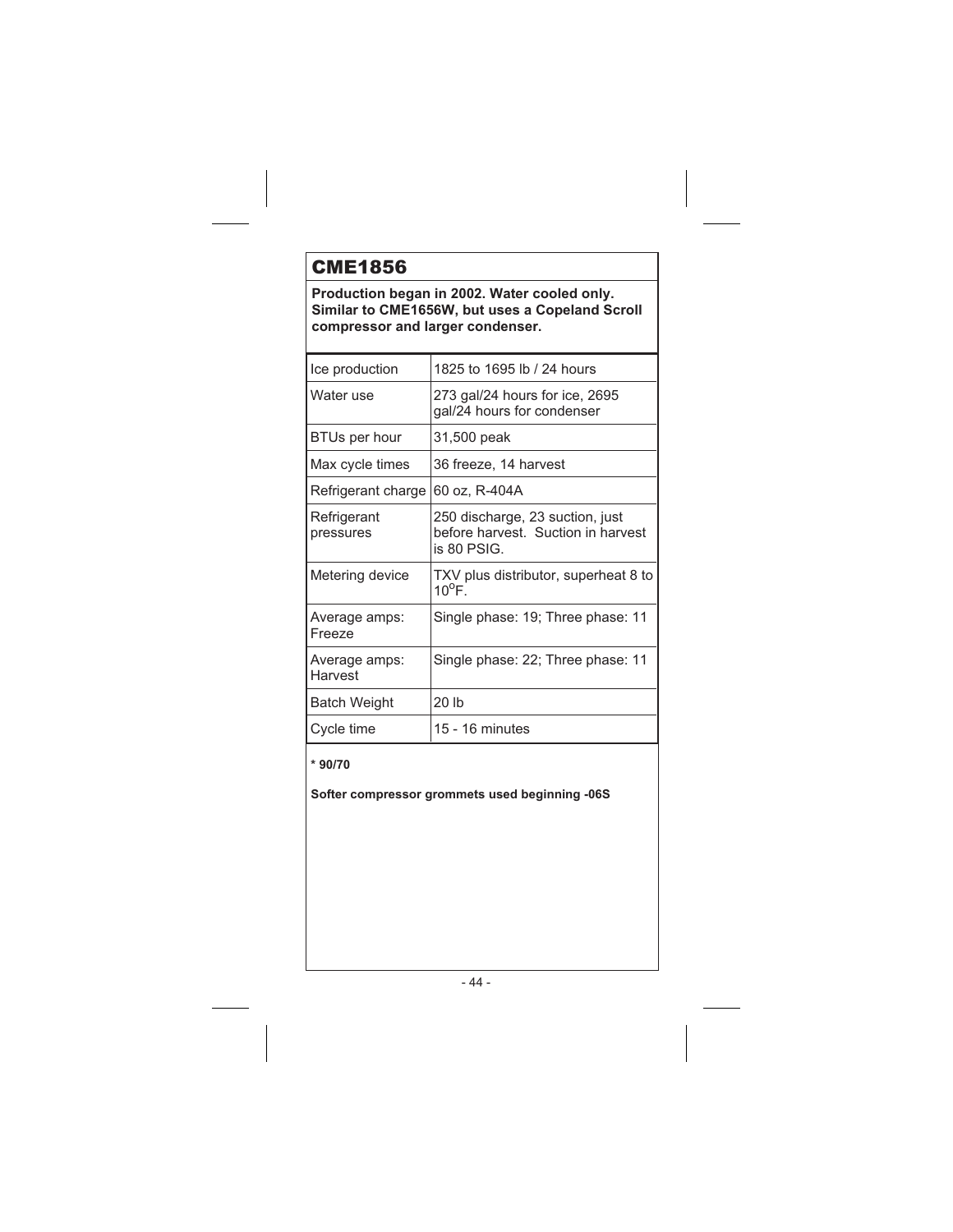**Production began in 1998. Remote only. Similar to CME1656R, but uses a Copeland Scroll compressor.**

| Ice production           | 1750 at 90/70 and 1930 at 70/50                                                                           |
|--------------------------|-----------------------------------------------------------------------------------------------------------|
| Water use*               | 307 gallons per 24 hours                                                                                  |
| <b>BTUs per hour</b>     | 31,500                                                                                                    |
| Max cycle times          | 36 freeze, 14 harvest                                                                                     |
| Refrigerant charge       | Remote = $334$ oz w/ERC611                                                                                |
| Refrigerant<br>pressures | 225 - 270 discharge, 23 - 27<br>suction, just before harvest.<br>Suction in harvest is 80 to 100<br>PSIG. |
| Metering device          | TXV plus distributor, superheat 8 to<br>$10^{\circ}$ F.                                                   |
| Average amps:<br>Freeze  | Single phase: 19; Three phase: 11                                                                         |
| Average amps:<br>Harvest | Single phase: 22; Three phase: 11                                                                         |
| <b>Batch Weight</b>      | 20 lb                                                                                                     |
| Cycle time               | 15 - 16 minutes                                                                                           |

### **\* 90/70**

**B Series (1999) has single front panel. C Series (2000) has plastic top panel.**

**Softer compressor grommets used beginning -06S**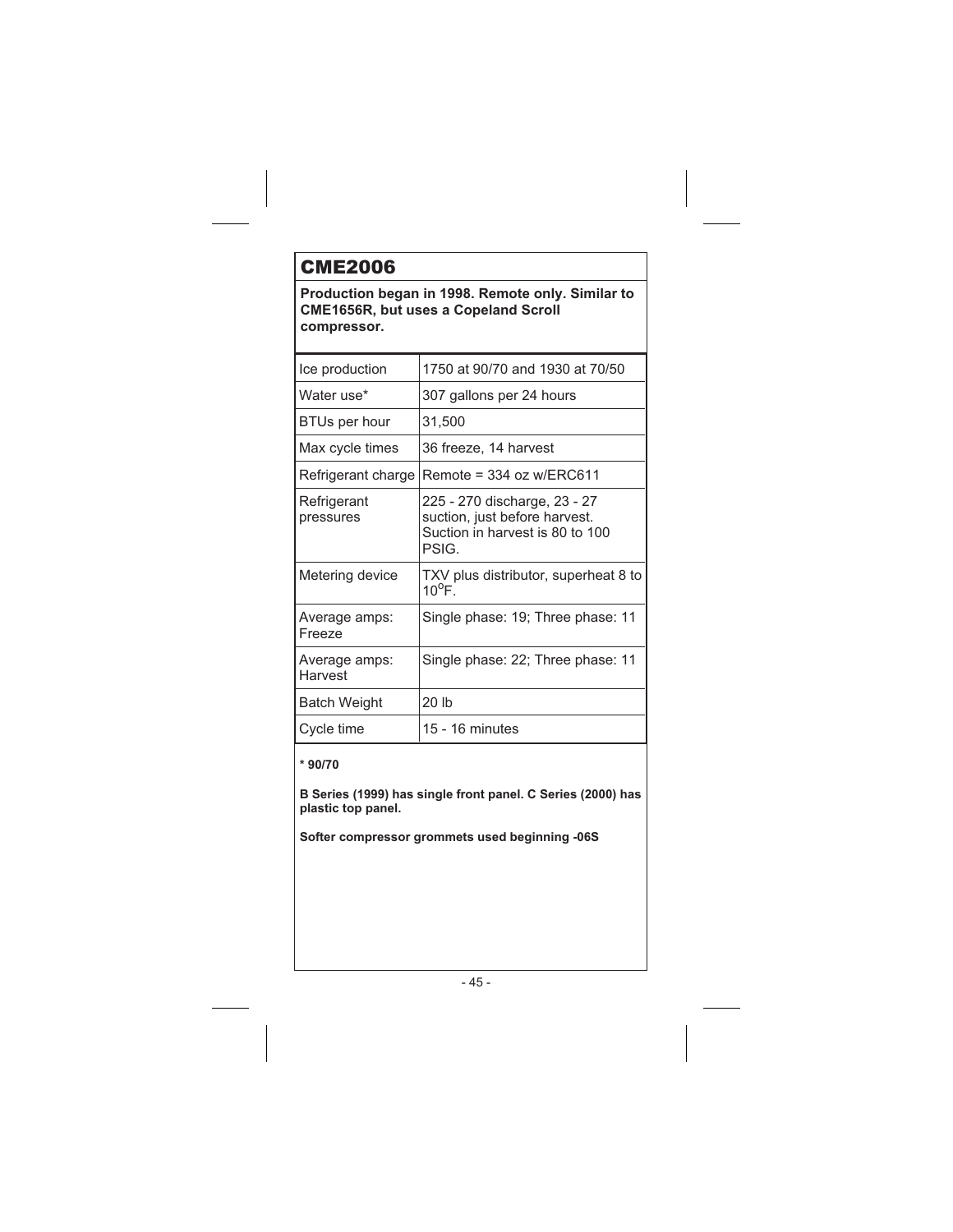### **New in 2004. Remote low side cuber. Part of Eclipse system. Use with CP1316 and ERC1086**

| Ice production                 | 1800 lb / 24 hours                                                                                   |
|--------------------------------|------------------------------------------------------------------------------------------------------|
| Water use (min)                | 324 gal.                                                                                             |
| BTUs per hour                  | 42.000                                                                                               |
| Max cycle times.               | 50 freeze, 14 harvest                                                                                |
| Refrigerant charge             | 336 ounces.                                                                                          |
| <b>Refrigeration pressures</b> |                                                                                                      |
| 70/70/50                       | Suction at end of freeze: 25 to 29<br><b>PSIG</b>                                                    |
|                                | Discharge: 230 to 250                                                                                |
| 90/90/70                       | Suction at end of freeze: 26 to 30<br><b>PSIG</b>                                                    |
|                                | Discharge: 240 to 260                                                                                |
| 120/110/100                    | Suction at end of freeze: 30 to 34<br><b>PSIG</b>                                                    |
|                                | Discharge: 340 to 360                                                                                |
| Metering device                | 1 externally equalized TXV,<br>superheat 6 to 8 <sup>o</sup> F.                                      |
| Average comp.                  | Single phase, 20                                                                                     |
| amps                           | Three phase, 14                                                                                      |
| <b>Batch Weight</b>            | 19 - 20 lb                                                                                           |
| Cycle time                     | At 70/70/50, 11 to 12 minutes. At<br>90/90/70, 12 to 13 minutes. At<br>120/110/100, 17 to 18 minutes |
|                                |                                                                                                      |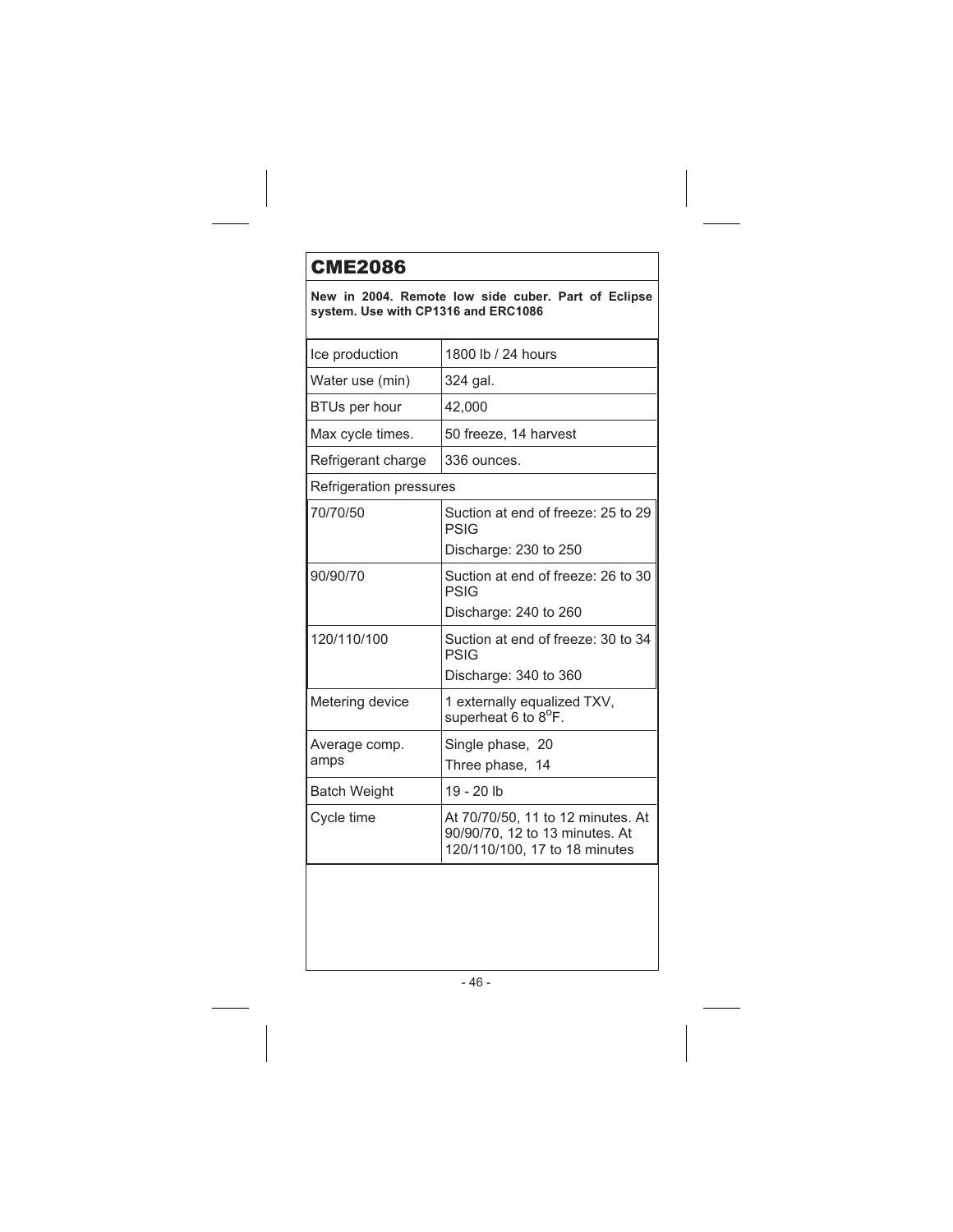# CMS1002

**Modular Cuber, Water or remote air cooled. Production began 5/91, ended 3/95.**

| Ice production                             | 932 to 646 lb/24 hr.                                      |
|--------------------------------------------|-----------------------------------------------------------|
| Remote air cooled<br>water use*            | 120 gallons per 24 hours                                  |
| Water use, water cooled<br>condenser only* | 1032 gallons per 24 hours                                 |
| BTUs per hour-<br>Remote*                  | 16100                                                     |
| Refrigerant type                           | $R-22$                                                    |
| Refrigerant charge                         | Water cooled = 55 Remote =<br>256 oz                      |
| Refrigerant pressures                      | 240 hi, 20-22 low, just before<br>harvest                 |
| Metering device                            | TXV plus distributor,<br>superheat 6 to 8 <sup>o</sup> F. |
| Average amps                               | $13 - 14$                                                 |
| Cube count per cycle                       | 597                                                       |
| Water solenoid valve<br>flow rate          | .75 g.p.m.                                                |
| <b>Batch Weight</b>                        | $8 - 9$ lb                                                |
| Cycle time                                 | 15 - 19 minutes                                           |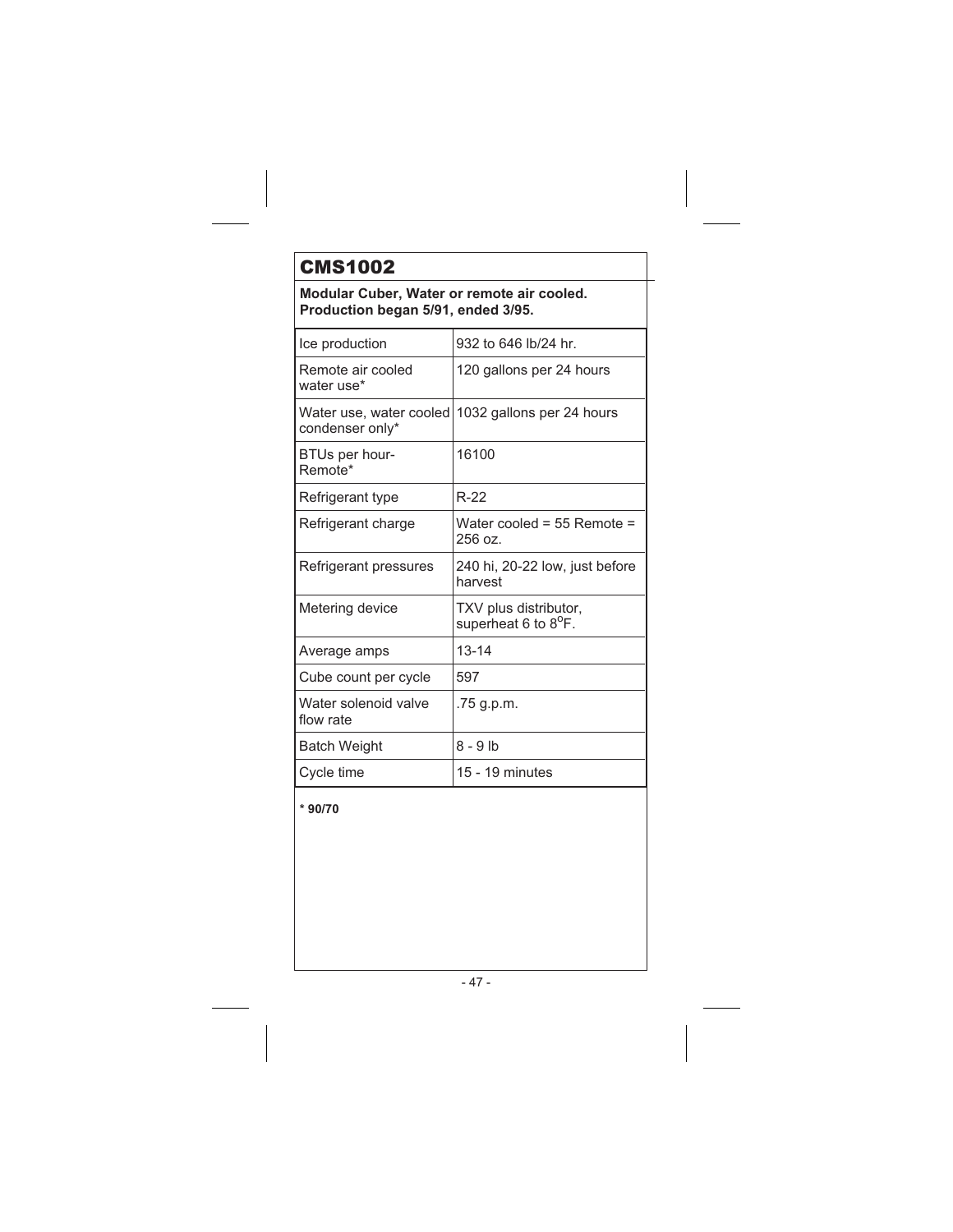# CMS1202

**Modular Cuber, Air, water or remote air cooled. Production began 4/91, ended 3/95. B model with 2 front panels in early 1992.**

| Ice production                             | 1280 to 825 lb./24 hr.                                             |
|--------------------------------------------|--------------------------------------------------------------------|
| Air cooled water use*                      | 152 gallons per 24 hours                                           |
| Water use, water cooled<br>condenser only* | 1446 gallons per 24 hours                                          |
| BTUs per hour-Air<br>Cooled*               | 20100                                                              |
| Refrigerant type                           | R-22                                                               |
| Refrigerant charge                         | Air cooled = $60$ oz; Water<br>cooled = $64$ Remote = $256$<br>OZ. |
| Refrigerant pressures                      | 240 hi, 20-22 low, just before<br>harvest                          |
| Metering device                            | TXV plus distributor,<br>superheat 6 to $8^{\circ}$ F.             |
| Average amps                               | 14-16                                                              |
| Cube count per cycle                       | 995                                                                |
| Water solenoid valve<br>flow rate          | 1 g.p.m.                                                           |
| <b>Batch Weight</b>                        | 13.5 - 14.5 lb                                                     |
| Cycle time                                 | 16 - 20 minutes                                                    |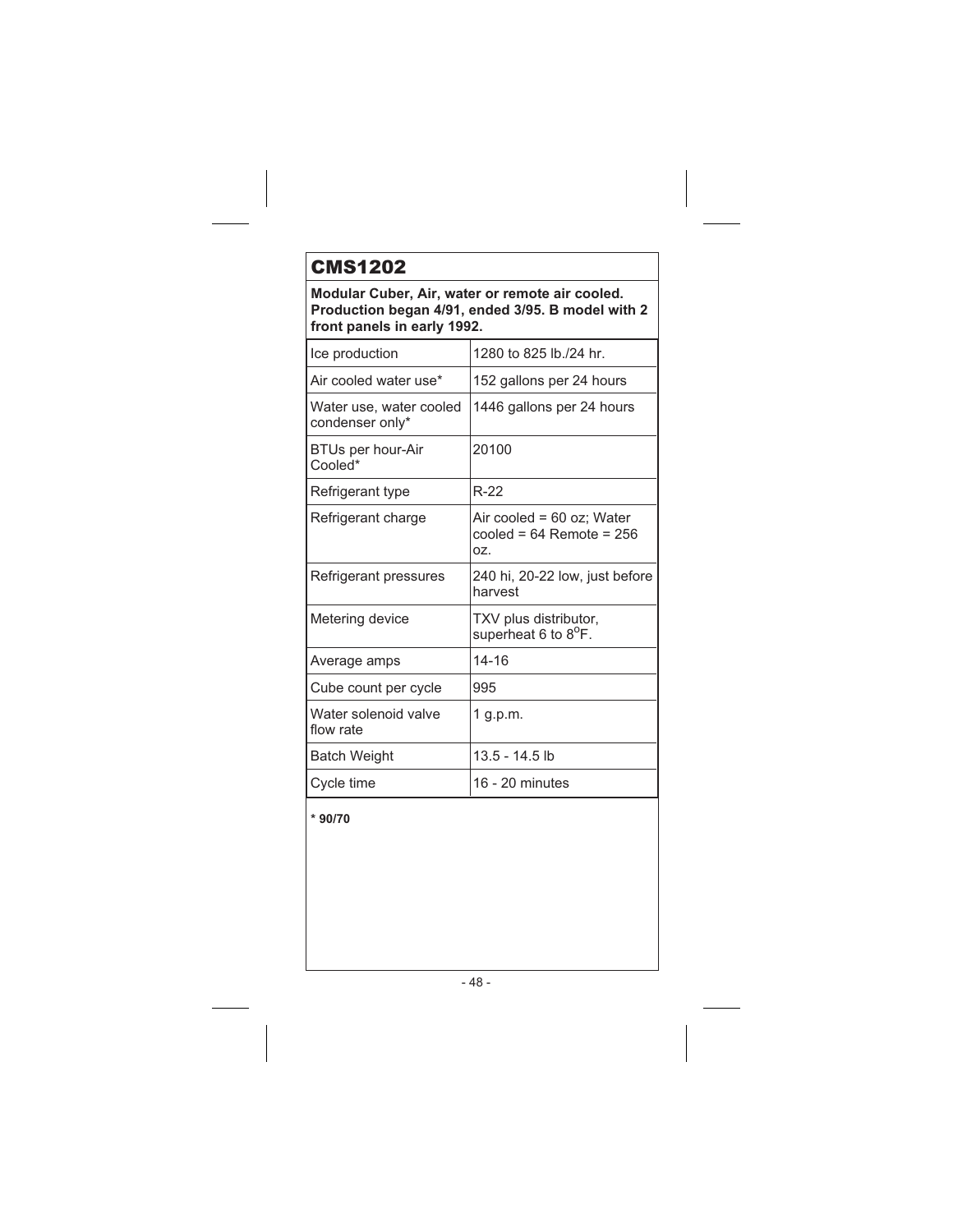# CMS1402

**Modular Cuber, Air, water or remote air cooled. Production began 4/91, ended 3/95. B model with 2 front panels in early 1992.**

| Ice production                             | 1450 to 1036 lb./24 hr.                                         |
|--------------------------------------------|-----------------------------------------------------------------|
| Air cooled water use*                      | 187 gallons per 24 hours                                        |
| Water use, water cooled<br>condenser only* | 1648 gallons per 24 hours                                       |
| BTUs per hour*                             | 24000                                                           |
| Refrigerant type                           | R-22                                                            |
| Refrigerant charge                         | Air cooled = $60$ oz; water<br>cooled = $64$ remote = $256$ oz. |
| Refrigerant pressures                      | 265 hi, 22 low, just before<br>harvest                          |
| Metering device                            | TXV plus distributor,<br>superheat 6 to 8 <sup>o</sup> F.       |
| Average amps                               | $14 - 15$                                                       |
| Cube count per cycle                       | 995                                                             |
| Water solenoid valve<br>flow rate          | 1 g.p.m.                                                        |
| <b>Batch Weight</b>                        | 13.5 - 14.5 lb                                                  |
| Cycle time                                 | 14 - 18 minutes                                                 |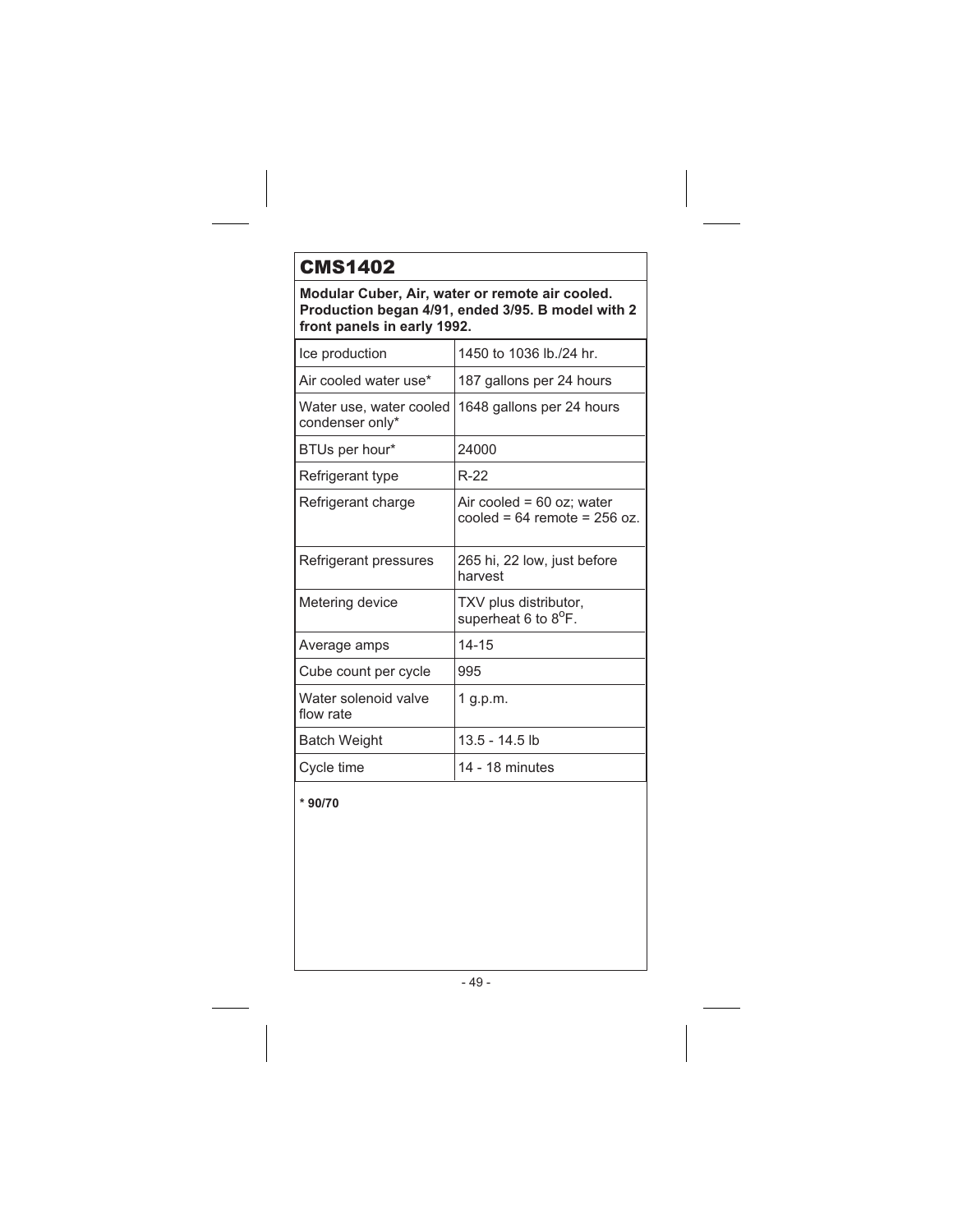## CS0415

**New model in 2007. Replaces CSW45.**

| Ice production                                    | 40 - 36 lb./24 hr.                                 |
|---------------------------------------------------|----------------------------------------------------|
| Water use                                         | 75 gallons per 24 hours                            |
| BTUs per hour                                     | 1600                                               |
| Refrigerant type                                  | R-134a                                             |
| Refrigerant charge                                | 6.5 იz                                             |
| Refrigerant pressures end<br>of the freeze cycle. | Low Side: 1-4 at 70/60; 2-6<br>at 100/80.          |
|                                                   | High Side: 65-80 at 70/60;<br>85-105 at 100/80.    |
| Metering device                                   | Cap tube                                           |
| Power consumption                                 | 250 - 300 watts                                    |
| Water solenoid valve flow<br>rate                 | .25 g.p.m. Flow meter in<br>valve.                 |
| Cycle time                                        | 18-22 minutes at 70/60<br>30-38 minutes at 100/80. |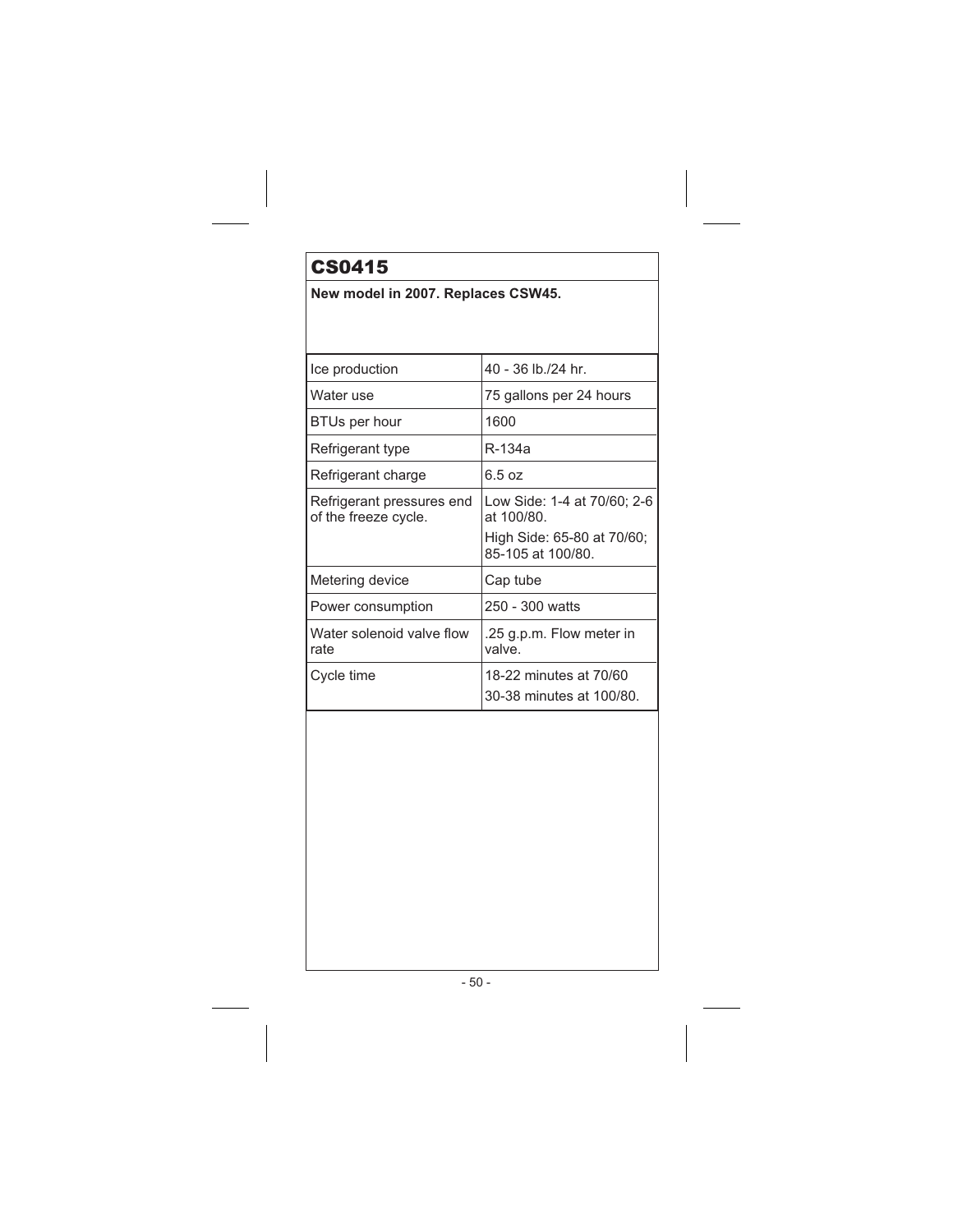## CSW1

**Cuber with bin. Hot-wire grid unit. In production since 1983. C model (white) in 1992. Replaced by CSWE1 in 1995.**

| Ice production                                                | 51 - 35 lb./24 hr. |
|---------------------------------------------------------------|--------------------|
| Water use                                                     | n/a                |
| <b>BTUs per hour</b>                                          | 1600               |
| Refrigerant type                                              | R-12               |
| Refrigerant charge                                            | 7 כמ               |
| Refrigerant pressures end<br>of the freeze cycle, at<br>90/70 | 150 high, 7 low    |
| Metering device                                               | Cap tube           |
| Power consumption                                             | 250 - 300 watts    |
| Water solenoid valve flow<br>rate                             | .25 g.p.m.         |
| Cycle time                                                    | 30-40 minutes      |

**Same unit as AC50.**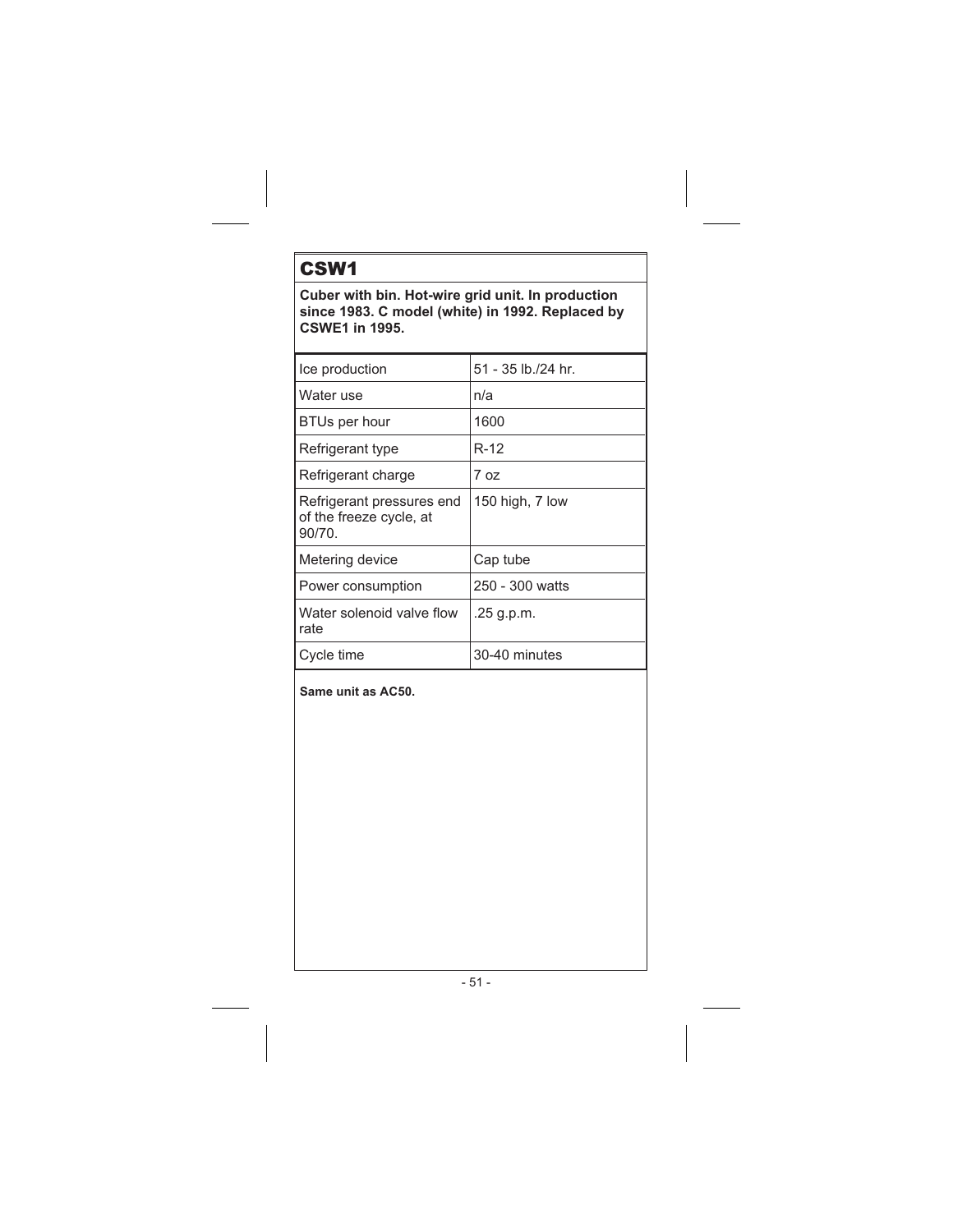## CSWE1

**Cuber with bin. Hot-wire grid unit. R-134a. Production began 1995, ended 1999. Replaced by CSW45.**

| Ice production                                                 | 46 - 32 lb./24 hr.                             |
|----------------------------------------------------------------|------------------------------------------------|
| Water use                                                      | 45 gallons per 24 hours                        |
| <b>BTUs per hour</b>                                           | 1600                                           |
| Refrigerant type                                               | R-134a                                         |
| Refrigerant charge                                             | 6.75 იz                                        |
| Refrigerant pressures end<br>of the freeze cycle, at<br>90/60. | 85-100 high, 2-5 low                           |
| Metering device                                                | Cap tube                                       |
| Power consumption                                              | 250 - 300 watts                                |
| Water solenoid valve flow<br>rate                              | .25 g.p.m.                                     |
| Cycle time                                                     | 18-22 at 70/60; 20-38 at<br>100/80; in minutes |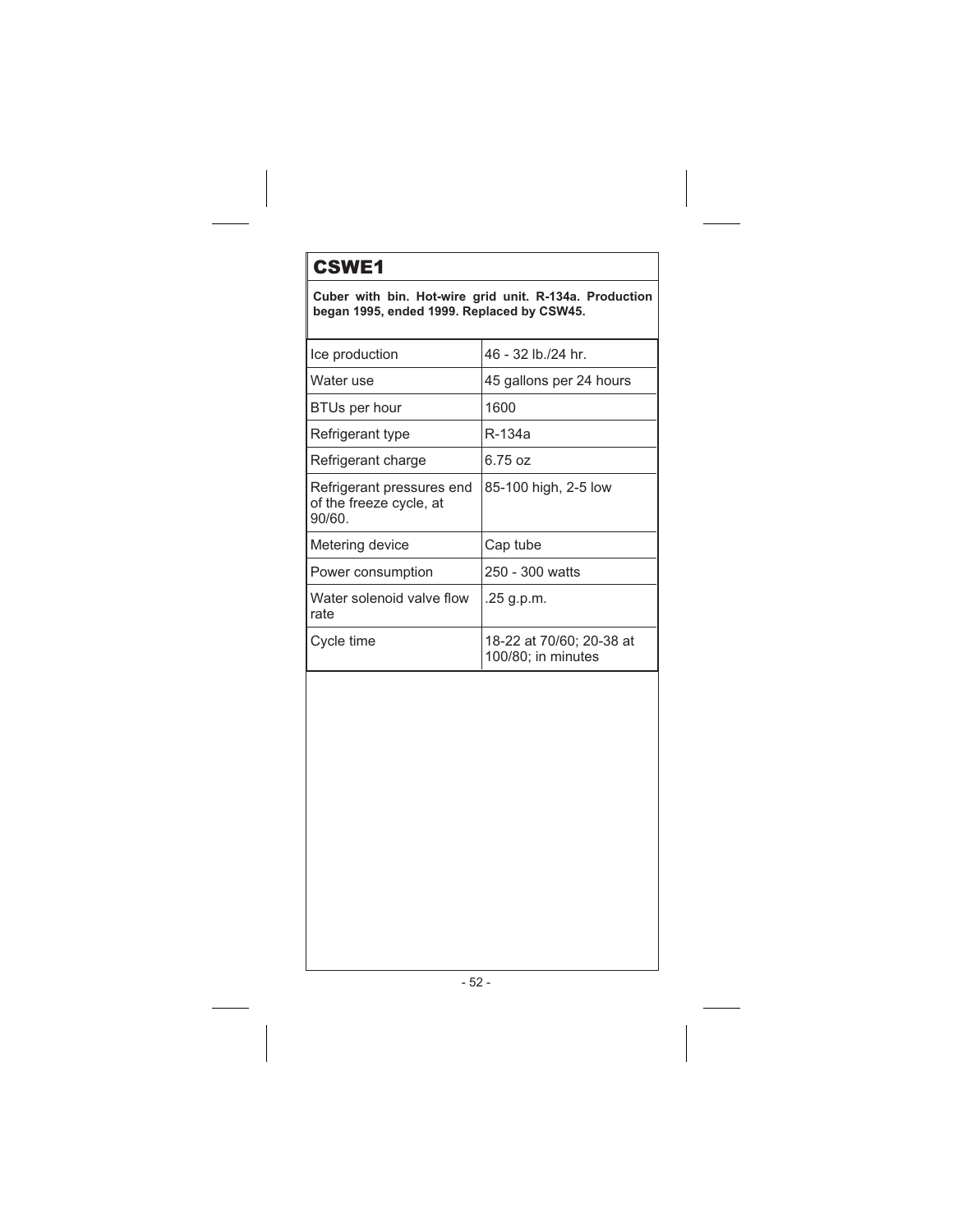### CSW45

**15" Wide Platform. Production began 1999. Thermistor and electronic circuit board control system. Replaced the CSWE1**

| Ice production                                    | 40 - 36 lb./24 hr.                                 |
|---------------------------------------------------|----------------------------------------------------|
| Water use                                         | 75 gallons per 24 hours                            |
| <b>BTUs per hour</b>                              | 1600                                               |
| Refrigerant type                                  | R-134a                                             |
| Refrigerant charge                                | 6.5 oz                                             |
| Refrigerant pressures end<br>of the freeze cycle. | Low Side: 1-4 at 70/60; 2-6<br>at 100/80.          |
|                                                   | High Side: 65-80 at 70/60;<br>85-105 at 100/80.    |
| Metering device                                   | Cap tube                                           |
| Power consumption                                 | 250 - 300 watts                                    |
| Water solenoid valve flow<br>rate                 | .25 g.p.m.                                         |
| Cycle time                                        | 18-22 minutes at 70/60<br>30-38 minutes at 100/80. |

**If the evaporator thermistor is open or not connected to the control board the unit operates with a 20 minute freeze and a 3 minute harvest cycle.**

**B series in 2001 (compressor change)**

**C series in 2002 (evaporator & thermistor change)**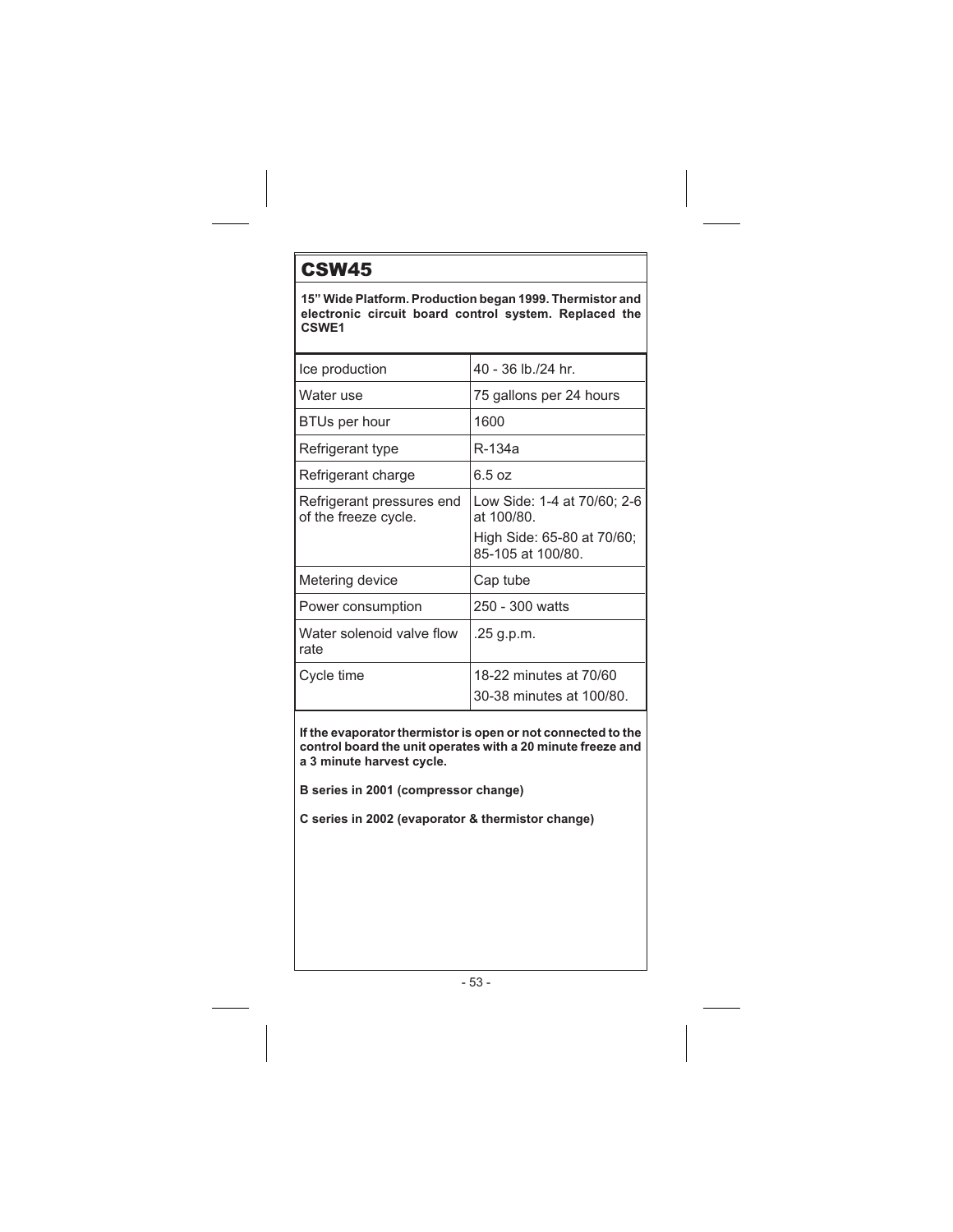### CS55

**Cuber with bin, one cube size. Air cooled. In production from 1989 thru 1994. Similar to AC55. Stainless steel cabinet in 1994. Discontinued in 1995.**

| Ice production                    | 55 to 31 lb. per 24 hours            |
|-----------------------------------|--------------------------------------|
| Water use                         | 19 gallons per 24 hours              |
| BTUs per hour                     | 2100                                 |
| Refrigerant type                  | R-12                                 |
| Refrigerant charge                | 12 oz                                |
| Refrigerant pressures,<br>freeze  | 125 hi; 2 low just before<br>harvest |
| Metering device                   | Cap tube                             |
| Average amps, freeze              | 4.6                                  |
| Cubes per cycle                   | 42                                   |
| Water solenoid valve flow<br>rate | .21 g.p.m.                           |
| Cycle time, 90/70                 | 26 minutes                           |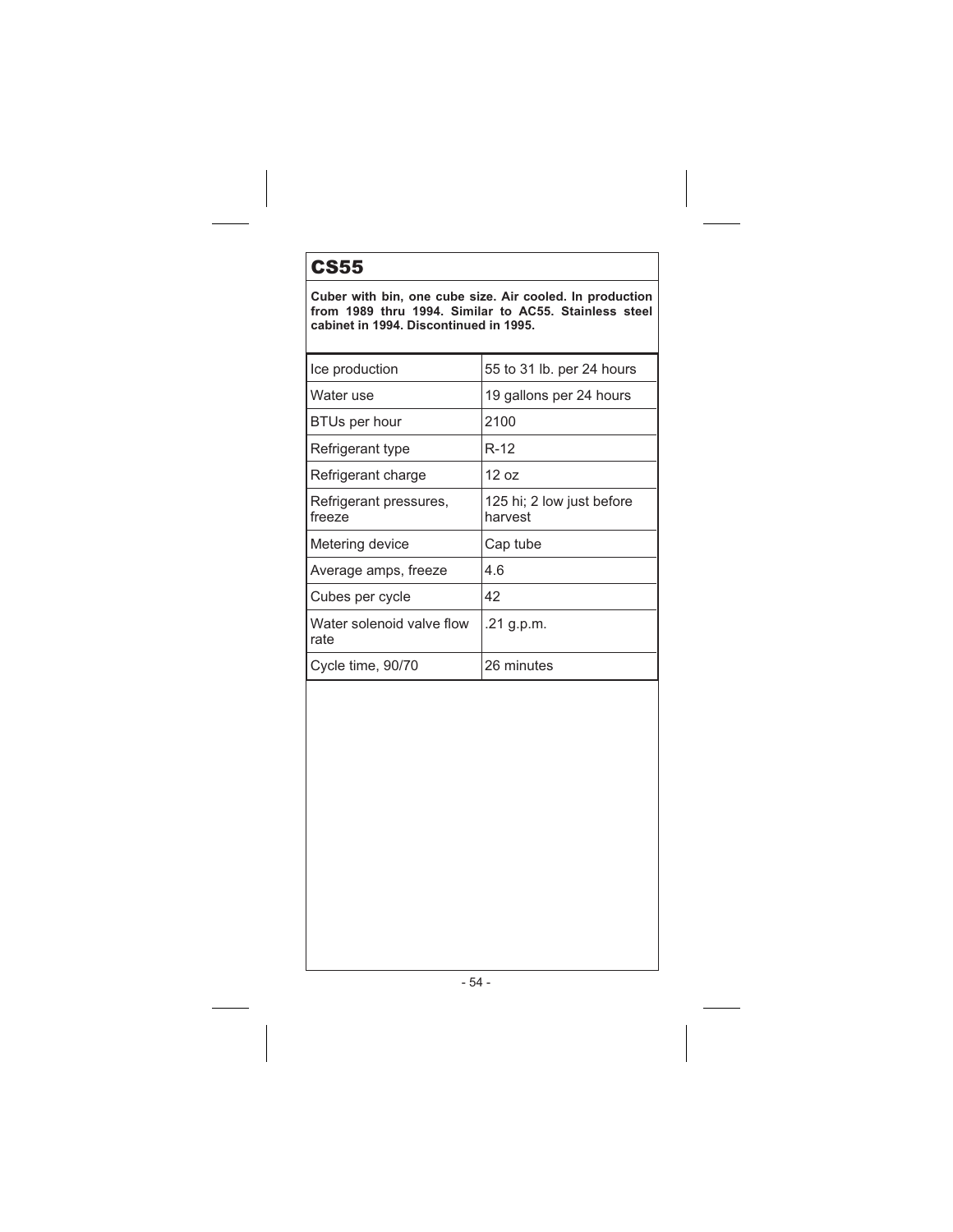## CS60

**New model in 1995. Replaced the CS55. Stainless steel, medium gourmet cube, R-22 refrigerant.**

| Ice production                      | 72 to 44 lb. per 24 hours                                           |
|-------------------------------------|---------------------------------------------------------------------|
| Water use                           | 24 gallons per 24 hours                                             |
| BTUs per hour                       | 2400                                                                |
| Refrigerant type                    | R-22                                                                |
| Refrigerant charge                  | 12 $oz$                                                             |
| Refrigerant pressures,<br>freeze    | End of freeze: 150 -160<br>PSIG Discharge; 10 - 11<br>PSIG Suction. |
| Refrigeration pressures,<br>harvest | 100 - 125 PSIG discharge,<br>90 PSIG max. suction                   |
| Metering device                     | Cap tube                                                            |
| Compressor amps, freeze             | $4 - 3.4$                                                           |
| Cubes per cycle                     | 24                                                                  |
| Water solenoid valve flow<br>rate   | .21 g.p.m.                                                          |
| Batch weight                        | 1 lb 1 oz                                                           |
| Cycle time, 90/70                   | 23 minutes                                                          |
|                                     |                                                                     |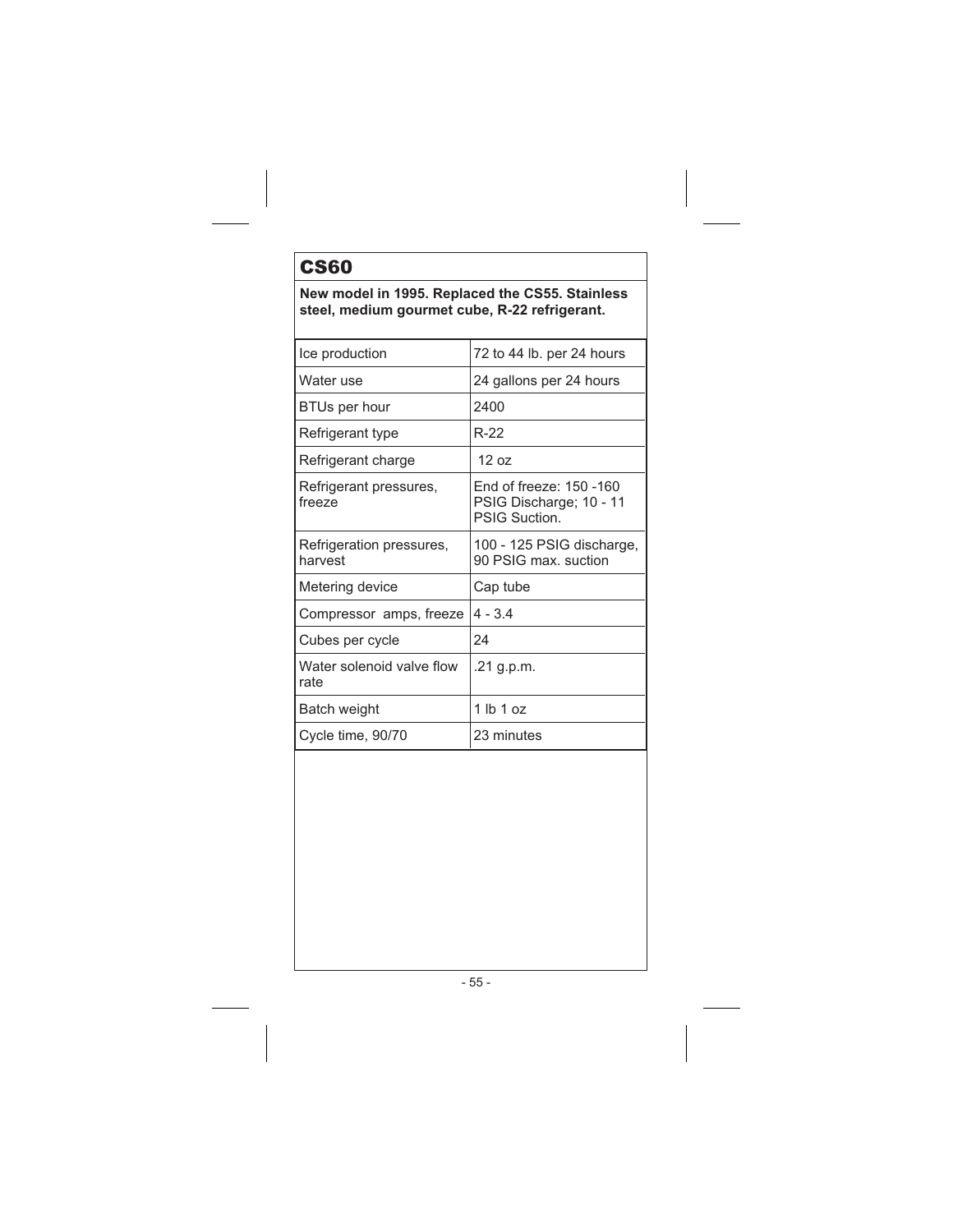## CSE60

**New model in 2002. Replaced the CS60. Stainless steel, medium gourmet cube, R-134a refrigerant.**

| Ice production                      | 72 to 44 lb. per 24 hours                                         |
|-------------------------------------|-------------------------------------------------------------------|
| Water use                           | 24 gallons per 24 hours                                           |
| BTUs per hour                       | 2400                                                              |
| Refrigerant type                    | R-134a                                                            |
| Refrigerant charge                  | 9.5 oz                                                            |
| Refrigerant pressures,<br>freeze    | Fnd of freeze:<br>125 to 130 PSIG discharge<br>1 - 3 PSIG suction |
| Refrigeration pressures,<br>harvest | 83 - 125 PSIG discharge<br>120 PSIG max suction                   |
| Metering device                     | Cap tube                                                          |
| Compressor amps, freeze             | $4.3 \text{ to } 3.6$                                             |
| Cubes per cycle                     | 24                                                                |
| Batch weight                        | $1$ lb $1$ oz                                                     |
| Water solenoid valve flow<br>rate   | .21 g.p.m.                                                        |
| Cycle time, 90/70                   | 20 - 25 minutes                                                   |

**New fan motor & blade in sn 615621 to 615640and in s.n. 615844 to 615983.**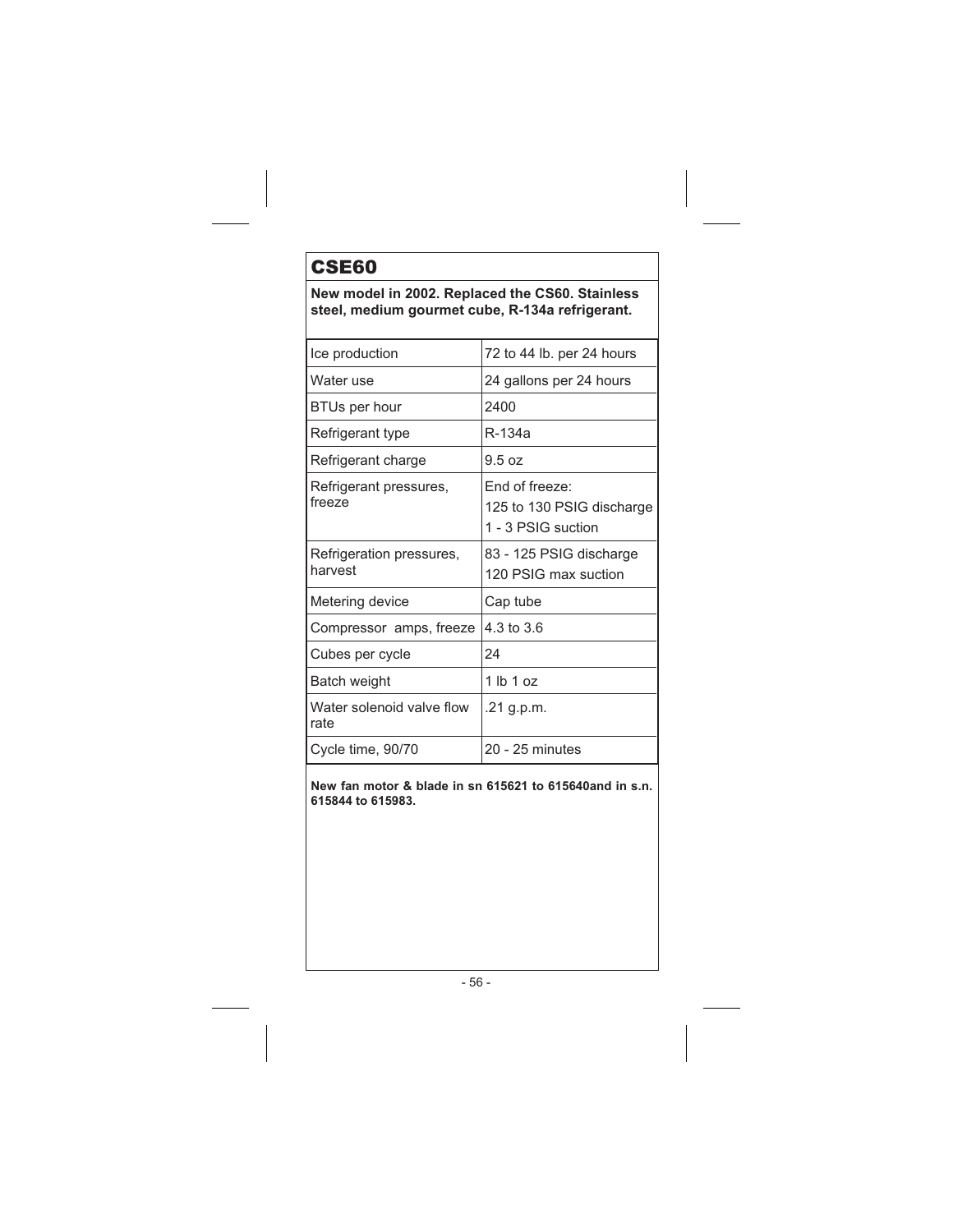# CU0515

### **New model in 2007. Replaces CSE60.**

| Ice production                      | 72 to 44 lb. per 24 hours                                         |
|-------------------------------------|-------------------------------------------------------------------|
| Water use                           | 24 gallons per 24 hours                                           |
| BTUs per hour                       | 2400                                                              |
| Refrigerant type                    | R-134a                                                            |
| Refrigerant charge                  | 9.5 oz                                                            |
| Refrigerant pressures,<br>freeze    | Fnd of freeze:<br>125 to 130 PSIG discharge<br>1 - 3 PSIG suction |
| Refrigeration pressures,<br>harvest | 83 - 125 PSIG discharge<br>120 PSIG max suction                   |
| Metering device                     | Cap tube                                                          |
| Compressor amps, freeze             | 4.3 to 3.6                                                        |
| Cubes per cycle                     | 24                                                                |
| Batch weight                        | $1$ lb $1$ oz                                                     |
| Water solenoid valve flow<br>rate   | .21 g.p.m.                                                        |
| Cycle time, 90/70                   | 20 - 25 minutes                                                   |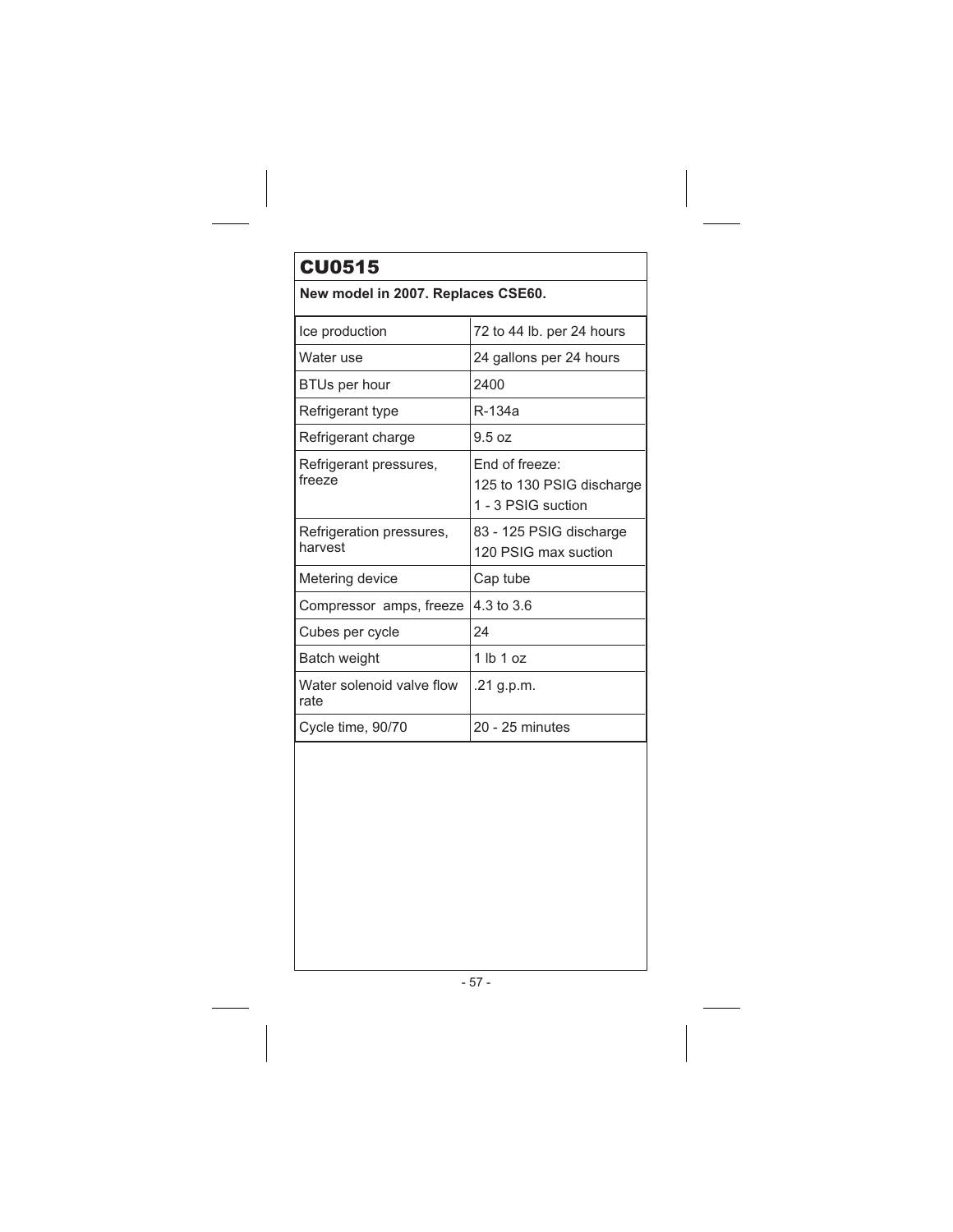# DC33

**Cuber with bin, one cube size, air cooled only. Designed for home use. In production since 1980, replaced by DCE33 (R-134a) unit in 1995.**

| Ice production                    | 30 - 18 lb./24 hours       |
|-----------------------------------|----------------------------|
| Water use                         | 20 gallons per 24 hours    |
| <b>BTUs per hour</b>              | 1400                       |
| Refrigerant type                  | $R-12$                     |
| Refrigerant charge                | 5 oz                       |
| Refrigerant pressures             | 5 low, just before harvest |
| Metering device                   | Cap tube                   |
| Average amps                      | 4                          |
| Cubes per cycle                   | 8                          |
| Water solenoid valve flow<br>rate | .22 g.p.m.                 |
| Cycle time                        | 25 minutes                 |

### **Similar to DC30**

**New drain pump in 1995.**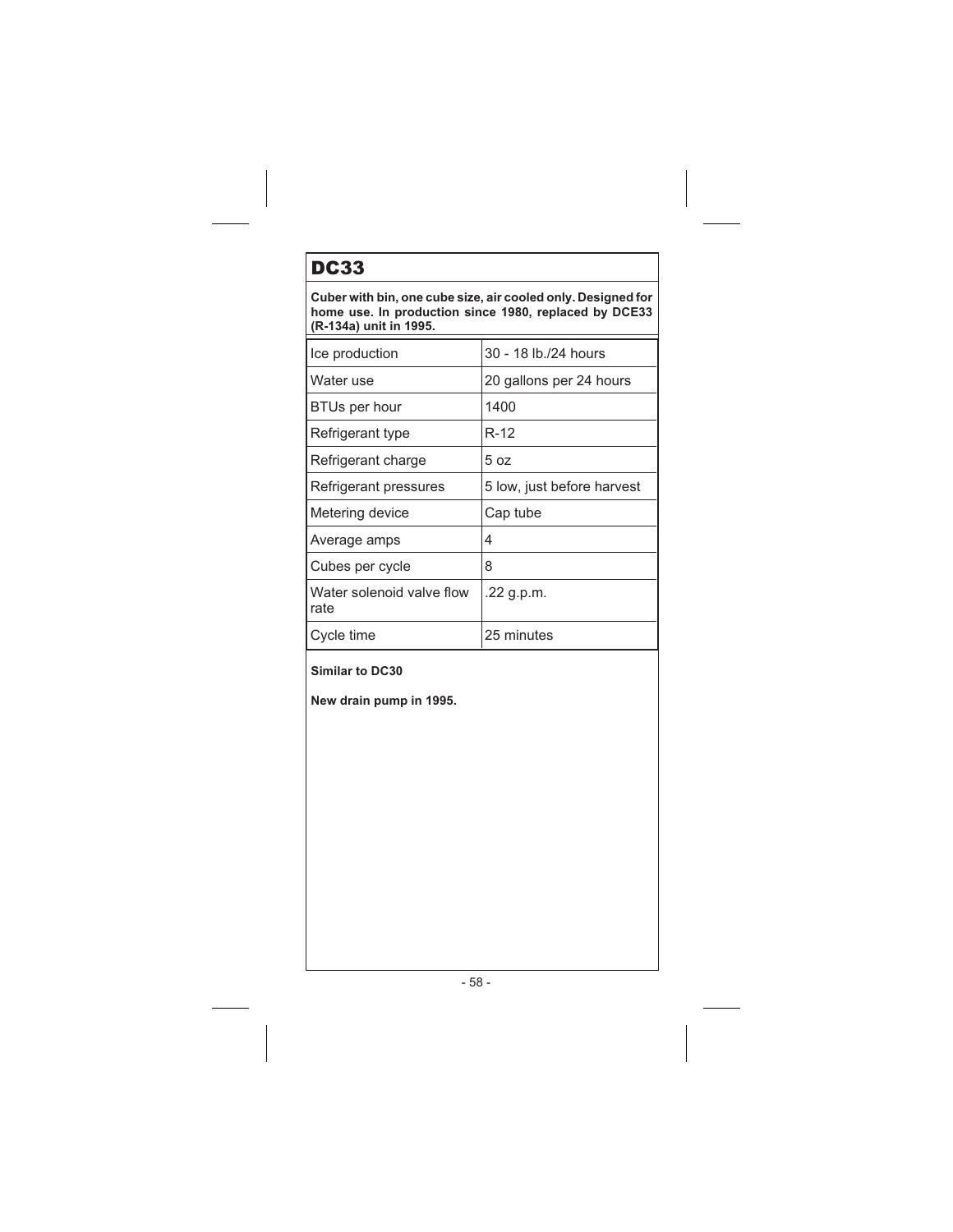## DCE33

**Cuber with bin, one cube size, air cooled only. Designed for home use. In production since 1995.**

| Ice production                    | 30 - 18 lb./24 hours       |
|-----------------------------------|----------------------------|
| Water use                         | 20 gallons per 24 hours    |
| <b>BTUs per hour</b>              | 1400                       |
| Refrigerant type                  | R-134a                     |
| Refrigerant charge                | 5 oz                       |
| Refrigerant pressures             | 5 low, just before harvest |
| Metering device                   | Cap tube                   |
| Average amps                      | 4                          |
| Cubes per cycle                   | 8                          |
| Water solenoid valve flow<br>rate | .22 g.p.m.                 |
| Cycle time                        | 25 minutes                 |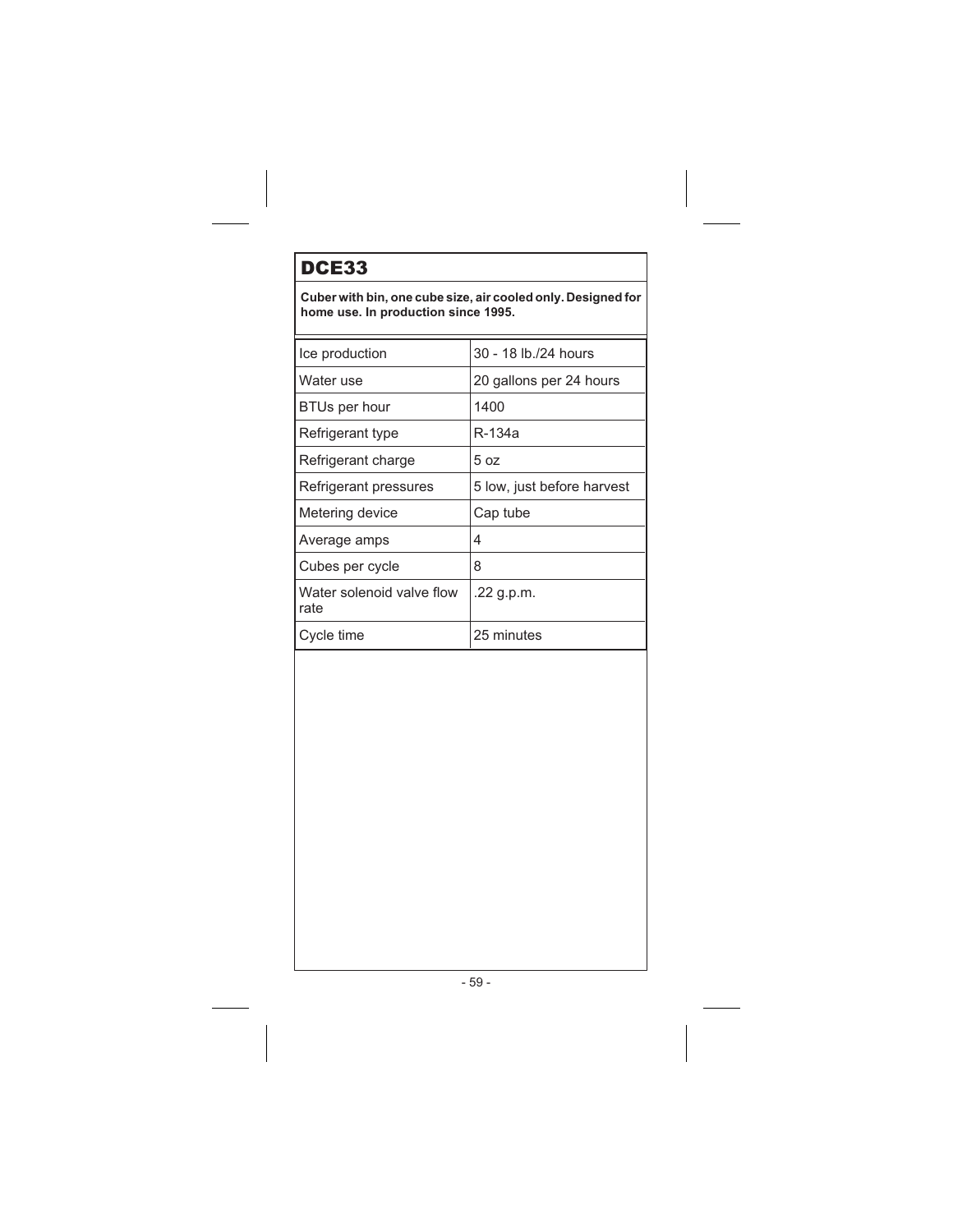### FD4

**Flaker - Dispenser. Air cooled only. Produced between 1972 and 1989.**

**FD470. Flaker - Dispenser. Air cooled only. Production began in 1989. B model with electric eyes in early 1992. Replaced by FDE470 in 1995.**

| 470 to 274 lb./24 hours |
|-------------------------|
| 49 gallons per 24 hours |
| 7700                    |
| $R-12$                  |
| 18 <sub>07</sub>        |
| 150 hi, 15 low          |
| Cap tube                |
| 12.8 (vending)          |
|                         |

### **\* 90/70**

**Minor changes between A and B models; portion control removed for C model; wiring changes between C and D model.**

**FD470 differs from the FD4 in the bin and rotor for the bin (and bin control with B model).**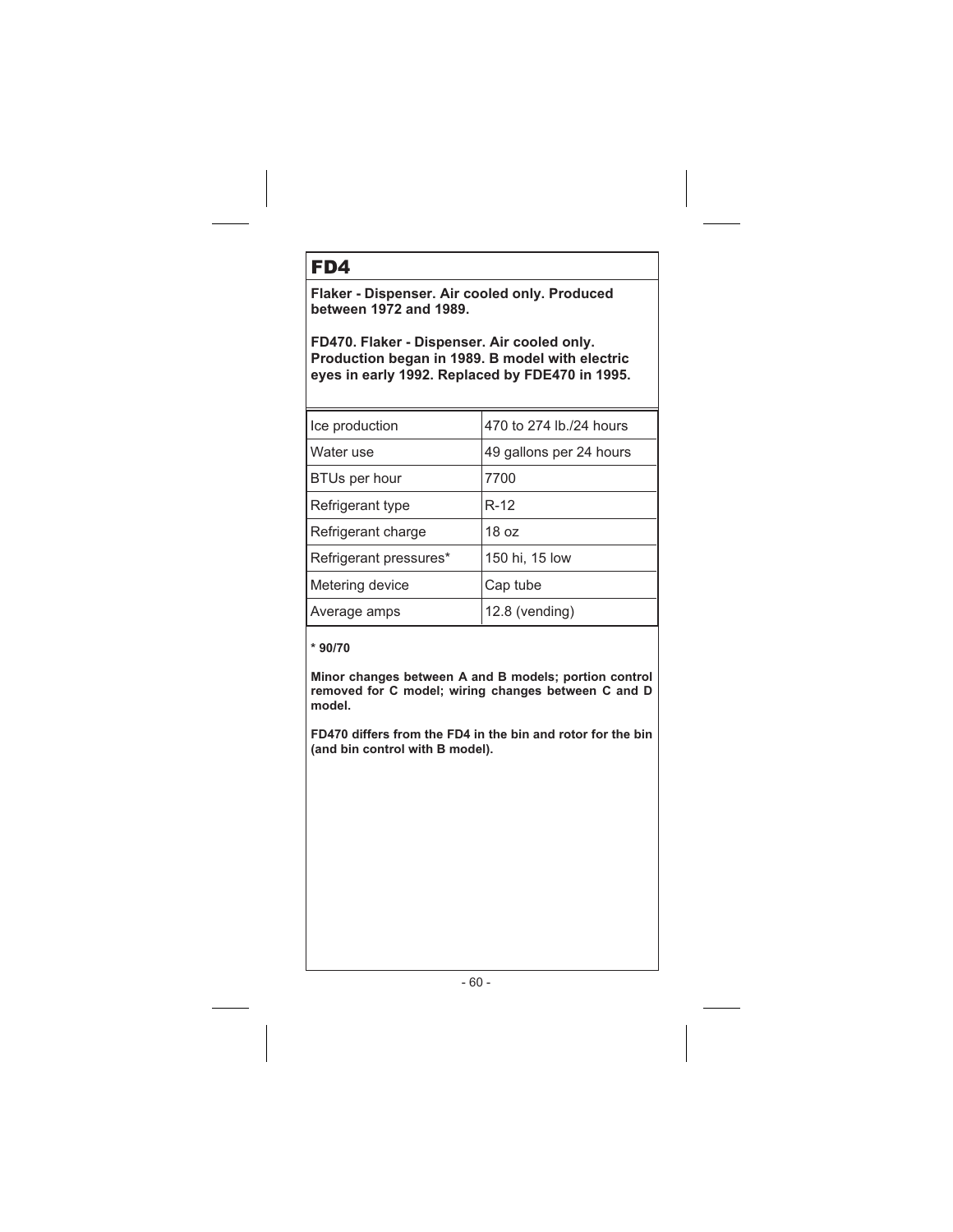## FDE470

**Flaker - Dispenser. Air cooled only. Production began in Oct. 1994. R-134a.**

| Ice production         | 470 to 280 lb./24 hours |
|------------------------|-------------------------|
| Water use              | 49 gallons per 24 hours |
| BTUs per hour          | 7700                    |
| Refrigerant type       | R-134a                  |
| Refrigerant charge     | 14 $pz$                 |
| Refrigerant pressures* | 135 - 175 hi, 13-14 low |
| Metering device        | Cap tube                |
| Average amps           | 12.8 (vending)          |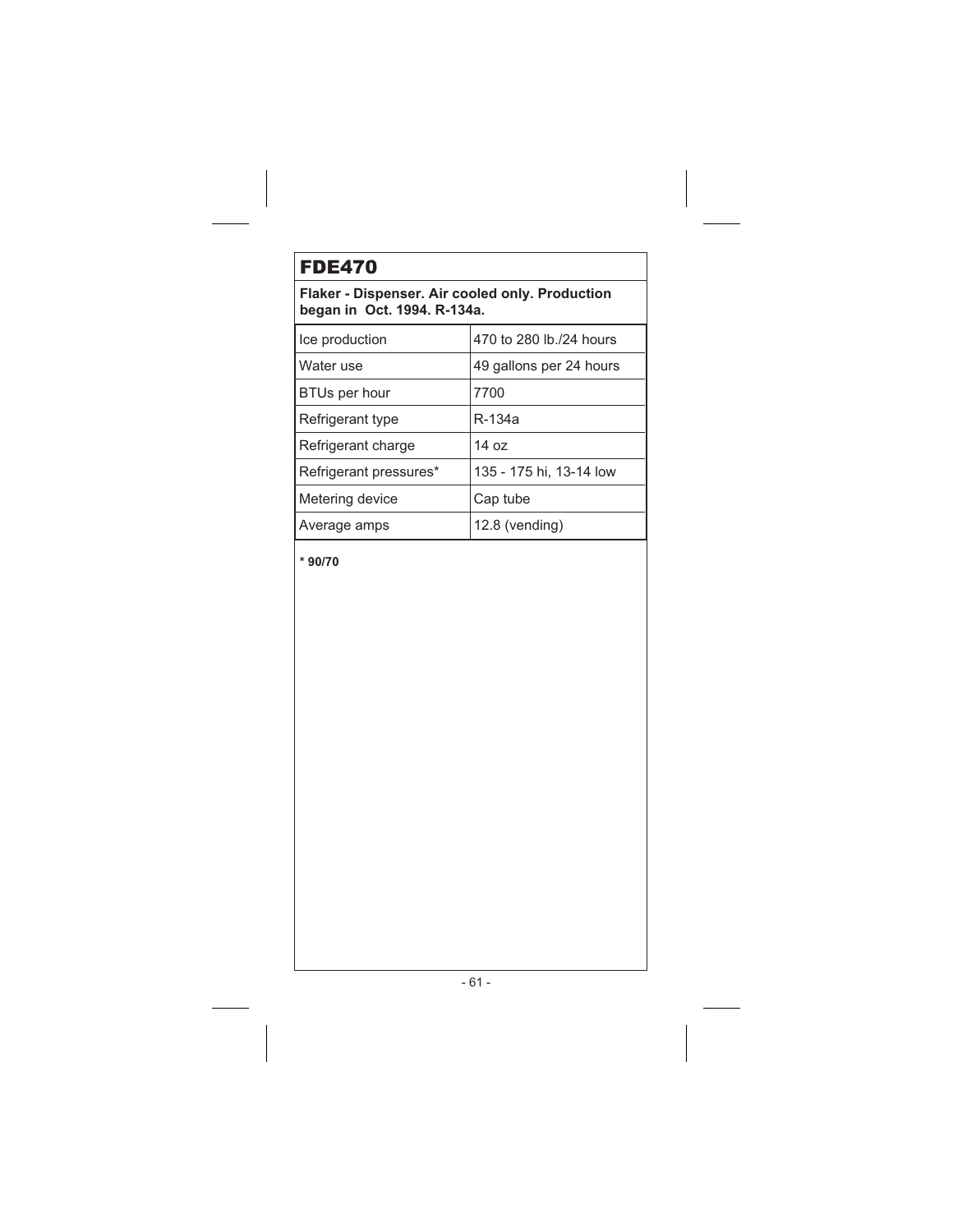## FM800

**Modular flaker. Air, water, or remote air cooled. All new design in 1989. Replaced by FME800 in 1994.**

| Ice production                             | $810 - 480$                                                                      |
|--------------------------------------------|----------------------------------------------------------------------------------|
| Air cooled water use*                      | 77 gallons per 24 hours                                                          |
| Water use, water cooled<br>condenser only* | 920 gallons per 24 hours                                                         |
| BTUs per hour*                             | 9500                                                                             |
| Refrigerant type                           | R-502                                                                            |
| Refrigerant charge                         | Air cooled = $34$ oz;<br>Water cooled = 28 oz;<br>Remote air cooled = 256<br>OZ. |
| Refrigerant pressures*                     | Air cooled: 315 hi, 34 low,<br>Water cooled: 220 hi, 28<br>low.                  |
| Metering device                            | TXV, superheat 6 to 8 <sup>o</sup> F.                                            |
| Average amps*                              | 16                                                                               |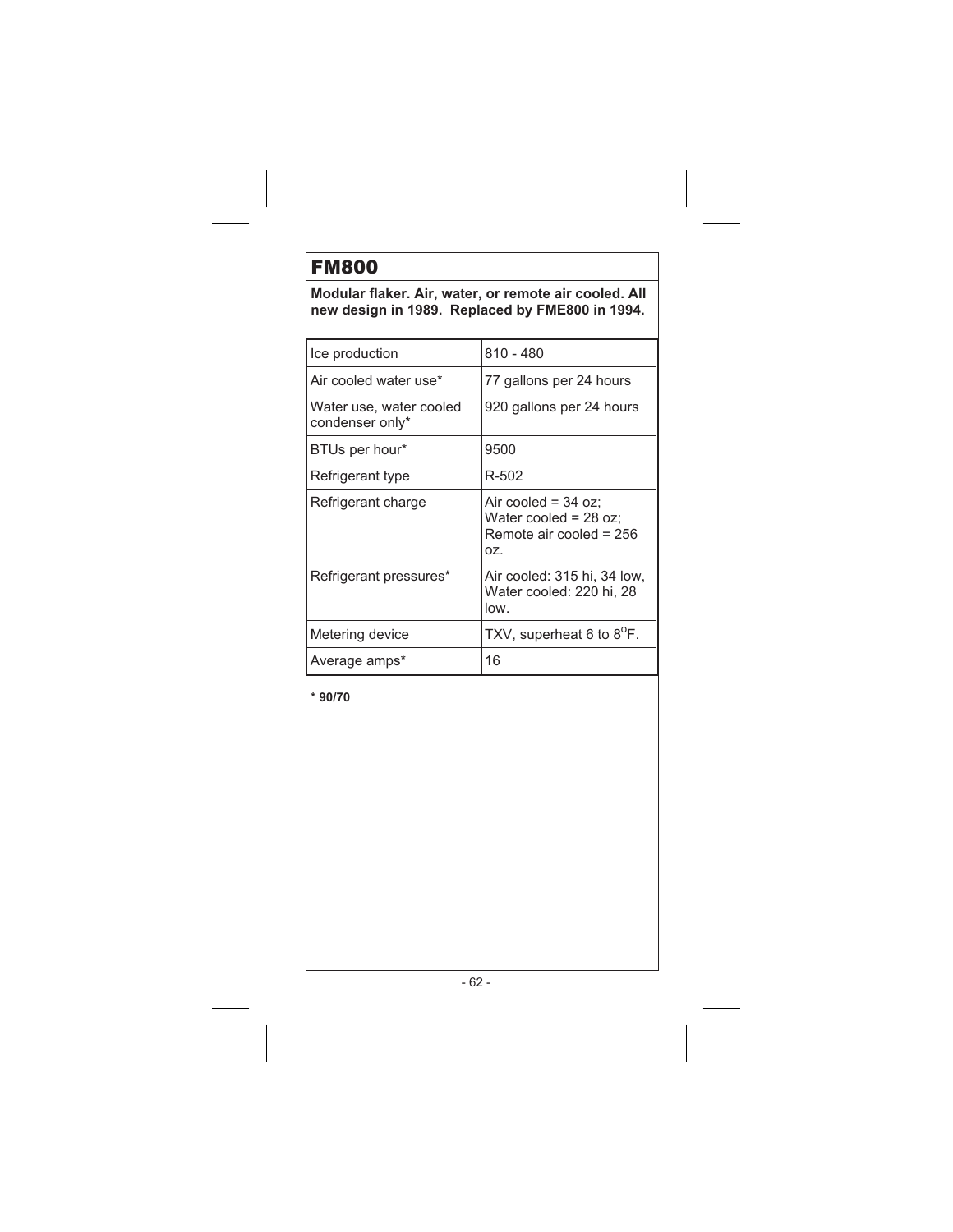## FM1200

**Modular flaker. Air, water, or remote air cooled. All new design in 1989. Last production in late 1992.**

| Ice production                             | 1195 - 690 lb./24 hr.                                                                        |
|--------------------------------------------|----------------------------------------------------------------------------------------------|
| Air cooled water use*                      | 123 gallons per 24 hours                                                                     |
| Water use, water cooled<br>condenser only* | 689 gallons per 24 hours                                                                     |
| BTUs per hour*                             | 10900                                                                                        |
| Refrigerant type                           | R-502                                                                                        |
| Refrigerant charge                         | Air cooled = $38$ oz;<br>Water cooled = $34$ oz;<br>Remote air cooled = 256<br>oz. All R502. |
| Refrigerant pressures*                     | Air cooled: 315 hi, 30 low,<br>Water cooled: 220 hi, 28<br>low.                              |
| Metering device                            | TXV, superheat 6 to 8 <sup>o</sup> F.                                                        |
| Average amps                               | 7                                                                                            |

**Note: FM2400 uses 2 FM1200 chassis in one cabinet.**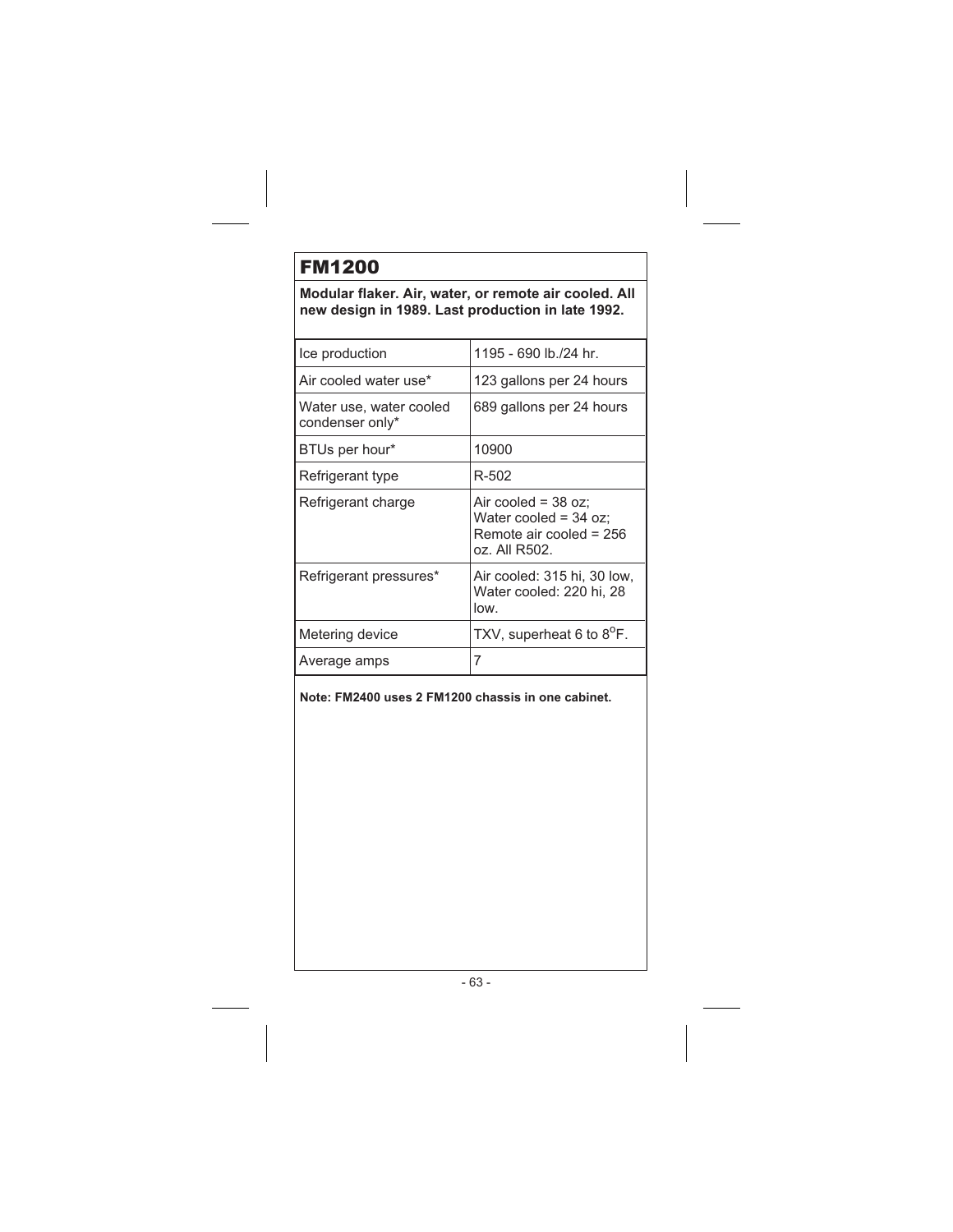# FM1202

**Modular flaker. Air, water or remote air cooled. In production 1993 thru early 1994.**

| Ice production, min.                       | 787 lb /24 hr.                                                                     |
|--------------------------------------------|------------------------------------------------------------------------------------|
| Ice production, max.                       | 1206 lb./24 hr.                                                                    |
| Air cooled water use*                      | 113 gallons per 24 hours                                                           |
| Water use, water cooled<br>condenser only* | 679 gallons per 24 hours                                                           |
| BTUs per hour*                             | 10900                                                                              |
| Refrigerant type                           | R-22                                                                               |
| Refrigerant charge                         | Air cooled = $32$ oz:<br>Water cooled = $28$ oz;<br>Remote air cooled = 256<br>OZ. |
| Refrigerant Pressures -<br>70/50           | Air cooled: 180 hi, 25 low,<br>Water cooled: 220 hi, 25<br>low.                    |
| Refrigerant pressures -<br>90/70           | Air cooled: 240 hi, 25 low,<br>Water cooled: 220 hi, 25<br>low.                    |
| Metering device                            | TXV, superheat 6 to 8 <sup>o</sup> F.                                              |
| Compressor amps                            | 4.8                                                                                |
| Average amps                               | 7                                                                                  |

### **Note: FM2402 uses 2 FM1202 chassis in one cabinet.**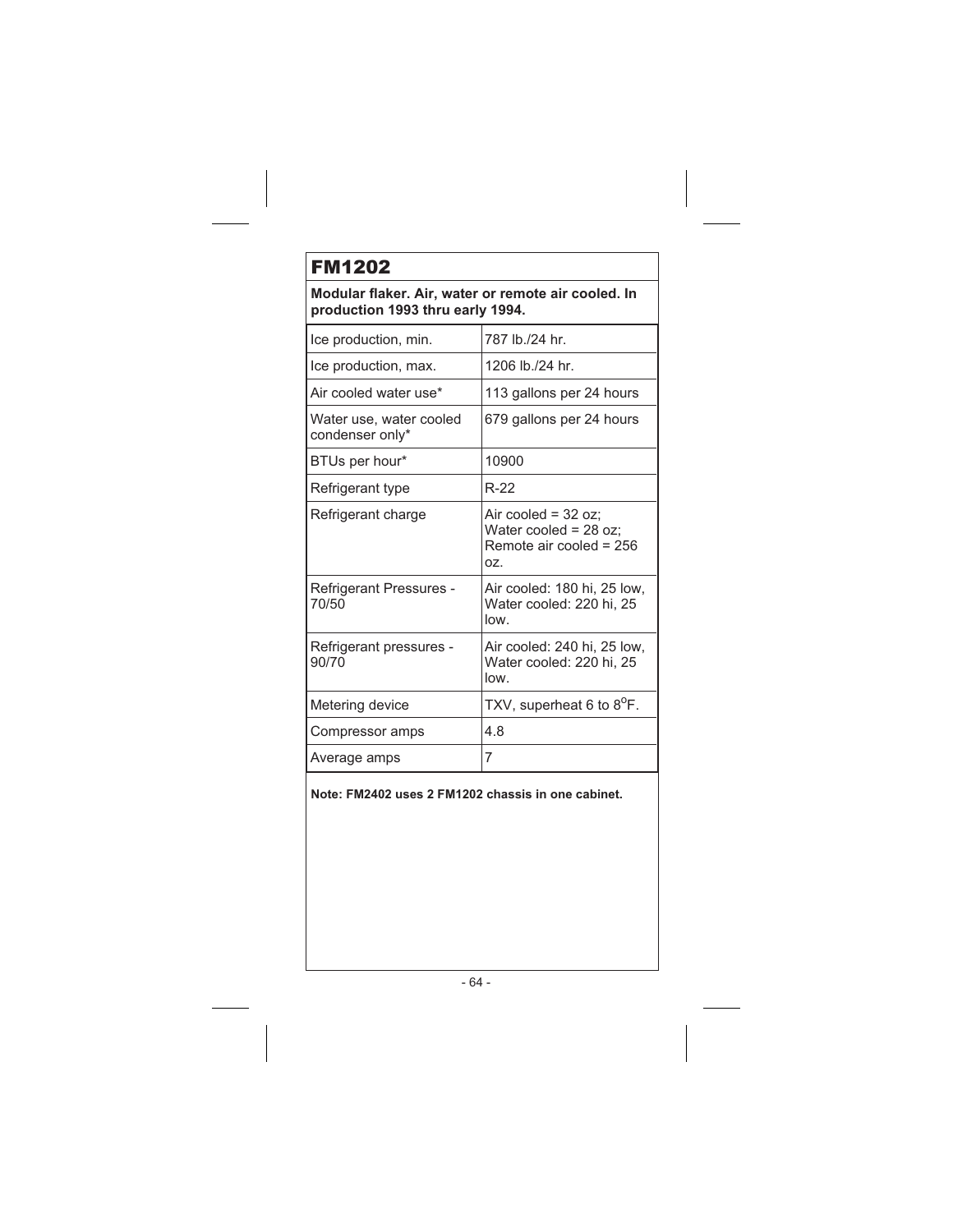**New model in 2007. Same chassis as FME804.**

| Ice production                             | 400 lb /24 hr.                                                  |
|--------------------------------------------|-----------------------------------------------------------------|
| Air cooled water use*                      | 48 gallons                                                      |
| Water use, water cooled<br>condenser only* | 285 gallons                                                     |
| BTUs per hour*                             | 5700                                                            |
| Refrigerant type                           | R-404A                                                          |
| Refrigerant charge                         | Air cooled = $22$ oz;<br>Water cooled = $18$ oz:                |
| Refrigerant pressures*                     | Air cooled: 315 hi, 34 low,<br>Water cooled: 245 hi, 34<br>low. |
| Metering device                            | TXV, superheat 6 to 8 <sup>o</sup> F.                           |
| Average comp. amps*                        | 8.1                                                             |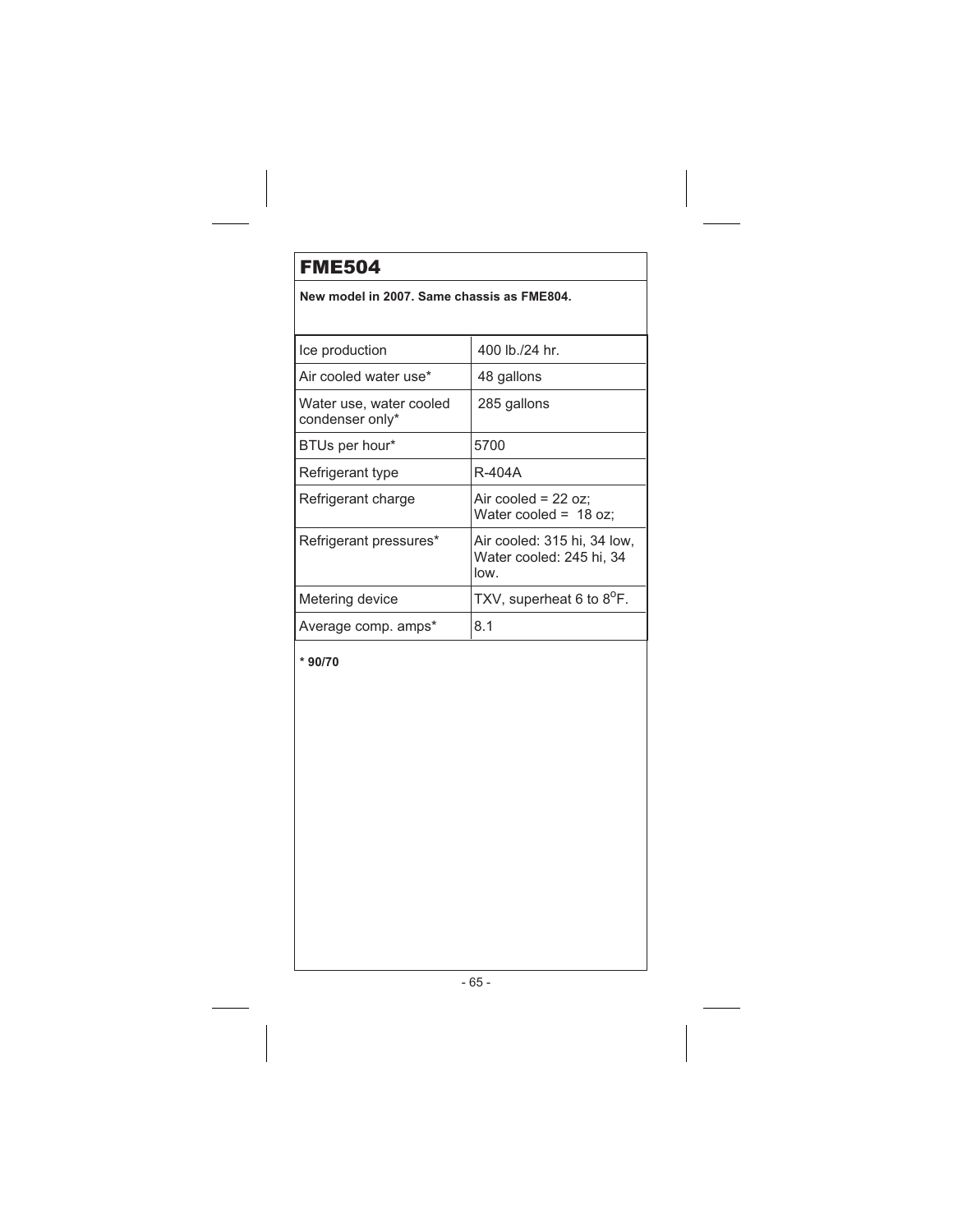### **HP62 (R-404A) model. Air, water or remote. Production 1994 to 2000.**

| Ice production                             | 760 - 480 lb./24 hr.                                                                               |
|--------------------------------------------|----------------------------------------------------------------------------------------------------|
| Air cooled water use*                      | 83.4 gallons                                                                                       |
| Water use, water cooled<br>condenser only* | 535 gallons                                                                                        |
| BTUs per hour*                             | 9500                                                                                               |
| Refrigerant type                           | R-404A                                                                                             |
| Refrigerant charge                         | Air cooled = $24$ oz;<br>Water cooled = $20$ oz;<br>Remote air cooled = 208<br>OZ.                 |
| Refrigerant pressures*                     | Air cooled: 315 hi, 34 low,<br>Water cooled: 245 hi, 34<br>low. Remote: 180 hi<br>minimum, 30 low. |
| Metering device                            | TXV, superheat 6 to 8 <sup>o</sup> F.                                                              |
| Average amps*                              | 10                                                                                                 |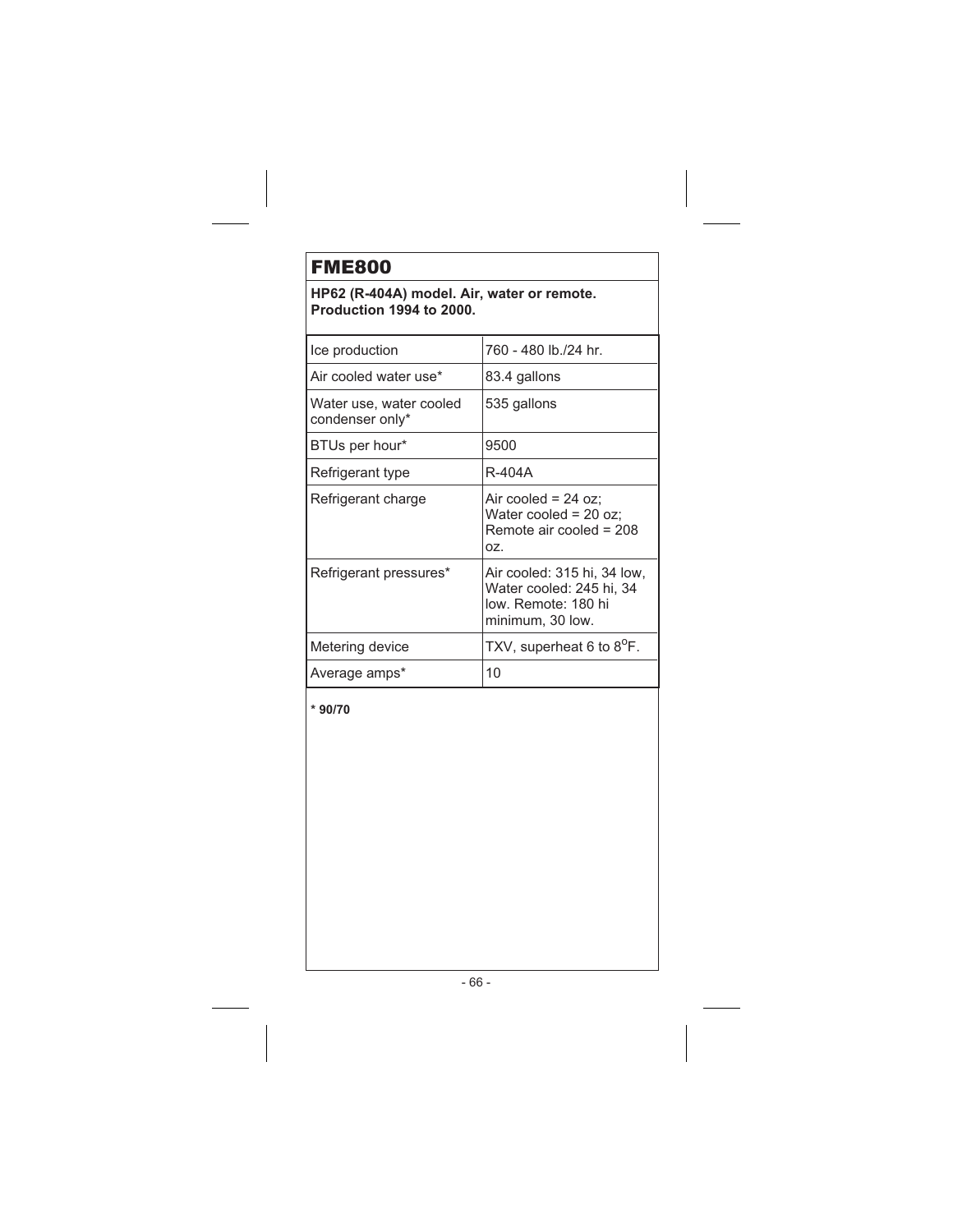**AutoSentry model. Air, water or remote. Production began in March 2000.**

| Ice production                             | 760 - 480 lb./24 hr.                                                                               |
|--------------------------------------------|----------------------------------------------------------------------------------------------------|
| Air cooled water use*                      | 83.4 gallons                                                                                       |
| Water use, water cooled<br>condenser only* | 535 gallons                                                                                        |
| BTUs per hour*                             | 6200                                                                                               |
| Refrigerant type                           | R-404A                                                                                             |
| Refrigerant charge                         | Air cooled = $24$ oz;<br>Water cooled $= 20$ oz;<br>Remote air cooled = 208<br>OZ.                 |
| Refrigerant pressures*                     | Air cooled: 315 hi, 34 low,<br>Water cooled: 245 hi, 34<br>low. Remote: 180 hi<br>minimum, 30 low. |
| Metering device                            | TXV, superheat 6 to 8 <sup>o</sup> F.                                                              |
| Average amps*                              | 10                                                                                                 |

**\* 90/70**

**B series: New water cooled condenser.**

**Air flow changed to in the side and out the back in 2006.**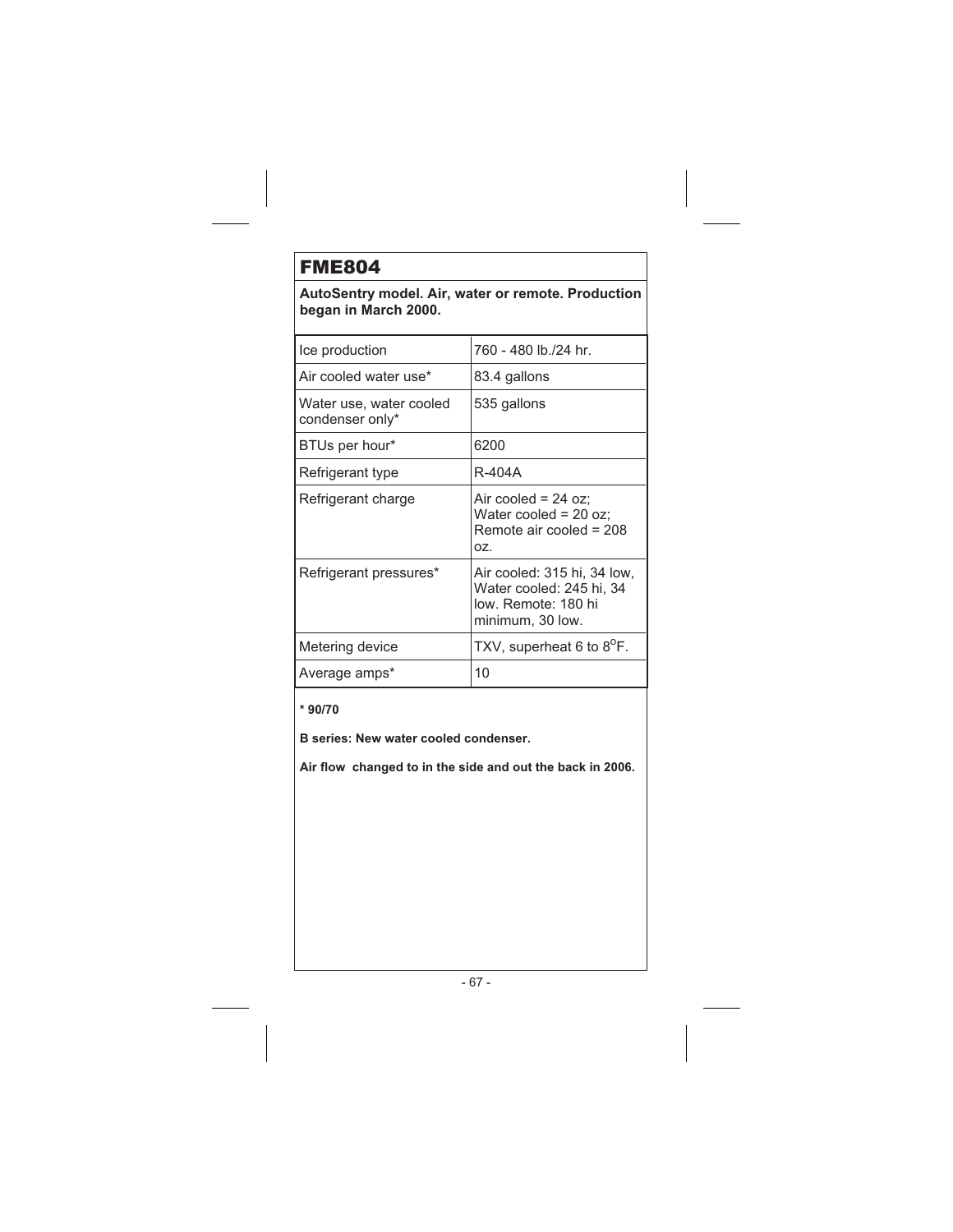**HP62 (R-404A) model. Air, water or remote. Production from 1995 to 2000. 2 systems in FME2400.**

| Ice production                                                    | Max. 1170 lb./hr.; Min -<br>690 lb /24 hr.                                         |
|-------------------------------------------------------------------|------------------------------------------------------------------------------------|
| Air cooled water use*                                             | 105 gallons                                                                        |
| Water use, water cooled<br>condenser only*                        | 667 gallons                                                                        |
| BTUs per hour*                                                    | 10900                                                                              |
| Refrigerant type                                                  | R-404A                                                                             |
| Refrigerant charge                                                | Air cooled = $30$ oz;<br>Water cooled = $24$ oz;<br>Remote air cooled = 208<br>OZ. |
| Refrigerant pressures, air<br>cooled and water cooled at<br>90/70 | Air cooled: 275 hi, 35 low,<br>Water cooled: 245 hi, 35<br>low.                    |
| Refrigerant pressures,<br>remote                                  | Remote: 205 hi minimum,<br>260 at 90/70, 30 - 35 low.                              |
| Metering device                                                   | TXV, superheat 6 - 8 <sup>o</sup> F.                                               |
| Average amps*                                                     | Compressor amps, 2.8 for<br>3 phase and 4.3 for single<br>phase.                   |

### **\* 90/70**

**Note: FME1200RL production began 1997.**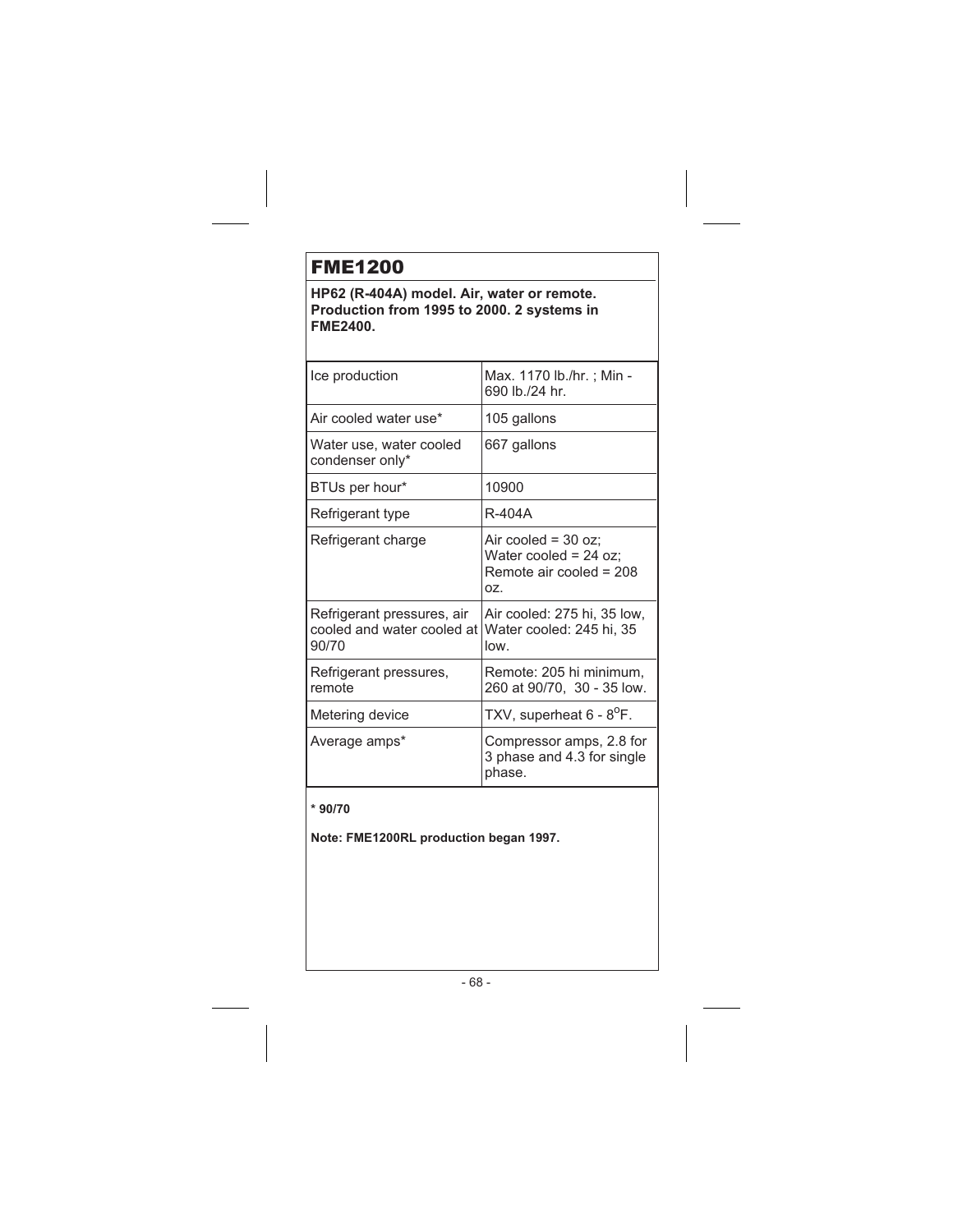**AutoSentry model. Air, water or remote. Production began in March 2000. 2 systems in FME2404.**

| Ice production                                                    | Max. 1170 lb./hr.; Min -<br>690 lb /24 hr.                                         |
|-------------------------------------------------------------------|------------------------------------------------------------------------------------|
| Air cooled water use*                                             | 105 gallons                                                                        |
| Water use, water cooled<br>condenser only*                        | 667 gallons                                                                        |
| BTUs per hour*                                                    | 7650                                                                               |
| RL BTUH for cond unit<br>sizing                                   | 6000 - 5750                                                                        |
| Refrigerant type                                                  | R-404A                                                                             |
| Refrigerant charge                                                | Air cooled $=$ 30 oz;<br>Water cooled = $24$ oz;<br>Remote air cooled = 208<br>OZ. |
| Refrigerant pressures, air<br>cooled and water cooled at<br>90/70 | Air cooled: 275 hi, 35 low,<br>Water cooled: 245 hi, 35<br>low.                    |
| Refrigerant pressures,<br>remote                                  | Remote: 205 hi minimum,<br>260 at 90/70, 30 - 35 low.                              |
| Metering device                                                   | TXV, superheat 6 - 8 <sup>o</sup> F.                                               |
| Average amps*                                                     | Compressor amps, 2.8 for<br>3 phase and 4.3 for single<br>phase.                   |

**\* 90/70**

**B series: New water cooled condenser.**

**Air flow changed to in the side and out the back in 2006.**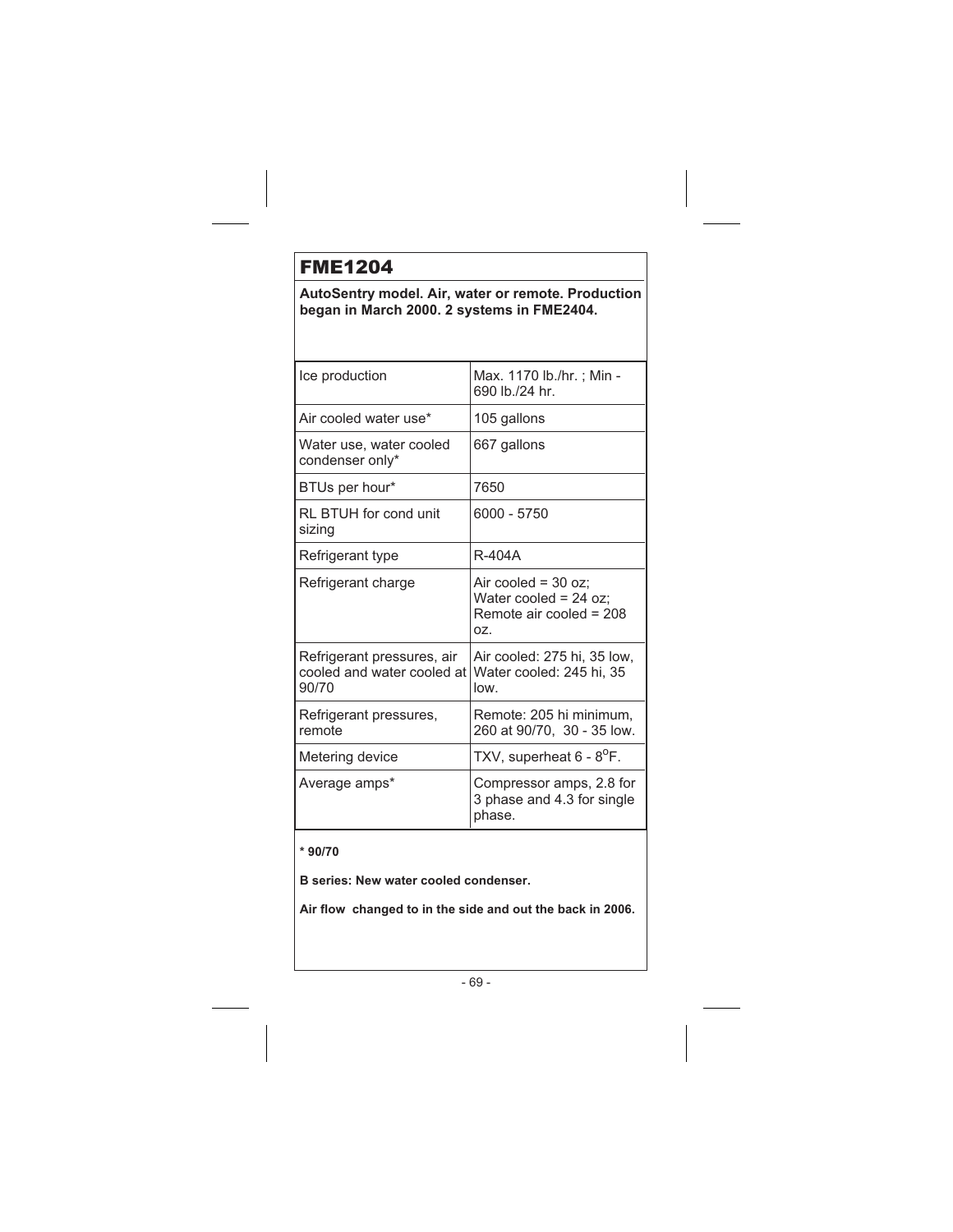### **HP62 (R-404A) model. Air, water or remote. Production from July 1994 to March 2000.**

| Ice production                             | 1460 - 910 lb./24 hr.                                                                                 |
|--------------------------------------------|-------------------------------------------------------------------------------------------------------|
| Air cooled water use*                      | 133 gallons                                                                                           |
| Water use, water cooled<br>condenser only* | 1126 gallons                                                                                          |
| BTUs per hour*                             | 13200                                                                                                 |
| Refrigerant type                           | R-404A                                                                                                |
| Refrigerant charge                         | Air cooled = $36$ oz:<br>Water cooled = 24 oz;<br>Remote air cooled = 208<br>OZ.                      |
| Refrigerant pressures*                     | Air cooled: 315 hi, 32 low,<br>Water cooled: 245 hi, 32<br>low. Remote: 180 hi<br>minimum, 28-38 low. |
| Metering device                            | TXV, superheat 6 to 8 <sup>o</sup> F.                                                                 |

### **\* 90/70**

**Note: FME1500RL production began 1997, uses 21" wide cabinet.**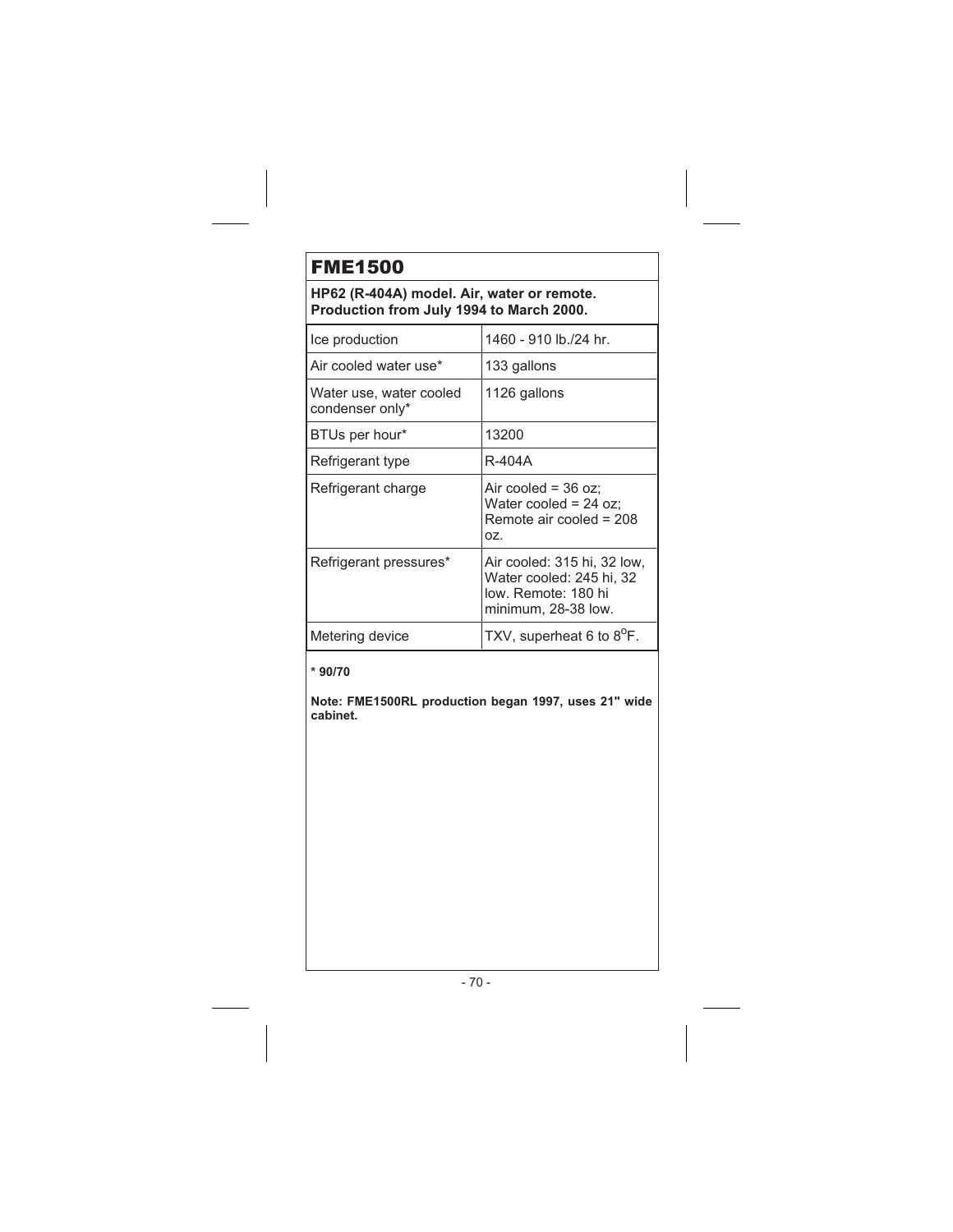**AutoSentry model. Air, water or remote. Production began in March 2000.**

| Ice production                             | 1460 - 910 lb./24 hr.                                                                                 |
|--------------------------------------------|-------------------------------------------------------------------------------------------------------|
| Air cooled water use*                      | 133 gallons                                                                                           |
| Water use, water cooled<br>condenser only* | 1126 gallons                                                                                          |
| BTUs per hour*                             | 10,000                                                                                                |
| RL BTUH for cond unit<br>sizing            | 7250 - 7000                                                                                           |
| Refrigerant type                           | R-404A                                                                                                |
| Refrigerant charge                         | Air cooled = $36$ oz;<br>Water cooled = $24$ oz;<br>Remote air cooled = 208<br>OZ.                    |
| Refrigerant pressures*                     | Air cooled: 315 hi, 32 low,<br>Water cooled: 245 hi, 32<br>low. Remote: 180 hi<br>minimum, 28-38 low. |
| Metering device                            | TXV, superheat 6 to 8 <sup>o</sup> F.                                                                 |

### **\* 90/70**

**B series: New water cooled condenser.**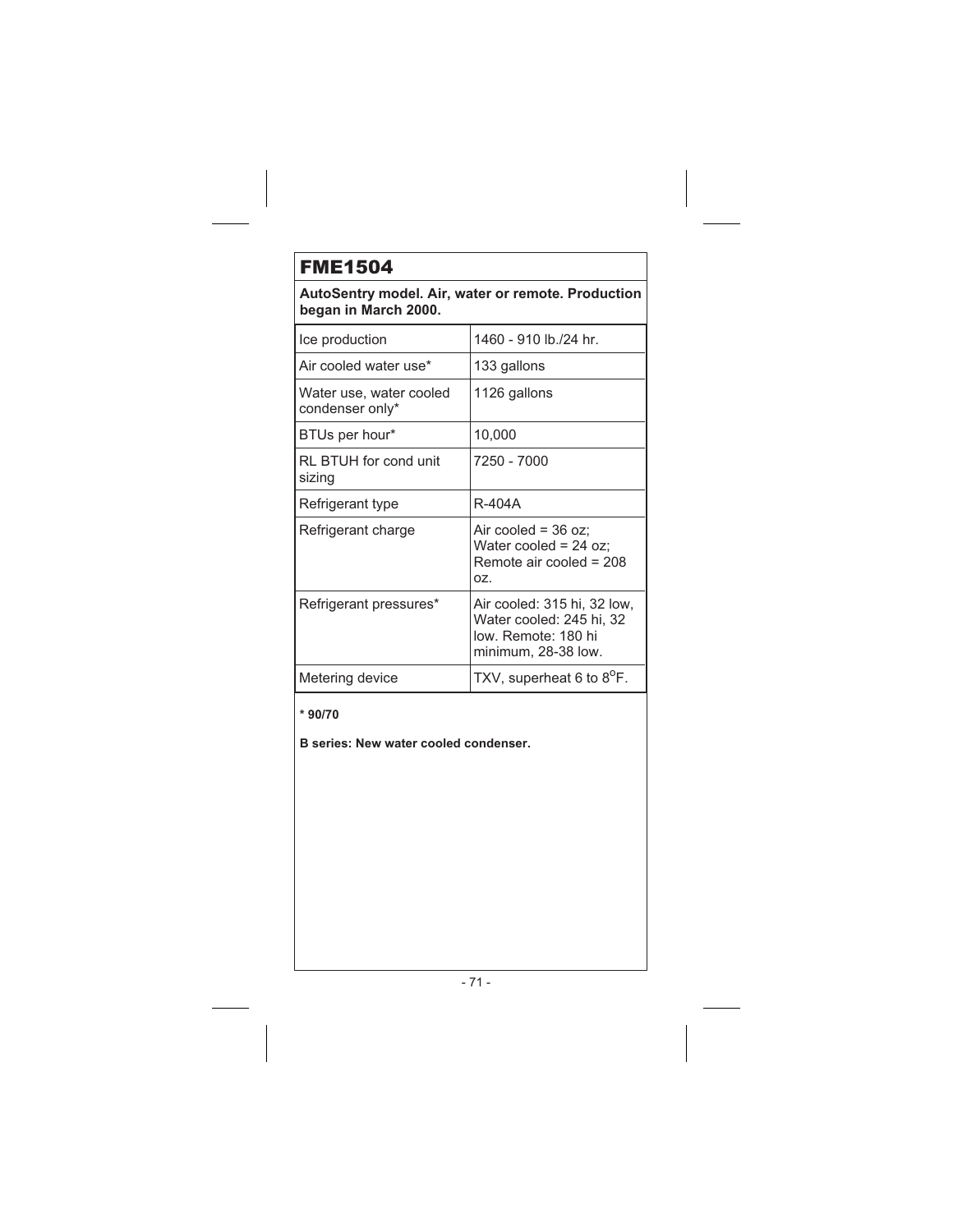**AutoSentry model. Air, water or remote. Production began in March 2000.**

| Ice production                             | 2455 to 1780 lb /24 hr.                                                                               |
|--------------------------------------------|-------------------------------------------------------------------------------------------------------|
| Air cooled water use*                      | 216 gallons                                                                                           |
| Water use, water cooled<br>condenser only* | 1333 gallons                                                                                          |
| BTUs per hour*                             | 15,800                                                                                                |
| RL BTUH for cond unit<br>sizing            | 12000 - 11800                                                                                         |
| Refrigerant type                           | R-404A                                                                                                |
| Refrigerant charge                         | Air cooled = $36$ oz;<br>Water cooled = $24$ oz;<br>Remote air cooled = 208<br>OZ.                    |
| Refrigerant pressures*                     | Air cooled: 315 hi, 32 low,<br>Water cooled: 245 hi, 32<br>low. Remote: 180 hi<br>minimum, 28-38 low. |
| Metering device                            | TXV, superheat 6 to 8 <sup>o</sup> F.                                                                 |

#### **\* 90/70**

**There are two refrigeration systems in the FME2404, similar to the NME1854.**

**B series: New water cooled condenser.**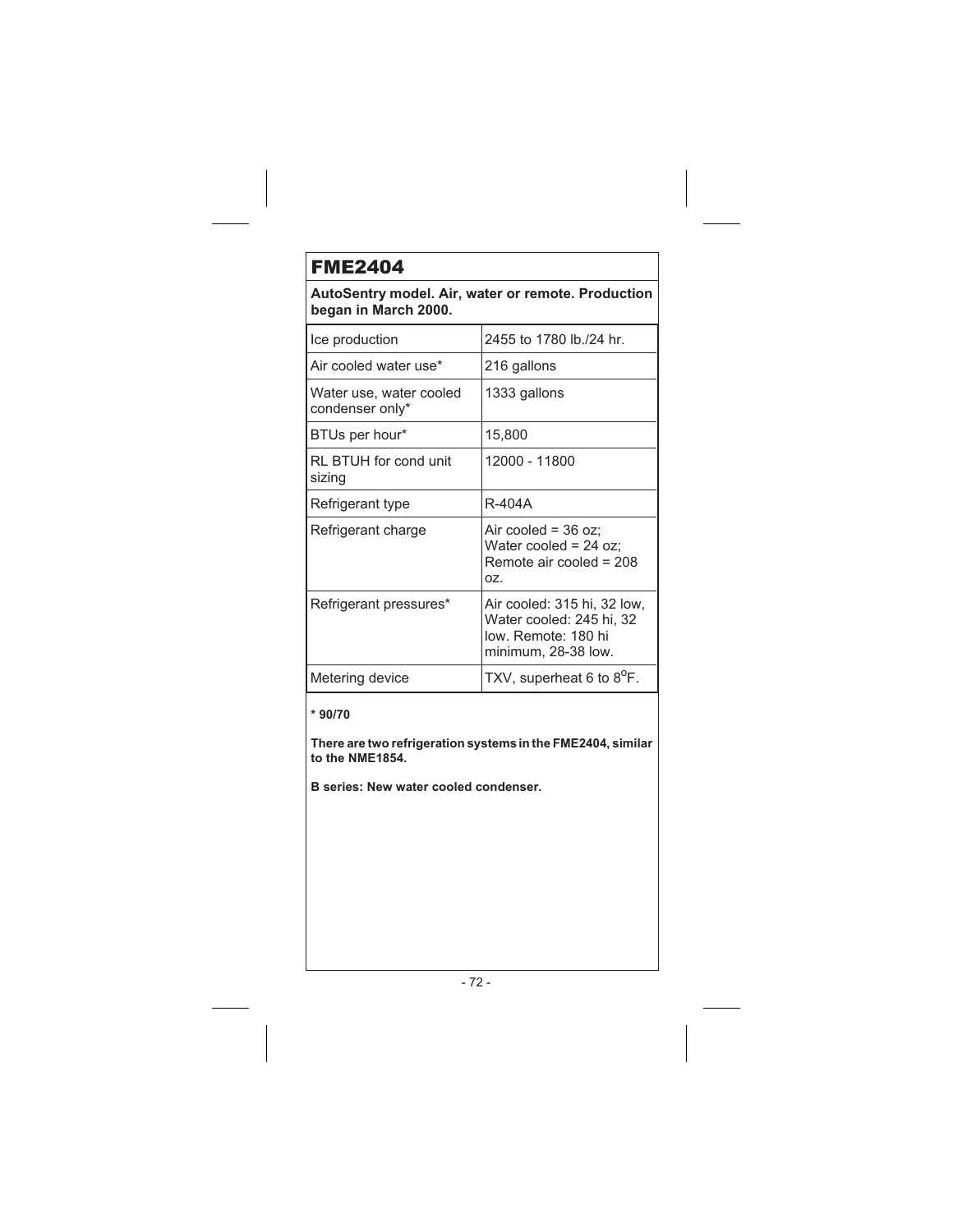# HD22 and HD30

**New in 2004. Hotel ice dispensers. Replaced HD356 and HD156**

| Agitation                       | 3 seconds every 6 hours     |
|---------------------------------|-----------------------------|
| Drive system                    | $\frac{1}{4}$ HP gear drive |
| HD22 compatible with<br>cubers: | CME306 or CME456            |
| HD33 compatible with<br>cubers  | <b>CME256 or CME506</b>     |
| Voltage                         | 115                         |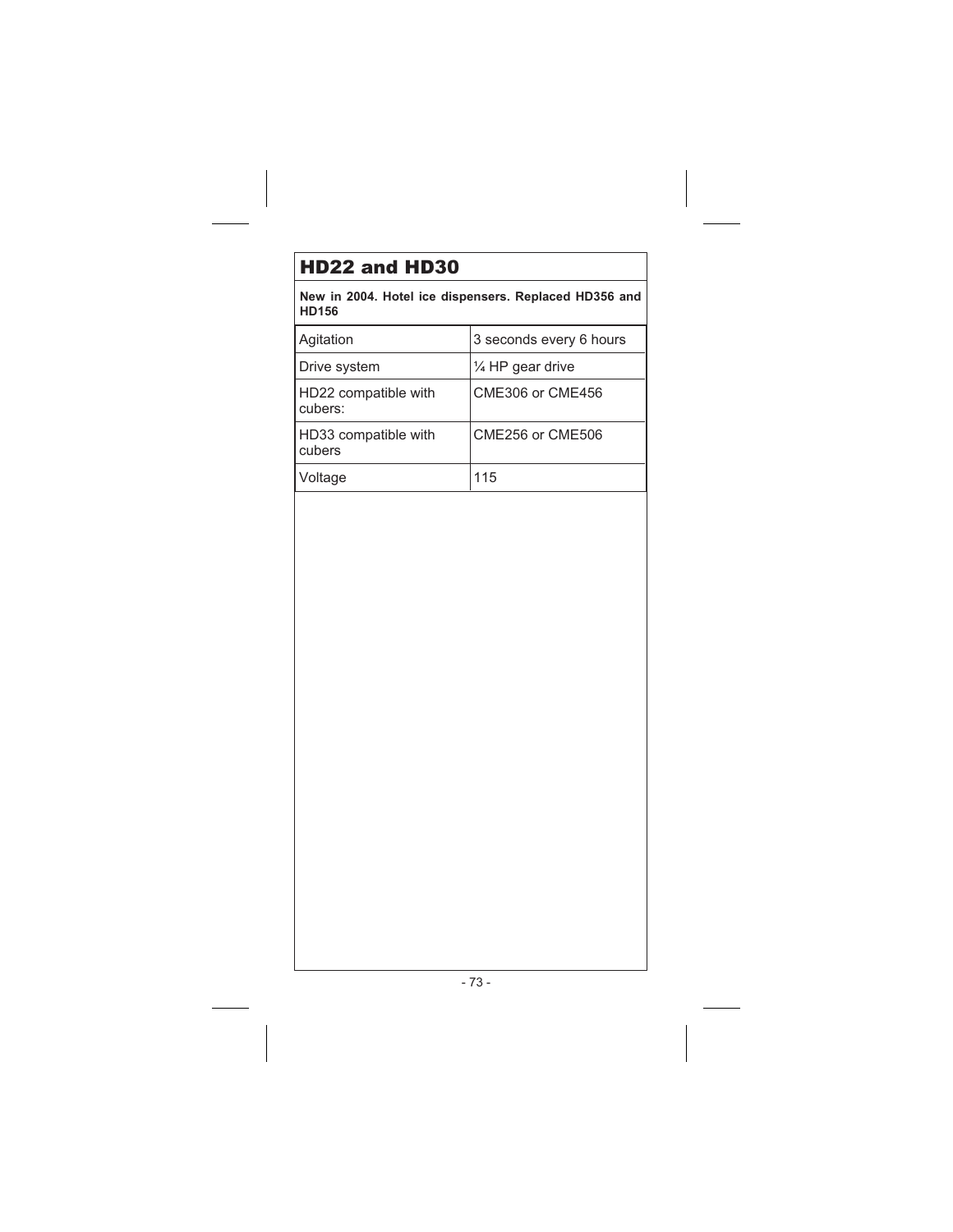# MAR1400 and MAR2000

**Industrial Flaker. Remote Low Side. Production began 2001.**

| 1260 to 1430                        |
|-------------------------------------|
| 1700 to 1980                        |
| 19.000                              |
| 26,000                              |
| R-404A                              |
| 23 PSIG (-11 <sup>o</sup> F.)       |
| <b>Automatic Expansion</b><br>Valve |
|                                     |

**\* For condensing unit**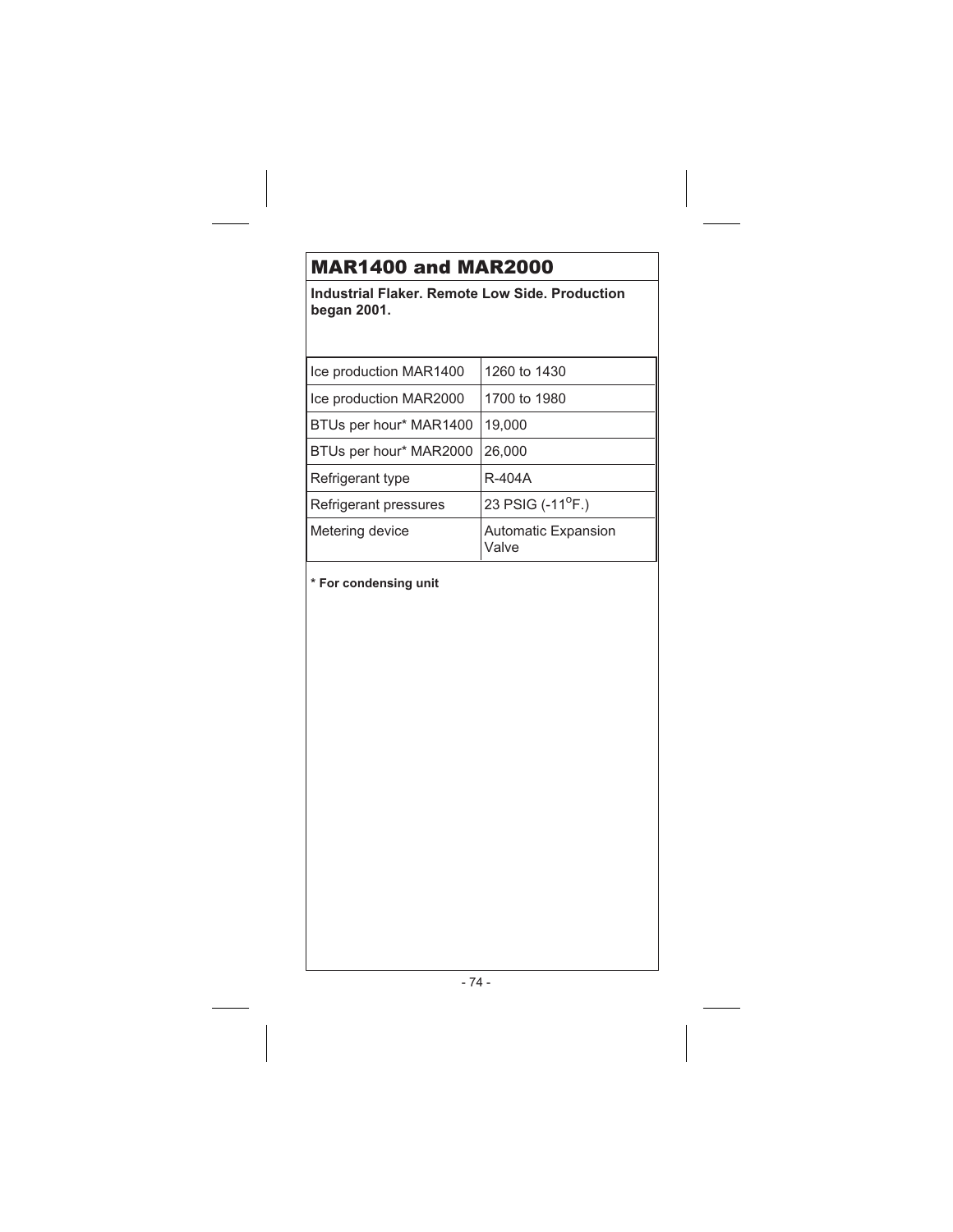## MCM860

### **Modular Cuber, Water or remote air cooled. 3 phase only. Production between 6/90 and early 1991.**

| Ice production                             | 735 to 572 lb./24 hr.                   |
|--------------------------------------------|-----------------------------------------|
| Air cooled water use*                      | 133 gallons per 24 hours                |
| Water use, water cooled<br>condenser only* | N/A                                     |
| BTUs per hour*                             | 19,500                                  |
| Refrigerant type                           | R-502                                   |
| Refrigerant charge                         | Water cooled = 51 remote<br>$= 256$ oz. |
| Refrigerant pressures                      | 265 hi, 26 low, just before<br>harvest  |
| Metering device                            | TXV, superheat 6 to 8 <sup>o</sup> F.   |
| Average amps                               | 5-6                                     |
| Cube count per cycle                       | 597                                     |
| Water solenoid valve flow<br>rate          | $.5$ g.p.m.                             |
| Cycle time                                 | 16 - 24 minutes                         |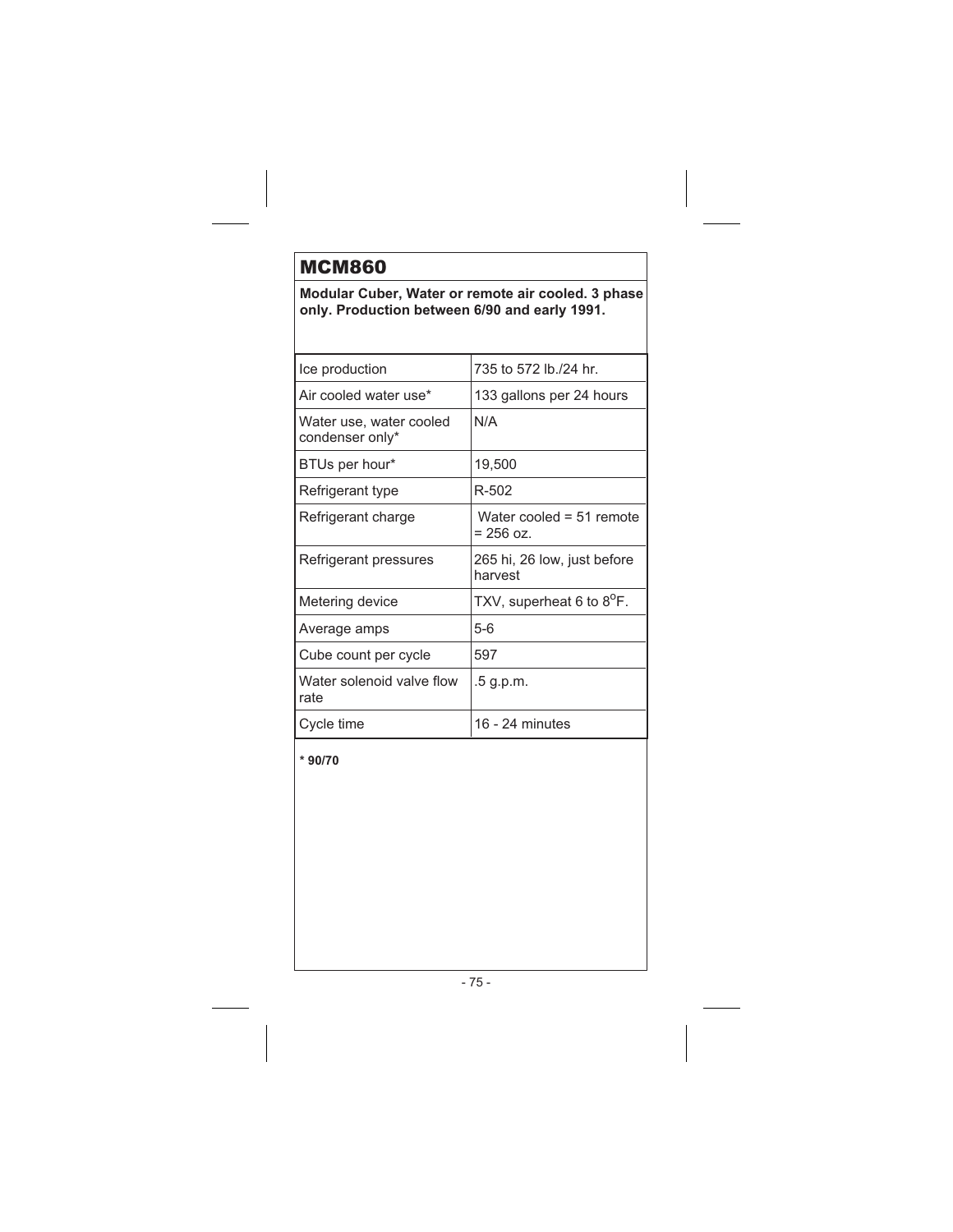## MCM1062

**Modular Cuber, Water or remote air cooled. 3 phase only. Production began 6/91, ended 3/95.**

| Ice production                             | 932 to 646 lb./24 hr.                     |
|--------------------------------------------|-------------------------------------------|
| Air cooled water use*                      | 120 gallons per 24 hours                  |
| Water use, water cooled<br>condenser only* | 1032 gallons per 24 hours                 |
| BTUs per hour*                             | 21,900                                    |
| Refrigerant type                           | R-22                                      |
| Refrigerant charge                         | Water cooled $= 55$ remote<br>$= 256$ oz. |
| Refrigerant pressures                      | 265 hi, 22 low, just before<br>harvest    |
| Metering device                            | TXV, superheat 6 to 8 <sup>o</sup> F.     |
| Average amps                               | $6 - 7$                                   |
| Cube count per cycle                       | 597                                       |
| Water solenoid valve flow<br>rate          | .75 g.p.m.                                |
| Cycle time                                 | 14 - 18 minutes                           |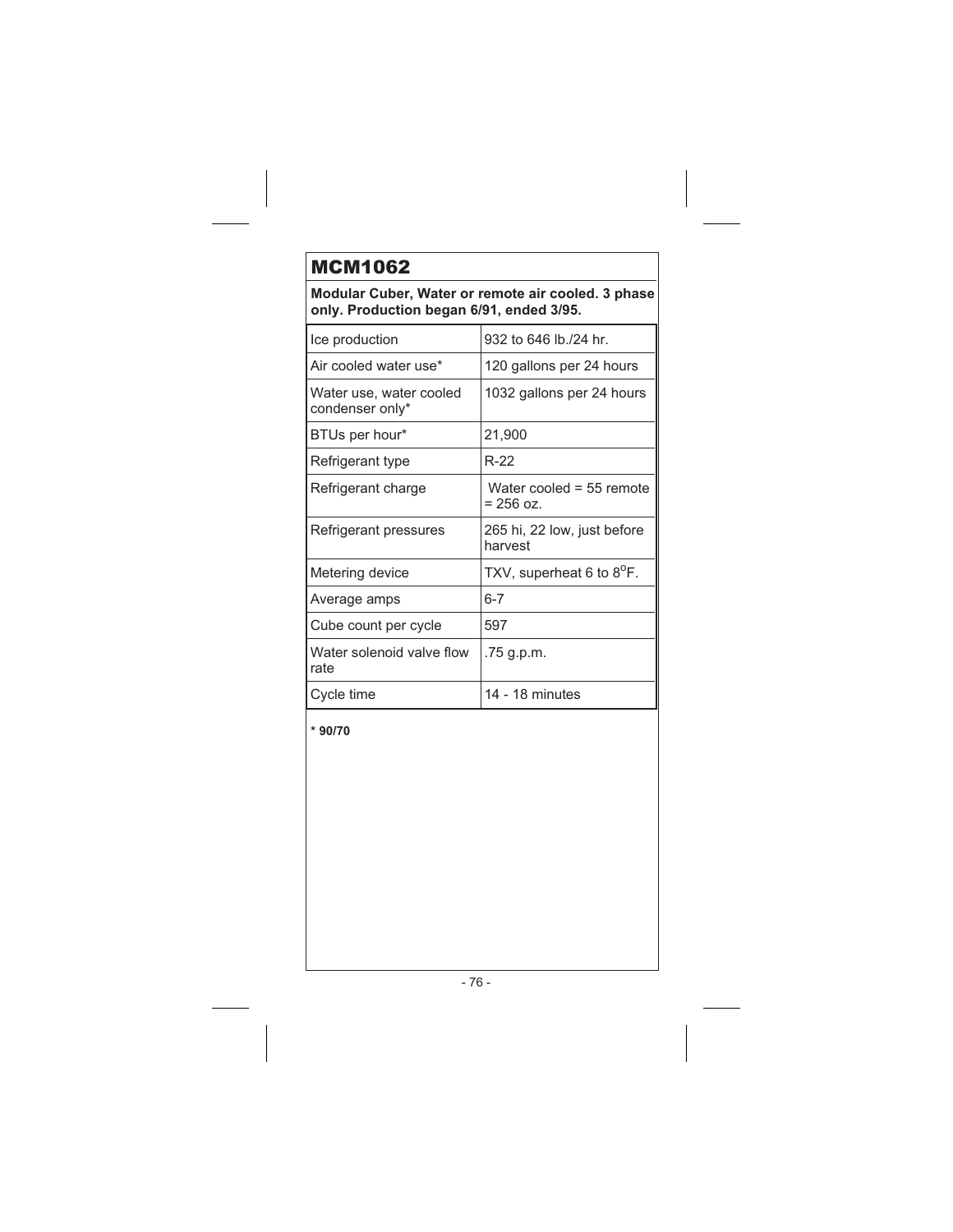# MCM1462

**Modular Cuber, Air, water or remote air cooled. Production began 1992, ended 3/95.**

| Ice production                             | 1450 to 1036 lb./24 hr.                                         |
|--------------------------------------------|-----------------------------------------------------------------|
| Air cooled water use*                      | 187 gallons per 24 hours                                        |
| Water use, water cooled<br>condenser only* | 1648 gallons per 24 hours                                       |
| BTUs per hour*                             | 24000                                                           |
| Refrigerant type                           | R-22                                                            |
| Refrigerant charge                         | Air cooled = $60$ oz; water<br>cooled = $64$ remote = $256$ oz. |
| Refrigerant pressures                      | 265 hi, 22 low, just before<br>harvest                          |
| Metering device                            | TXV plus distributor,<br>superheat 6 to 8 <sup>o</sup> F.       |
| Average amps                               | $14 - 15$                                                       |
| Cube count per cycle                       | 995                                                             |
| Water solenoid valve<br>flow rate          | 1 g.p.m.                                                        |
| <b>Batch Weight</b>                        | 13.5 - 14.5 lb                                                  |
| Cycle time                                 | 14 - 18 minutes                                                 |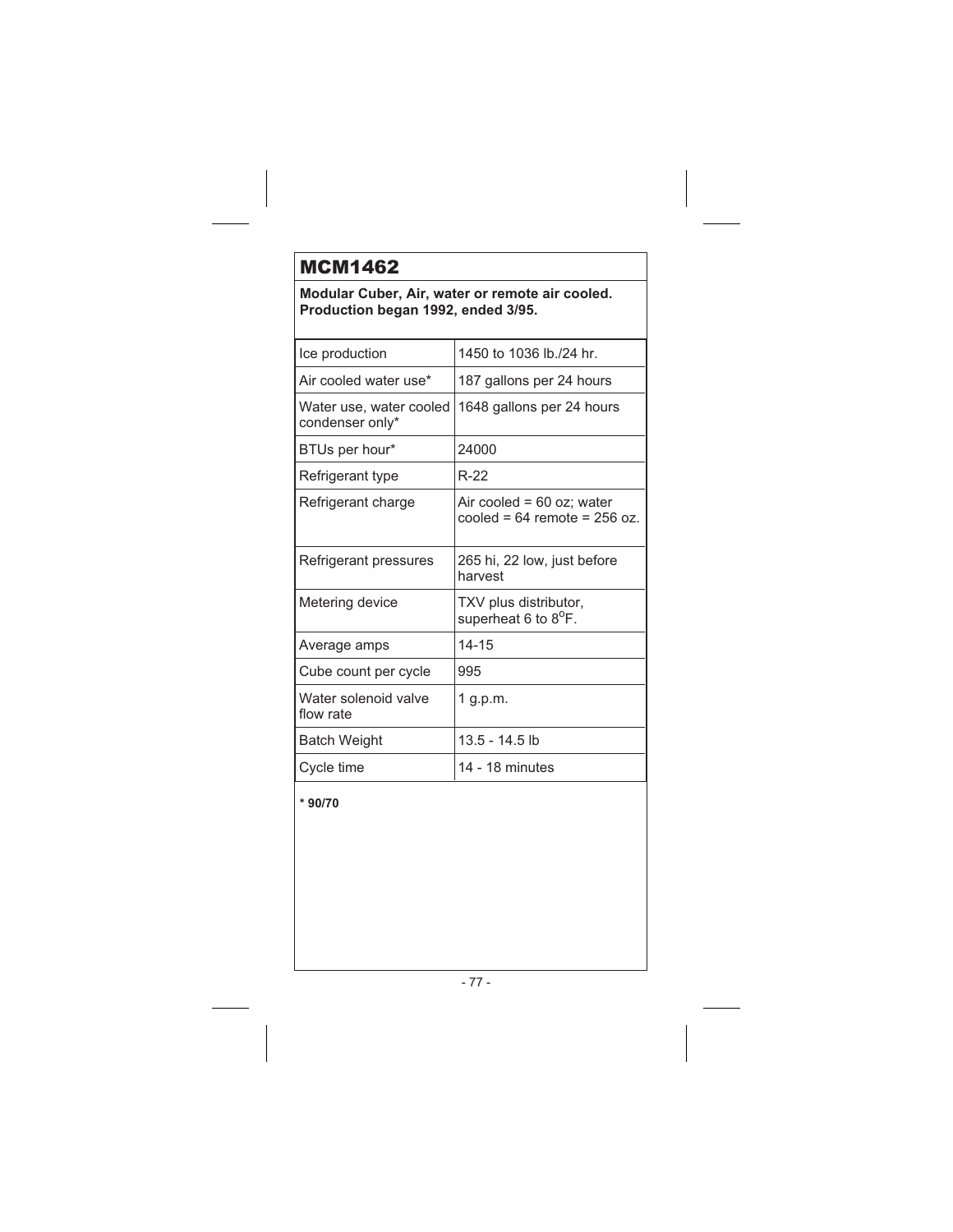## MDT2

### **Ice Maker Dispenser. Production began June 2002. Ice form is cubelet**

| Ice production         | 273 to 198 lb./24 hours |
|------------------------|-------------------------|
| Water use*             | 48 gallons per 24 hours |
| Refrigerant type       | R-134a                  |
| Refrigerant charge     | 130z                    |
| Refrigerant pressures* | 135 - 175 hi, 13-14 low |
| Metering device        | Cap tube                |
| Average amps           | 6                       |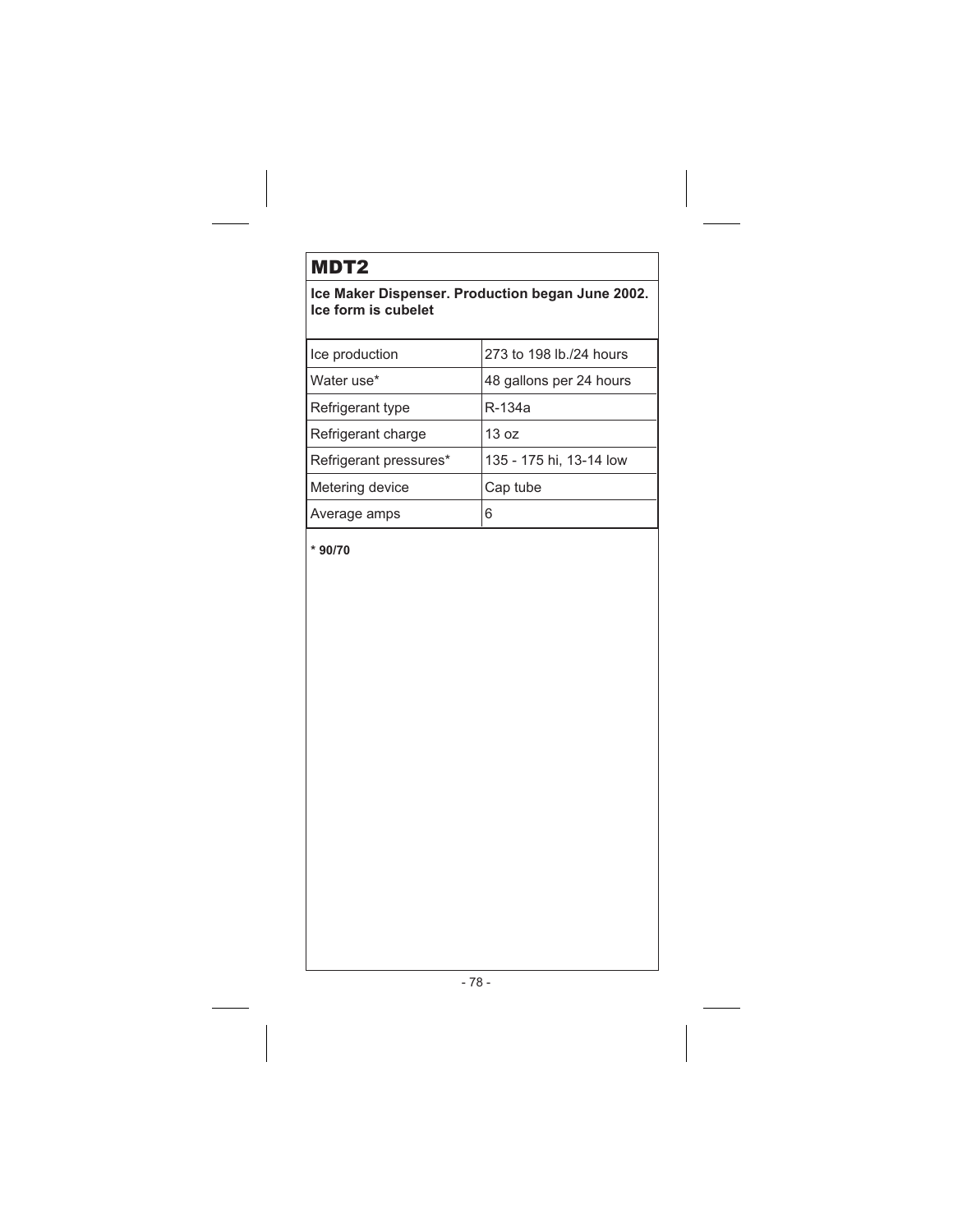## MDT3F and MDT4F

**Ice Maker Dispenser. Production began June 2001. Replaces TDE470.**

| Ice production, MDT4     | 470 to 280 lb /24 hours |
|--------------------------|-------------------------|
| Ice production, MDT3     | 392 to 294 lb./24 hours |
| Water use, MDT4          | 49 gallons per 24 hours |
| BTUs per hour, MDT4      | 4000                    |
| Refrigerant type         | R-134a                  |
| Refrigerant charge, MDT3 | 12 $pz$                 |
| Refrigerant charge, MDT4 | 14 $pz$                 |
| Refrigerant pressures*   | 135 - 175 hi, 13-14 low |
| Metering device          | Cap tube                |
| Average amps             | $12.8$ (vending)        |

### **\* 90/70**

**New bin bottom and ice chute May 2002.**

**Top bearing retainer design changed May 2007.**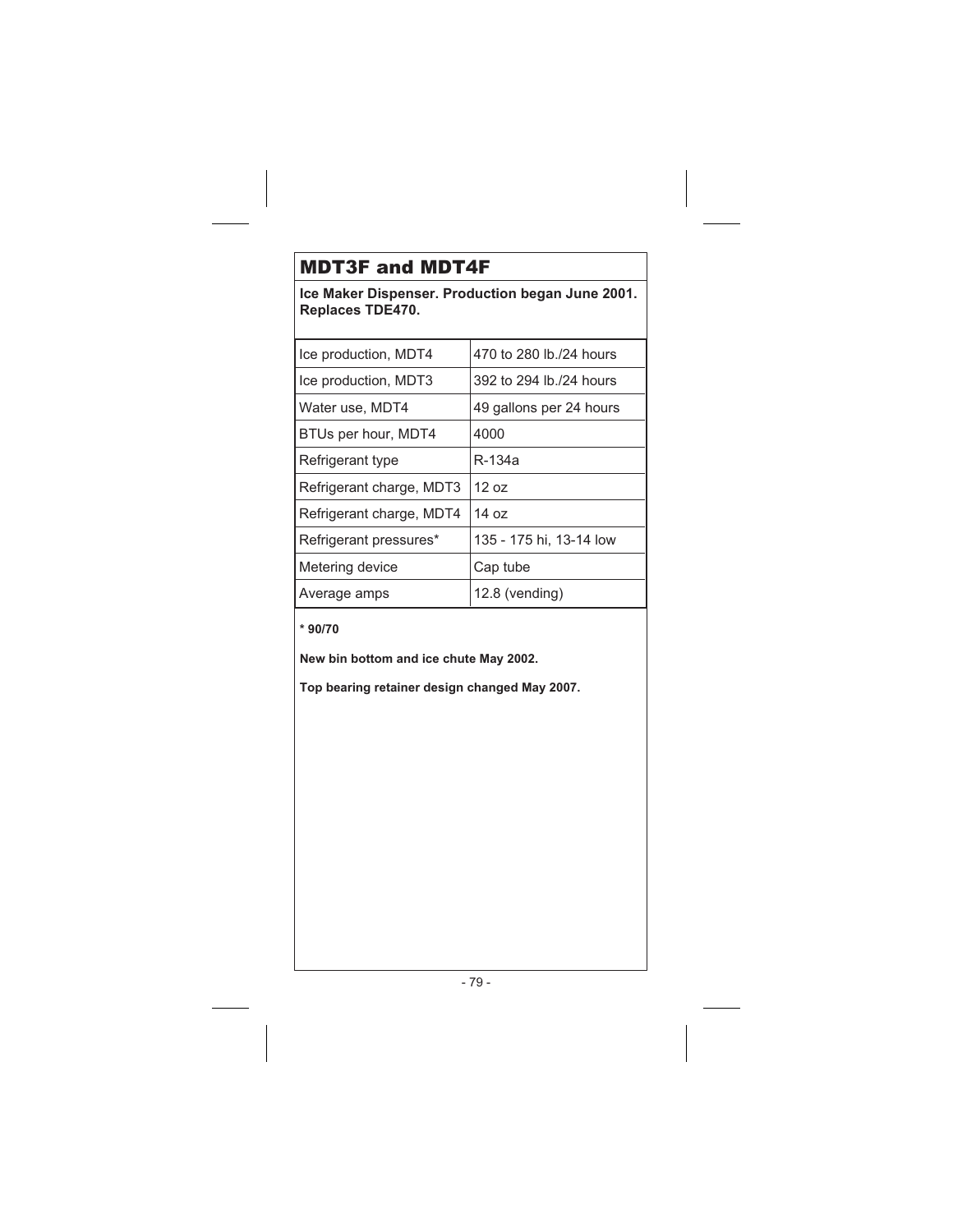# MDT5N25 and MTD5N40

**Ice Maker Dispenser. Production began June 2001. Replacing TDE550 and TDE650.**

| Ice production                             | 605 - 380 lb.                                                                        |
|--------------------------------------------|--------------------------------------------------------------------------------------|
| Water use, ice only*                       | 56 gallons                                                                           |
| Water use, water cooled<br>condenser only* | 558 gallons                                                                          |
| BTUs per hour*                             | 5000                                                                                 |
| Refrigerant type                           | R-404A                                                                               |
| Refrigerant charge                         | Air cooled $= 24$ ounce<br>Water cooled = $18 oz$                                    |
| Refrigerant pressures                      | 250 - 220 high; 38 low.<br>Water cooled discharge<br>pressure should be 245<br>PSIG. |
| Metering device                            | TXV                                                                                  |
| Average amps                               | 10 - 13                                                                              |

#### **\*90/70**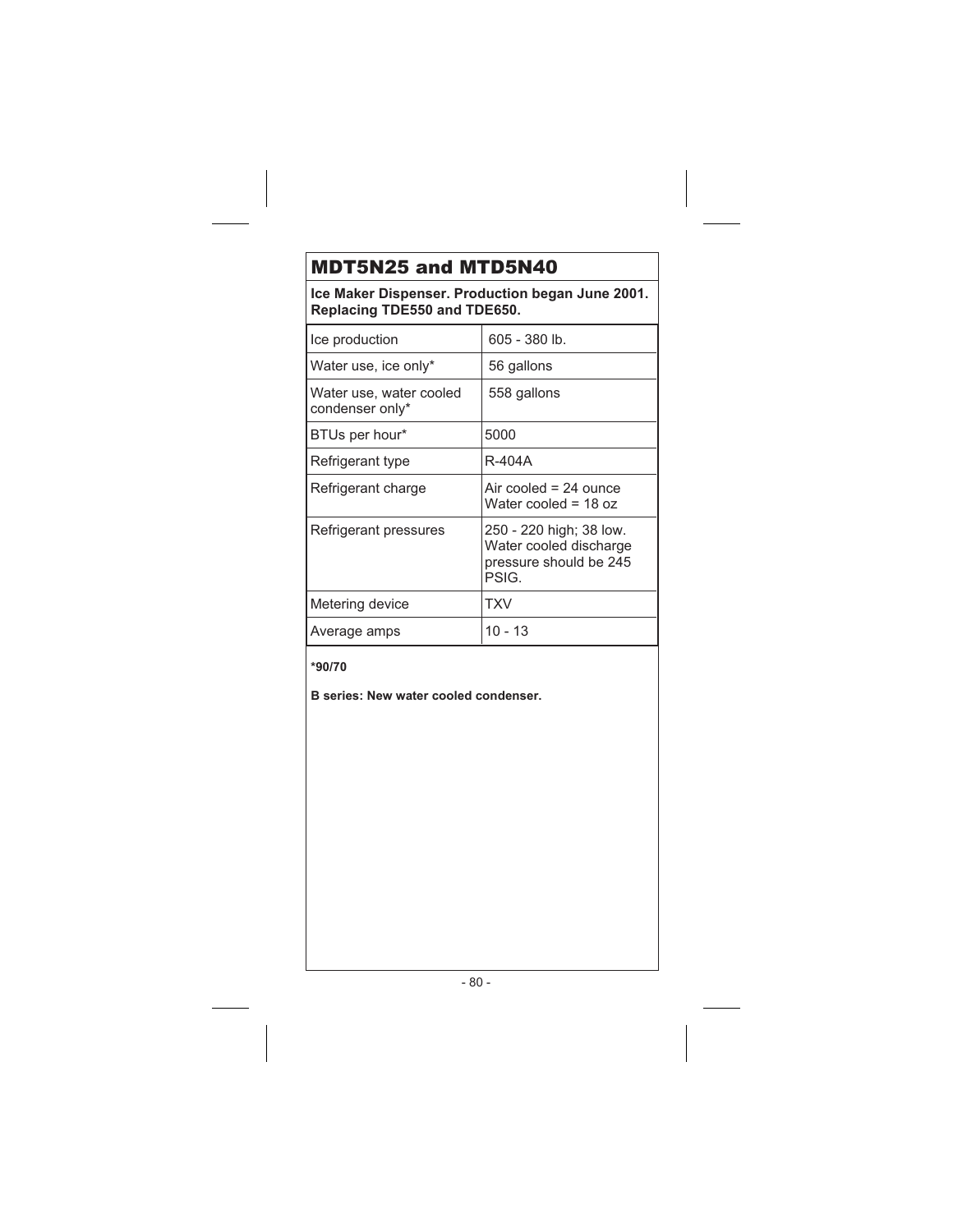## MDT6N90

**Ice Maker Dispenser. Production began June 2001. Replacing NDE750.**

| Ice production                             | 720 - 435                                                                 |
|--------------------------------------------|---------------------------------------------------------------------------|
| Water use, ice only*                       | 65                                                                        |
| Water use, water cooled<br>condenser only* | 599                                                                       |
| BTUs per hour*                             | 7000                                                                      |
| Refrigerant type                           | R-404A                                                                    |
| Refrigerant charge                         | Air cooled $=$ 32 ounce<br>Water cooled = $22$ oz                         |
| Refrigerant pressures                      | 250 - 220 high; 38 low<br>Water cooled discharge<br>pressure at 245 PSIG. |
| Metering device                            | TXV, superheat 6 to 8 <sup>o</sup> F.                                     |
| Average amps                               | $12 - 13$                                                                 |

**\*90/70**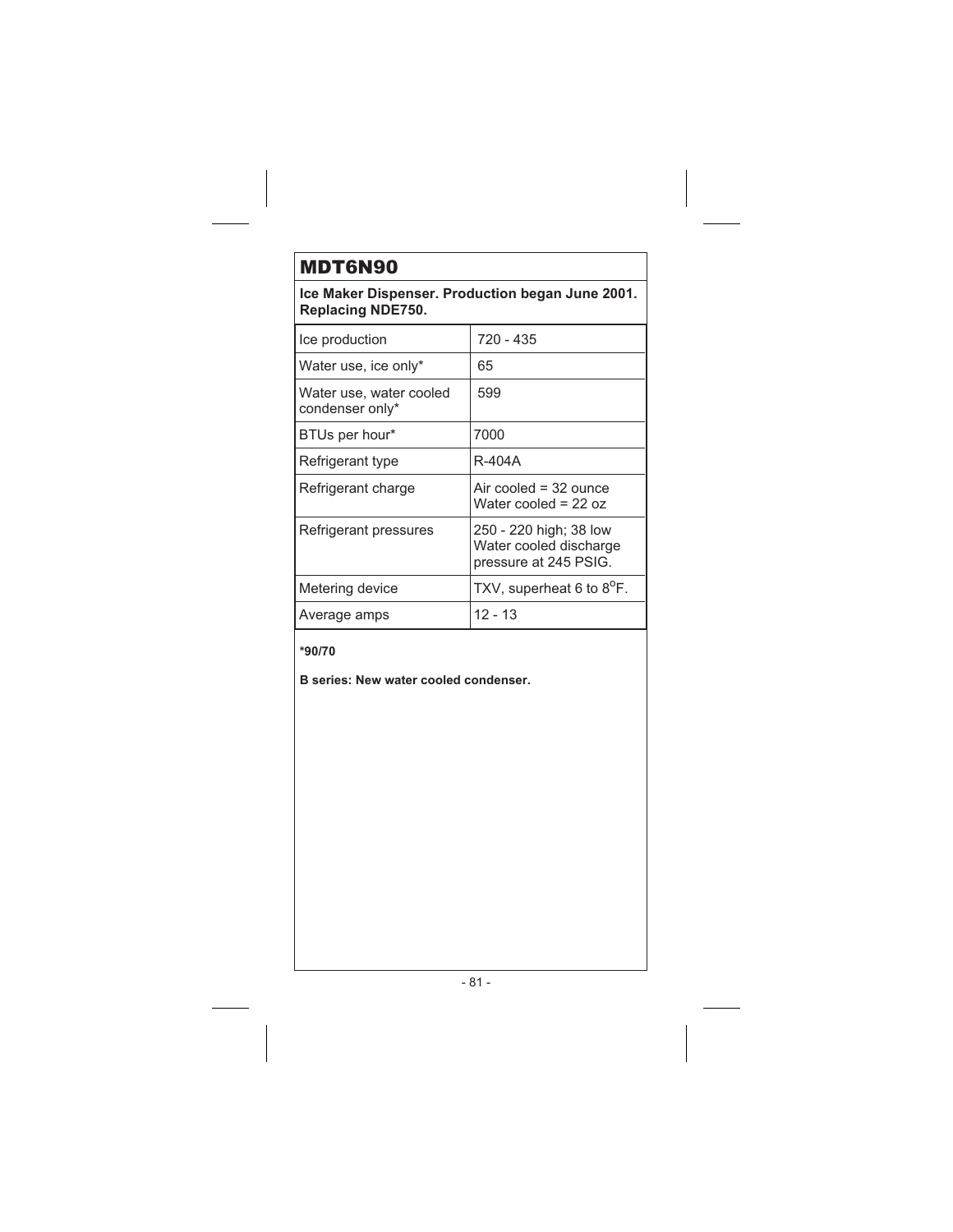# MFE400

**Modular Flaker. Replaces the MF400. Production began October 1994 and ended in early 2007.**

| Ice production                             | 480 to 310 lb./24 hr.                                                  |
|--------------------------------------------|------------------------------------------------------------------------|
| Air cooled water use*                      | 46 gallons per 24 hours                                                |
| Water use, water cooled<br>condenser only* | 287 gallons per 24 hours                                               |
| <b>BTUs per hour</b>                       | 4000                                                                   |
| Refrigerant type                           | R-134a                                                                 |
| Refrigerant charge                         | $15 \text{ oz}$                                                        |
| Refrigerant pressures                      | Air cooled: 137 - 170 high,<br>13-14 low Water cooled:<br>135-140 high |
| Metering device                            | Cap tube                                                               |
| Average amps                               | 10                                                                     |

### **\* 90/70**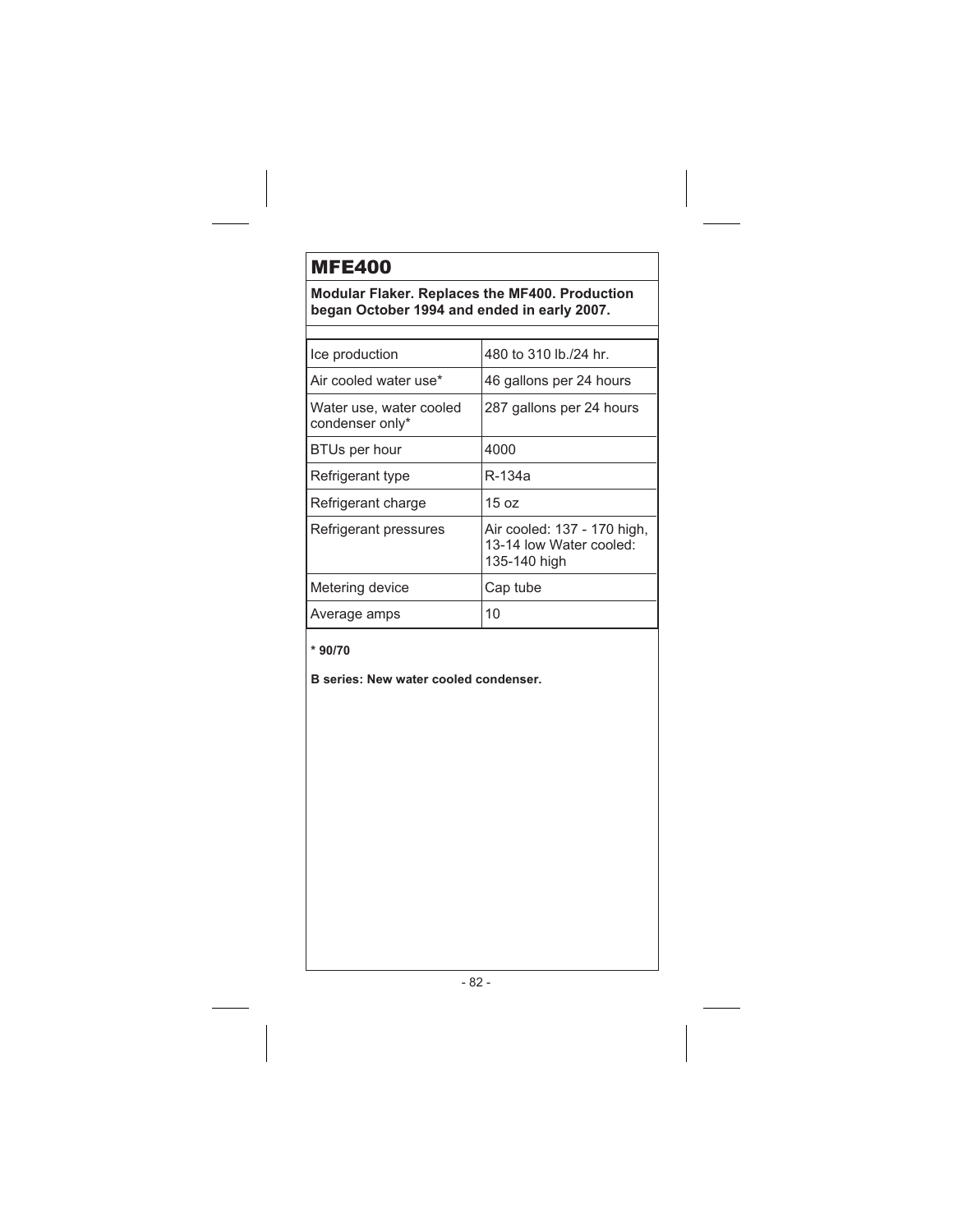## MH750

**Modular nugget ice maker. Air, water or remote air cooled. Produced between 1981 and 1989. Many changes between A and C model.**

| Ice production                            | 636 to 415 lb. per 24 hours                                |
|-------------------------------------------|------------------------------------------------------------|
| Air cooled water use*                     | 77 gallons per 24 hours                                    |
| Water use, water cooled<br>condenser only | 403 gallons per 24 hours                                   |
| BTUs per hour                             | 7500                                                       |
| Refrigerant type                          | R-12                                                       |
| Refrigerant charge                        | Air cooled = $26$ oz Water<br>cooled = $23$ Remote = $224$ |
| Refrigerant pressures                     | 150-135 hi; 10-12 low.                                     |
| Metering device                           | Air and Water use cap<br>tube, Remote used AXV.            |
| Average amps                              | 15                                                         |

**\*90/70**

**Changes: Breaker bearing, gearbox, added a relay to control box, evaporator.**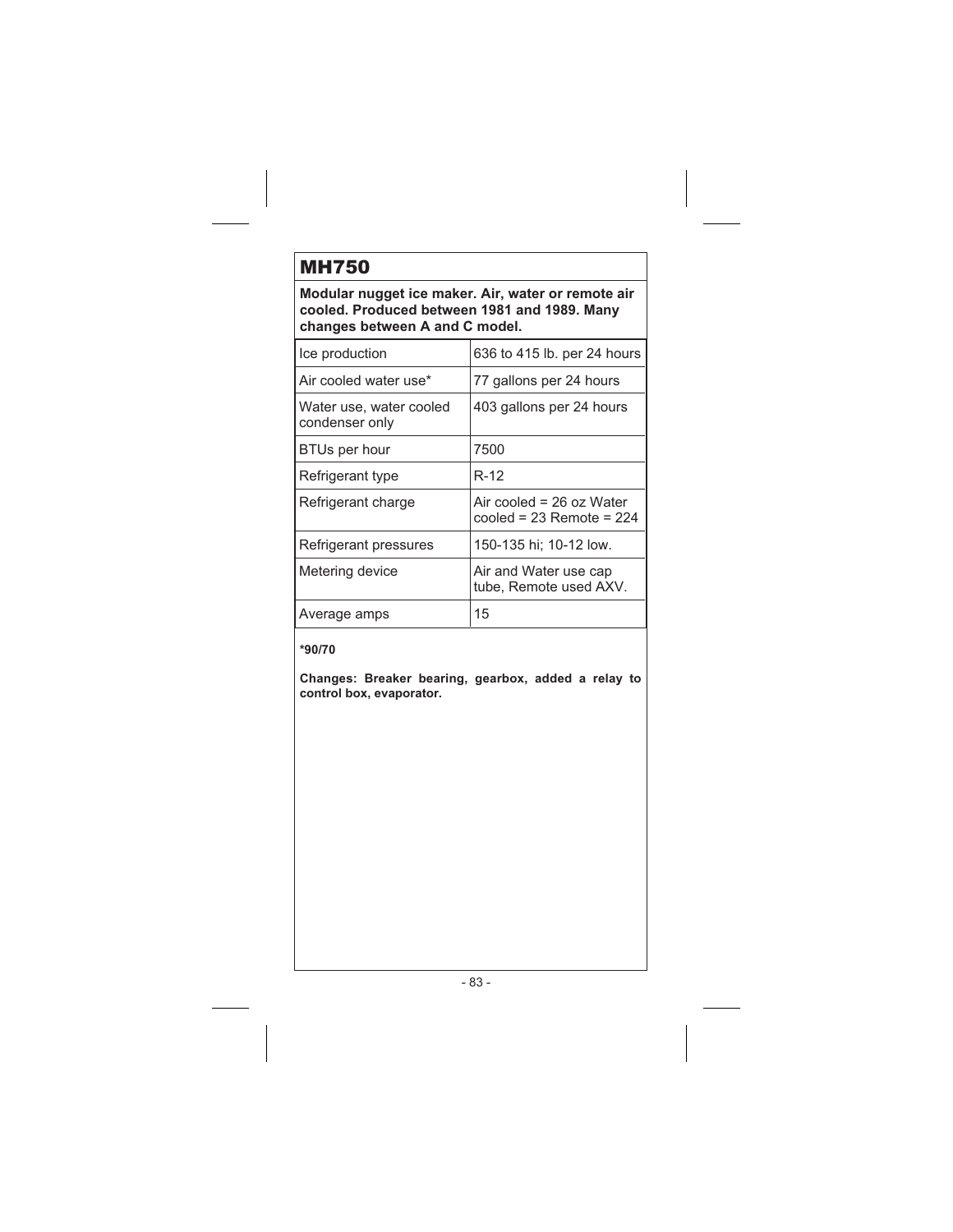# ND550

**Nugget ice maker - Dispenser. Air or water cooled. Production began in 1989. B model with water station in 1992.**

| Ice production                            | 535 - 335 lb./24 hr.                              |
|-------------------------------------------|---------------------------------------------------|
| Air cooled water use*                     | 70 gallons per 24 hours                           |
| Water use, water cooled<br>condenser only | 800 gallons per 24 hours                          |
| <b>BTUs per hour</b>                      | 8600                                              |
| Refrigerant type                          | R-502                                             |
| Refrigerant charge                        | Air cooled $= 24$ ounce<br>Water cooled = $18 oz$ |
| Refrigerant pressures                     | 250-230 hi; 30 low                                |
| Metering device                           | TXV, superheat 6 to 8 <sup>°</sup> F.             |
| Average amps                              | 16                                                |

### **\*90/70**

**Agitator, portion control and bin drive motor changes.**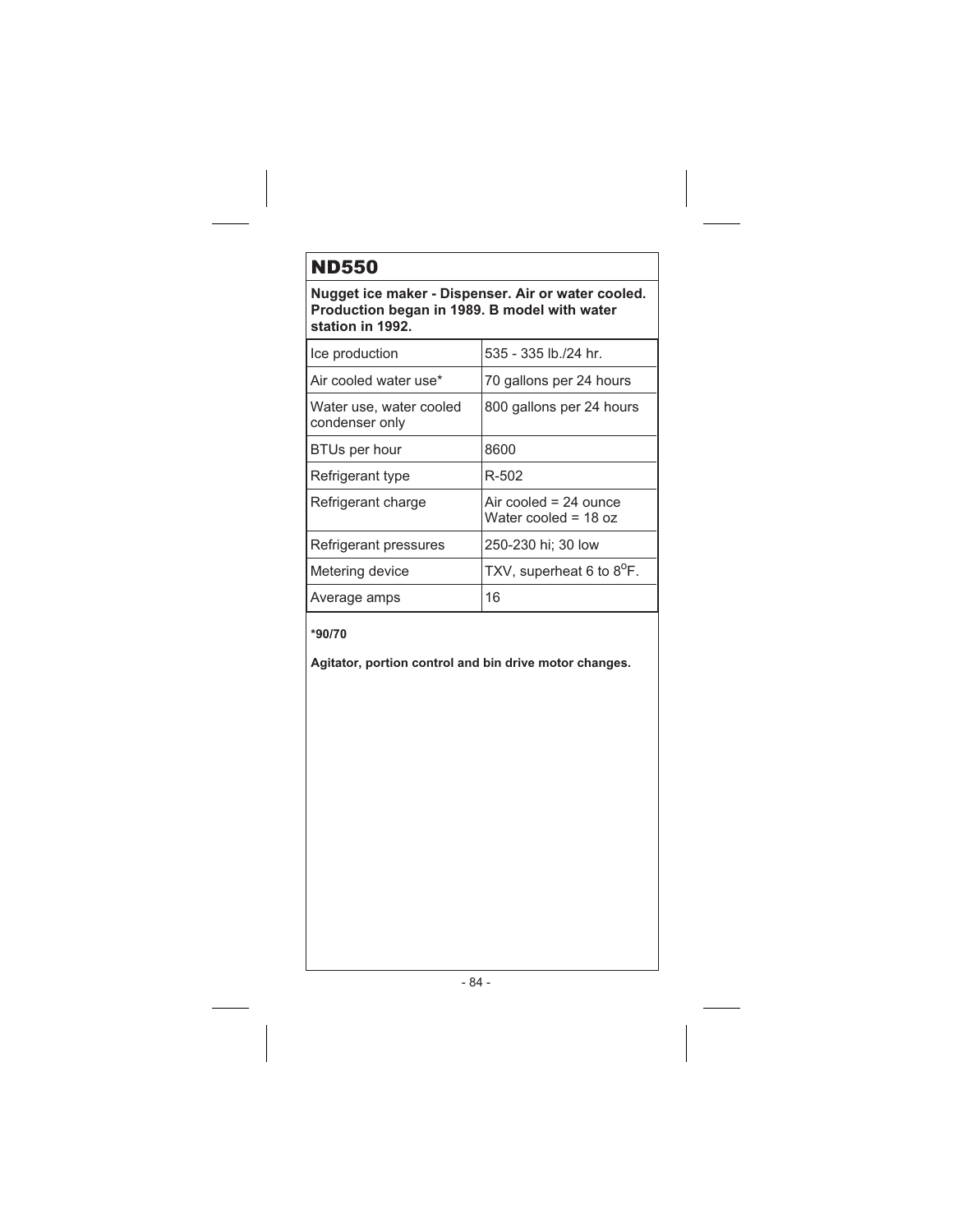## ND650

**Nugget ice maker - dispenser. Air or water cooled. Production began in 1989.**

| Ice production                             | 620 - 380 lb./24 hr.                                        |
|--------------------------------------------|-------------------------------------------------------------|
| Water use, ice only*                       | 75 gallons per 24 hours                                     |
| Water use, water cooled<br>condenser only* | 972 gallons per 24 hours                                    |
| BTUs per hour*                             | 9200                                                        |
| Refrigerant type                           |                                                             |
| Refrigerant charge                         | Air cooled = 24 ounce<br>Water cooled = 18 oz, all<br>R502. |
| Refrigerant pressures                      | 250 - 220 high; 30 low                                      |
| Metering device                            | TXV, superheat 6 to 8 <sup>o</sup> F.                       |
| Average amps                               | 16                                                          |

#### **\*90/70**

**Agitator, portion control and bin drive motor changes.**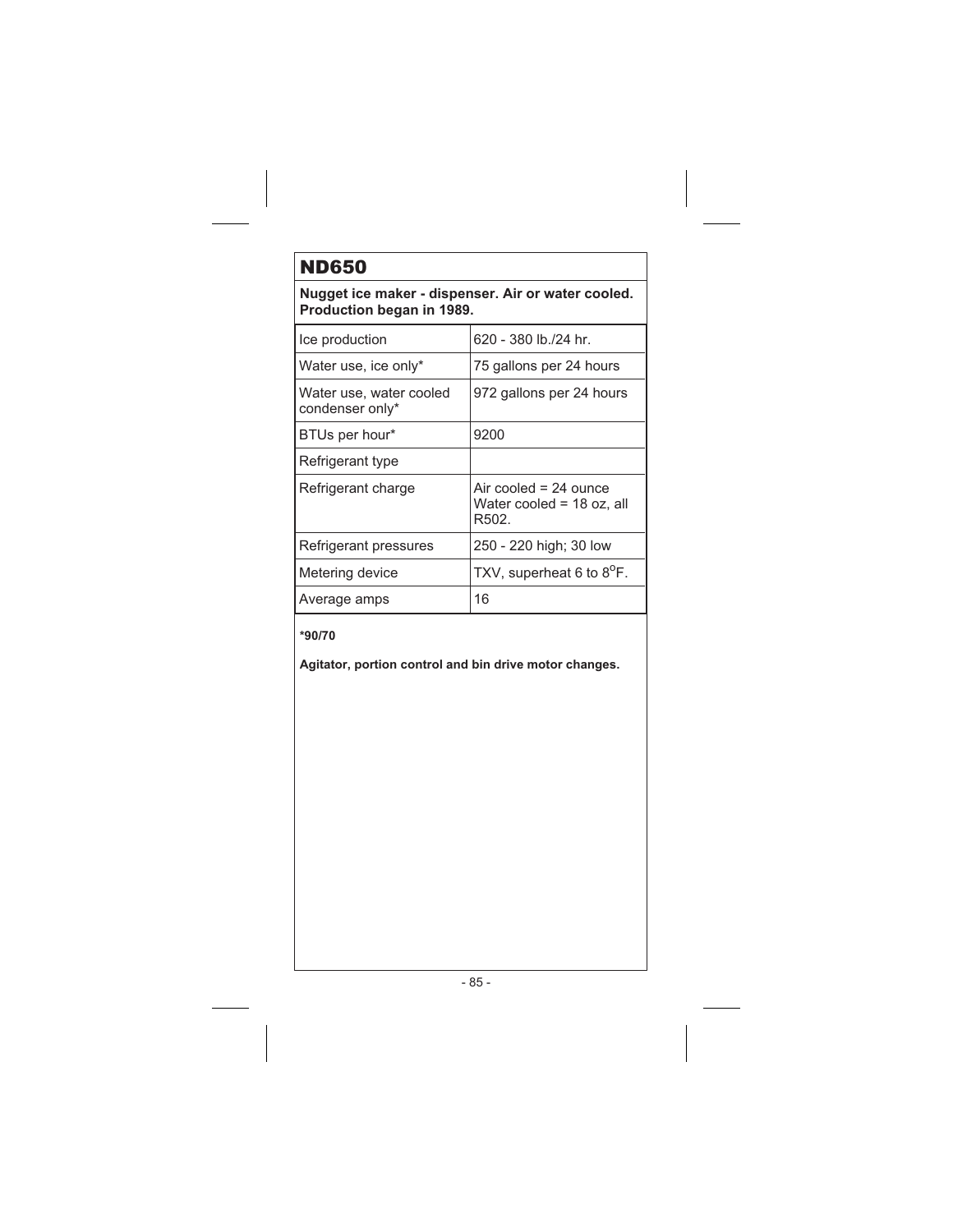# ND750

**Nugget ice maker - Dispenser. Air or water cooled. Production began in 1989.**

| Ice production                             | 700 to 425 lb./24 hr.                           |
|--------------------------------------------|-------------------------------------------------|
| Water use, ice only*                       | 82 gallons per 24 hours                         |
| Water use, water cooled<br>condenser only* | 928 gallons per 24 hours                        |
| BTUs per hour*                             | 9700                                            |
| Refrigerant type                           | R-502                                           |
| Refrigerant charge                         | Air cooled = 26 ounce<br>Water cooled = $28$ oz |
| Refrigerant pressures                      | 250 - 220 high; 30 low                          |
| Metering device                            | TXV, superheat 6 to 8 <sup>o</sup> F.           |
| Average amps                               | 16.5                                            |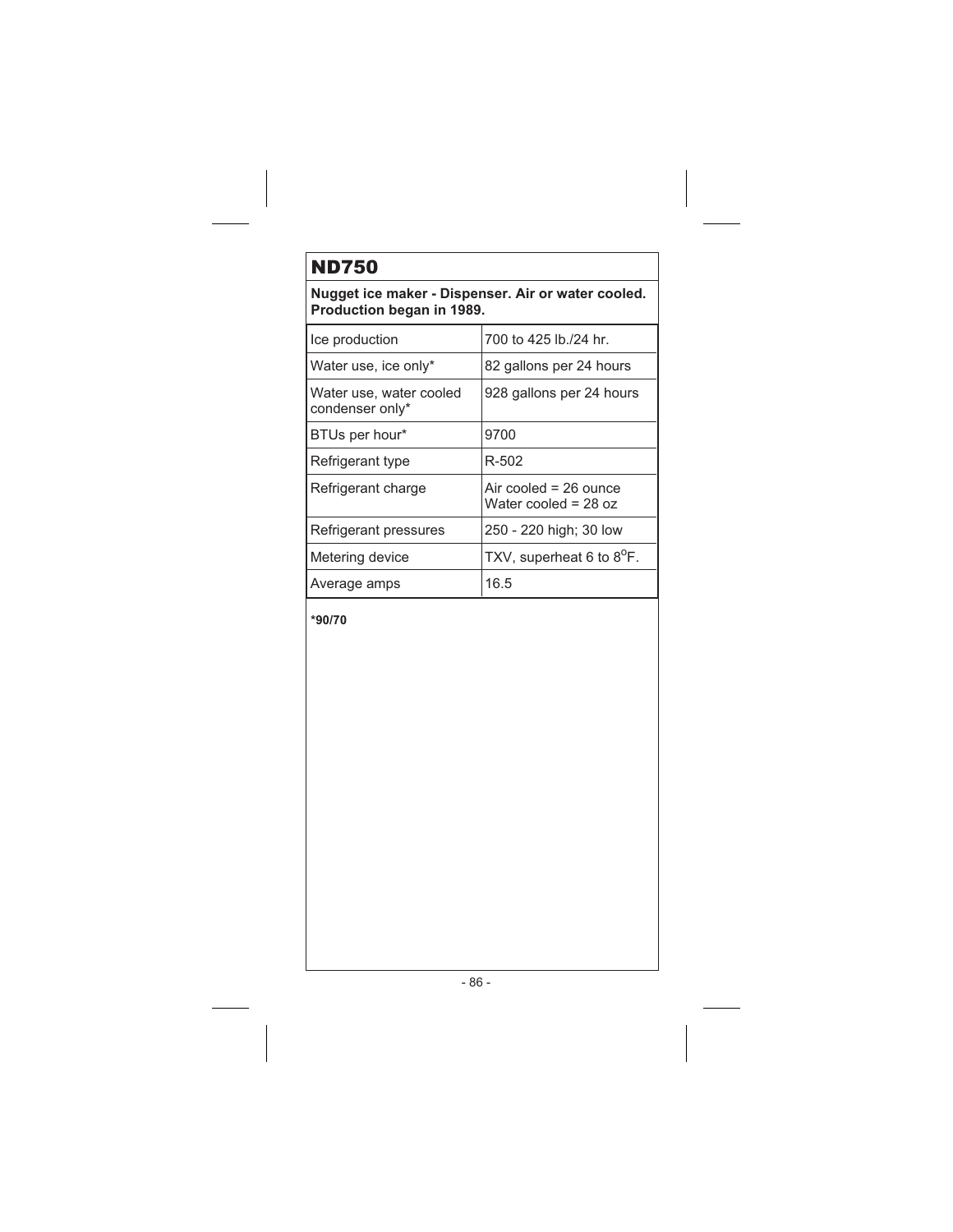# NDE550 & NDE554

**HP62 (R-404A) model. Air or water cooled. Production began in July 1994.**

| Ice production                             | 535 - 335                                                                 |
|--------------------------------------------|---------------------------------------------------------------------------|
| Water use, ice only*                       | 49                                                                        |
| Water use, water cooled<br>condenser only* | 441                                                                       |
| BTUs per hour*                             | 8600                                                                      |
| Refrigerant type                           | R-404A                                                                    |
| Refrigerant charge                         | Air cooled $= 24$ ounce<br>Water cooled = 18 oz                           |
| Refrigerant pressures                      | 250 - 220 high; 40 low<br>Water cooled discharge<br>pressure at 245 PSIG. |
| Metering device                            | TXV, superheat 6 to 8 <sup>o</sup> F.                                     |
| Average amps                               | 10 - 13                                                                   |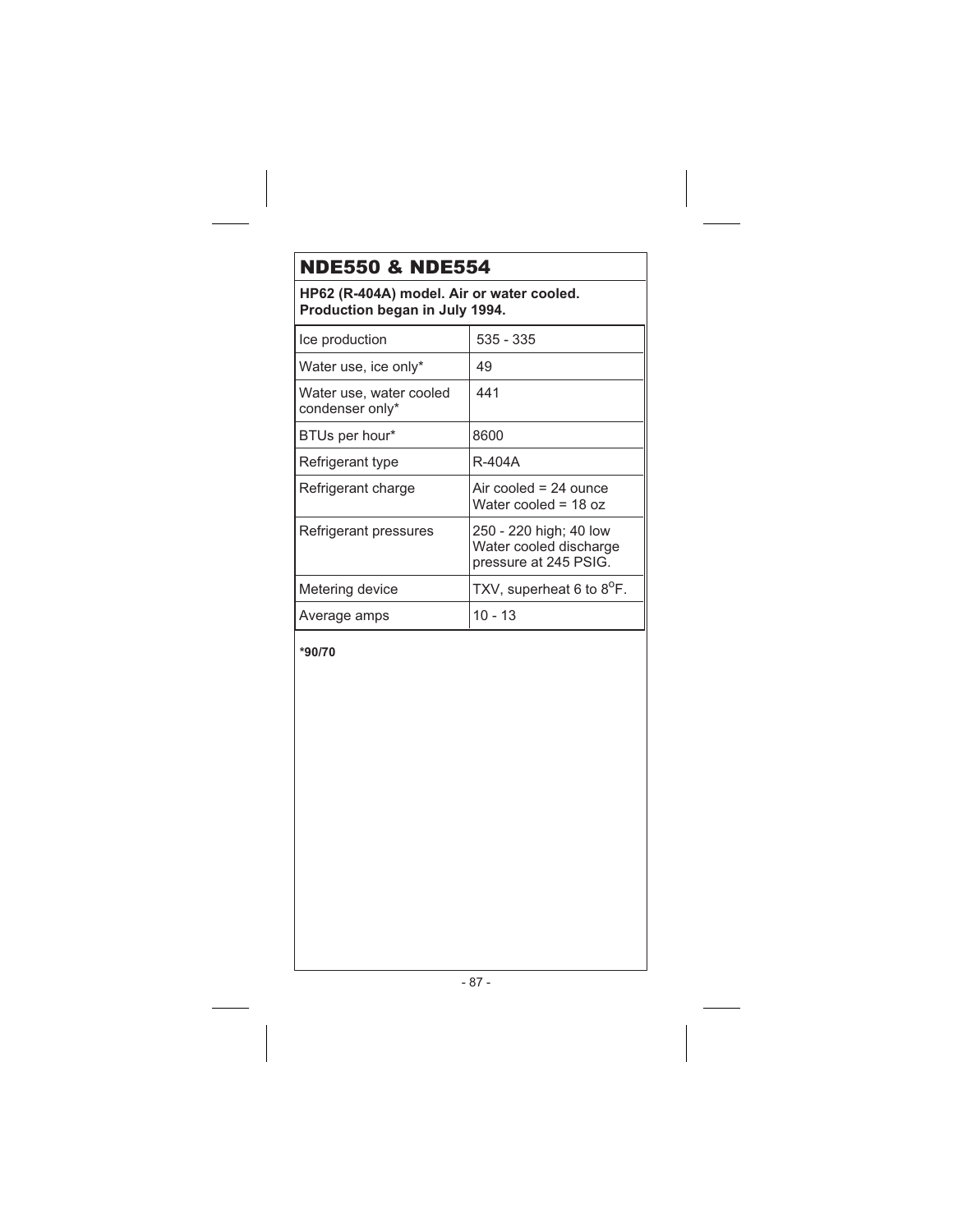# NDE650 & NDE654

## **HP62 (R-404A) model. Air or water cooled. Production began in July 1994.**

| Ice production                             | 605 - 380 lb.                                                                        |
|--------------------------------------------|--------------------------------------------------------------------------------------|
| Water use, ice only*                       | 56 gallons                                                                           |
| Water use, water cooled<br>condenser only* | 558 gallons                                                                          |
| BTUs per hour*                             | 9200                                                                                 |
| Refrigerant type                           | R-404A                                                                               |
| Refrigerant charge                         | Air cooled = 24 ounce<br>Water cooled = 18 oz                                        |
| Refrigerant pressures                      | 250 - 220 high; 38 low.<br>Water cooled discharge<br>pressure should be 245<br>PSIG. |
| Metering device                            | TXV, superheat 6 to 8 <sup>o</sup> F.                                                |
| Average amps                               | 10 - 13                                                                              |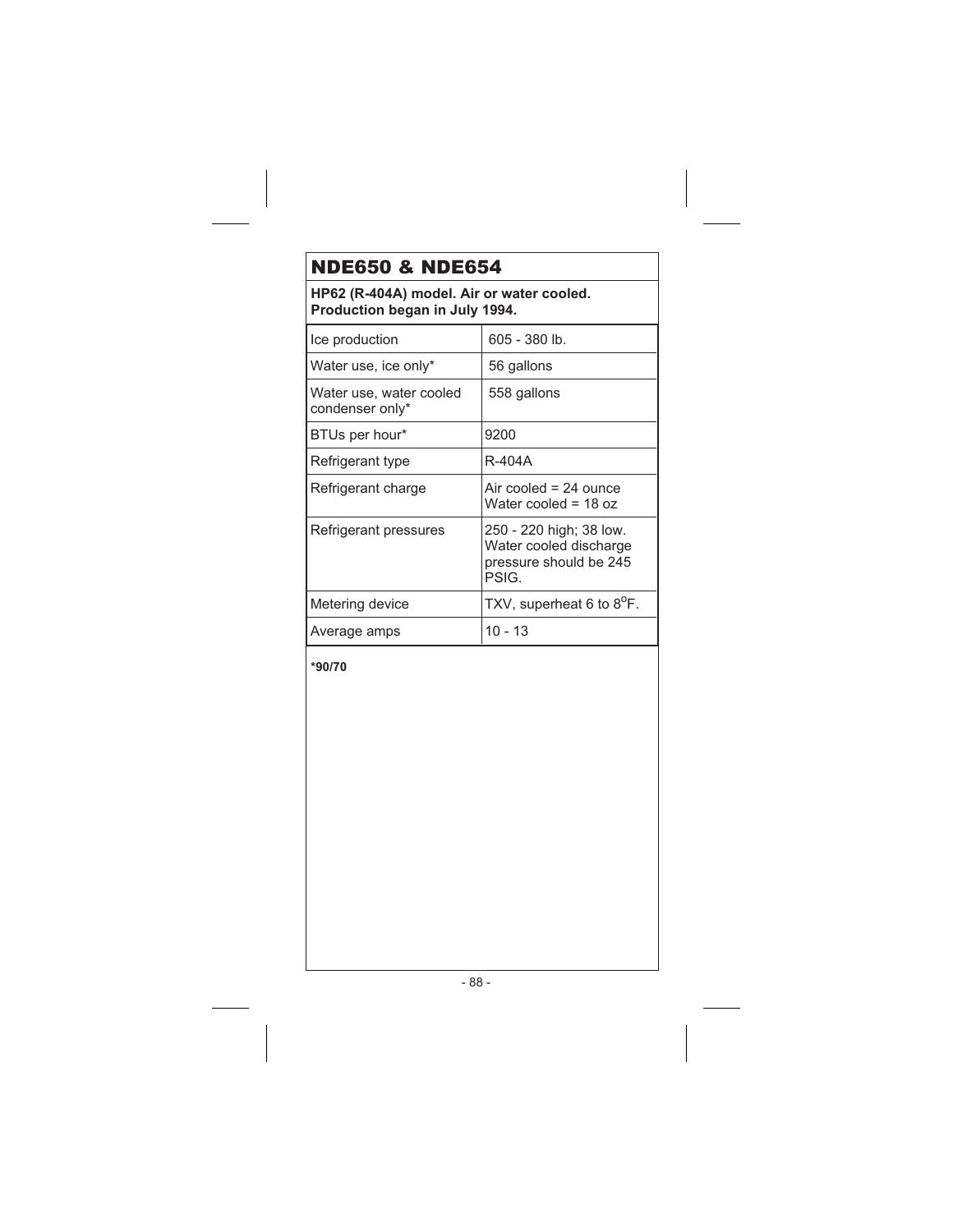# NDE750 & NDE754

**HP62 (R-404A) model. Air or water cooled. Production between July 1994 and March 2000; NDE754 similar, its production was between March 2000 and June 2001.**

| Ice production                             | 720 - 435                                                                 |
|--------------------------------------------|---------------------------------------------------------------------------|
| Water use, ice only*                       | 65                                                                        |
| Water use, water cooled<br>condenser only* | 599                                                                       |
| BTUs per hour*                             | 9700                                                                      |
| Refrigerant type                           | R-404A                                                                    |
| Refrigerant charge                         | Air cooled = 32 ounce<br>Water cooled = $22$ oz                           |
| Refrigerant pressures                      | 250 - 220 high; 38 low<br>Water cooled discharge<br>pressure at 245 PSIG. |
| Metering device                            | TXV, superheat 6 to 8 <sup>°</sup> F.                                     |
| Average amps                               | 12 - 13                                                                   |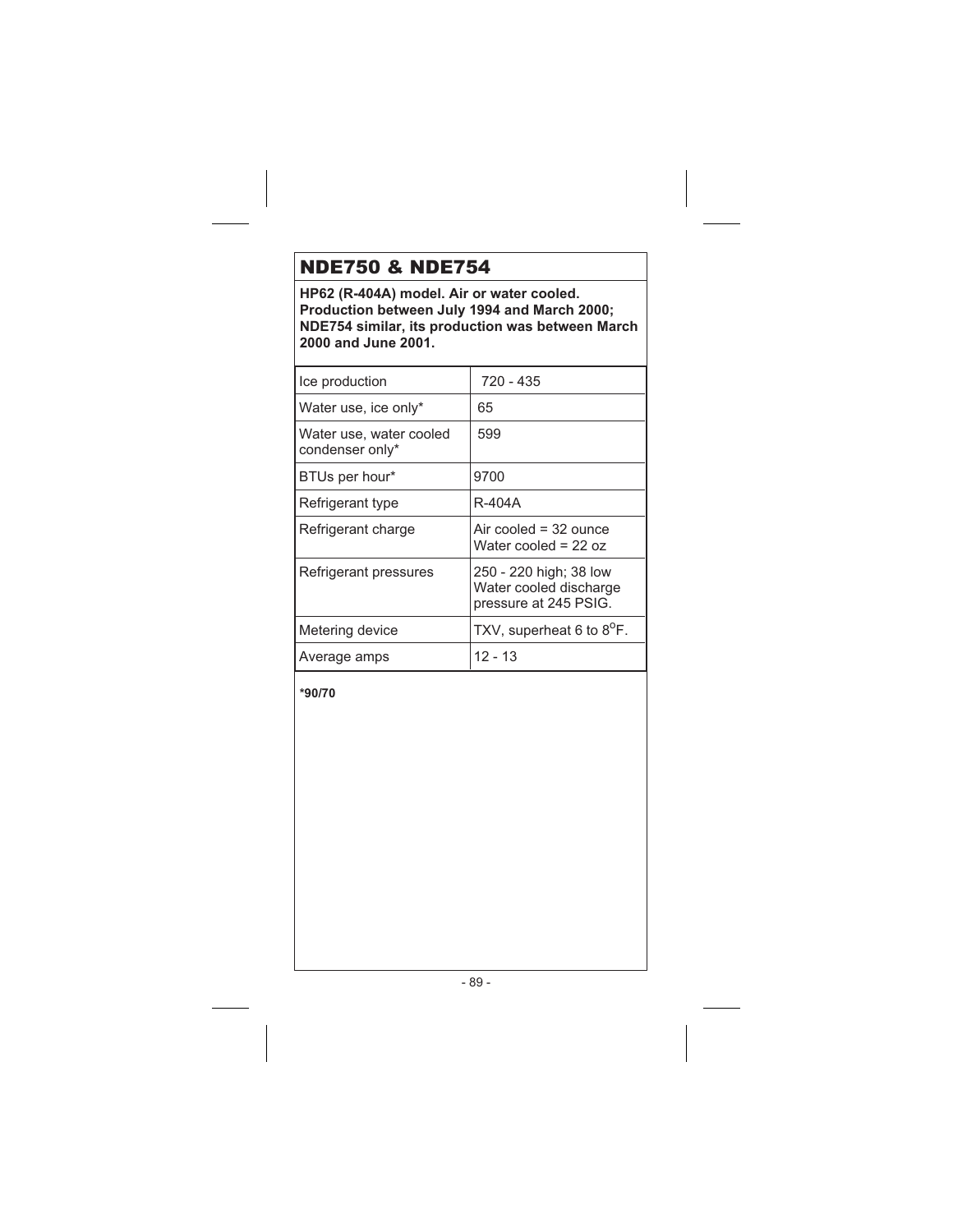**Modular nugget ice maker. Air, water or remote air cooled. Production began in 1989.**

| Ice production                             | 745 - 430 lb./24 hours                                                           |
|--------------------------------------------|----------------------------------------------------------------------------------|
| Air cooled water use*                      | 72 gallons per 24 hr.                                                            |
| Water use, water cooled<br>condenser only* | 712 gallons per 24 hr.                                                           |
| BTUs per hour                              | 9500                                                                             |
| Refrigerant type                           | R-502                                                                            |
| Refrigerant charge                         | Air cooled = $34$ oz<br>Water cooled = $28$ oz<br>Remote air cooled = 256<br>OZ. |
| Refrigerant pressures* Air<br>Cooled.      | 310 hi, 30 low                                                                   |
| Refrigerant pressures*<br>Water Cooled     | 220 hi, 28 low                                                                   |
| Metering device                            | TXV, superheat 6 to 8 <sup>o</sup> F.                                            |
| Average amps (air cooled)                  | 15.5                                                                             |

#### **\* 90/70**

**Changes: Black gearmotor and split phase auger drive.**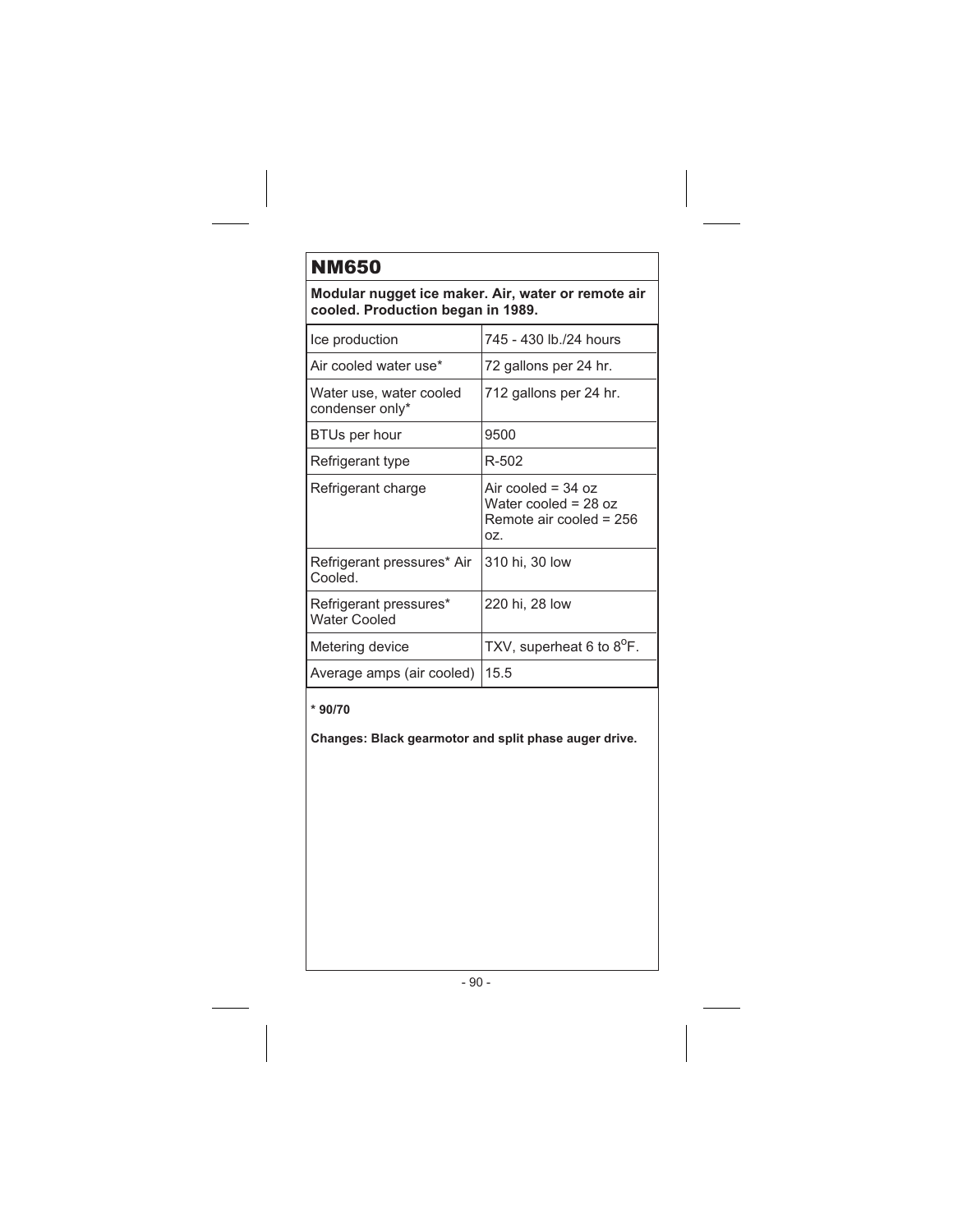### **Modular nugget ice maker. Air, water or remote air cooled. Production between 1989 and 1992.**

| Ice production                            | 1100 - 625 lb./24 hr.                                                              |
|-------------------------------------------|------------------------------------------------------------------------------------|
| Air cooled water use*                     | 126 gallons per 24 hr.                                                             |
| Water use, water cooled<br>condenser only | 700 gallons per 24 hr.                                                             |
| BTUs per hour                             | 11300                                                                              |
| Refrigerant type                          | R-502                                                                              |
| Refrigerant charge                        | Air cooled = $38$ oz;<br>Water cooled = $34$ oz;<br>Remote air cooled = 256<br>OZ. |
| Refrigerant pressures                     | Air cooled: 315 hi, 30 low,<br>Water cooled: 220 hi, 28<br>low.                    |
| Metering device                           | TXV, superheat 6 to 8 <sup>o</sup> F.                                              |
| Average amps                              | 7.2                                                                                |

**\* 90/70**

**Note: NM1850 has 2 NM950 ice making chassis in its cabinet.**

**Changes: Black gearmotor and split phase auger drive.**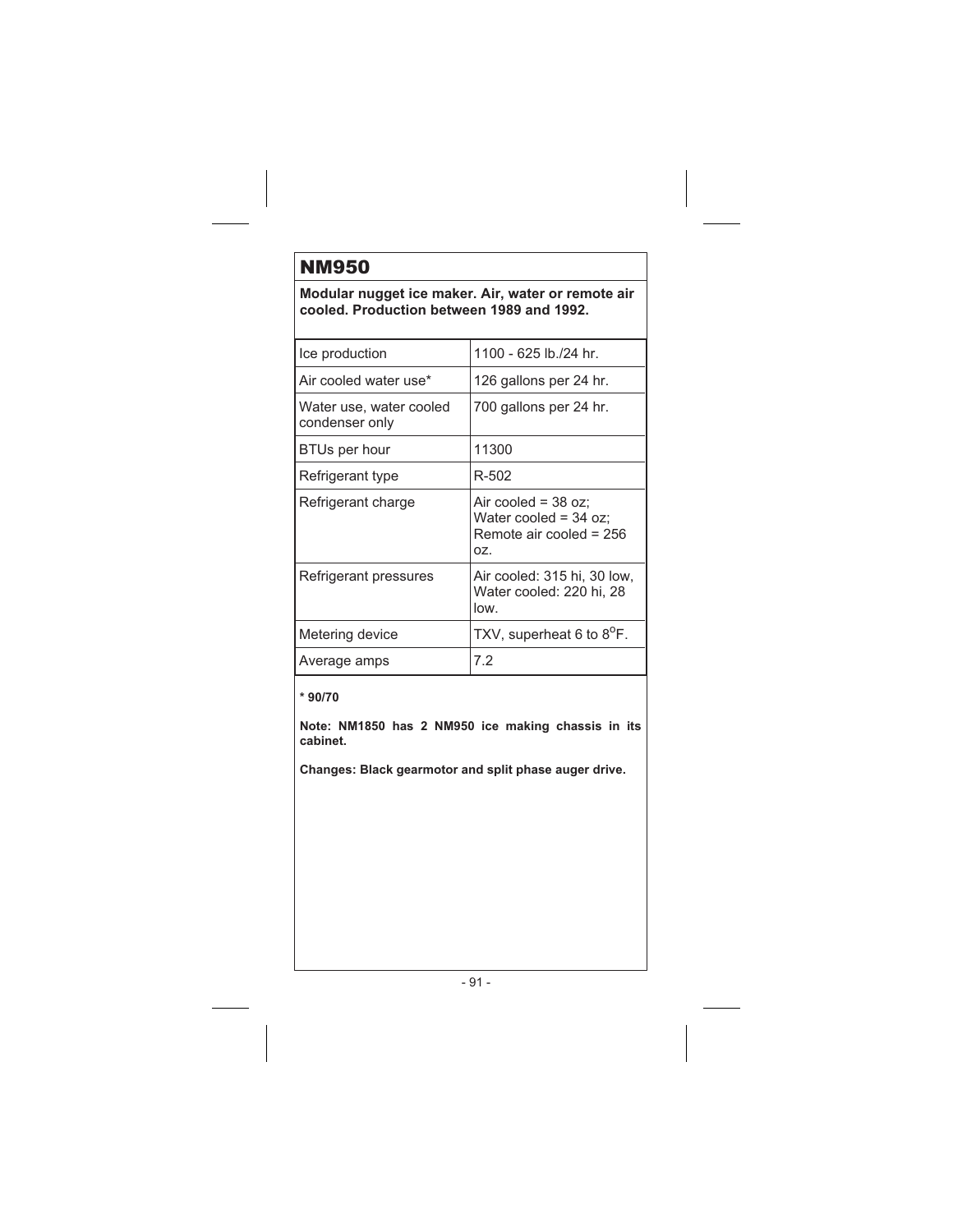### **Modular nugget ice maker. Air, water or remote air cooled. Production began in 1993, ended in 1995.**

| Ice production                            | 1113 - 712 lb./24 hr.                                                              |
|-------------------------------------------|------------------------------------------------------------------------------------|
| Air cooled water use*                     | 101 gallons per 24 hr.                                                             |
| Water use, water cooled<br>condenser only | 679 gallons per 24 hr.                                                             |
| BTUs per hour                             | 11300                                                                              |
| Refrigerant type                          | R-22                                                                               |
| Refrigerant charge                        | Air cooled = $32$ oz;<br>Water cooled $= 28$ oz;<br>Remote air cooled = 256<br>OZ. |
| Refrigerant pressures,<br>70/50           | Air cooled: 180 hi, 25 low,<br>Water cooled: 220 hi, 25<br>low.                    |
| Refrigerant pressures<br>90/70            | Air cooled: 240 hi, 25 low,<br>Water cooled: 220 hi, 25<br>low.                    |
| Metering device                           | TXV, superheat 6 to 8 <sup>o</sup> F.                                              |
| Average amps                              | 7.2                                                                                |

### **\* 90/70**

**NM1852 models use 2 NM952 ice making units in one cabinet.**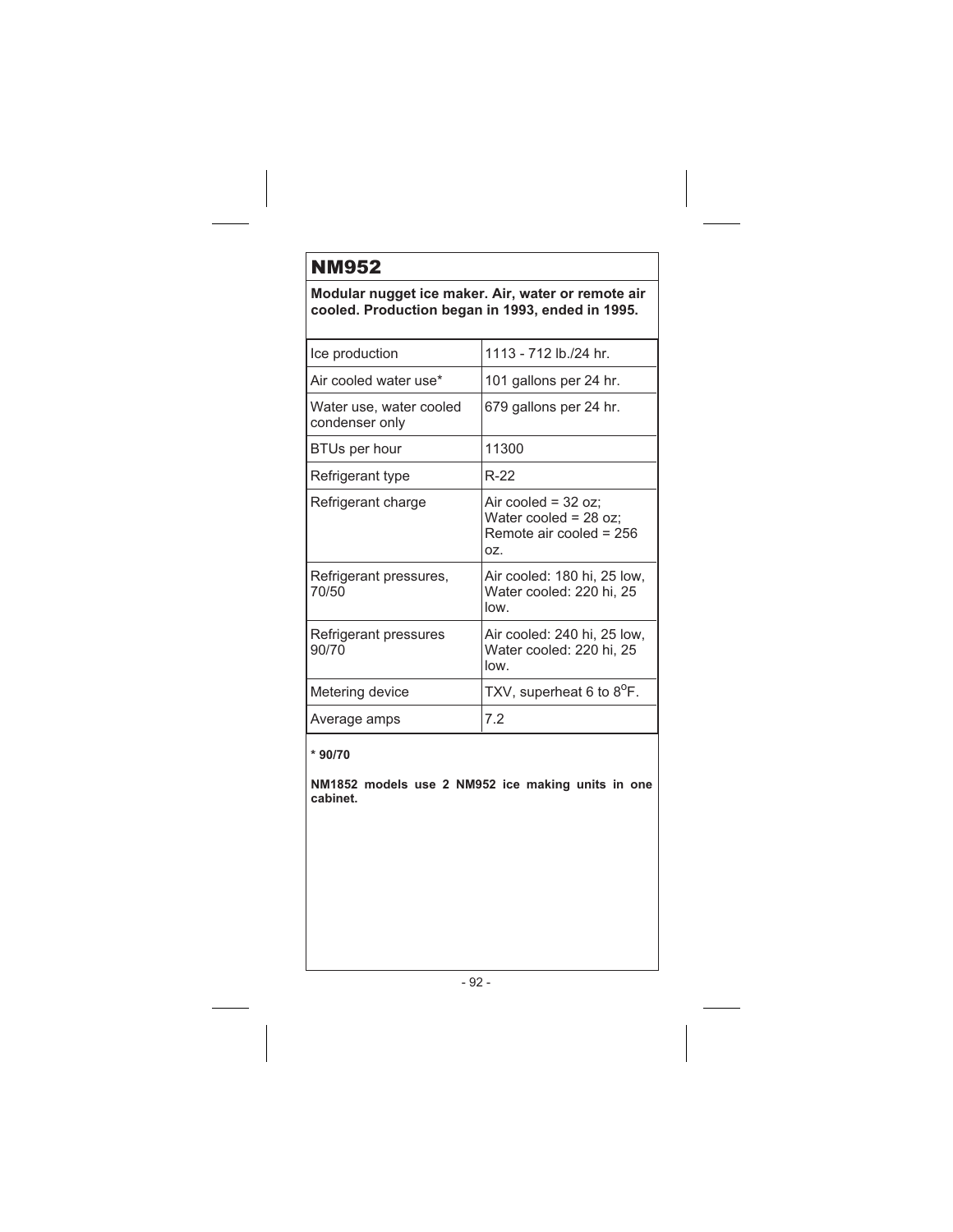**Modular nugget ice maker. Air, water or remote air cooled. Production began in 1989 and ended in 1994.**

| Ice production                             | 1345 - 765 lb./24 hr.                                                              |
|--------------------------------------------|------------------------------------------------------------------------------------|
| Air cooled water use*                      | 140 gallons per 24 hours                                                           |
| Water use, water cooled<br>condenser only* | 935 gallons per 24 hours                                                           |
| BTUs per hour*                             | 13200                                                                              |
| Refrigerant type                           | R-502                                                                              |
| Refrigerant charge                         | Air cooled = $40$ oz;<br>Water cooled $=$ 30 oz:<br>Remote air cooled = 208<br>OZ. |
| Refrigerant pressures                      | 250-210 high, 30 low                                                               |
| Metering device                            | TXV, superheat 6 to 8 <sup>o</sup> F.                                              |
| Average amps                               | 9.5                                                                                |

#### **\*90/70**

**Changes: Black gearmotor and split phase drive motor.**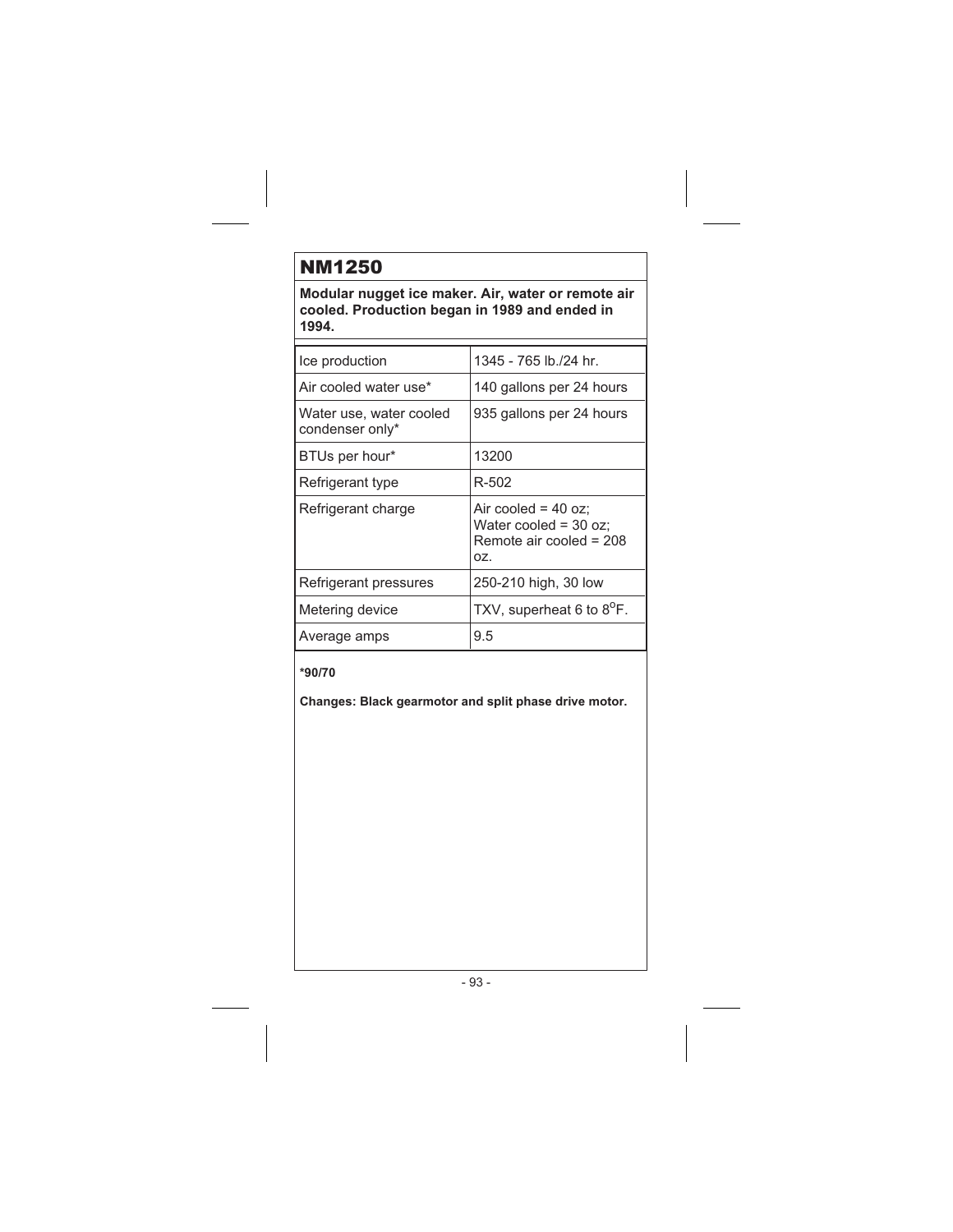**New model in 2007.**

| Ice production                             | 370 lb./24 hr.                                                  |
|--------------------------------------------|-----------------------------------------------------------------|
| Air cooled water use*                      | 45 gallons                                                      |
| Water use, water cooled<br>condenser only* | 264 gallons                                                     |
| BTUs per hour*                             | 5300                                                            |
| Refrigerant type                           | R-404A                                                          |
| Refrigerant charge                         | Air cooled = $22$ oz;<br>Water cooled = $18$ oz:                |
| Refrigerant pressures*                     | Air cooled: 315 hi, 34 low,<br>Water cooled: 245 hi, 34<br>low. |
| Metering device                            | TXV, superheat 6 to 8 <sup>o</sup> F.                           |
| Average comp. amps*                        | 8.1                                                             |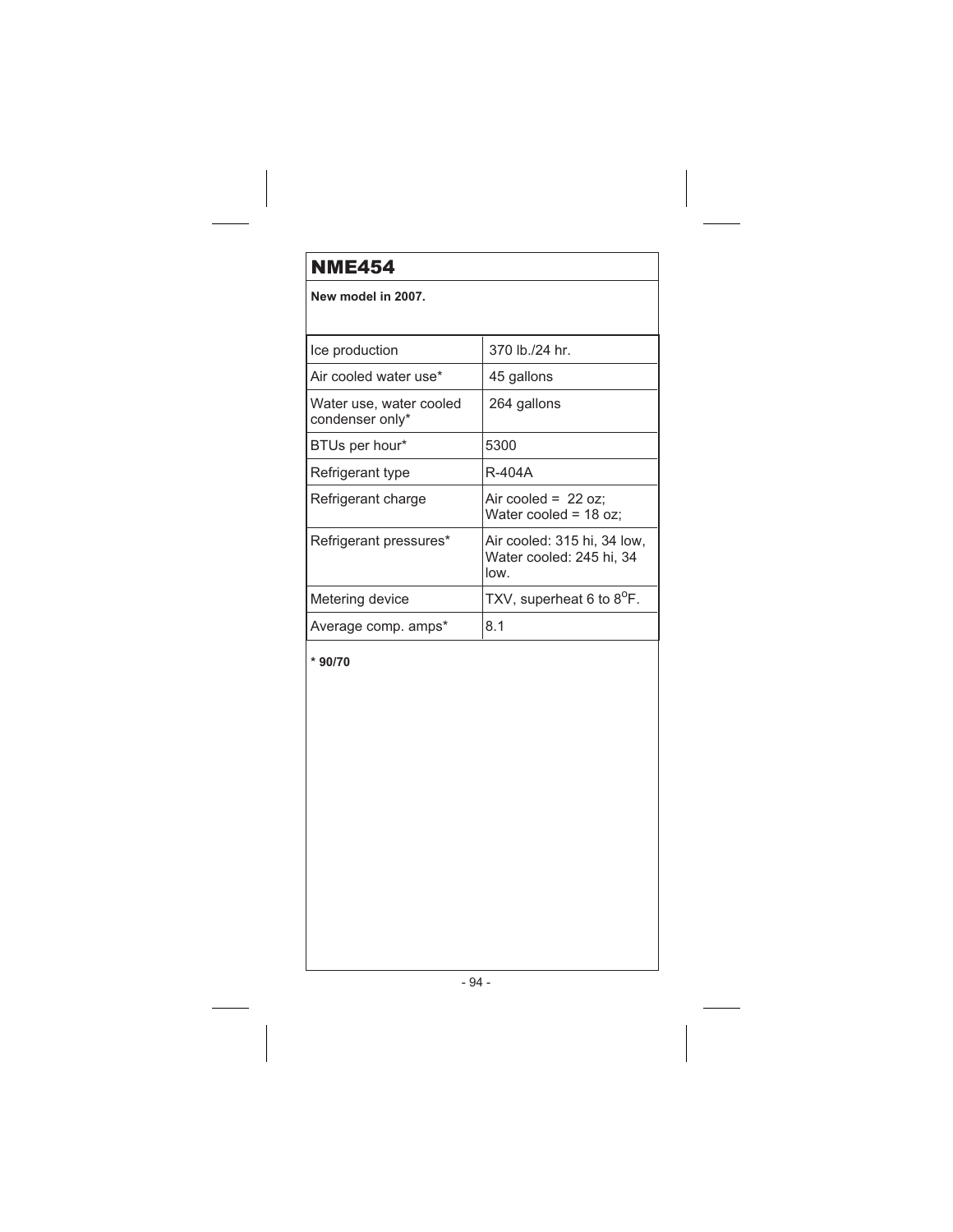**HP62 (R-404A) model. Air, water or remote. Production from 1994 to 2000.**

| Ice production                            | 745 - 430 lb/24 hr.                                                                |
|-------------------------------------------|------------------------------------------------------------------------------------|
| Air cooled water use*                     | 62 gallons                                                                         |
| Water use, water cooled<br>condenser only | 535 gallons                                                                        |
| BTUs per hour                             | 9500                                                                               |
| Refrigerant type                          | R-404A                                                                             |
| Refrigerant charge                        | Air cooled = $24$ oz;<br>Water cooled = $20$ oz;<br>Remote air cooled = 208<br>OZ. |
| Refrigerant pressures                     | Air cooled: 315 hi, 34 low,<br>Water cooled: 245 hi, 34<br>low.                    |
| Metering device                           | $TXV - 6 - 8^{\circ}F$ . superheat                                                 |
| Compressor amps                           | $8 - 9$                                                                            |
| Gearmotor amps                            | $3.1 - 3.5$                                                                        |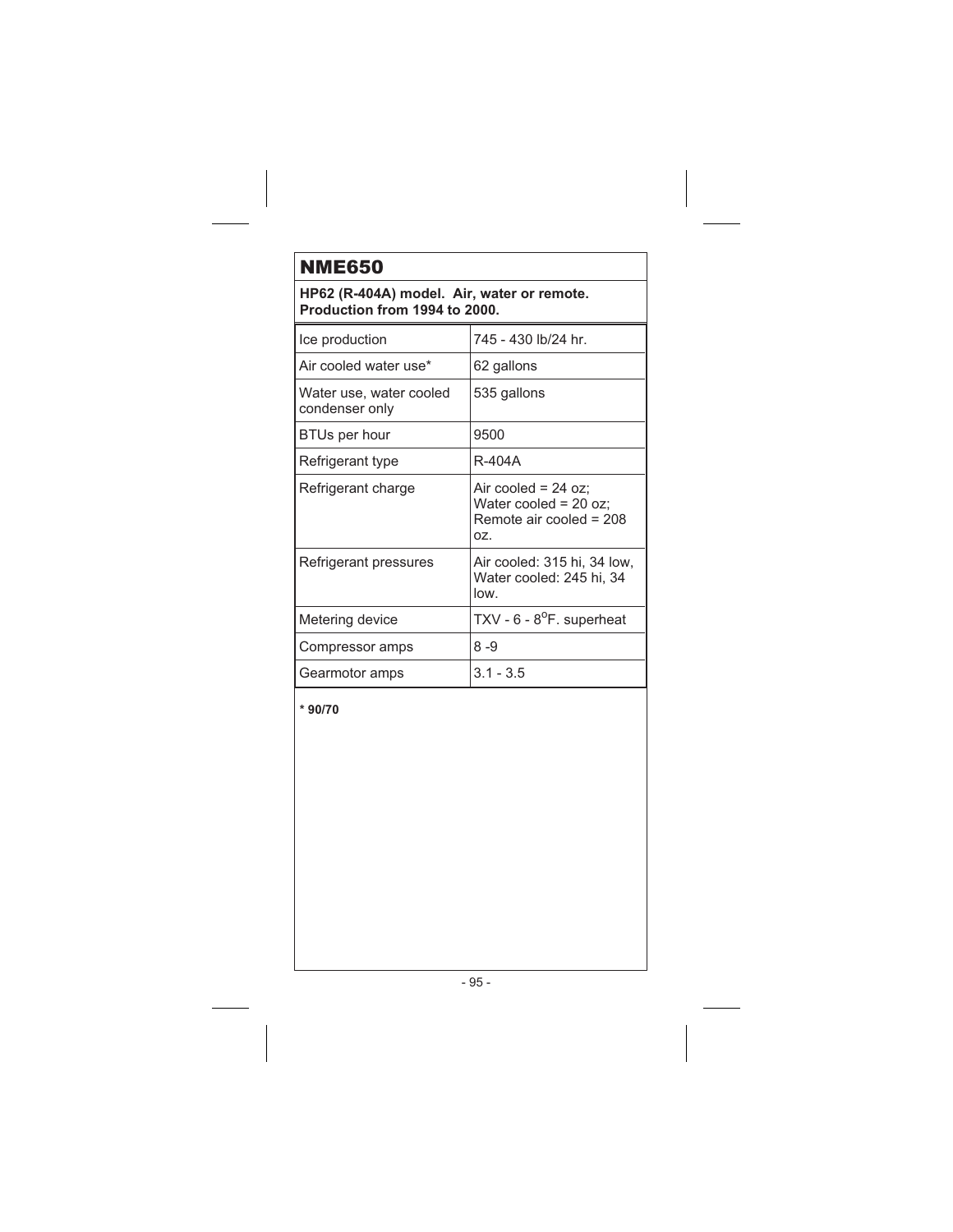**AutoSentry model. Air, water or remote. Production began March 2000.**

| Ice production                            | 745 - 430 lb/24 hr.                                                              |
|-------------------------------------------|----------------------------------------------------------------------------------|
| Air cooled water use*                     | 62 gallons                                                                       |
| Water use, water cooled<br>condenser only | 535 gallons                                                                      |
| BTUs per hour                             | 7000                                                                             |
| RL BTUH for cond unit<br>sizing           | 4400 - 4200                                                                      |
| Refrigerant type                          | R-404A                                                                           |
| Refrigerant charge                        | Air cooled = $24$ oz;<br>Water cooled = 20 oz;<br>Remote air cooled = 208<br>OZ. |
| Refrigerant pressures                     | Air cooled: 315 hi, 34 low,<br>Water cooled: 245 hi, 34<br>low.                  |
| Metering device                           | TXV - $6 - 8^{\circ}$ F. superheat                                               |
| Compressor amps                           | 8 - 9                                                                            |
| Gearmotor amps                            | $3.1 - 3.5$                                                                      |

#### **\* 90/70**

**B series: New water cooled condenser.**

**Air flow changed to in the side and out the back in 2006.**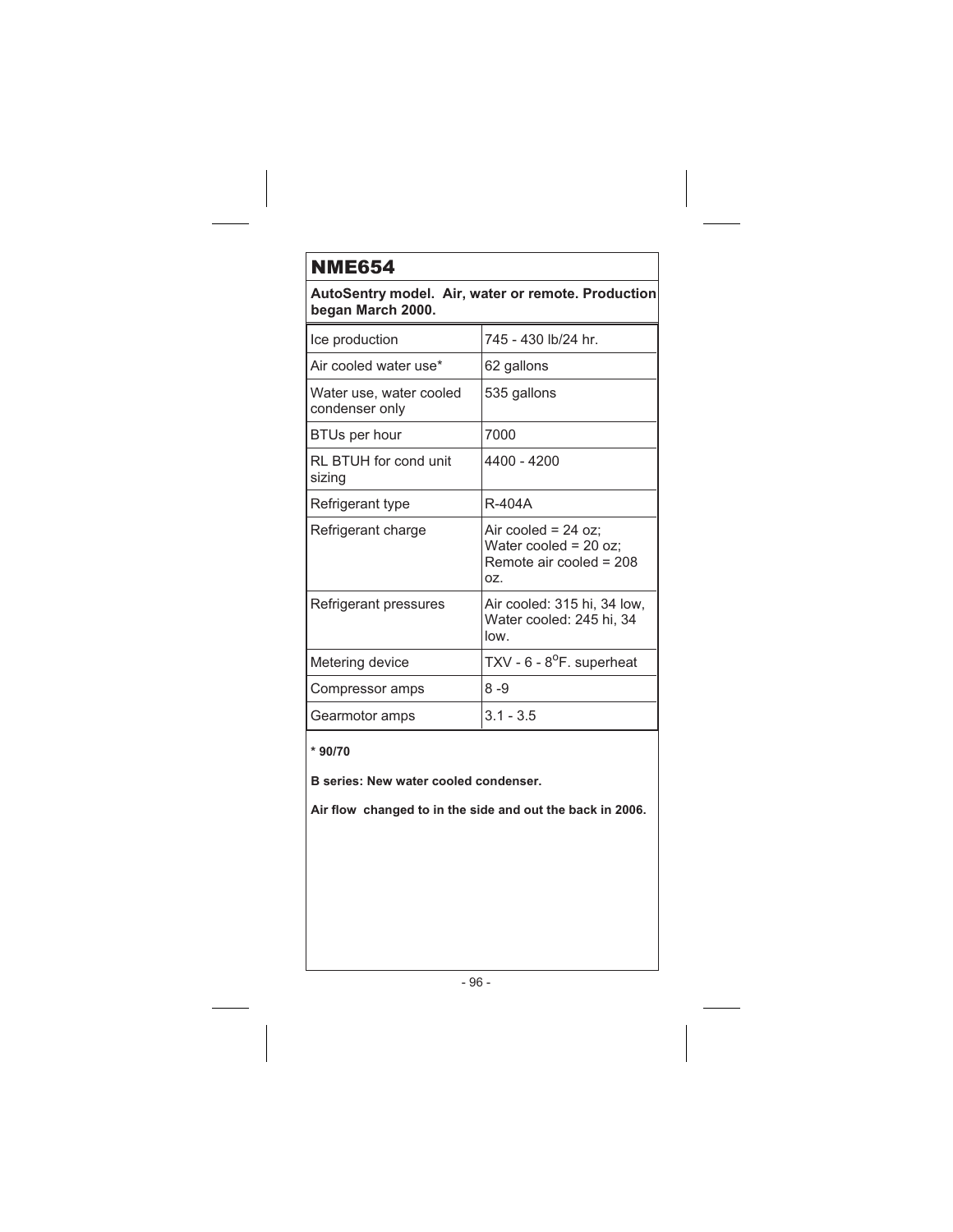**HP62 (R-404A) model. Air, water or remote. Production from 1995 to 2000. There are 2 systems in a NME1850.**

| Ice production                            | 1080 - 625 lb/24 hr.                                                               |
|-------------------------------------------|------------------------------------------------------------------------------------|
| Air cooled water use*                     | 94 gallons                                                                         |
| Water use, water cooled<br>condenser only | 740 gallons                                                                        |
| <b>BTUs per hour</b>                      | 10500                                                                              |
| Refrigerant type                          | R-404A                                                                             |
| Refrigerant charge                        | Air cooled = $30$ oz;<br>Water cooled = $24$ oz;<br>Remote air cooled = 208<br>OZ. |
| Refrigerant pressures                     | Air cooled: 255 hi, 35 low,<br>Water cooled: 245 hi, 35<br>low.                    |
| Metering device                           | TXV, superheat 6 to 8 <sup>o</sup> F.                                              |
| Average amps                              | Compressor amps, 3<br>$phase = 2.8$ ; single $phase$<br>$= 4.3.$                   |

**\* 90/70**

**NME950RL production began in 1997.**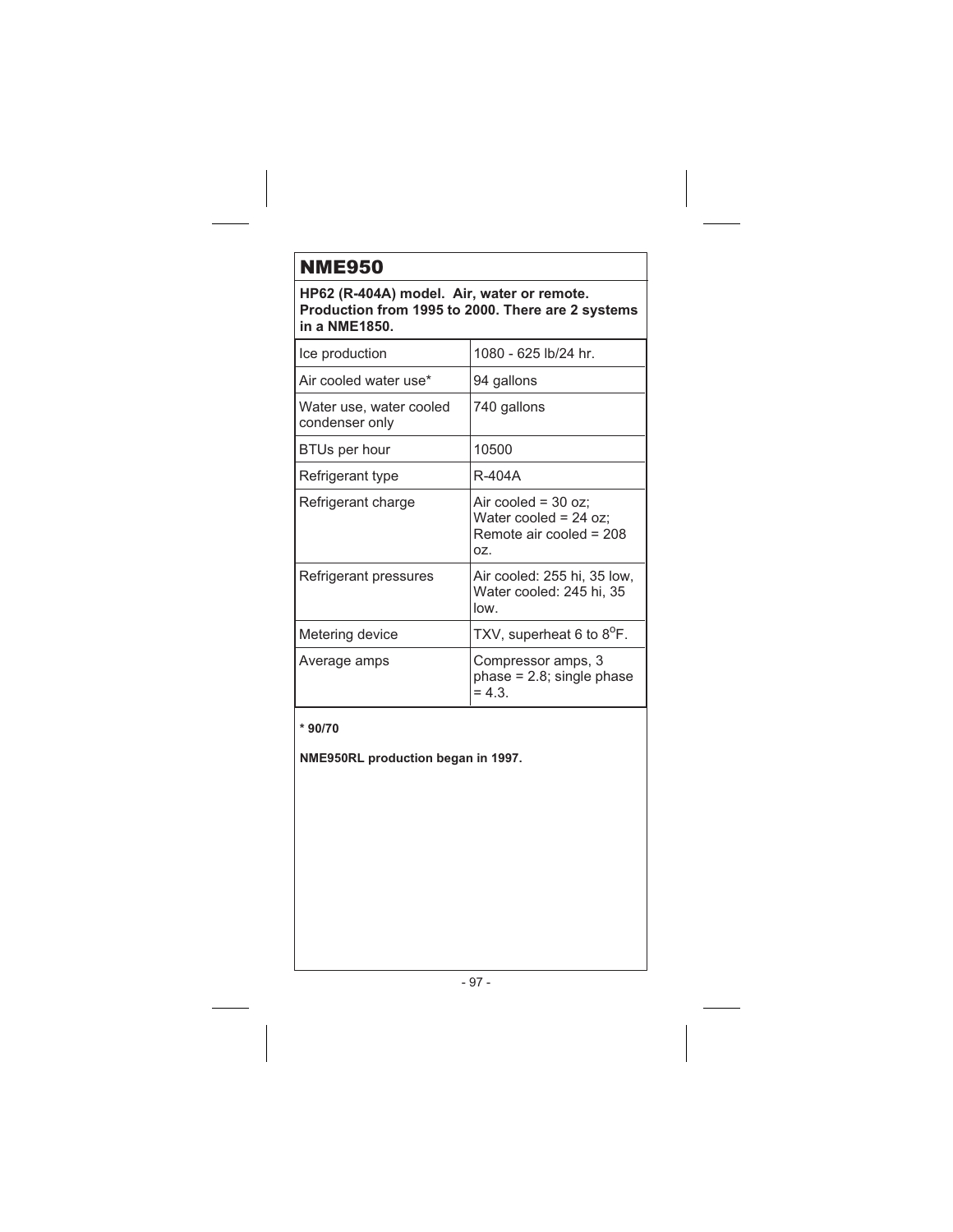**AutoSentry model. Air, water or remote. Production began in March 2000. There are 2 systems in a NME1854.**

| Ice production                            | 1080 - 625 lb/24 hr.                                                               |
|-------------------------------------------|------------------------------------------------------------------------------------|
| Air cooled water use*                     | 94 gallons                                                                         |
| Water use, water cooled<br>condenser only | 740 gallons                                                                        |
| <b>BTUs per hour</b>                      | 8500                                                                               |
| RL BTUH for cond unit<br>sizing           | 6000 - 5700                                                                        |
| Refrigerant type                          | R-404A                                                                             |
| Refrigerant charge                        | Air cooled $=$ 30 oz;<br>Water cooled = $24$ oz;<br>Remote air cooled = 208<br>OZ. |
| Refrigerant pressures                     | Air cooled: 255 hi, 35 low,<br>Water cooled: 245 hi, 35<br>low.                    |
| Metering device                           | TXV, superheat 6 to 8 <sup>o</sup> F.                                              |
| Average amps                              | Compressor amps, 3<br>phase = $2.8$ ; single phase<br>$= 4.3.$                     |

#### **\* 90/70**

**B series: New water cooled condenser.**

**Air flow changed to in the side and out the back in 2006.**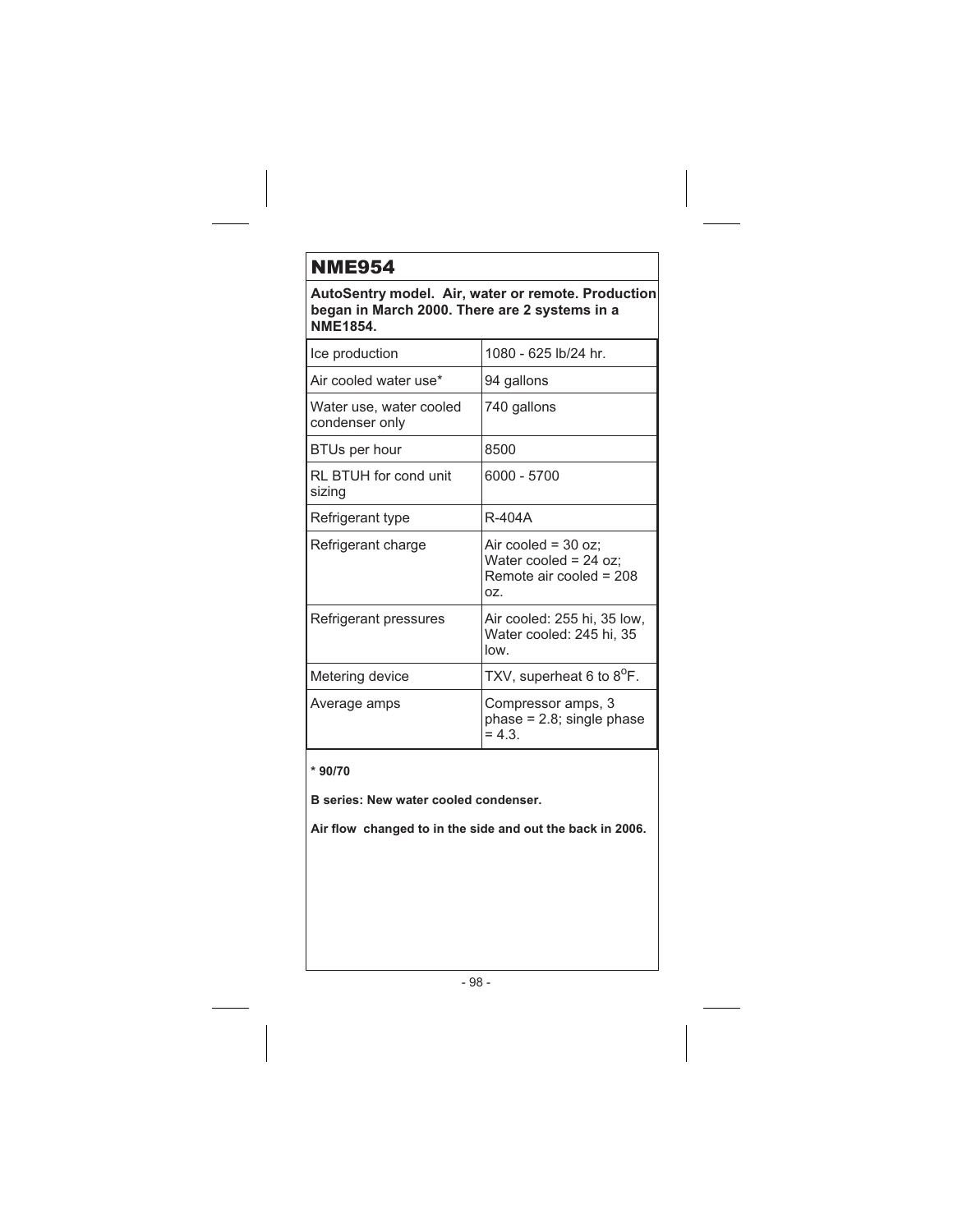**HP62 (R-404A) model. Air, water or remote. Production from October 1994 to March 2000.**

| Ice production                             | 1345 - 785 lb/24 hr.                                                               |
|--------------------------------------------|------------------------------------------------------------------------------------|
| Air cooled water use*                      | 115                                                                                |
| Water use, water cooled<br>condenser only* | 1025 gallons / 24 hrs                                                              |
| BTUs per hour*                             | 13200                                                                              |
| Refrigerant type                           | R-404A                                                                             |
| Refrigerant charge                         | Air cooled = $36$ oz:<br>Water cooled = $24$ oz;<br>Remote air cooled = 208<br>OZ. |
| Refrigerant pressures                      | 250-210 high, 32 low                                                               |
| Metering device                            | TXV, superheat 6 to 8 <sup>o</sup> F.                                              |

#### **\*90/70**

**Note: NME1250RL production began in 1997, uses 21" wide cabinet.**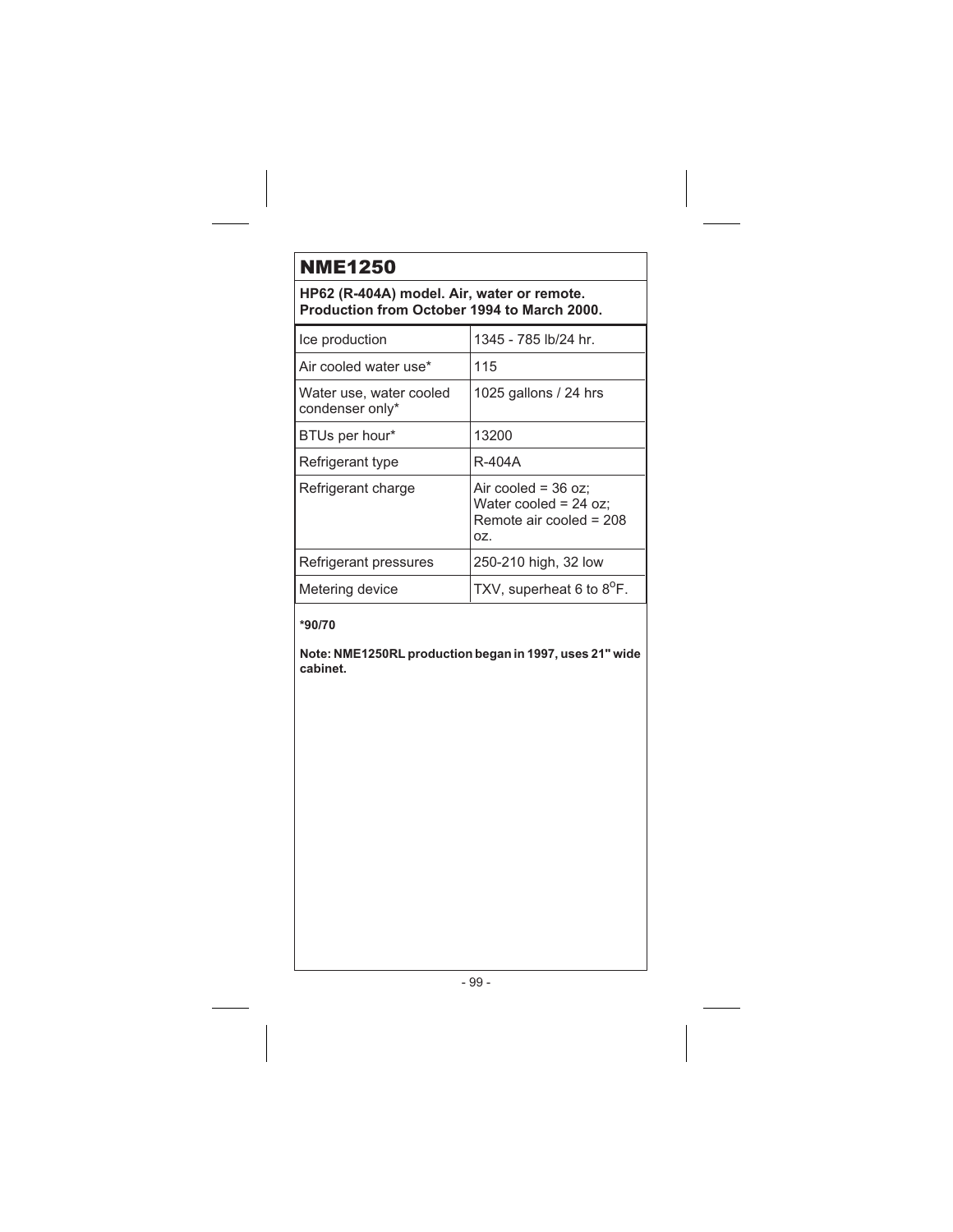**AutoSentry model. Air, water or remote. Production began in March 2000.**

| Ice production                             | 1345 - 785 lb/24 hr.                                                               |
|--------------------------------------------|------------------------------------------------------------------------------------|
| Air cooled water use*                      | 115                                                                                |
| Water use, water cooled<br>condenser only* | 1025 gallons / 24 hrs                                                              |
| BTUs per hour*                             | 10000                                                                              |
| RL BTUH for cond unit<br>sizing            | 7250 - 7000                                                                        |
| Refrigerant type                           | R-404A                                                                             |
| Refrigerant charge                         | Air cooled = $36$ oz:<br>Water cooled = $24$ oz;<br>Remote air cooled = 208<br>OZ. |
| Refrigerant pressures                      | 250-210 high, 32 low                                                               |
| Metering device                            | TXV, superheat 6 to 8 <sup>o</sup> F.                                              |

#### **\*90/70**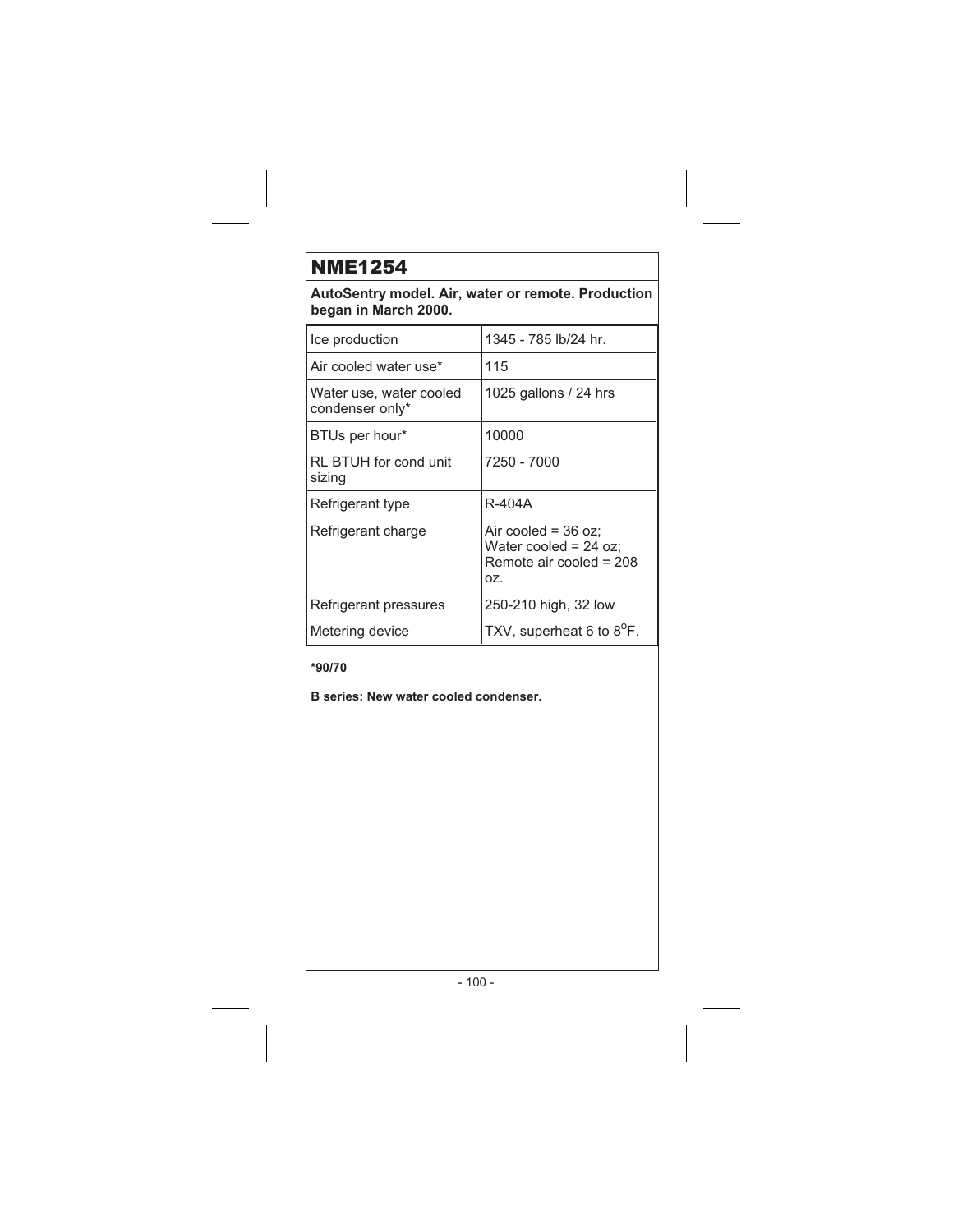# NS650

**Nugget ice maker with bin. Air or water cooled. Production began in 1989 and ended in 1994.**

| Ice production                             | 710 - 460 lb./24 hr.                            |
|--------------------------------------------|-------------------------------------------------|
| Air cooled water use*                      | 74 gallons per 24 hours                         |
| Water use, water cooled<br>condenser only* | 763 gallons per 24 hours                        |
| BTUs per hour*                             | 9800                                            |
| Refrigerant type                           | R-502                                           |
| Refrigerant charge                         | Air cooled = $34$ oz;<br>Water cooled = $28$ oz |
| Refrigerant pressures                      | 250 - 220 high, 30 low                          |
| Metering device                            | TXV, superheat 6 to 8 <sup>o</sup> F.           |
| Average amps                               | 14.3 - 16                                       |

## **\*90/70**

**Changes: Black gearmotor and split phase drive motor.**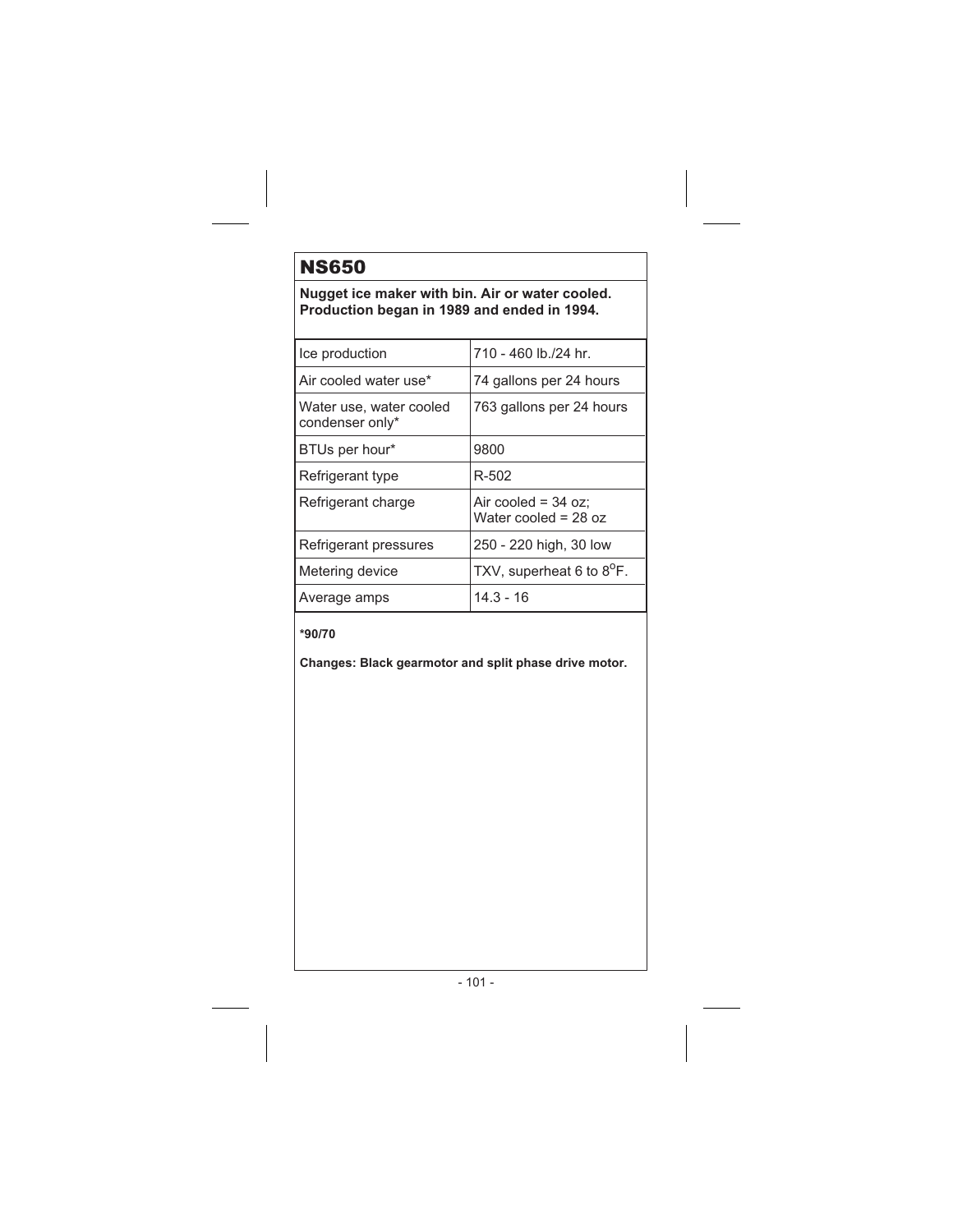# NSE650

### **Nugget ice maker with bin. Air or water cooled. Production from July 1994 to March 2000.**

| Ice production                             | 710 - 460 lb/24 hr.                             |
|--------------------------------------------|-------------------------------------------------|
| Air cooled water use*                      | 67 gallons                                      |
| Water use, water cooled<br>condenser only* | 590 gallons                                     |
| BTUs per hour*                             | 6600                                            |
| Refrigerant type                           | R-404A                                          |
| Refrigerant charge                         | Air cooled = $25$ oz:<br>Water cooled = $20 oz$ |
| Refrigerant pressures                      | 250 - 220 high, 33 low                          |
| Metering device                            | TXV, superheat 6 to 8 <sup>°</sup> F.           |
| Average amps                               | 10                                              |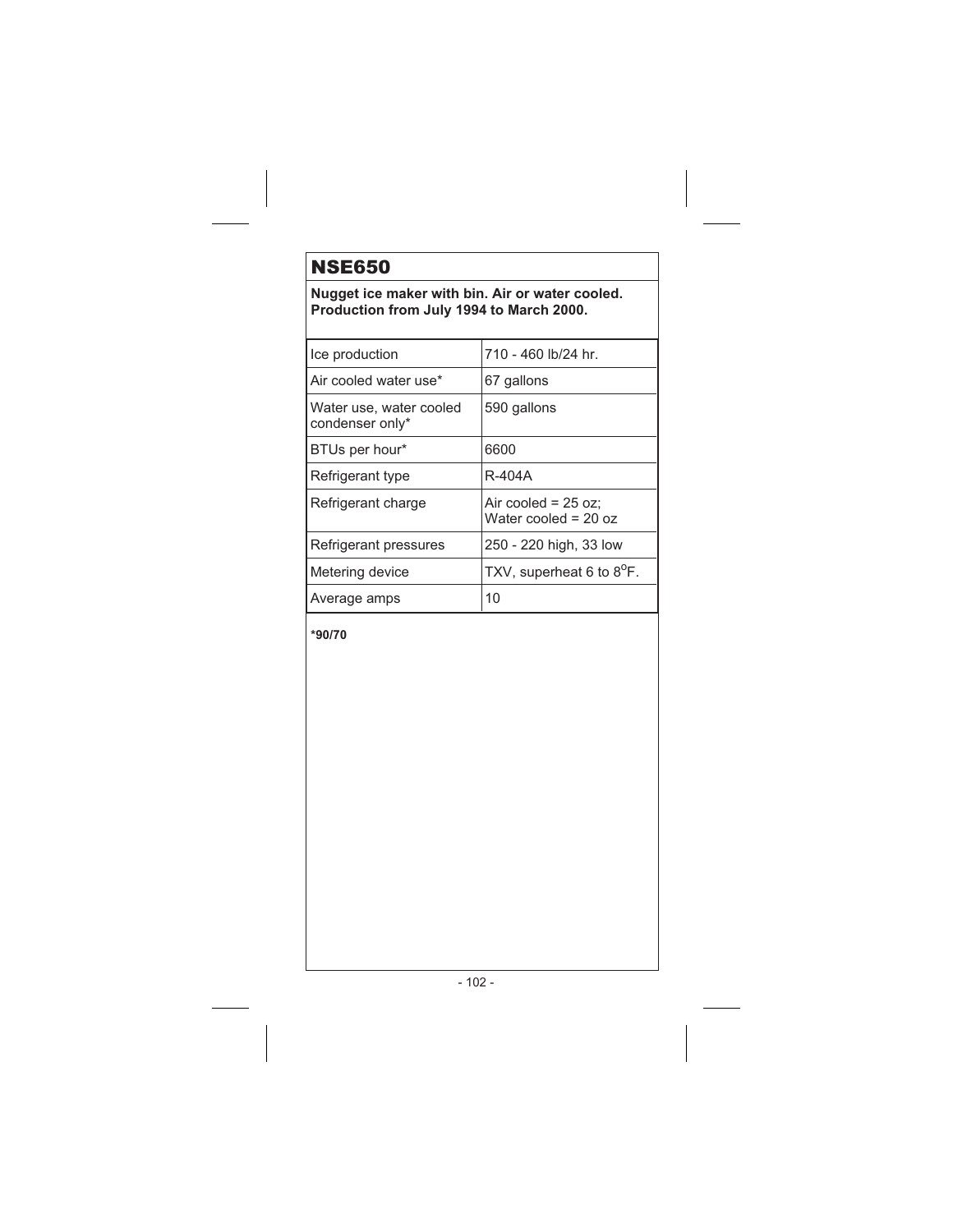## NSE654

### **AutoSentry Nugget ice maker with bin. Air or water cooled. Production began March 2000.**

| Ice production                             | 710 - 460 lb/24 hr.                             |
|--------------------------------------------|-------------------------------------------------|
| Air cooled water use*                      | 67 gallons                                      |
| Water use, water cooled<br>condenser only* | 590 gallons                                     |
| <b>BTUs per hour</b>                       | 7000                                            |
| Refrigerant type                           | R-404A                                          |
| Refrigerant charge                         | Air cooled = $25$ oz;<br>Water cooled = $20 oz$ |
| Refrigerant pressures                      | 250 - 220 high, 33 low                          |
| Metering device                            | TXV, superheat 6 to 8 <sup>o</sup> F.           |
| Average amps                               | 10                                              |

### **\*90/70**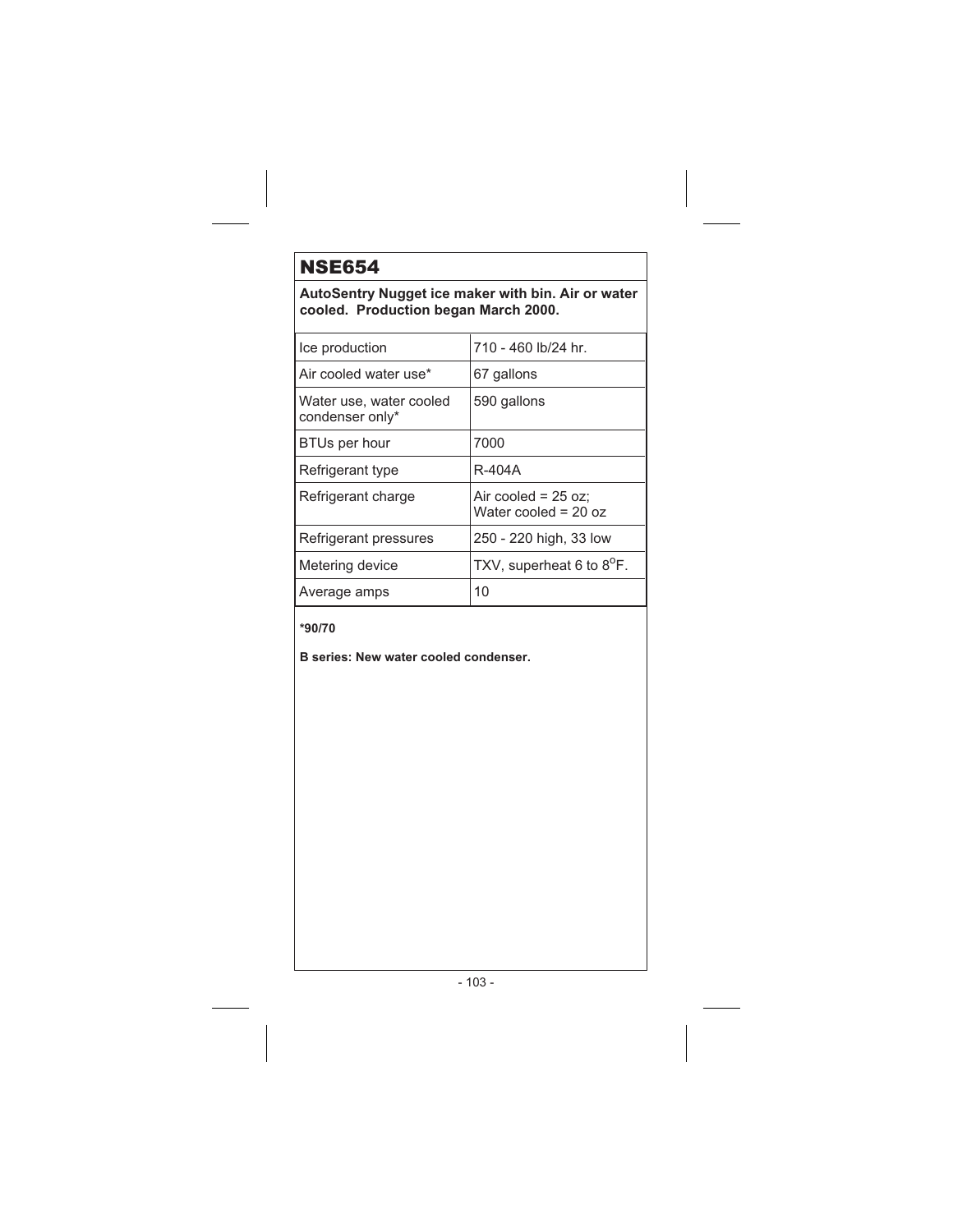# SCE170

**Undercounter Cuber. Air or Water cooled. Production began in October 1994. Replaced the AC125.**

| Ice production - high                      | 165 lb at 70A/50W                                             |
|--------------------------------------------|---------------------------------------------------------------|
| Ice production - typical                   | 110 lb at 90A/70W (AC)                                        |
| Ice production - low                       | 83 lb at 100A/90W (AC)                                        |
| Air cooled water use*                      | 60 gallons per 24 hr.                                         |
| Water use, water cooled<br>condenser only* | 284 gallons per 24 hr.                                        |
| BTUs per hour*                             | 3000                                                          |
| Max harvest cycle time                     | 7 minutes                                                     |
| Refrigerant charge<br>(R-404A)             | Air cooled = $17$ oz;<br>Water cooled = $9 oz$                |
| Refrigerant pressures                      | 300 - 210 high, 25 low                                        |
| Metering device                            | Internally equalized TXV,<br>superheat 6 to 8 <sup>o</sup> F. |
| Batch weight                               | 1.6 to 1.8 lb                                                 |
| Cycle time                                 | 15 minutes at 70/50                                           |
|                                            | 18 minutes at 90/70                                           |
| Average amps                               | 9                                                             |

**\*90/70**

**Note: Control position changed July 1998. Hi pressure cut out changed from manual reset to auto reset in August 1998. B series began due to compressor change. C series: New water cooled condenser.**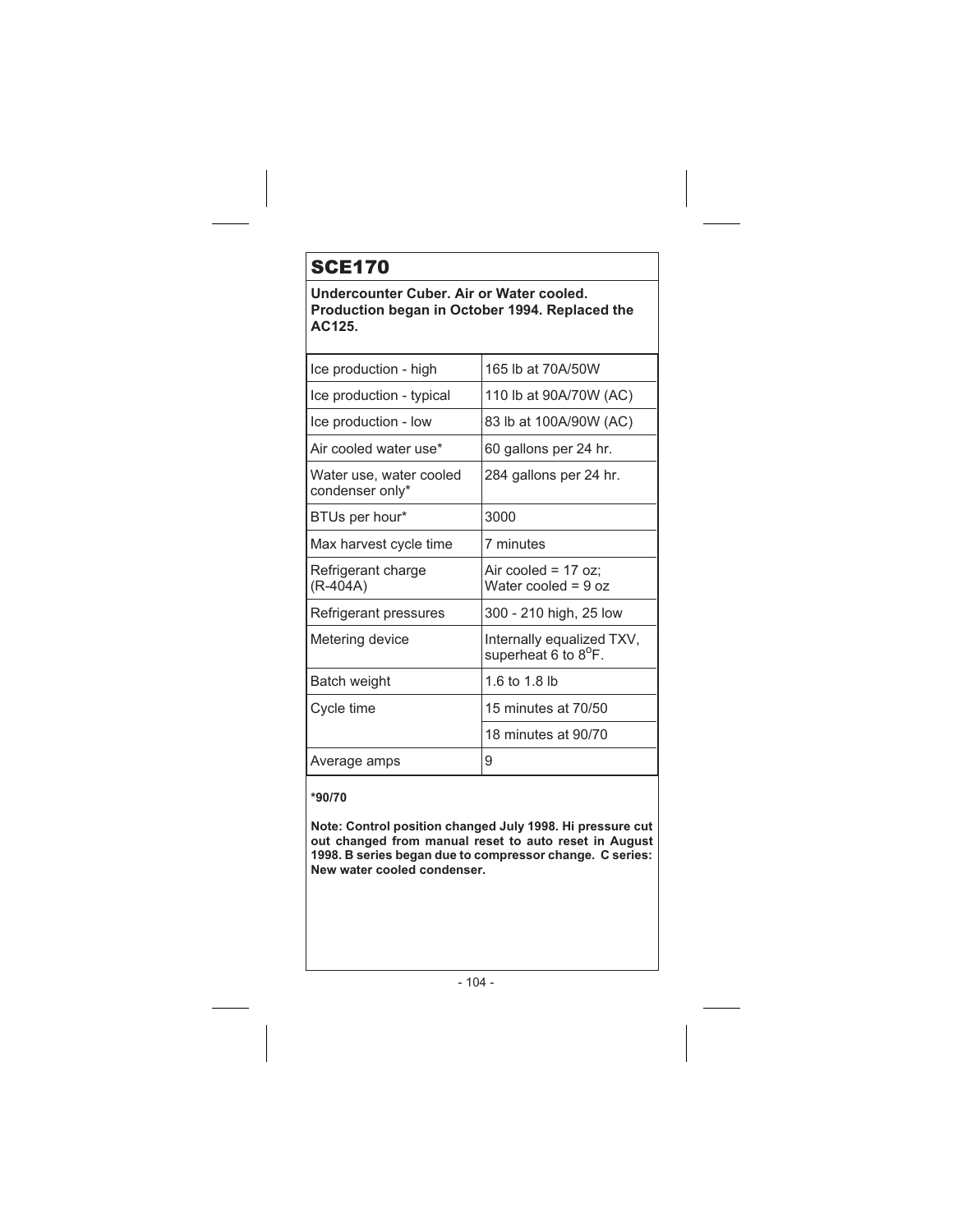# SCE275

**Undercounter Cuber. Air or Water cooled. Production began September 1997. Replaced AC25 and AC30. CM3 Technology.**

| Ice production                             | 305 to 180 lb/24 hr.                                          |
|--------------------------------------------|---------------------------------------------------------------|
| Air cooled water use*                      | 64 gallons per 24 hr.                                         |
| Water use, water cooled<br>condenser only* | 656 gallons per 24 hr.                                        |
| BTUs per hour*                             | 5500                                                          |
| Refrigerant type                           | R-404A                                                        |
| Refrigerant charge                         | Air cooled = $18$ oz;<br>Water cooled = 12 oz                 |
| Refrigerant pressures                      | 300 - 225 high, 25 low                                        |
| Metering device                            | Internally equalized TXV,<br>superheat 6 to 8 <sup>o</sup> F. |
| Batch weight                               | 2.8 to 3.2 lb                                                 |
| Cycle time                                 | 17 at 70/50                                                   |
|                                            | 20 at 90/70                                                   |
| Average amps                               | $6 - 7$                                                       |

#### **\* 90/70**

**Has two half-height evaporators in series. F series: New water cooled condenser.**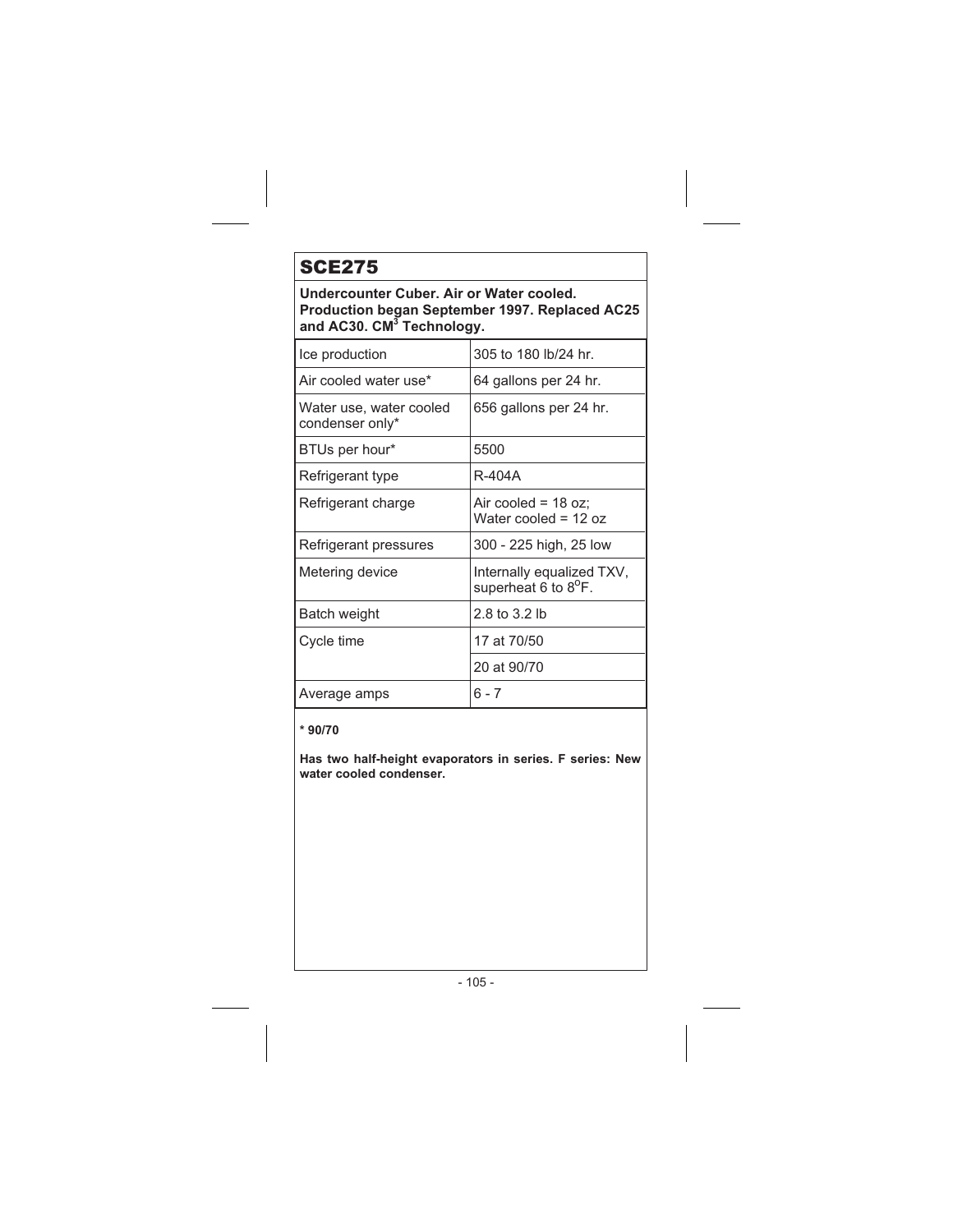# SLC300

**22" cuber, air or water cooled. Fits SLB bins or SLD150 dispenser, also adapts to RS100 and IS100. Production began 1992, ended 1995.**

| Ice production                             | 290 lb./24 hr.                                   |
|--------------------------------------------|--------------------------------------------------|
| Air cooled water use*                      | 30 gallons per 24 hours                          |
| Water use, water cooled<br>condenser only* | 339 gallons per 24 hours                         |
| BTUs per hour*                             | 4500                                             |
| Refrigerant type                           | R-502                                            |
| Refrigerant charge                         | Air cooled = $15 oz$ ;<br>Water cooled = $16 oz$ |
| Refrigerant pressures                      | 250 - 220 high, 20 low                           |
| Metering device                            | TXV                                              |
| Batch weight                               | 2.4 lb                                           |
| Cycle time                                 | 13-16 minutes                                    |
| Average amps                               | 6-10                                             |

**\*90/70**

**SLC cubers use a float and siphon tube for water control.**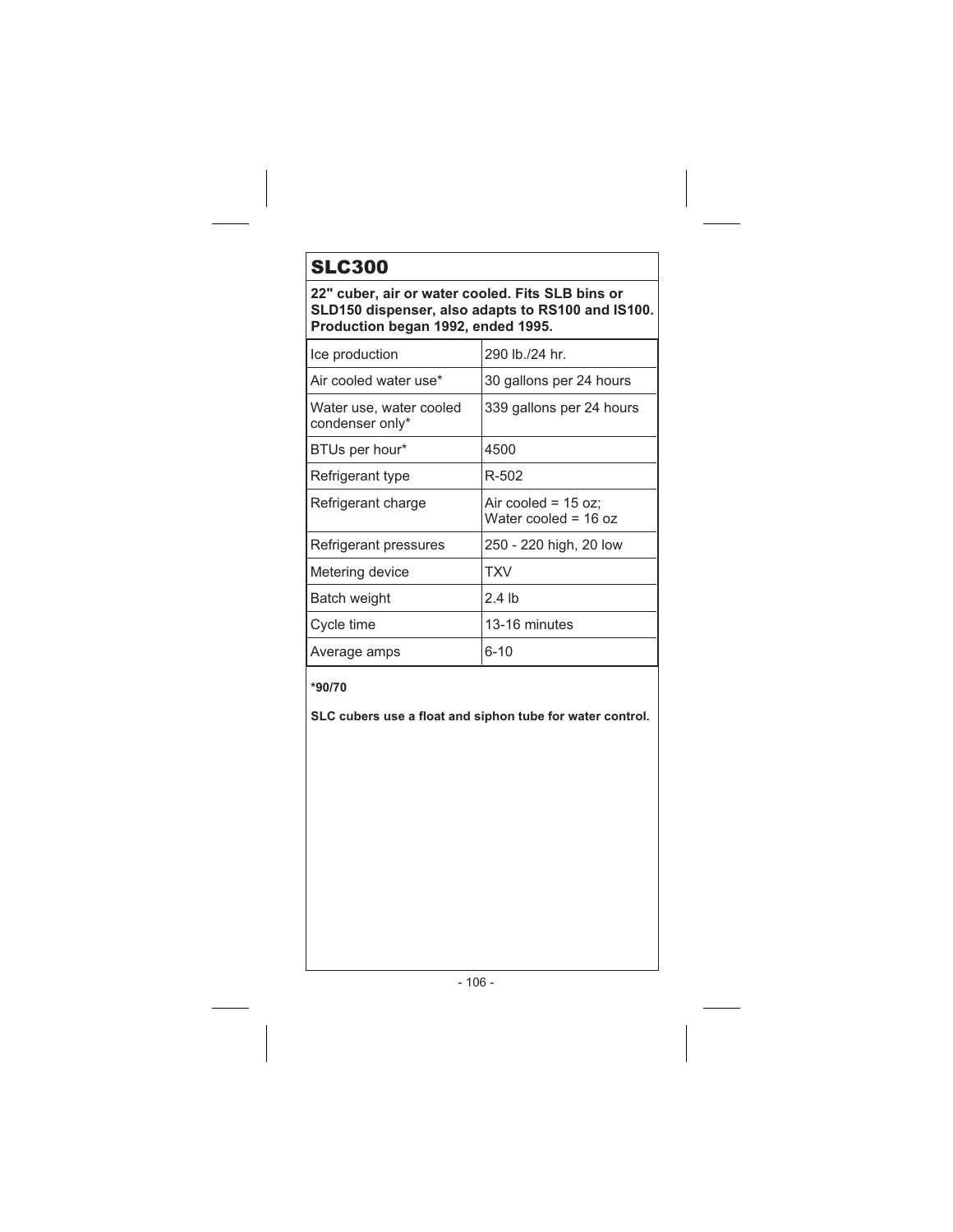# SLC400

**22" cuber, air or water cooled. Fits SLB bins or SLD150 dispenser, also adapts to RS100 and IS100. Production began 1992, ended in 1995.**

| Ice production                             | 350 lb./24 hr.                                  |
|--------------------------------------------|-------------------------------------------------|
| Air cooled water use*                      | 51 gallons per 24 hours                         |
| Water use, water cooled<br>condenser only* | 554 gallons per 24 hours                        |
| BTUs per hour*                             | 6000                                            |
| Refrigerant type                           | R-502                                           |
| Refrigerant charge                         | Air cooled = $20$ oz;<br>Water cooled = $19 oz$ |
| Refrigerant pressures                      | 250 - 220 high, 20 low                          |
| Metering device                            | TXV                                             |
| Batch weight                               | 3.8 <sub>lb</sub>                               |
| Cycle time                                 | 13-16 minutes                                   |
| Average amps                               | 7-11                                            |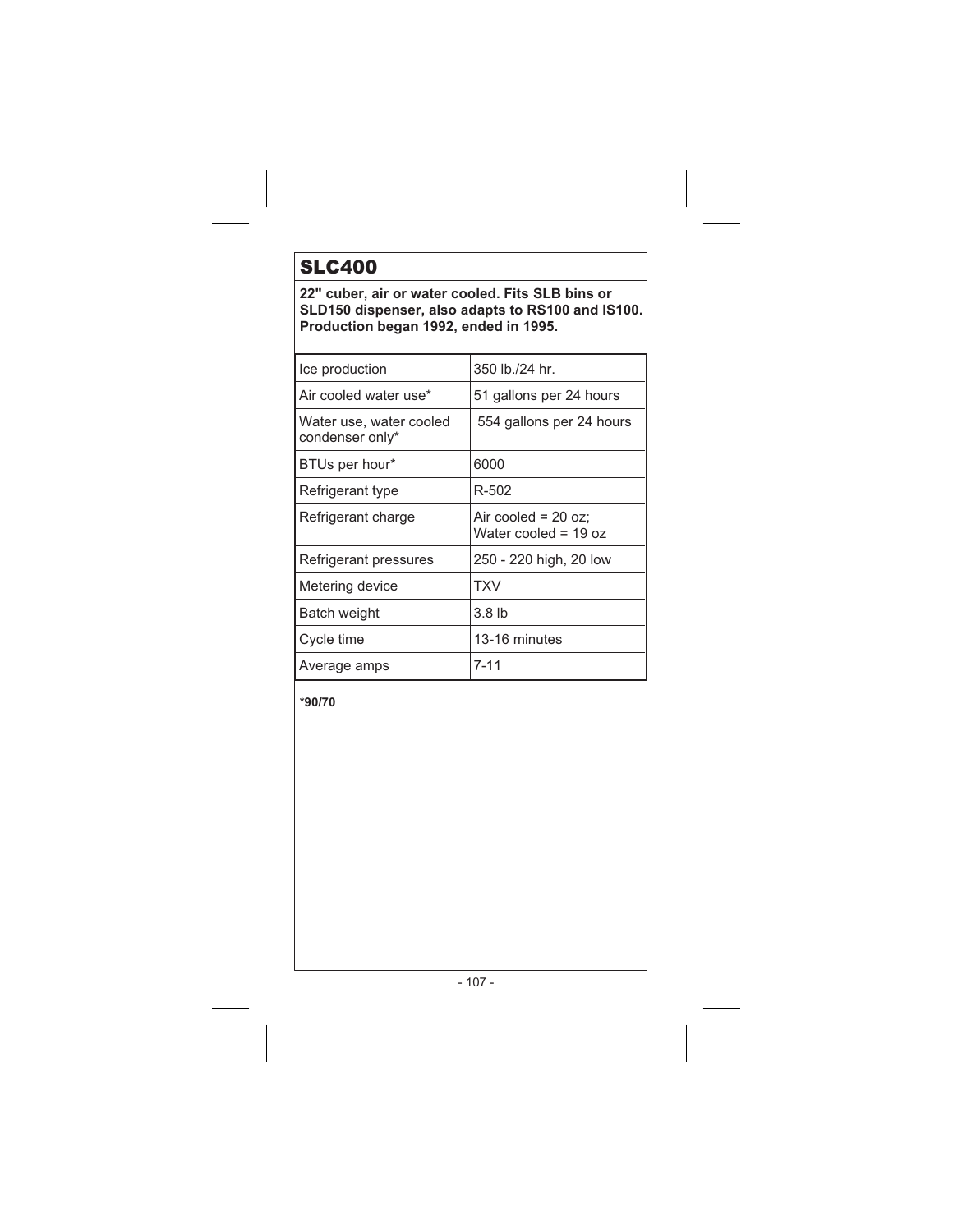# SLE300

**22" cuber, air or water cooled. Fits SLB bins or SLD150 dispenser, also adapts to RS100 and IS100. Production from 1995 to 2000.**

| Ice production                             | 290 - 220 lb./24 hr.                                    |
|--------------------------------------------|---------------------------------------------------------|
| Air cooled water use*                      | 35 gallons per 24 hours                                 |
| Water use, water cooled<br>condenser only* | 307 gallons per 24 hours                                |
| BTUs per hour*                             | 4500                                                    |
| Refrigerant type                           | R-404A                                                  |
| Refrigerant charge                         | 15 oz                                                   |
| Refrigerant pressures                      | 280 - 200 high, 20 - 25 low;<br>Water Cooled = 270 PSIG |
| Metering device                            | TXV                                                     |
| Batch weight                               | 2.4 lb                                                  |
| Cycle time                                 | 18-22 minutes                                           |

**\*90/70**

**Hot gas valve changed in March 1997, see PS-10-97.**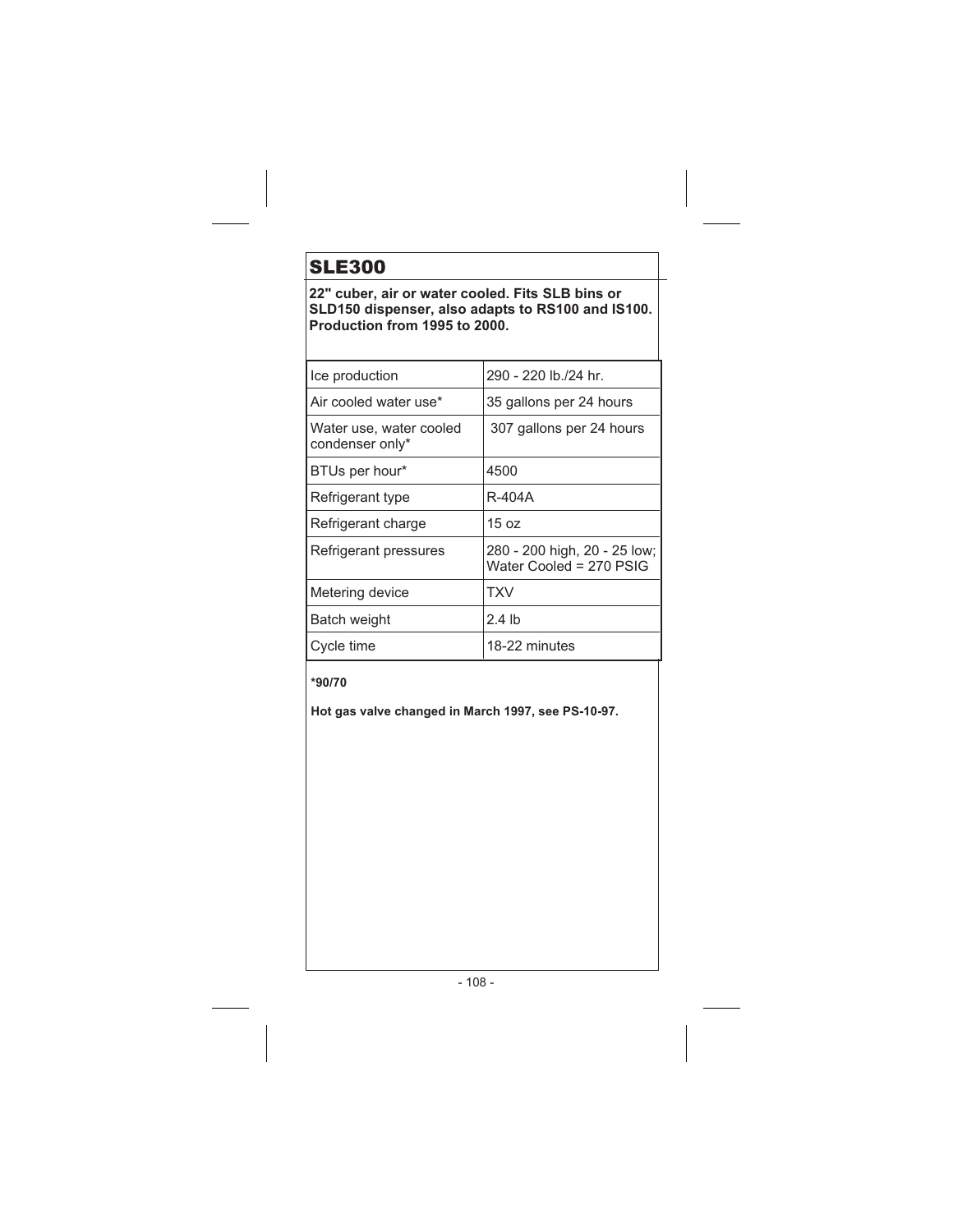### SLE400

**22" cuber, air or water cooled, also remote air cooled. Fits SLB bins or SLD150 dispenser, also adapts to RS100 and IS100. Production from 1995 to 2000.**

| Ice production                             | 400 - 295 lb./24 hr.                                               |
|--------------------------------------------|--------------------------------------------------------------------|
| Air cooled water use*                      | 51 gallons per 24 hours                                            |
| Water use, water cooled<br>condenser only* | 415 gallons per 24 hours                                           |
| BTUs per hour*                             | 6000                                                               |
| Refrigerant type                           | R-404A                                                             |
| Refrigerant charge                         | Air cooled = $19$ oz; water<br>cooled = 18 oz, remote =<br>136 oz. |
| Refrigerant pressures                      | 220 - 370 high, 22 - 30<br>low; Water Cooled = 270<br><b>PSIG</b>  |
| Metering device                            | TXV                                                                |
| Batch weight                               | 3.8 <sub>lb</sub>                                                  |
| Cycle time                                 | 16 - 17 minutes                                                    |

**\*90/70**

**Remote is 208-230 volt.**

**Hot gas valve changed in March 1997, see PS-10-97.**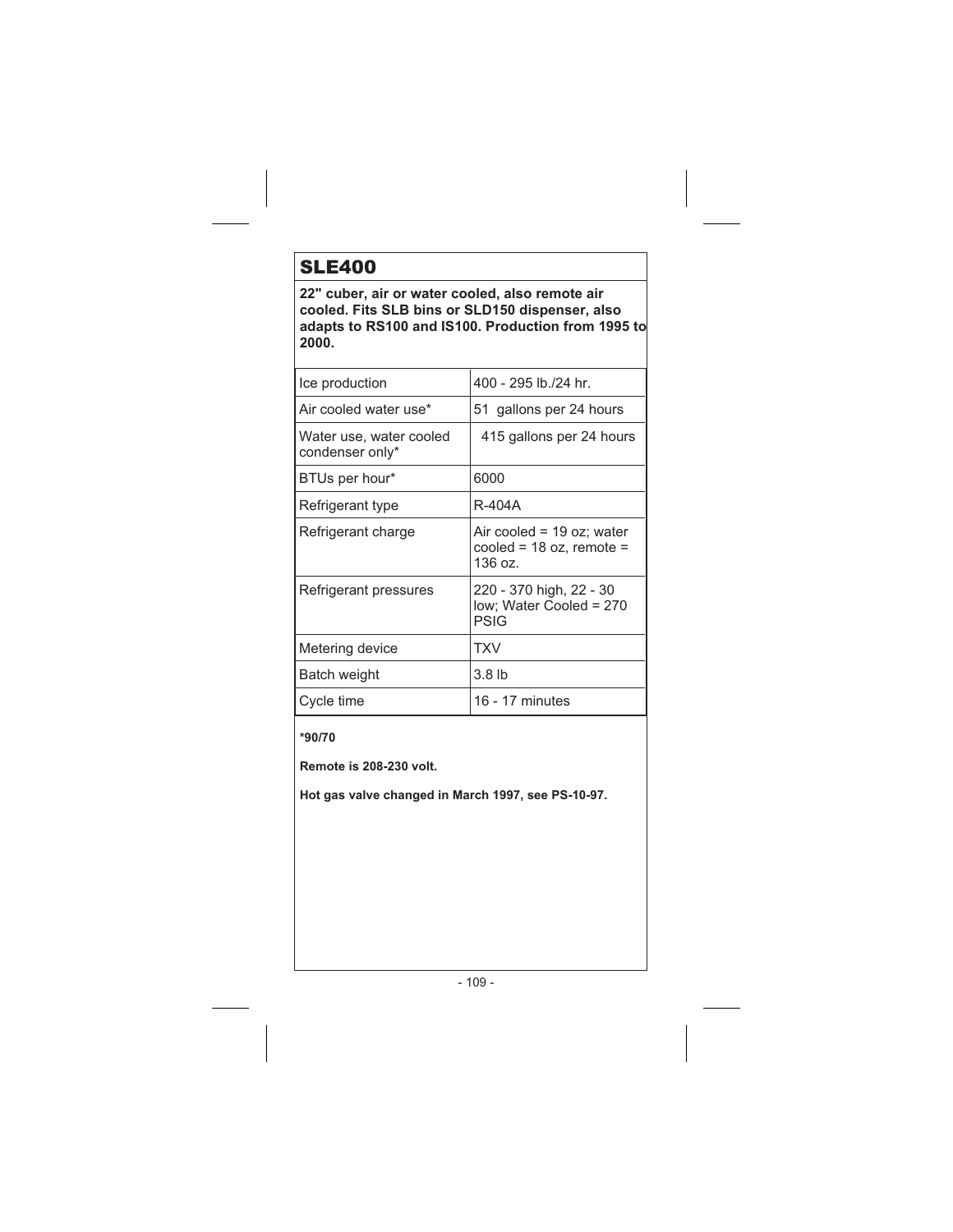### TDE470

**New model in 1995, Touch Free version of the FDE470 flaker dispenser. Production discontinued June 2001.**

| Ice production         | 470 to 280 lb./24 hours |
|------------------------|-------------------------|
| Water use              | 49 gallons per 24 hours |
| BTUs per hour          | 7700                    |
| Refrigerant type       | R-134a                  |
| Refrigerant charge     | 14 oz                   |
| Refrigerant pressures* | 135 - 175 hi, 13-14 low |
| Metering device        | Cap tube                |
| Average amps           | $12.8$ (vending)        |

**\* 90/70**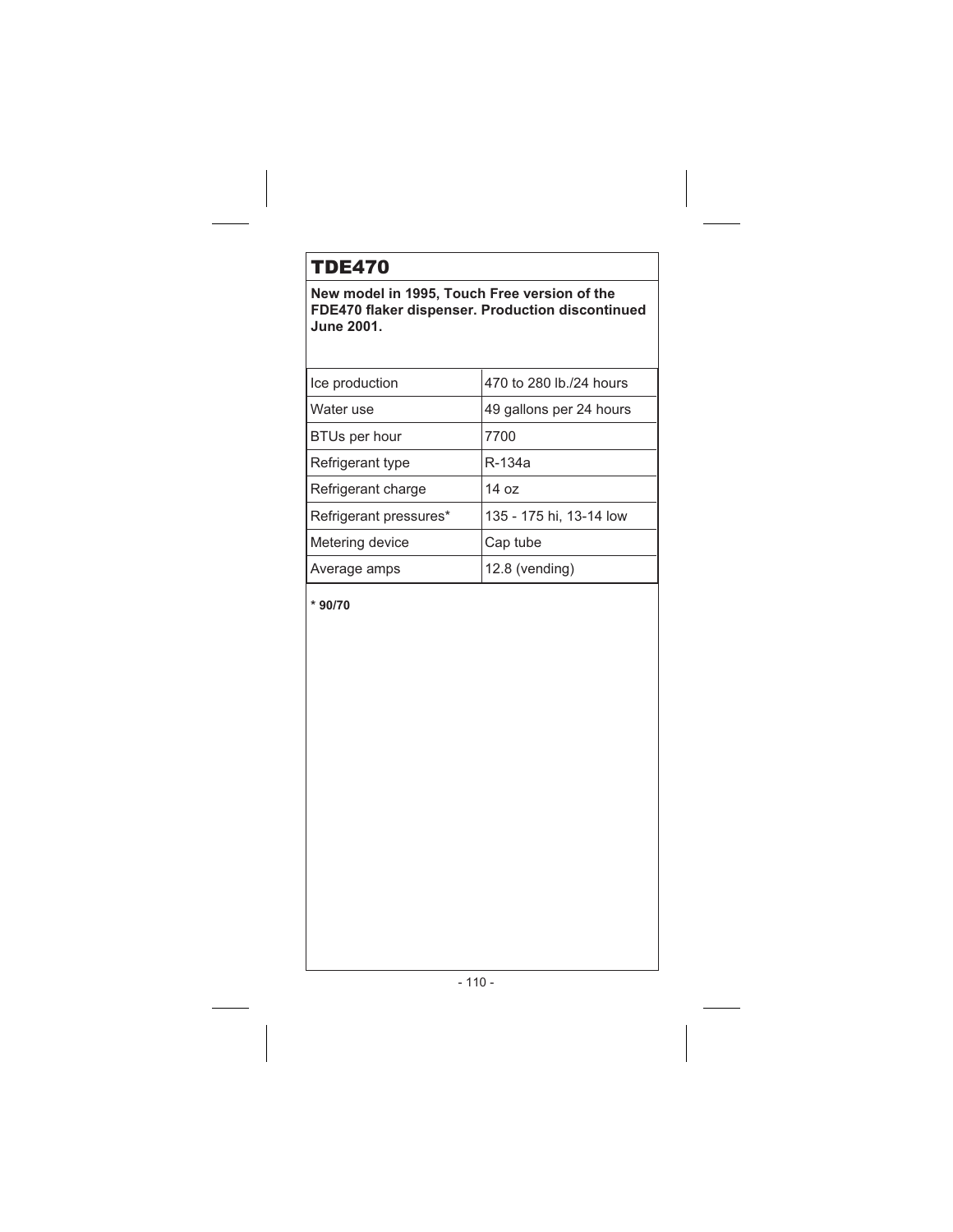### TDE550 or TDE650

**Ice Maker - Dispenser. R-404A and Touch-Free dispensing. Production between in October 1994 and June 2001.**

| Ice production                             | 605 - 380 lb.                                                                        |
|--------------------------------------------|--------------------------------------------------------------------------------------|
| Water use, ice only*                       | 56 gallons                                                                           |
| Water use, water cooled<br>condenser only* | 558 gallons                                                                          |
| BTUs per hour*                             | 9200                                                                                 |
| Refrigerant type                           | R-404A                                                                               |
| Refrigerant charge                         | Air cooled $= 24$ ounce<br>Water cooled = $18 oz$                                    |
| Refrigerant pressures                      | 250 - 220 high; 38 low.<br>Water cooled discharge<br>pressure should be 245<br>PSIG. |
| Metering device                            | TXV                                                                                  |
| Average amps                               | 10 - 13                                                                              |

**\*90/70**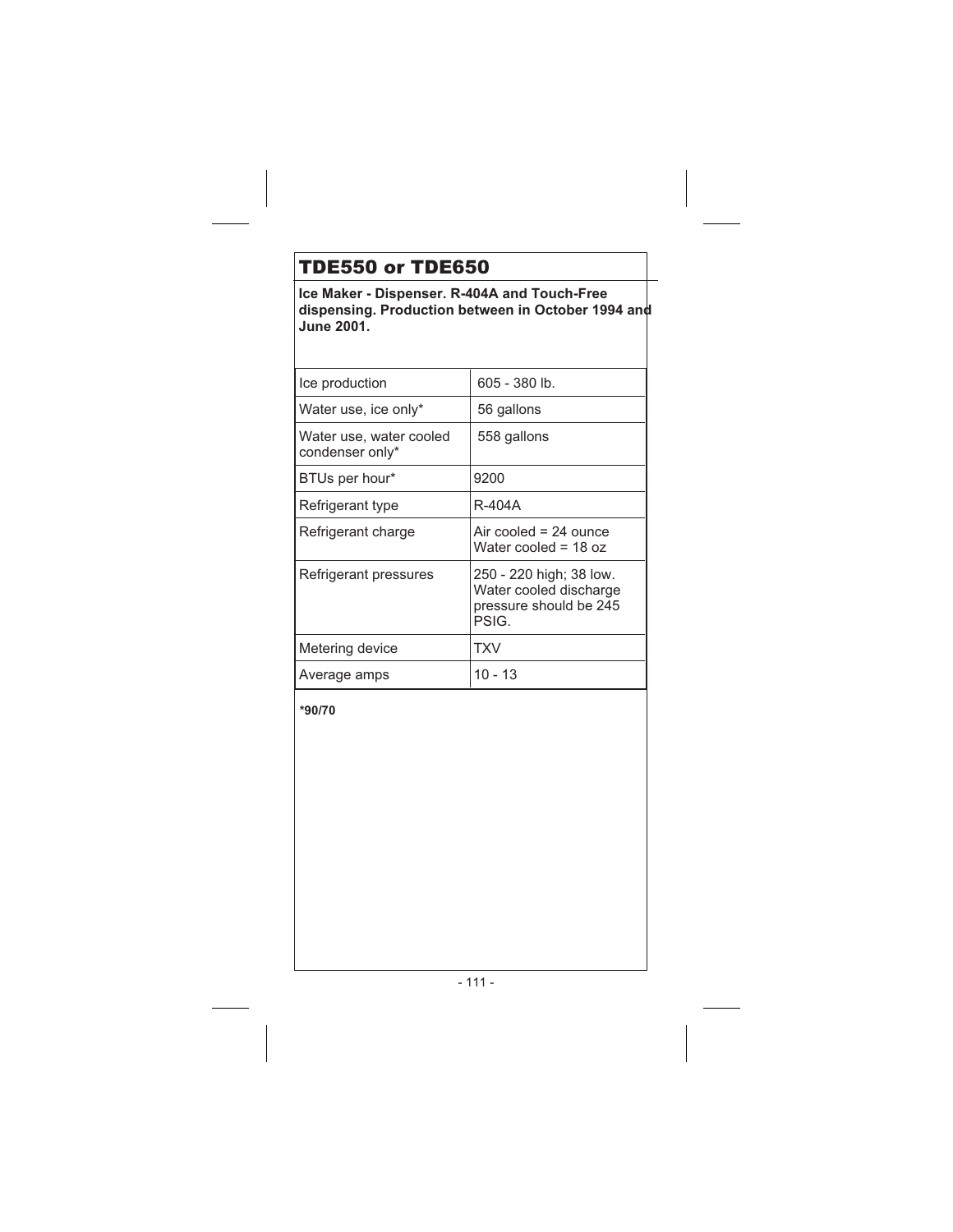### SLIM LINE

#### **Electrical Sequence**

**SLC or SLE cubers are controlled by three thermostats:**

- Ice thickness
- Harvest termination
- Bin level

**All must be in position and operate properly for the machine to function.**

**When the top row of cubes on the right side of the left evaporator fill out large enough to contact the ice thickness thermostat probe tube, the ice thickness thermostat switches the machine into the harvest cycle.**

**The machine stays in the harvest cycle until the suction line temperature warms up above 55**<sup>o</sup> **F. Then the harvest termination thermodisk switches the machine back into the freeze cycle.**

**If the bin thermostat opens it will shut the machine off immediately.**

**SLE Cubers differ in their control system. While they also operate from 3 thermostats, a complete cycle relay has been added to keep the machine on until the end of the next harvest cycle after the bin thermostat has sensed a bin full condition.**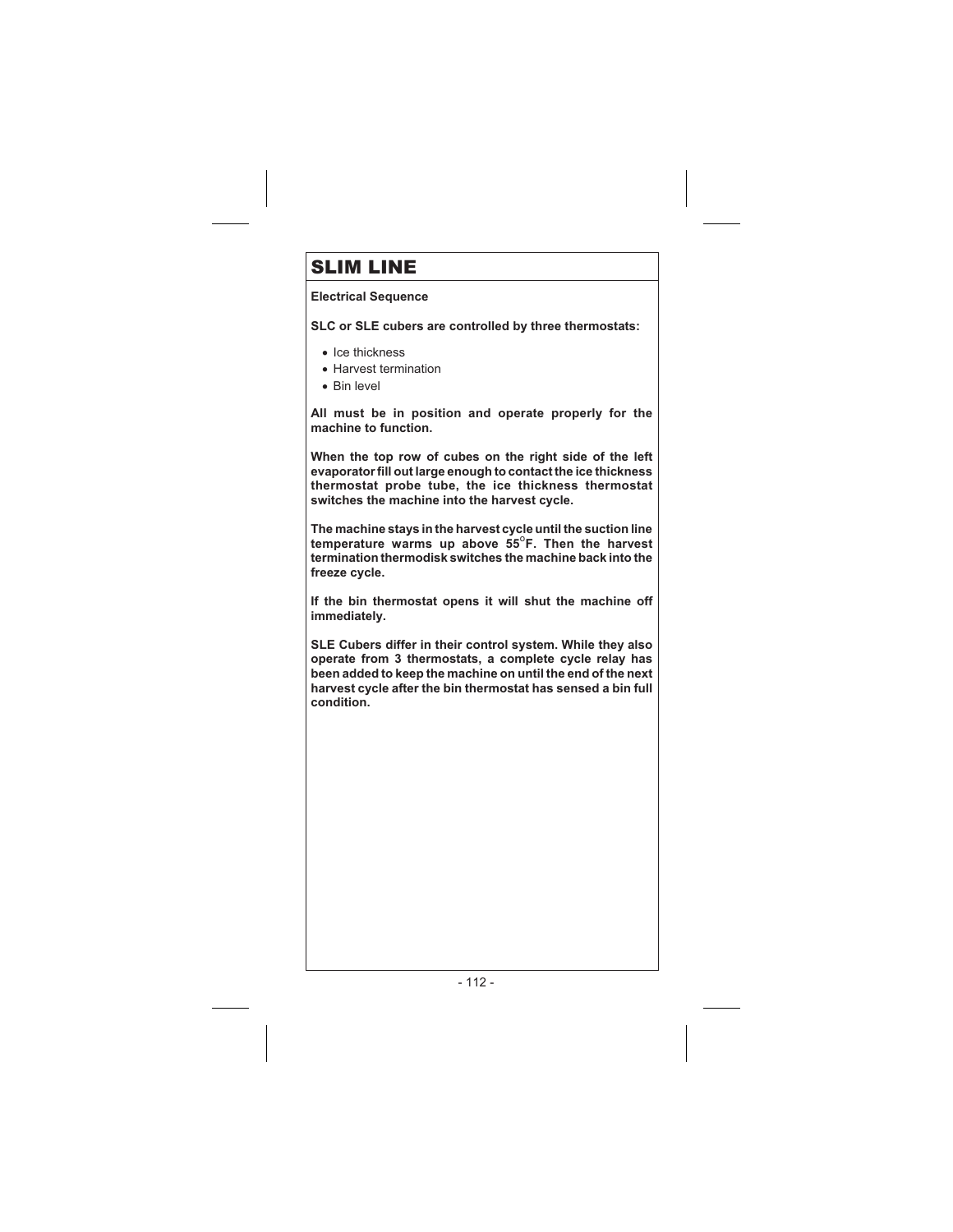### CUBER Operational Sequence

**CM, HC, MC, and AC cubers have similar operational sequences. The length of the freeze cycle, and therefore the cube size, is controlled by a thermostat sensing suction line temperature. This thermostat is called the cube size control. When it closes on temperature fall, it connects power to a timer motor. The timer motor moves a cam which has a microswitch actuator riding on it.**

**When the timer's microswitch is pushed IN (by the high part of the cam) the micro- switch connects power to the relay in the circuit board. This is the freeze cycle.**





**When the timer has rotated the cam far enough so that the low part of the cam releases the microswitch's actuator, power is cut from the coil of the relay and the unit goes into the harvest cycle. It stays in the harvest cycle until the timer pushes the microswitch actuator button in again. If the bin control is still closed, the machine will begin another cycle. If it is open, the ice machine will shut off.**

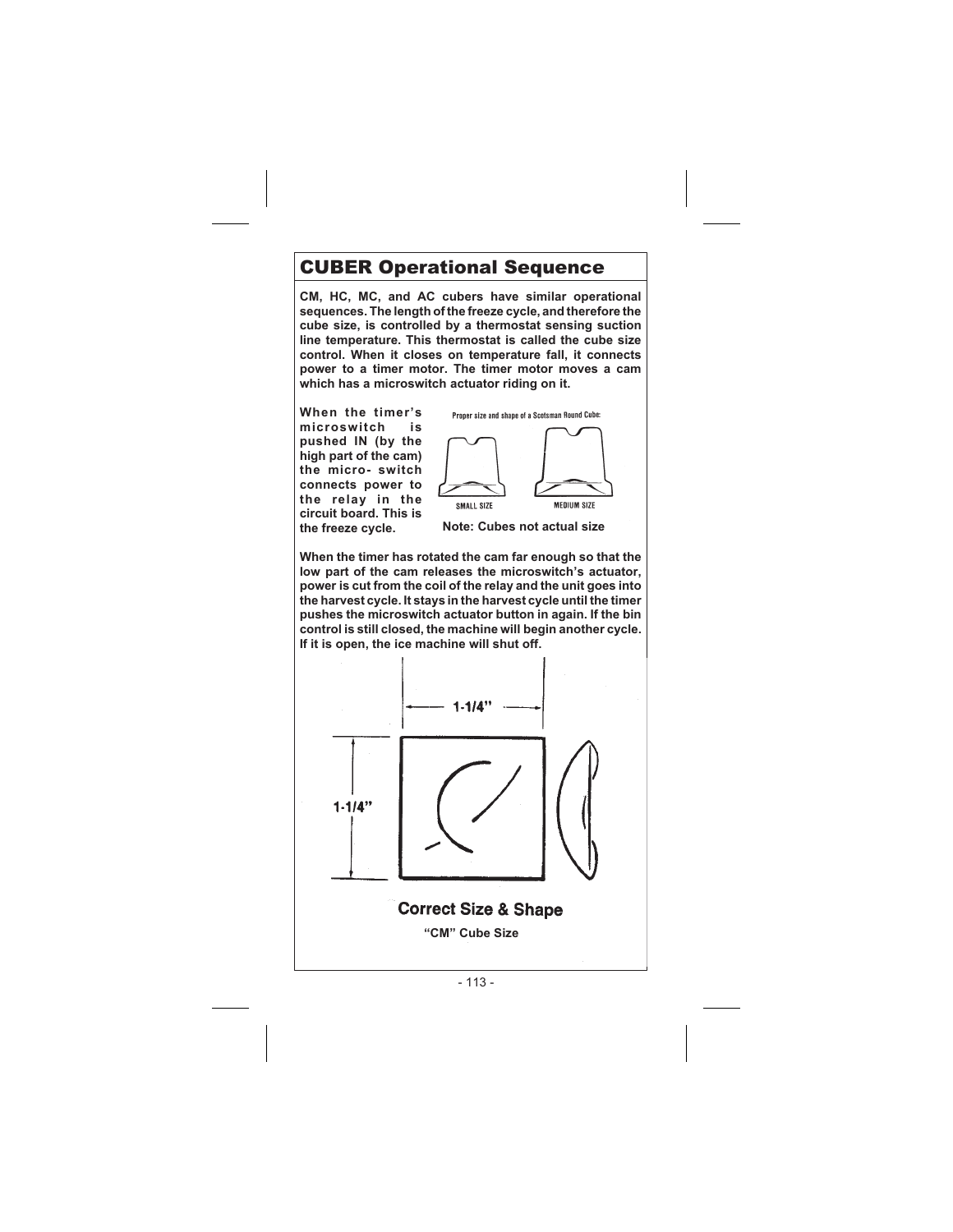# **Operational Sequence**

**Electronic CM<sup>3</sup> Models, including CME256, CME306, CME456, CME506, CME656, CME686, CME806, CME810, CME1056, CME1356, CME1386, CME1656, CME1686, CME1856, CME2006, CME2086 and SCE275.**

**Common with all commercial cubers is a need to initiate a cube release cycle. The CM<sup>3</sup> takes in water in a batch and uses it to make ice; the measurement of how much of that water has been used during a freeze cycle is used to stop the freeze cycle and start the harvest cycle.**

**The harvest cycle continues until all ice has fallen. Ice falling is sensed with a electric eye set that, in some units, doubles as a bin control. The actual ice release time is used to set the next cycle's harvest time.**

**Cube size (larger than shown on prior page) is controlled by the float's stem. It is not adjustable.**

| <b>Models</b>                      | Float stem (stick)<br>color | <b>Float stem</b><br>number on part | Cut in height* |
|------------------------------------|-----------------------------|-------------------------------------|----------------|
| <b>CME256</b>                      | <b>WHITE</b>                | 02-3383-01                          | 21/4           |
| CME306, CME456                     | <b>DARK BLUE</b>            | 02-3777-03                          | 1.3/8          |
| <b>CME686</b>                      | <b>LIGHT GREEN</b>          | 02-3777-02                          | 15/8           |
| <b>CME810</b>                      | LIGHT BLUE                  | 02-3777-04                          | 1.3/4          |
| CME506, CME656 or<br><b>CME806</b> | <b>GREY</b>                 | 02-3383-02                          | 1 7/16         |
| <b>SCE275</b>                      | <b>BLACK</b>                | 02-3383-03                          | 11/4           |
| CME1056                            | <b>SILVER</b>               | 02-3777-01                          | 1 3/16         |
| CME1356                            | <b>TAN</b>                  | 02-3383-04                          | 21/8           |
| CME1386                            | Dark Blue                   | 02-3383-07                          | 13/4           |
| CME1656                            | <b>BROWN</b>                | 02-3383-05                          | 1.3/4          |
| CME1686                            | Light Green                 | 02-3383-08                          | 15/8           |
| CME1856, CME2006                   | <b>RED</b>                  | 02-3383-06                          | 15/8           |
| CME2086                            | Light Blue                  | 02-3383-09                          | 15/8           |

**\* Amount of stem, in inches, above sensor body when harvest is triggered.**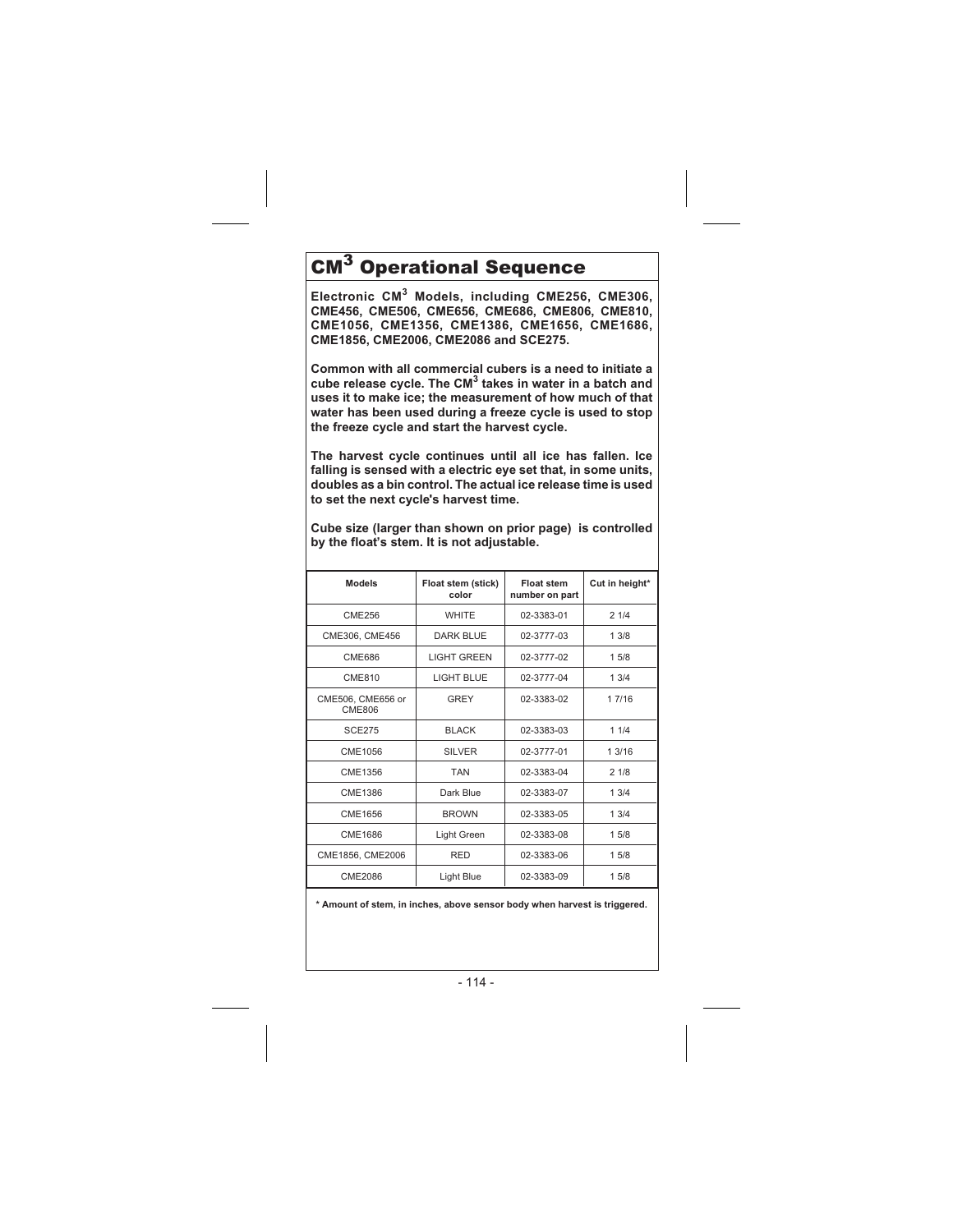### CM<sup>3</sup> Operational Sequence -CME256, CME506, CME656, CME806 and SCE275

**From Off, push and release the Freeze button**

**1. If sump is full, water pump starts. If sump is not full, water valve opens to fill it.**

**2. Compressor starts when sump is full. Air cooled fan motor starts too.**

**3. Water pump stops early in freeze cycle for 30 seconds.**

**4. Sump refills after pump restarts.**

**5. In low ambient condition, fan motor may begin to cycle on and off.**

**6. Freeze continues until water level in sump drops to preset point. Exception: SCE275 must fill sump two more times.**

**7. Fan may shut off before the end of freeze.**

**8. Harvest begins. Hot gas valve opens, pump stops.**

**9. Pump restarts, inlet water valveopens to fill and overflow the reservoir.**

**10. Harvest continues for preset first cycle harvest time.**

**11. If bin is not full, cycle repeats (compressor stays on). If bin is full, unit shuts off at the end of harvest.**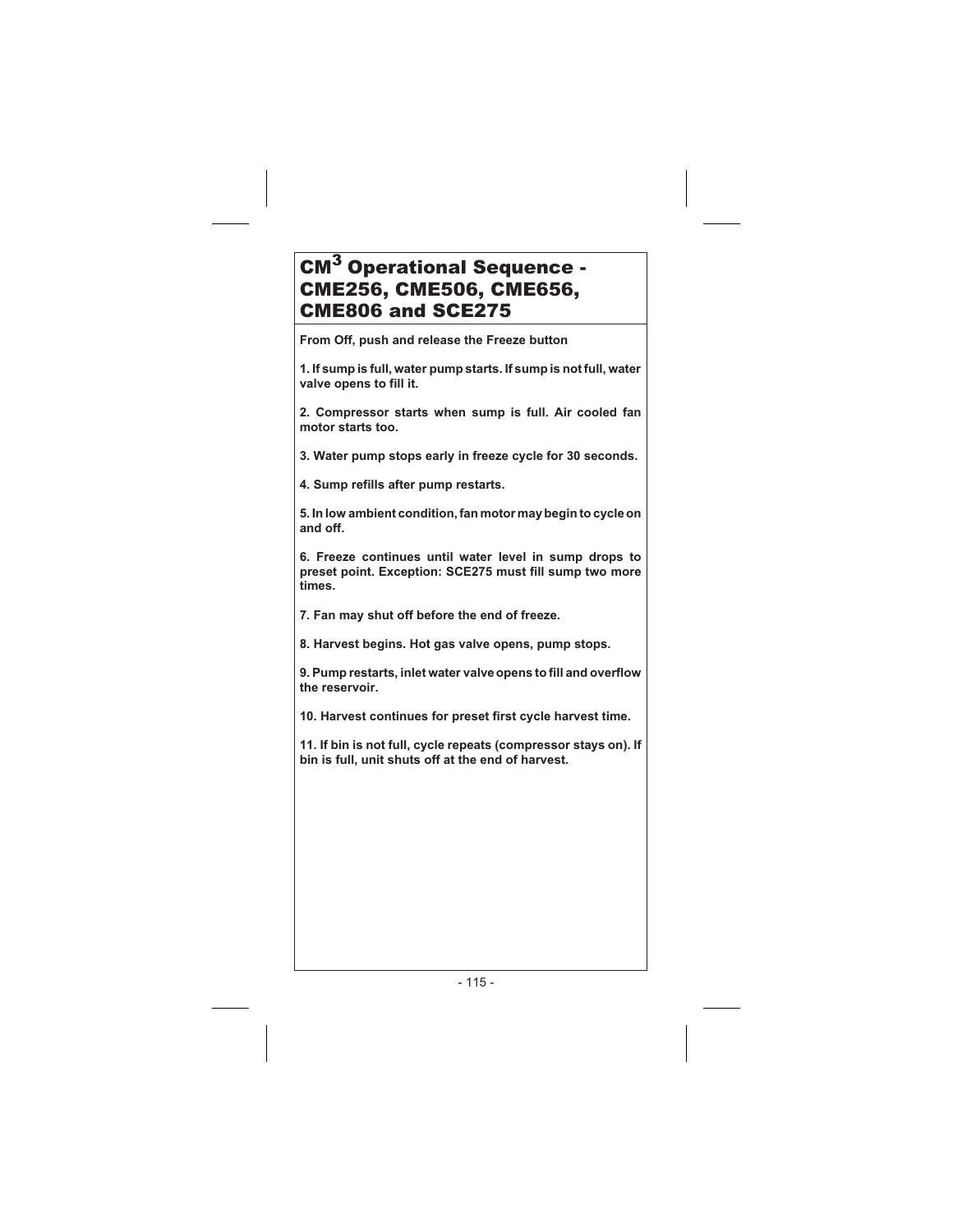### CM<sup>3</sup> Operational Sequence -CME306, CME456, CME1056, CME1356, CME1656, CME1856, CME2006

**From Off, push and release the Freeze button**

**1. Purge valve opens, pump starts, sump emptied.**

**2. Purge valve closes.**

**3. Inlet water valve opens, fills sump.**

**4. Compressor starts when sump is full. Air cooled fan motor starts too.**

**5. Water pump stops early in freeze cycle for 30 seconds.**

**6. In low ambient condition, fan motor may begin to cycle.**

**7. Freeze continues until water level in sump drops to preset point for the second time. Exception: on the CME306 the first drop in water level triggers harvest.**

**8. Fan may shut off before the end of freeze.**

**9. Harvest begins. Hot gas valve opens, purge valve opens, pump stops. Remote models open the harvest bypass valve for a few seconds.**

**10. Pump restarts, sump is drained.**

**11. Pump stops, inlet water valve opens to add water to the sump - but not fill it.**

**12. Harvest continues for preset first cycle harvest time.**

**13. If bin is not full, cycle repeats, beginning with step 3 (compressor stays on). If bin is full, unit shuts off at the end of harvest.**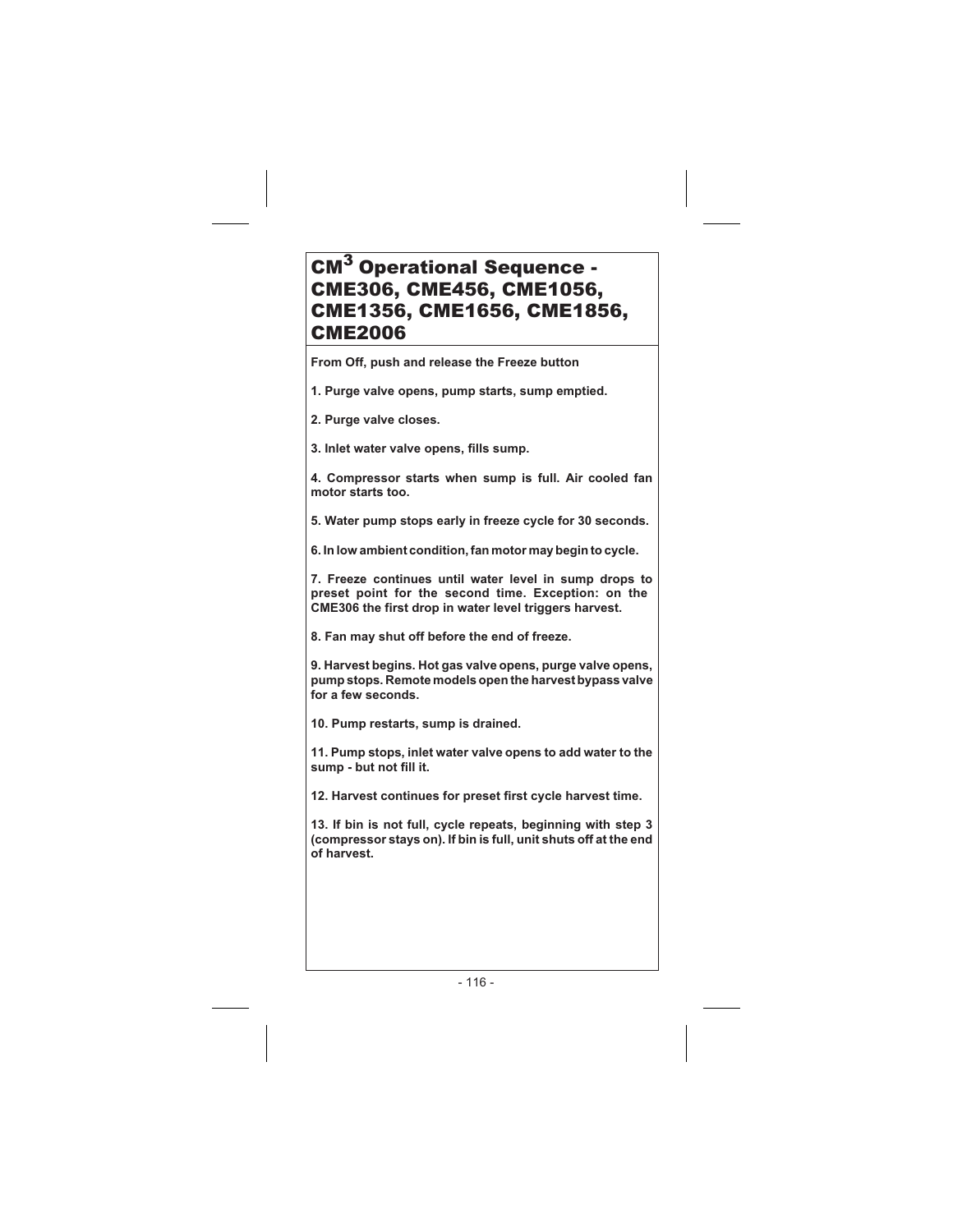## SCE170 Operational Sequence

**This cuber's freeze cycle is controlled by a cube size thermostat. This thermostat senses suction line temperature and closes on temperature fall.**

**When the cube size thermostat closes, the upper light on the control board is switched on and an internal timer in the control board finishes the cycle.**

**When harvest is initiated, the fan shuts off and the hot gas and purge valves open. The SCE170 stays in harvest until either the curtain opens or 7 minutes have passed.**

**When the curtain re-closes, the unit returns to a freeze cycle. If the curtain remains open, the machine shuts off.**

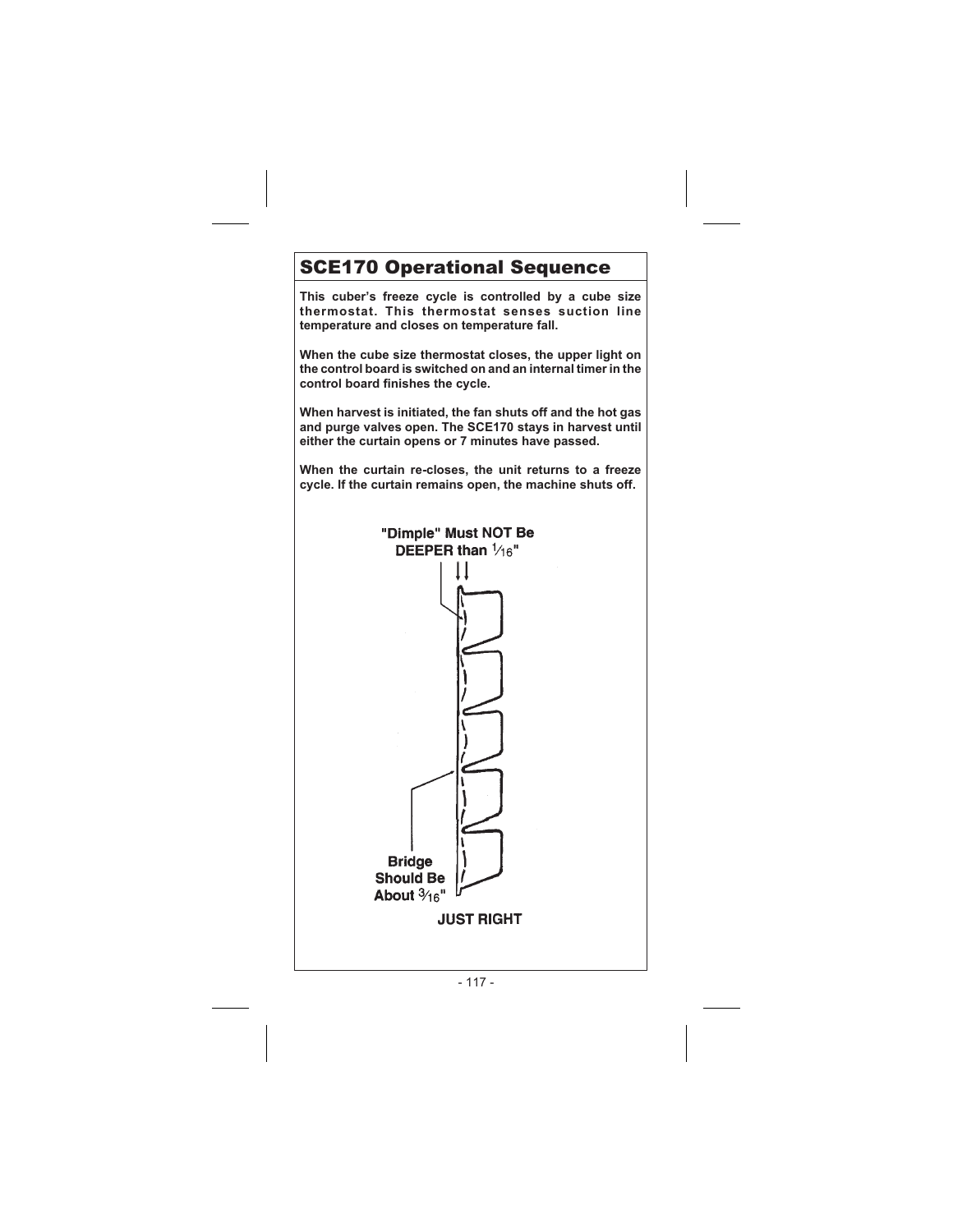### Superheat

**In a mechanical refrigeration system, superheat is the amount the evaporator outlet's temperature is warmer than the temperature equivalent of the refrigerant's pressure in the evaporator. Too much superheat is a symptom of low charge or a TXV starving the evaporator, and likely overheating the compressor. Too little is a symptom of a TXV flooding through and overcooling the compressor.**

**Testing has shown that superheat is usually not a constant number. It changes both during the freeze cycle of a cuber and as the thermostatic expansion valve modulates or hunts. An accurate measurement of superheat requires several sample measurements of TXV bulb temperature and suction pressure.**

**The recommended frequency of measuring is every 15 seconds. Start 5 minutes into a freeze cycle.**

| Freeze Cycle<br>Time                                  | 15 <sub>sec</sub> | 30 sec | 45 sec | $60$ sec | Average |
|-------------------------------------------------------|-------------------|--------|--------|----------|---------|
| 1. TXV bulb<br>temp                                   |                   |        |        |          | n/a     |
| 2. Suction<br>Pressure                                |                   |        |        |          | n/a     |
| 3. Suction<br>pressure<br>converted to<br>temperature |                   |        |        |          | n/a     |
| Superheat<br>$(1-3)$                                  |                   |        |        |          |         |

**Set up a table like this to record the information.**

**Record data in rows 1 and 2. Convert row 2 to temperature and record it in row 3. Subtract row 3 from row 1 and enter the data in the superheat row. Calculate the average superheat.**

**This example is only for one minute's operation. Five minute's operation will give a more accurate reading.**

**Note: Thermometer attachment and insulation is critical in obtaining accurate readings.**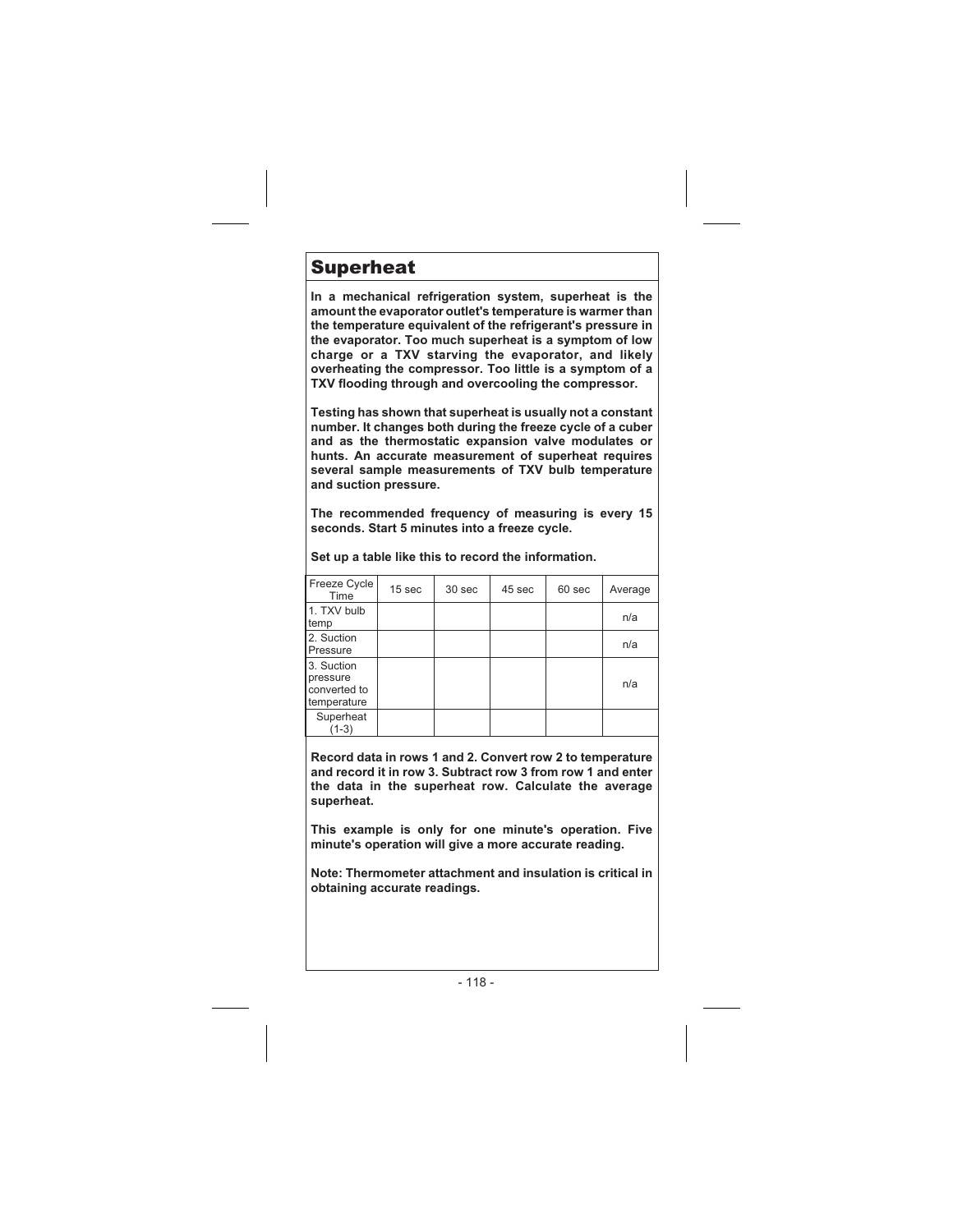| <b>Electrical Suffix Code</b> |                |               |              |  |
|-------------------------------|----------------|---------------|--------------|--|
| CODE                          | <b>VOLTAGE</b> | <b>CYCLES</b> | <b>PHASE</b> |  |
| -1                            | 115            | 60            | 1            |  |
| $-2$                          | 230            | 60            | 1            |  |
| -3                            | 208-230*       | 60            | 3            |  |
| -4                            | 115/230**      | 60            | 1            |  |
| -6                            | 230            | 50            | 1            |  |
| -7                            | 208            | 60            | 1            |  |
| -9                            | 115/208-230**  | 60            | 3            |  |
| $-10$                         | 115/208**      | 60            | 1            |  |
| $-31$                         | 115/208-230**  | 60            | 1            |  |
| -32                           | 208-230*       | 60            | 1            |  |
| -63                           | 230/380-420    | 50            | 3            |  |

**\*Two voltages separated by a hyphen (-) means that the machine can operate between the two voltages.**

**\*\*Two voltages separated by a slash (/) means that both voltages are required to operate the machine. Usually requires a neutral wire.**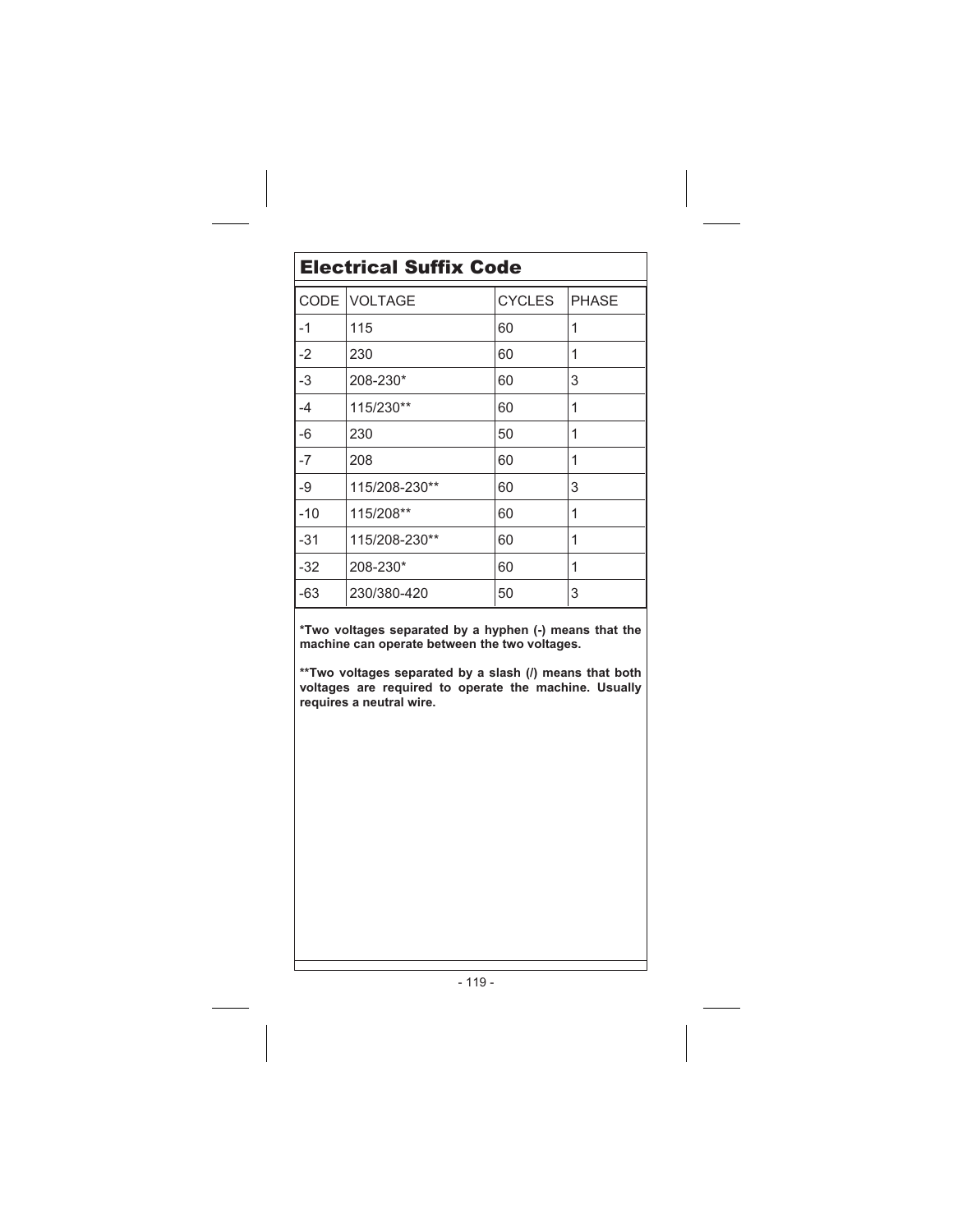| <b>Scotsman Model Identification:</b>                                                                                                                                                                                       |  |  |  |  |
|-----------------------------------------------------------------------------------------------------------------------------------------------------------------------------------------------------------------------------|--|--|--|--|
| General Example: CME506AS-1F<br><b>CME</b><br>F<br>506<br>s<br>A<br>$-1$<br>Cond. Finish Elec.<br><b>Series</b><br>Type<br><b>Relative</b><br>Size<br>Type                                                                  |  |  |  |  |
| Ice Maker Dispenser Example: MTD5N25AS-1B<br>MD<br>25<br>Disp Type Rel Size Ice Type<br><b>Bin Size</b><br><b>Type</b>                                                                                                      |  |  |  |  |
| <u>Type:</u><br>• CME is a Modular Cuber; (the "E" here means either<br>R-404A or R-134a refrigerant. CME506 uses R-404A).<br>• MD is an ice Maker Dispenser                                                                |  |  |  |  |
| <b>Relative Size:</b><br>• 506 ranks the unit by ice production: CME506 makes more<br>ice than a CME256, but less than a CME656.<br>• Ice maker dispenser: a 3 has less ice production than a 4                             |  |  |  |  |
| <b>Dispenser Type</b><br>• T - Touch Free, L - Lever                                                                                                                                                                        |  |  |  |  |
| <u>Cond Type:</u><br>• A means air cooled<br>• W means water cooled<br>• R means remote air cooled<br>• RL means remote low side<br><b>Ice Type</b><br>$\bullet$ N = Nugget<br>$\bullet$ F = Flake<br>$\bullet$ C = Cubelet |  |  |  |  |
| Finish:<br>• E means painted (enamel), no longer used<br>• S means stainless steel (all are S beginning in 2000)                                                                                                            |  |  |  |  |
| <b>Bin Size:</b><br>• Rated/calculated dispenser capacity in pounds<br>Electrical:<br>• -1 means 115 volt, see prior page for more info.                                                                                    |  |  |  |  |
| Series:<br>• and F means 6th design series.                                                                                                                                                                                 |  |  |  |  |
| Other models are similar, "finish" is not used on molded<br>cabinet models, such as SCE170. Older cubers listed an<br>"S" or "M" after the relative size number for Small or<br>Medium cube.                                |  |  |  |  |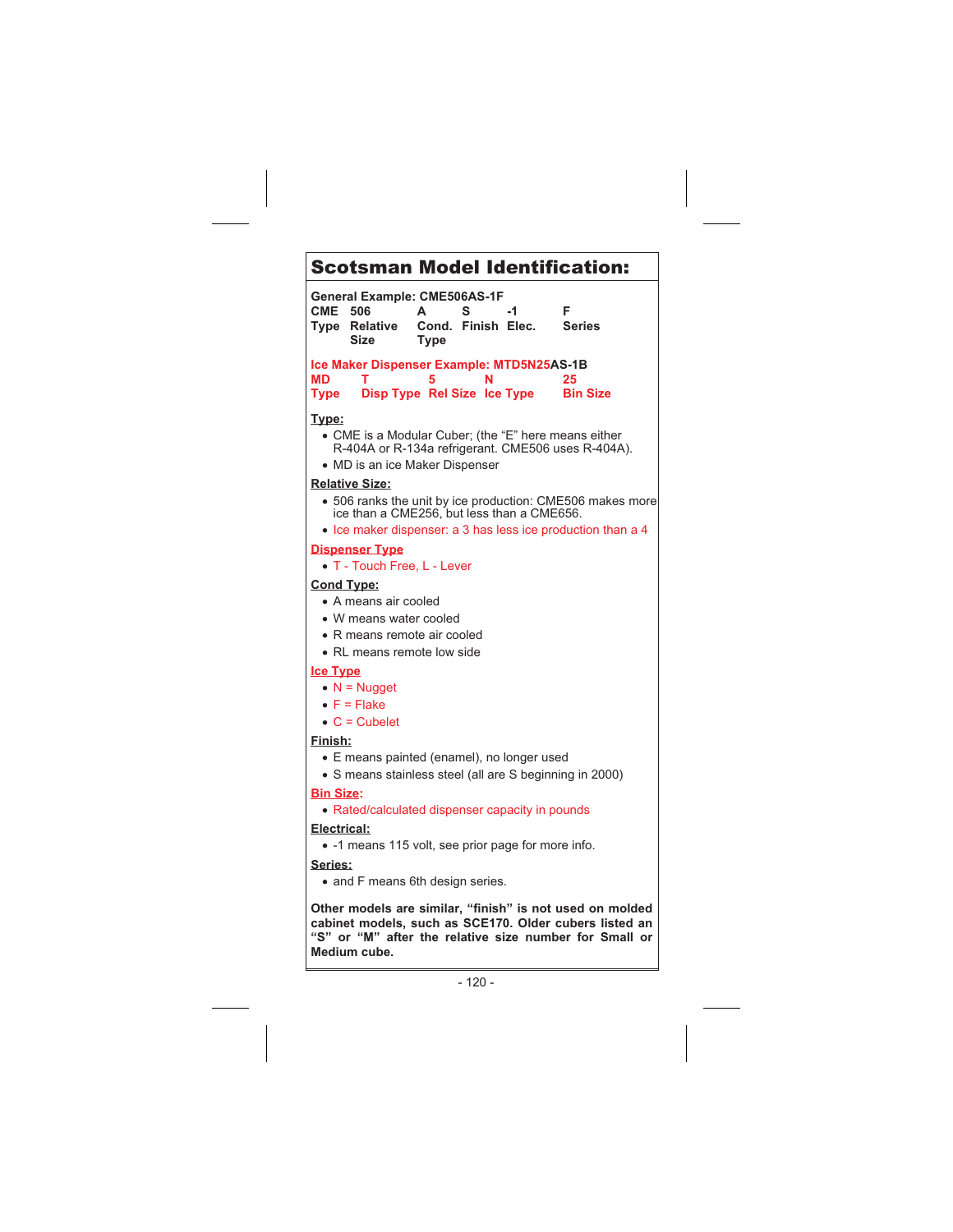### Remote Systems

#### **Headmaster**



**Normal operation. System discharge pressure is higher than the sealed dome's pressure and the diaphragm is forced up, allowing the valve seat to open the liquid line.**



**Low temperature operation. System discharge pressure is lower than the sealed dome pressure. The diaphragm then forces down the push rod which closes the liquid**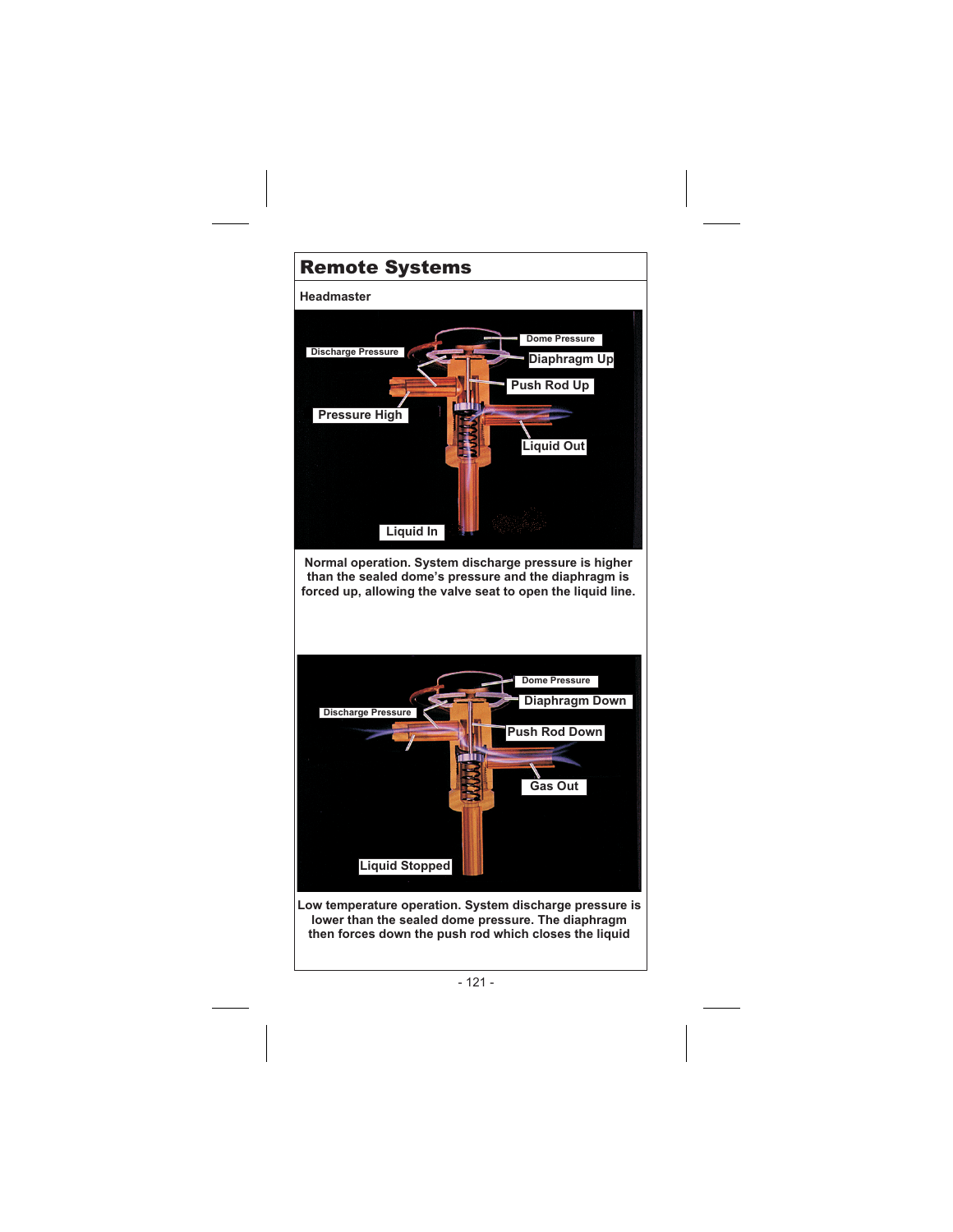# CM<sup>3</sup> Cuber Controller

**The Controller on the CM<sup>3</sup> cuber is capable of providing the service technician with a guide toward possible problems thru the use of indicator lights. The diagnostic codes indicate machine problems, not controller faults.**

| If the machine is Off<br>and the                                                                   | <b>This Could Be the Cause</b>                                 |  |  |
|----------------------------------------------------------------------------------------------------|----------------------------------------------------------------|--|--|
| Water Diagnostic Light<br>blinks one time and<br>repeats                                           | Water Pump not pumping                                         |  |  |
| Water Diagnostic Light<br>blinks 2 times and<br>repeats                                            | Water does not fill reservoir                                  |  |  |
| Water Diagnostic Light is<br>on without blinking                                                   | Water valve leaking thru (a lot)                               |  |  |
| <b>Refrigeration Diagnostic</b><br>Light blinks one time and<br>repeats                            | Maximum length harvest cycle use,<br>ice sensed.               |  |  |
| <b>Refrigeration Diagnostic</b><br>Light Blinks two times<br>and repeats                           | Maximum length harvest cycle use,<br>no ice sensed.            |  |  |
| <b>Refrigeration Diagnostic</b>                                                                    | Discharge temperature too high                                 |  |  |
| Light blinks 3 times and<br>repeats                                                                | Fan motor failed (in high ambients)                            |  |  |
| <b>Refrigeration Diagnostic</b><br>Light is on without<br>blinking                                 | Maximum length freeze cycle                                    |  |  |
| Bin Full Light is ON                                                                               | Bin is full, ice sensors blocked.                              |  |  |
| If the machine is On<br>and                                                                        | <b>This Could Be the Cause</b>                                 |  |  |
| Both Error lights are on<br>continuously, the<br>machine is still making<br>ice.                   | Discharge or Water temperature<br>sensor failure               |  |  |
| the refrigeration<br>diagnostic light is on<br>continuously, the<br>machine is still making<br>ice | Water temperature did not fall<br>properly in the freeze cycle |  |  |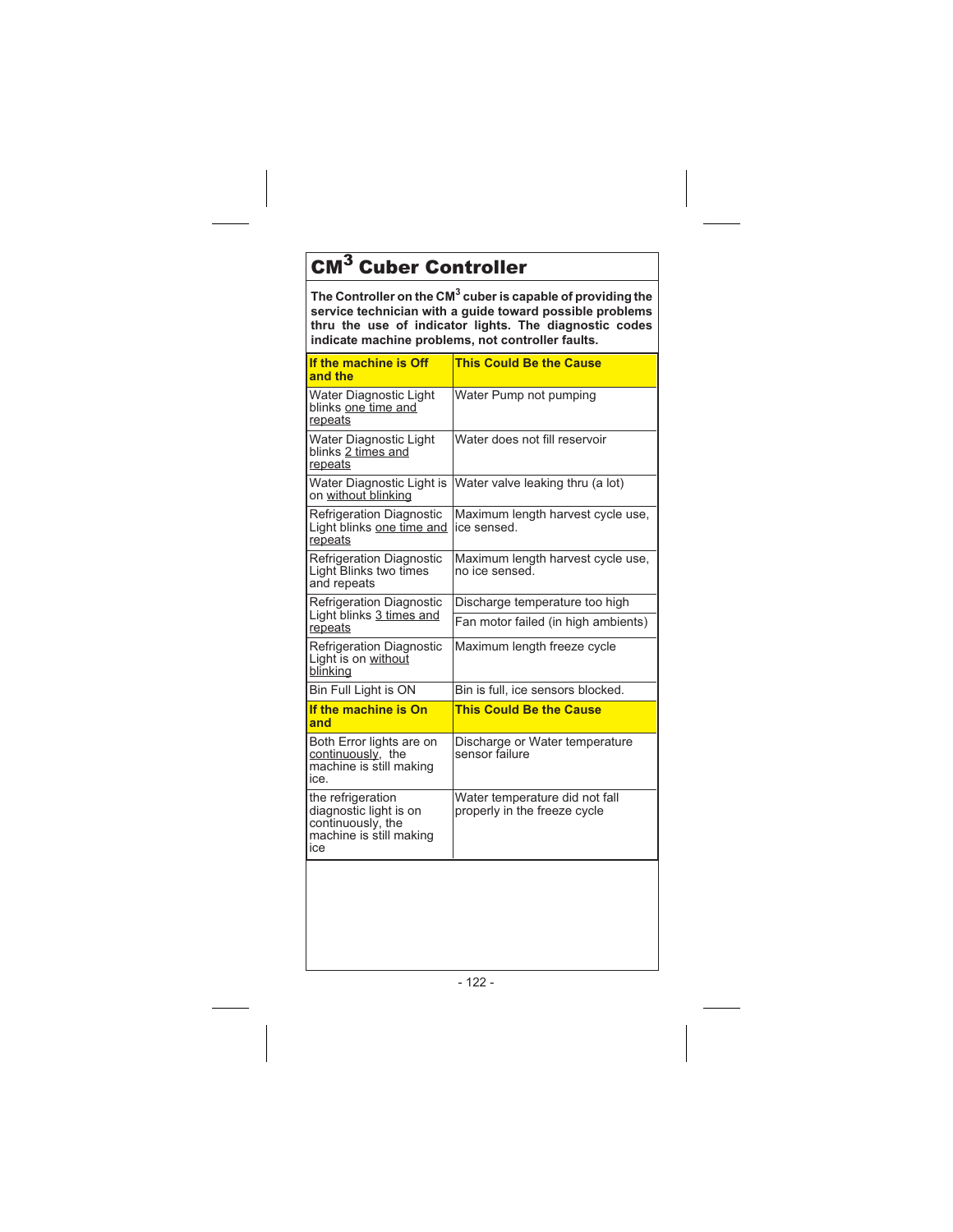#### Hermetic Compressor Diagnostics

**There are three basic conditions that a DEFECTIVE compressor might have.**

**1. Is totally silent - no pumping.**

**2. Makes a humming noise, but does not pump.**

**3. Runs, pumps but has other operational problems.**

#### **Symptom**

*Possible Cause*

**Check**

#### **Totally Silent**

*Control system not supplying power to the compressor*

Check power to the compressor. If none, check fuse, breaker, ice machine control system, and contactor.

*Motor Overload is open because the compressor motor overheated.*

Check temperature of the compressor dome. and check for an open circuit in the compressor. If hot, see "overheats"

*Motor overload is open, possibly because starting components have failed.*

If there is power, is there power to the start winding? If not, check the start capacitor and start relay.

*Overload has failed in the open position*

Check temperature of compressor dome and check for open circuit in the compressor. If hot, see "overheats".

*Compressor motor has open winding*

Check the windings of the compressor for an open circuit.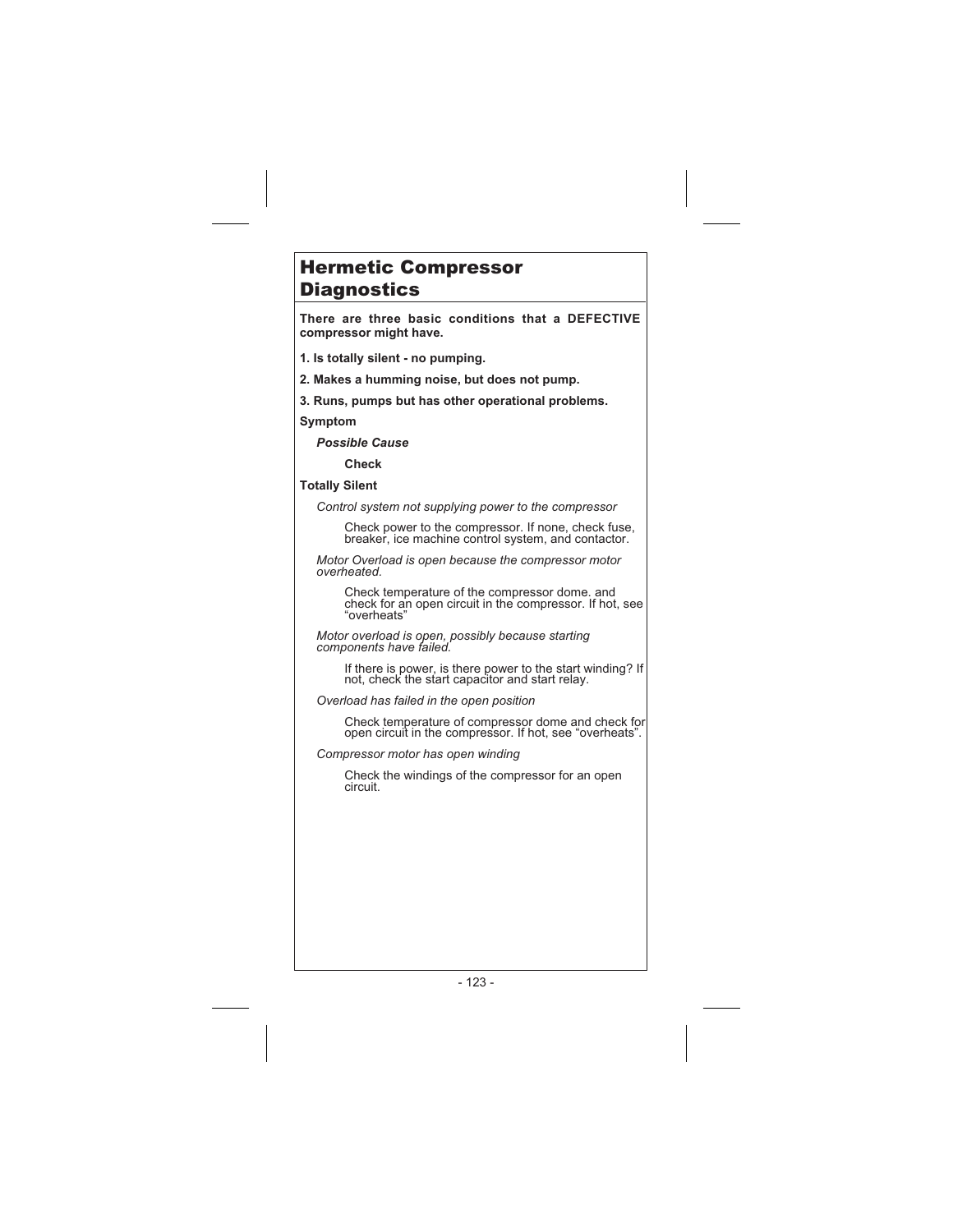#### Hermetic Compressor Diagnostics

#### **Hums, but does not pump**

*Starting components have failed*

Check the start capacitor and start relay

*Locked rotor*

Check the starting components and compressor windings

*Motor may be running, but the valves do not seal or the pistons do not move*

Check amp draw and system pressures

*Wired wrong*

Check wiring of capacitor(s) and relay

*Low voltage at compressor*

Check voltage at compressor before and during attempted start

#### **Runs and pumps but has other operational problems**

*Noise*

Internal parts are worn

Internal mounting springs/supports have failed

Compare to new system

*High Amps*

Bearings are worn

Check amp draw, high amps may indicate worn bearings

Winding partially shorted

Check resistance of motor

Run capacitor inoperative

Check run capacitor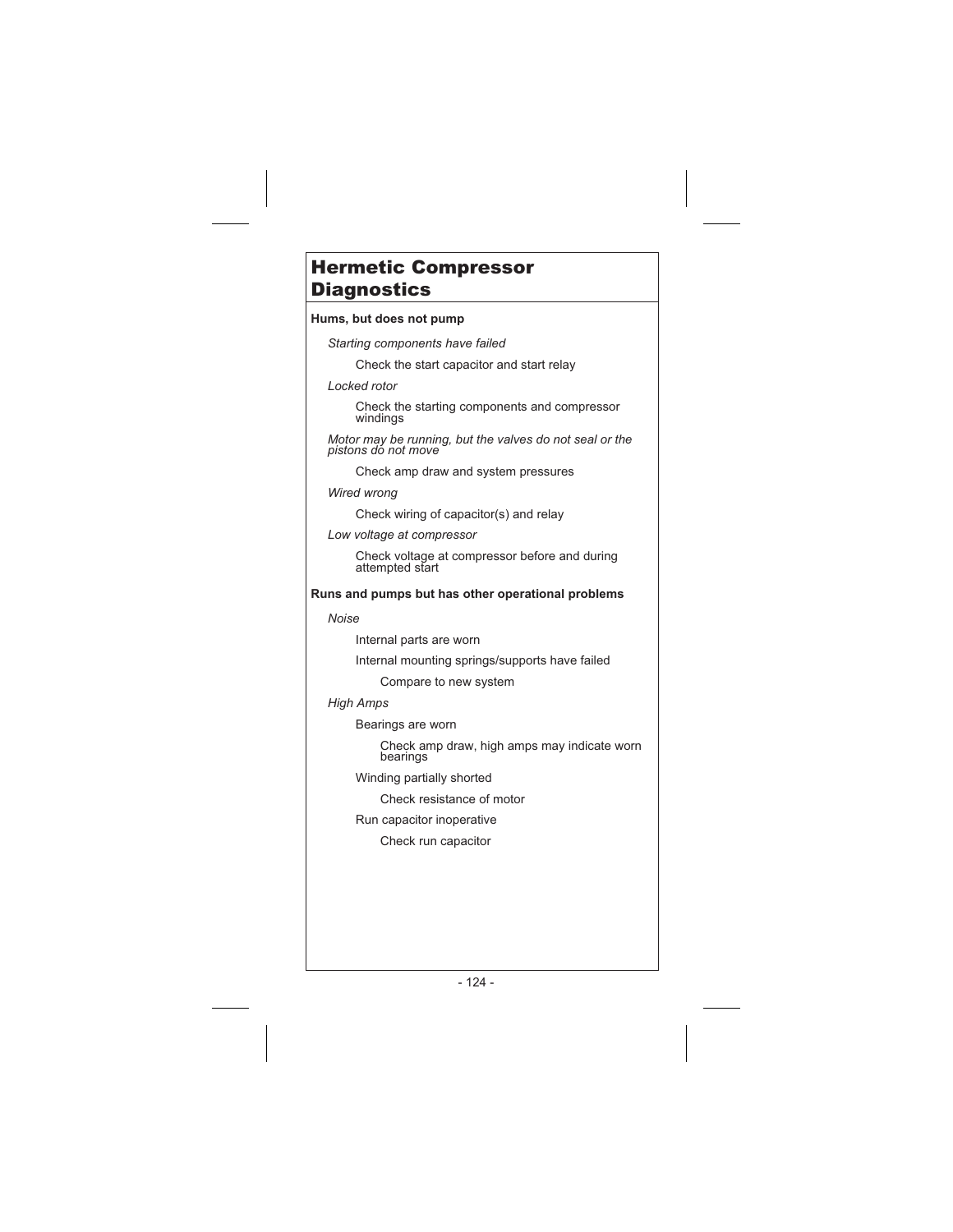#### Hermetic Compressor Diagnostics

#### **Runs and pumps but has other operational problems**

#### *Low Capacity*

Valve Leak

Check amp draw, low amps may indicate leaking compressor valves **or** low charge

Other causes for long freeze cycles include: hot gas valve leaking thrŭ, dirty condenser, plugged<br>filters, inlet water valve leaking thru, TXV with too much superheat.

#### *Overheats*

Lack of refrigerant/too much superheat

Check system, check TXV bulb mounting

Worn internal parts

Check amp draw, high amp draw may indicate worn parts

Start system problem

Check starting components, voltage and wiring

Winding partially shorted

Check resistance of motor

Discharging gas into dome of compressor

Check system pressures, if discharge is over 450 PSIG, internal relief valve may have opened. Check system. Check high pressure cut out.

*Too quiet, too cold*

Not enough superheat, overcharged

Check system, check TXV bulb mounting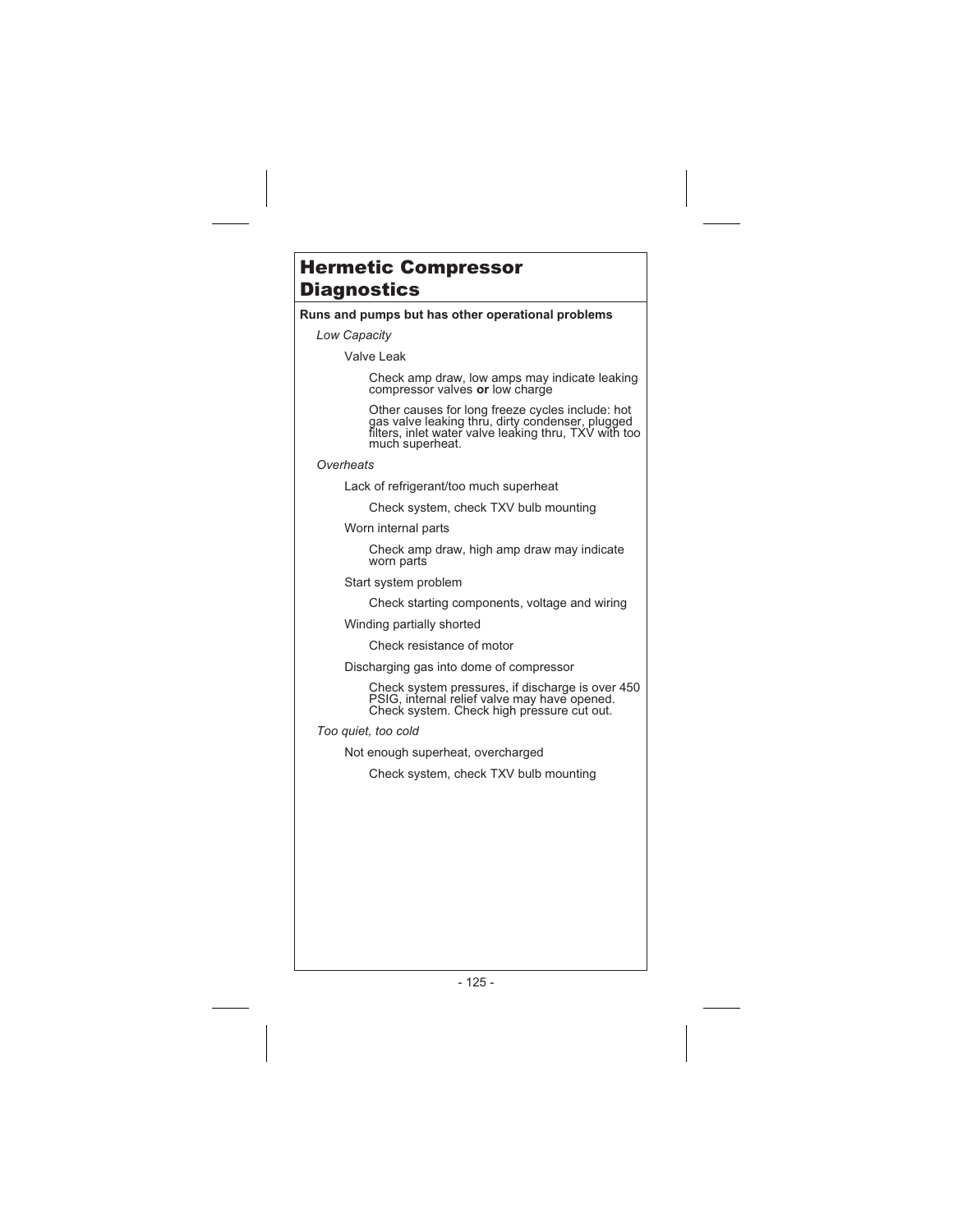### Hot Gas Valves

#### **Design**

**Hot gas valves are selected by flow rate, coil voltage and tubing size for each refrigeration system. Flow rates that are too small will extend the harvest cycle, while flow rates that are too large may cause excessive refrigerant flow to the compressor. When replacing a complete valve do NOT use anything other than the OEM valve specified for the model in question. Rebuild kits are available for those valves without seat damage.**

**Diagnosis**

**Most hot gas valves are pilot type valves: Activation lifts a plunger that relieves pressure above the main valve disk allowing the main valve disk to lift up, allowing full flow of gas.**

**Valves can fail in three ways:**

- **1. Do not open.**
- **2. Leak through when closed (freeze cycle).**
- **3. Do not open fully.**

**Do not open: When a valve does not open in the harvest cycle the power to the valve coil should be the first thing to check. If the proper voltage is present, check the coil for continuity.**

**Leaks through when closed: This can be caused by contamination on the seat of the valve. The degree of leak through can vary greatly. A good valve will have some temperature differential between its inlet and outlet during freeze and frost will gradually build up on the tubing leading from the evaporator inlet to the gas valve.**

**A leaking valve will cause the body of the valve to stay hot during the freeze cycle.**

**Does not open fully: This can be caused by a stuck disk in the valve. The coil pulls up the plunger and the valve opens, but ice release is slow. Another symptom of this is very low suction pressure during harvest and lack of heat at the evaporator inlet.**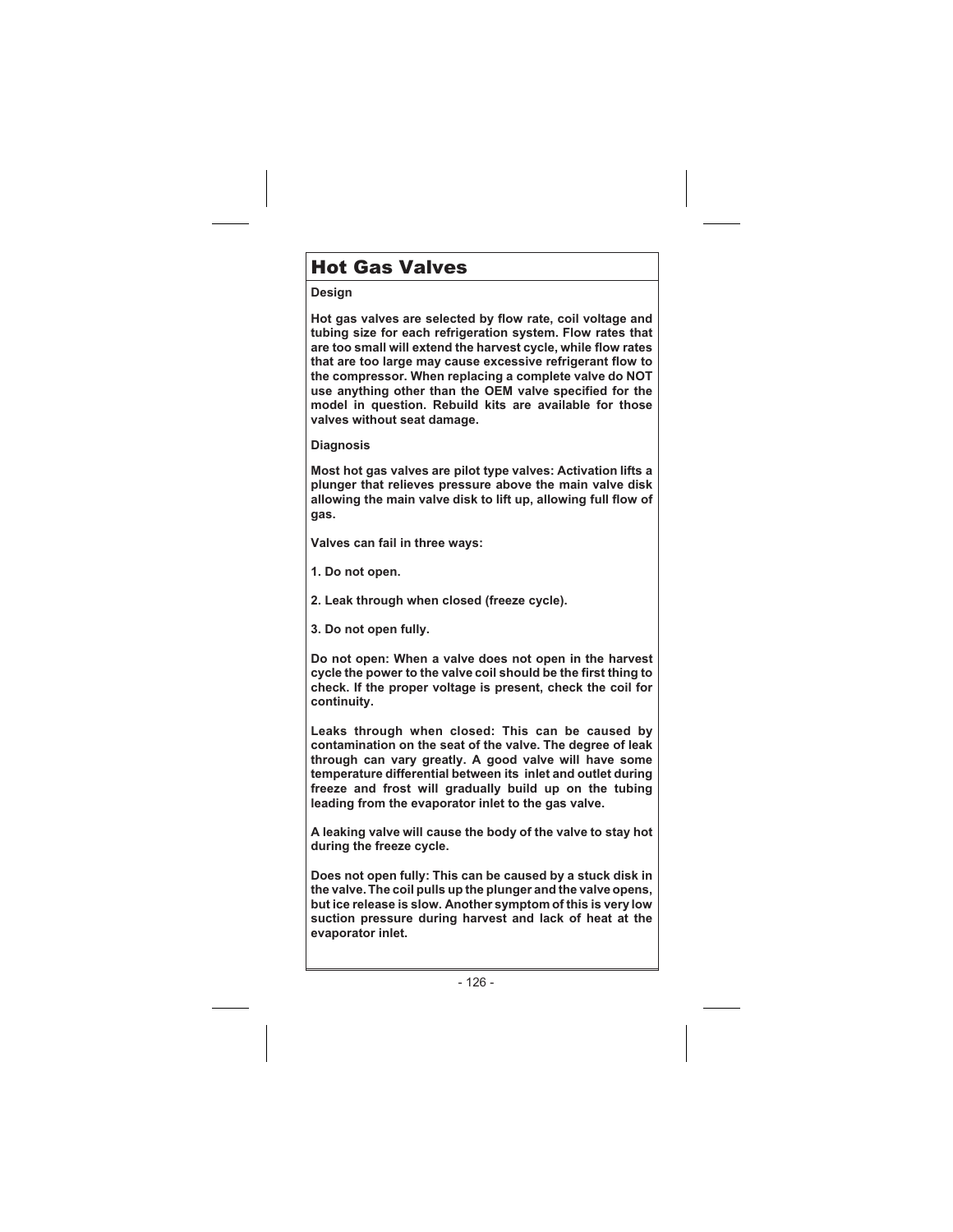### **Kits**

#### **Harvest Extender Kit: Fits CMS1202, CME1202, CMS1402 and CME1402, Part number: A37281-020**

#### **Water Valve Repair Kit (no coil or frame)**

- White body valves: 12-2636-20
- Blue body valves: 12-2912-01
- Water regulating valves: 11-0559-01 (3/8" only)

#### **Hot Gas Valve Kits (Alco only)**

| Model                           | Valve Complete | Coil Part Number         |            |
|---------------------------------|----------------|--------------------------|------------|
| <b>CME250</b>                   | 12-2417-22     | 12-2719-21               | 12-2733-30 |
| <b>CME500</b>                   | 12-2417-21     |                          |            |
| <b>SCE170</b>                   | 11-0475-21     |                          | 12-2733-20 |
| CME1402.<br>CME1202.            | 11-0495-21     | 12-2719-22<br>12-2733-30 |            |
| CME1202R,<br><b>CME1402R</b>    | 11-0494-21     |                          |            |
| <b>CME650</b>                   | 12-2417-23     |                          |            |
| CME865, CME855                  | 11-0493-21     |                          |            |
| CME1002,<br>CME1000             | 11-0491-21     |                          |            |
| CME256, SCE275,<br>CME306       | 12-2471-21     | 12-2719-23               |            |
| CME456.<br>CME506, CME686       | 12-2471-22     |                          |            |
| CME656                          | 12-2471-23     |                          |            |
| CME806.<br>CME1056              | 12-2471-24     |                          |            |
| CME1356,<br>CME1656,<br>CME1386 | 11-0507-21     |                          |            |
| CME1686,<br><b>CME2006</b>      | 11-0507-22     |                          |            |
| CME810,<br><b>CME2086</b>       | 11-0507-23     |                          |            |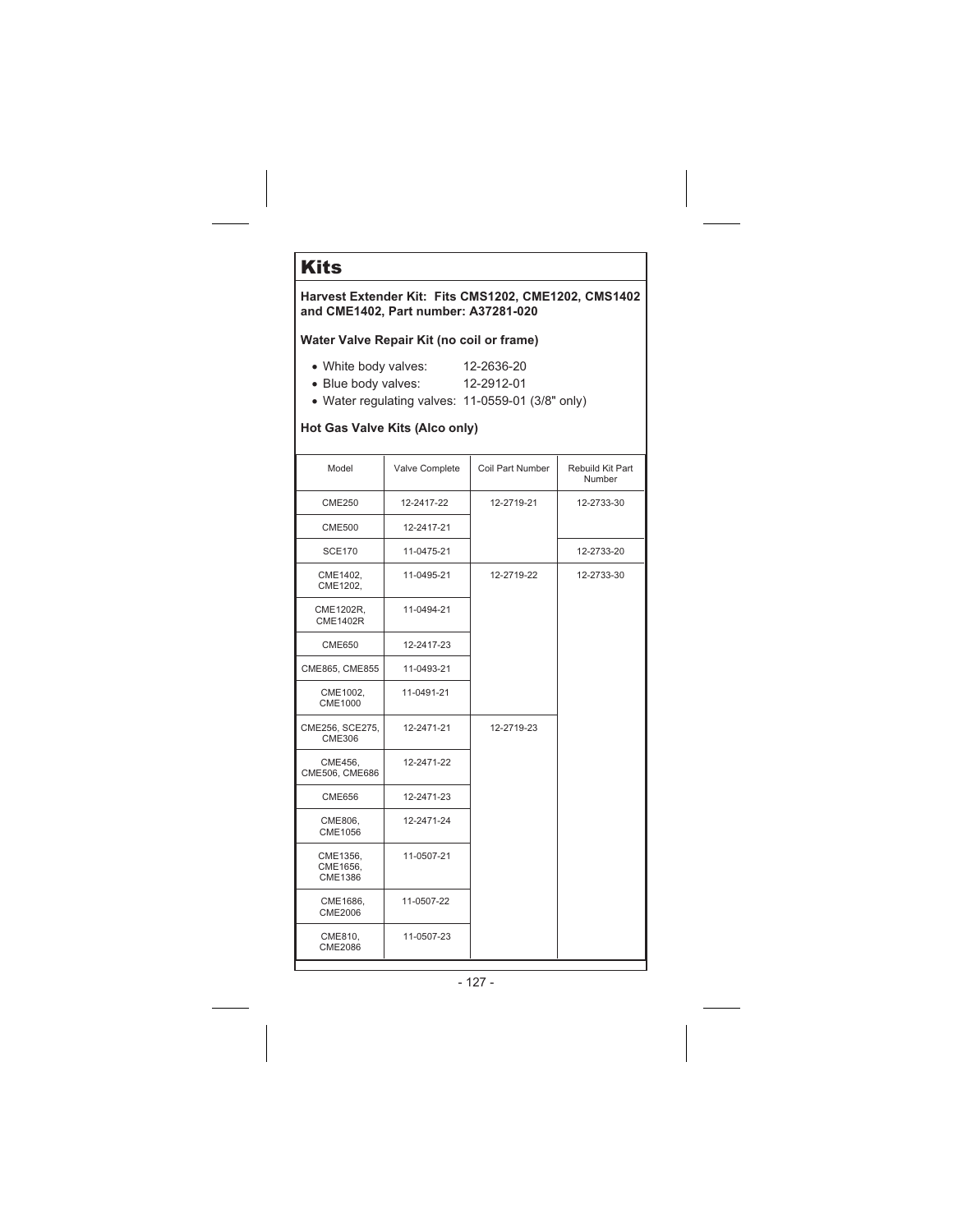### Ice Storage Bin Doors

**Parts identification usually requires an accurate model number. However, it is sometimes difficult to locate the model and serial number of an ice storage bin. This table is intended to identify the model of the bin by the size of the bin door. It applies to Scotsman brand bins only.**

| Length          | Width            | <b>Bin Model</b>               |  |
|-----------------|------------------|--------------------------------|--|
| 21              | $11\frac{1}{4}$  | SLB150/260                     |  |
| 21              | 15               | <b>SLB375</b>                  |  |
| $22\frac{1}{4}$ | $16\frac{1}{4}$  | B90 or BX87                    |  |
| $29\frac{1}{4}$ | $15\frac{1}{4}$  | <b>B350</b>                    |  |
| 29 %            | 19 1/2           | <b>HTB555</b>                  |  |
| $30\frac{1}{4}$ | 11 1/4           | HTB250/350/500                 |  |
| $30\frac{1}{4}$ | 15 <sub>2</sub>  | <b>BH550</b>                   |  |
| $32\frac{1}{2}$ | 19 3/4           | B80 (1 door) or B120 (2 doors) |  |
| 42              | 15 <sub>2</sub>  | <b>BH800</b>                   |  |
| $42\frac{1}{2}$ | $11\frac{1}{4}$  | <b>B40 or B60</b>              |  |
| 44              | 16               | BH1370                         |  |
| 44 1/4          | 15 $\frac{1}{2}$ | BH1351/1352/1360               |  |
| 47 1/2          | $14\frac{3}{4}$  | <b>BH900</b>                   |  |
| 47 1/2          | 15               | <b>BH900C</b>                  |  |
| 49 1/2          | 15               | BH1000                         |  |
| 51              | 15               | <b>BH1000C</b>                 |  |
| 52              | 13               | <b>BH750</b>                   |  |
| 52              | 15 $\frac{1}{2}$ | <b>BH1000A</b>                 |  |
| 31 1/2          | 18 1/2           | BH1100/1300/1600               |  |
| 19 3/4          | 15 3/4           | Ice Express System             |  |
|                 |                  |                                |  |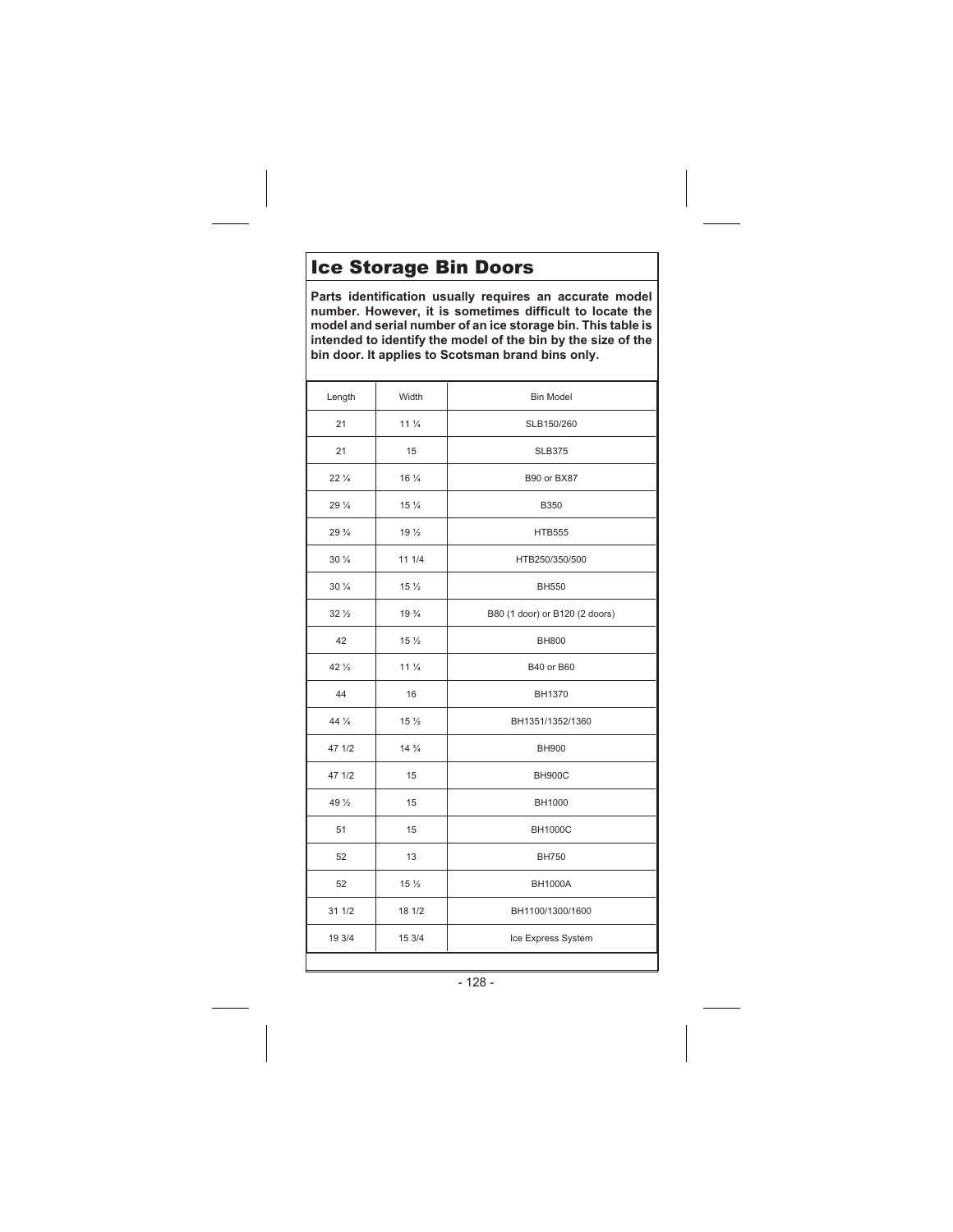### Inlet Water Valves

**Scotsman uses several different inlet water valves.**

**All have a screen on the inlet.**



**If the water flow into the cuber is below what is listed for the model in question, the water valve's screen may need to be cleaned. On the valve pictured above, the inlet fitting will have to be removed to get to the screen. A sheet metal screw turned partially into the screen may be used to pull the screen out.**

**Inlet water valves should not be operated without the screen.**

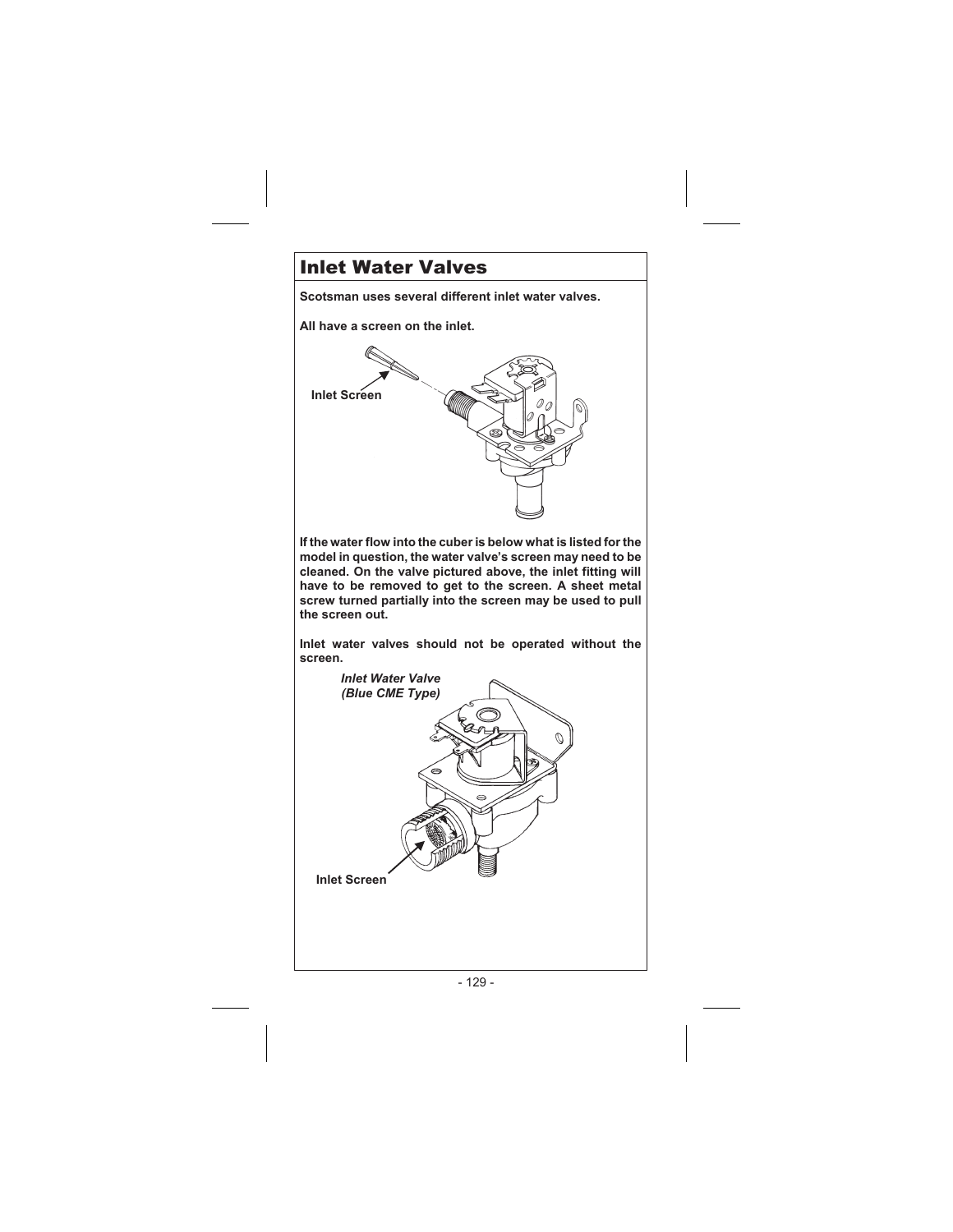### Cuber Capacity Check

#### **1. Check cube size - is it correct?**

- CM, CMS, CME, SCE275 type: Harvests in vertical strips
- AC, MC, HC, CS55, CS60 type: Full cubes with a dimple in the bottom.
- SCE170 type: Harvests as a sheet 3/16" bridge, 1/16" dimple.

#### **2. Check ice formation pattern - is it even?**

- Must make ice over all freezing surfaces - nearly evenly.

#### **3. Measure water temperature to ice machine.**

#### **4. Measure air temperature**

- Air cooled check air temp into the coil
- Water cooled check ambient air

**5. Operate the machine for 2 cycles and then measure the total cycle time (freeze + harvest). Compare to the cycle time in the manual or this book for the air and water temperatures the ice machine is operating in.**

- $\bullet$  90/70 = 90<sup>o</sup>F. air temp and 70<sup>o</sup>F. water temp.
- $\bullet$  70/50 = 70<sup>o</sup>F. air temp and 50<sup>o</sup>F. water temp.
- Temperatures above will cause longer cycles
- Temperatures below will cause shorter cycles
- Temperatures in between will result in cycle times between 90/70 and 70/50 times.

**6. If total cycle time is within a minute or two of what is listed in the machines's service manual for the temperatures the unit is in, the capacity is normal.**

**Note: Harvest times set for winter operation (for those units with adjustable harvest times) will extend the total cycle beyond normal.**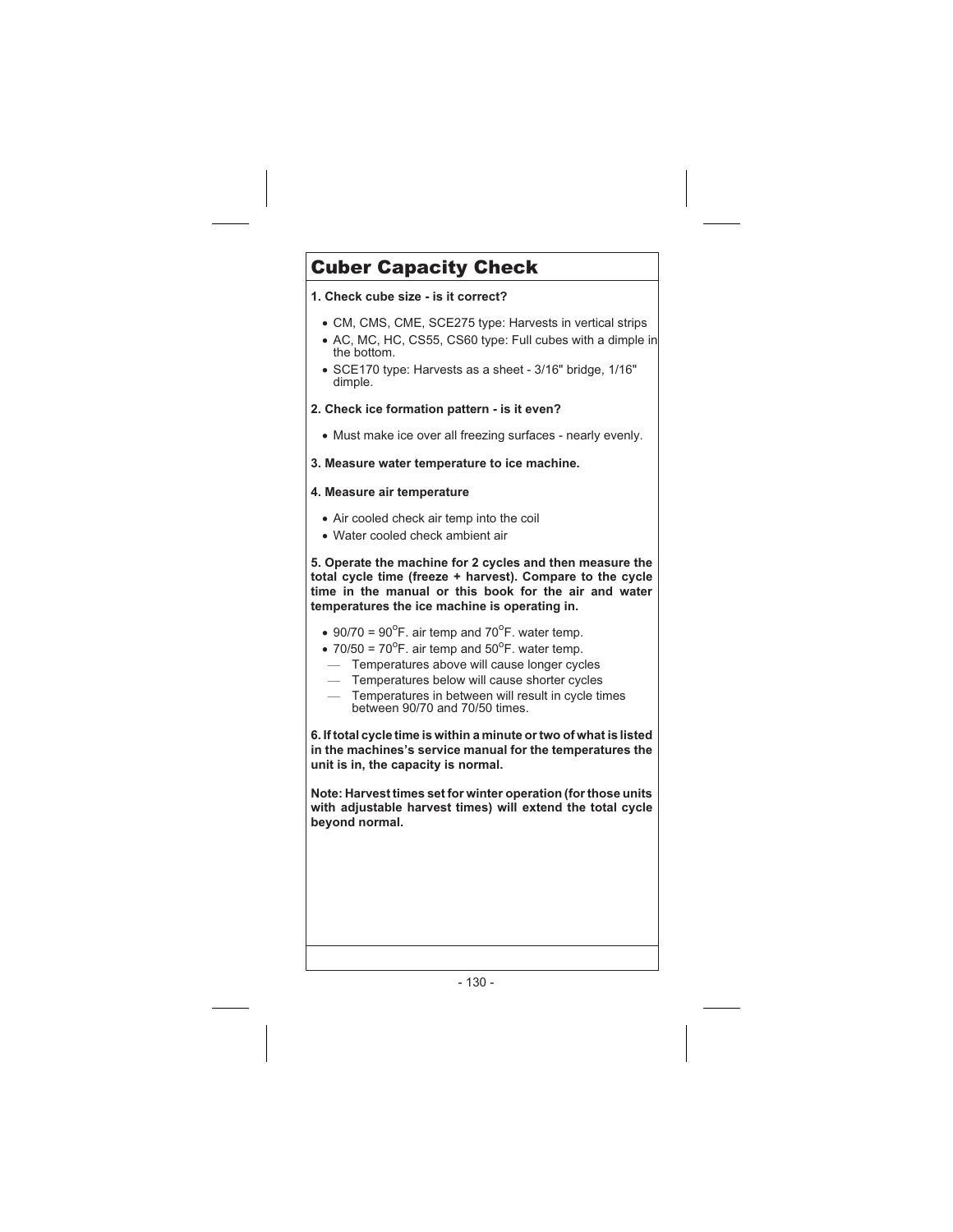#### Refrigerant Temperature-Pressure Chart

|                               |                                                 |               | TEMPR-12R22R502R-404A^HP81^                                                                    |
|-------------------------------|-------------------------------------------------|---------------|------------------------------------------------------------------------------------------------|
|                               |                                                 |               | $-14. \ldots 2.8 \ldots 13.8 \ldots 19.5 \ldots 21.1 \ldots 19.6$                              |
| $-12. \ldots 3.7$             |                                                 |               | $\ldots$ . 15.1 $\ldots$ . 21.0 $\ldots$ . 22.6 $\ldots$ . 21.1                                |
| $-10.$ 4.5                    |                                                 |               | $\ldots$ 16.5 $\ldots$ 22.6 $\ldots$ 24.2 $\ldots$ 22.7                                        |
|                               |                                                 |               | $-8. \ldots 5.4 \ldots 17.9 \ldots 24.2 \ldots 25.9 \ldots 24.4$                               |
| $-6.$ 6.3                     | $\ldots$ 19.3                                   |               | $\ldots$ . 25.8 $\ldots$ . 27.6 $\ldots$ . 26.1                                                |
| $-4.$ 7.220.8                 |                                                 |               | $\ldots$ 27.5 $\ldots$ 29.3 $\ldots$ 27.8                                                      |
|                               |                                                 |               | $-2.$ 8.222.429.331.129.7                                                                      |
|                               |                                                 |               |                                                                                                |
|                               | $\ldots$ . 24.8 $\ldots$ . 32.0                 |               |                                                                                                |
|                               |                                                 |               | $2$ . 10.2 25.6 32.9 34.9 33.5                                                                 |
|                               |                                                 |               | 411.227.334.936.935.5                                                                          |
|                               |                                                 |               | $6$ . 12.3 29.1 36.9 39.0 37.5                                                                 |
|                               |                                                 |               | $813.530.938.941.139.6$                                                                        |
|                               |                                                 |               | $10, \ldots, 14.6, \ldots, 32.8, \ldots, 41.0, \ldots, 43.3, \ldots, 41.8$                     |
|                               | $11. \ldots . 15.2 \ldots . 33.7 \ldots . 42.1$ |               |                                                                                                |
| $12. \ldots 15.8 \ldots 34.7$ |                                                 |               | $\ldots$ 43.2 $\ldots$ 45.5 $\ldots$ 44.1                                                      |
|                               |                                                 |               | 14. 17.1 36.7 45.4 47.8 46.4<br>15. 17.7 37.7 46.5                                             |
|                               |                                                 |               |                                                                                                |
| $16. \ldots 18.4 \ldots 38.7$ |                                                 |               | $\ldots$ . 47.7 $\ldots$ 50.2. $\ldots$ 48.8                                                   |
|                               |                                                 |               | $18. \ldots 19.7 \ldots 40.9 \ldots 50.0 \ldots 52.7 \ldots 51.2$                              |
|                               | $19. \ldots 20.4 \ldots 41.9 \ldots 51.2$       |               | $20. \ldots 21.0 \ldots 43.0 \ldots 52.5 \ldots 55.2 \ldots 53.8$                              |
| $22. \ldots$ 22.4 45.3        |                                                 | $\ldots$ 54.9 | $\ldots$ 57.8. $\ldots$ 56.4                                                                   |
|                               | $23$ 23.2 46.4 56.2                             |               |                                                                                                |
|                               |                                                 |               | $24. \ldots 23.9 \ldots 47.6 \ldots 57.5 \ldots 60.4 \ldots 59.1$                              |
|                               |                                                 |               | $26. \ldots 25.4 \ldots 49.9 \ldots 60.1 \ldots 63.2 \ldots 61.8$                              |
|                               | $27. \ldots 26.1 \ldots 51.2 \ldots 61.5$       |               |                                                                                                |
|                               |                                                 |               | 28. 26.9 52.4 62.8 66.0. 64.6                                                                  |
| $30. \ldots 28.5 \ldots 54.9$ |                                                 |               | $\ldots$ 65.6 $\ldots$ 68.9 $\ldots$ 67.5                                                      |
|                               | $31. \ldots 29.3 \ldots 56.2 \ldots 67.0$       |               |                                                                                                |
|                               |                                                 |               | $32.\dots 30.1 \dots 57.5 \dots 68.4 \dots 71.8\dots 70.5$                                     |
|                               | $33$ 30.9 58.8 69.9                             |               |                                                                                                |
| $34. \ldots 31.7 \ldots 60.1$ |                                                 |               | $\ldots$ . 71.3 $\ldots$ . 74.9 $\ldots$ . 73.6                                                |
| $36. \ldots 33.4 \ldots 62.8$ |                                                 |               | 1.1.74.3.1.78.0.1.1.76.7                                                                       |
|                               |                                                 |               | $38. \ldots$ . 35.2 65.6 77.4 81.3. 80.0                                                       |
|                               |                                                 |               | $40. \ldots 37.0 \ldots 68.5 \ldots 80.5 \ldots 84.6 \ldots 83.3$                              |
|                               |                                                 |               | $42. \ldots 38.8 \ldots 71.5 \ldots 83.8 \ldots 88.0 \ldots 86.7$                              |
|                               |                                                 |               | 44. 40.7 74.5 87.0 91.4. 90.2                                                                  |
|                               |                                                 |               | $46. \ldots 42.7 \ldots 77.6 \ldots 90.4 \ldots 95.0 \ldots 93.8$                              |
|                               |                                                 |               | $48. \ldots 44.7 \ldots 80.8 \ldots 93.9 \ldots 98.7 \ldots 97.4$                              |
| $60. \ldots 57.7$             | $\ldots$ 101.6 $\ldots$ 116.4                   |               | $50. \ldots 46.7 \ldots 84.0 \ldots 97.4 \ldots 102.4 \ldots 101.2$<br>$\ldots$ 125.1<br>127.4 |
| $70. \ldots . 70.2$           | $\ldots$ 121.4 $\ldots$ 137.6                   |               | $\ldots$ 148.2. $\ldots$ 150.6                                                                 |
|                               | $80. \ldots 84.2 \ldots 143.6 \ldots 161.2$     |               | $\ldots$ 174.0. $\ldots$ 176.5                                                                 |
|                               | $90. \ldots 99.8 \ldots 168.4 \ldots 187.4$     |               | $\ldots$ 202.9. $\ldots$ 205.2                                                                 |
|                               | 100117.2195.9216.2                              |               | $\ldots$ 235.1 237.1                                                                           |
|                               |                                                 |               | $110136.4226.4247.9270.8272.2$                                                                 |
|                               |                                                 |               | $120157.7259.9282.7310.3310.9$                                                                 |
| 130                           |                                                 |               | $\ldots$ . 181.0 296.8 320.8 353.9 353.2                                                       |
| 140                           |                                                 |               | $\ldots$ 206.6 $\ldots$ 337.3 $\ldots$ 362.6 $\ldots$ 401.9 $\ldots$ 399.5                     |
| 150                           |                                                 |               | $\ldots$ 234.6 $\ldots$ 381.5 $\ldots$ 408.4 $\ldots$ 454.5 $\ldots$ 449.9                     |
|                               |                                                 |               | $*50^{\circ}$ F = Sat. Vapor >50 $^{\circ}$ F.<br>= Sat. Liguid.                               |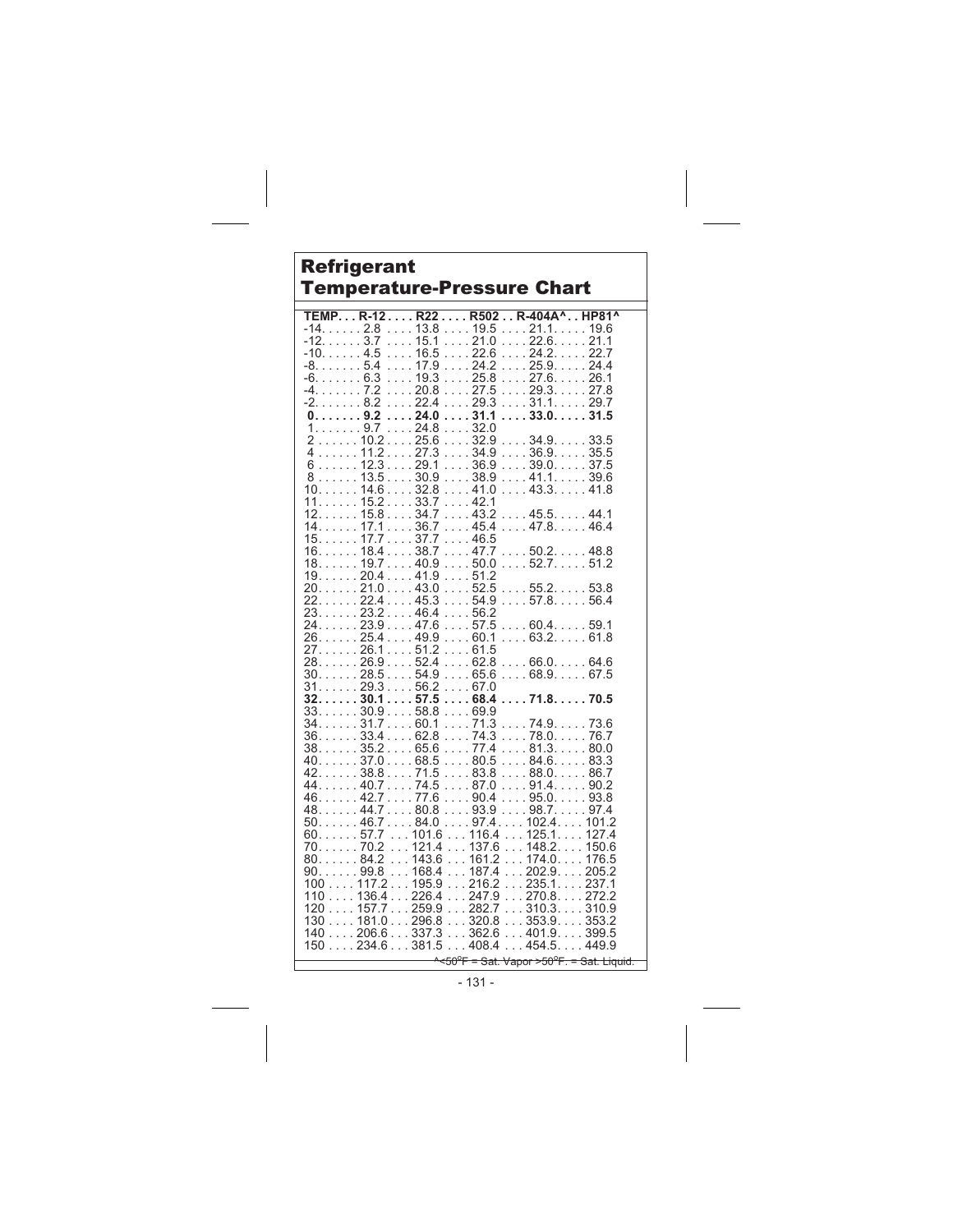#### 0 85325  $\frac{1}{2}$  82661 2 80090 3 77607 4 75210 5 72896 6 70660 7 68501 8 66415 9 64400 10 62453 11 60571 12 58752 13 56995 14 55296 15 53653 16 52065 17 50529 18 49043 19 47607 20 46217 21 44872 22 43571 23 42313 24 41094 25 39915 26 38774 27 37669 28 36600 29 35564 30 34561 31 33590 32 32649 33 31738 34 30855 35 30000 36 29171 37 28368 38 27589 39 26835 40 26104 41 25395 42 24707 43 24041 44 23394 45 22767 46 22159 47 21569 48 20997 49 20442 50 19903 51 19381 52 18873 S3 18381 54 17903 55 17439 56 16988 57 16551 58 16126 59 15714 60 15313 61 14924 62 14546 63 14179 64 13823 65 13476 66 13139 67 12812 68 12494 69 12185 70 11884 71 11592 72 11308 73 11031 74 10763 75 10502 76 10247 77 10000 78 9760 79 9526 80 9299 81 9077 82 8862 83 8652 84 8448 85 8250 86 8056 87 7868 88 7685 89 7507 90 7333 91 7164 92 6999 93 6839 94 6683 95 6530 96 6382 97 6238 98 6097 99 5960 100 5826 101 5696 102 5569 103 5446 104 5325 105 5208 106 5093 107 4981 108 4872 109 4766 110 4663 111 4562 112 4463 113 4367 114 4273 115 4182 116 4093 117 4006 118 3921 119 3838 120 3757 121 3678 122 3601 123 3526 124 3452 125 3381 126 3311 127 3243 128 3176 129 3111 130 3047 131 2985 CM<sup>3</sup> Thermistor Values Temp Resistance  $(F^{\circ})$ ) (ohms) Temp Resistance  $(F^{\circ})$ ) (ohms) Temp Resistance  $(F^{\circ})$ ) (ohms)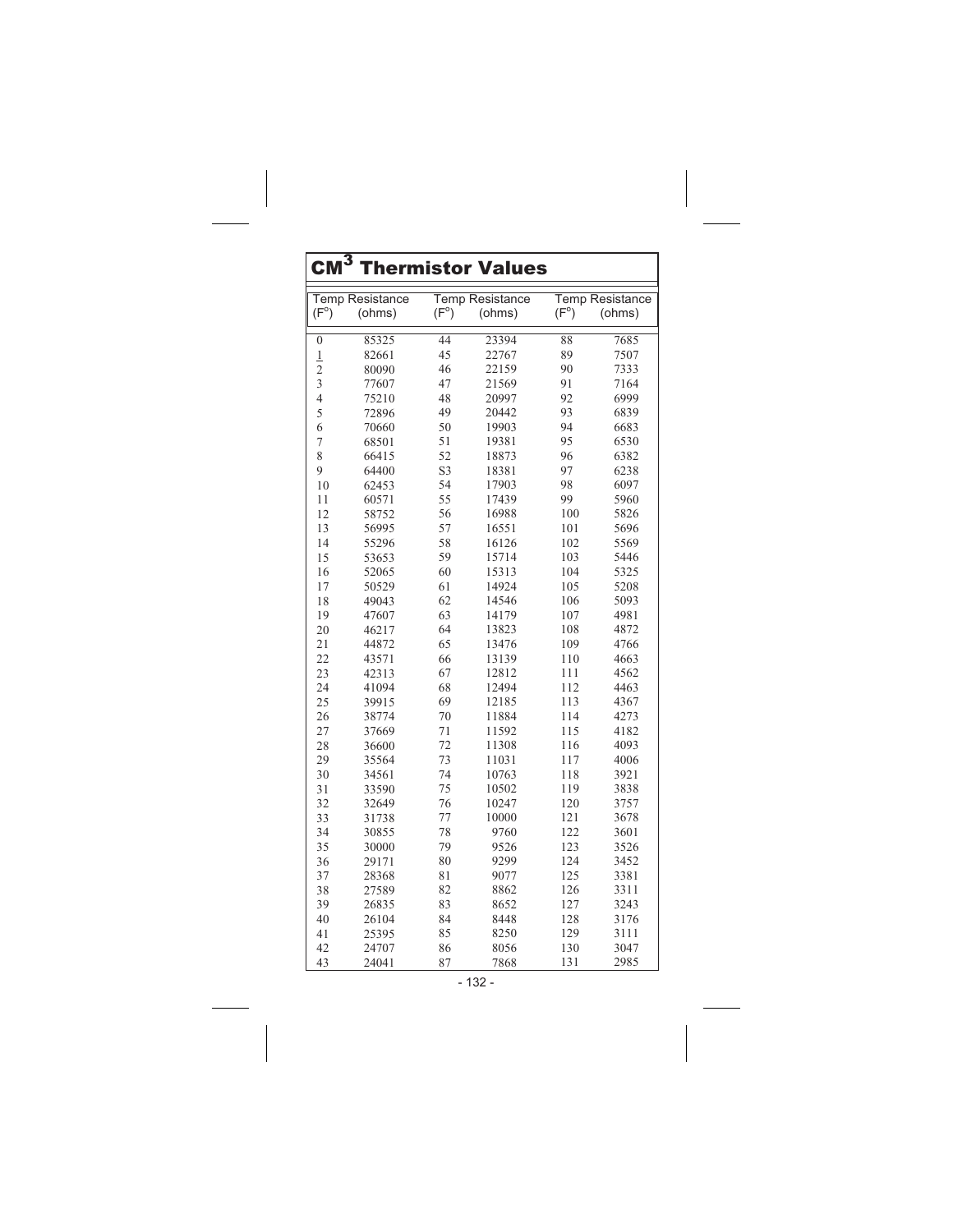| $CM^3$<br><b>Thermistor Values</b>                                                                                                                                                                             |                                                                                                                                                                                                                                              |                                                                                                                                                                                                         |                                                                                                                                                                                                                       |                                                                                                                                                                                                                |                                                                                                                                                                                                                |
|----------------------------------------------------------------------------------------------------------------------------------------------------------------------------------------------------------------|----------------------------------------------------------------------------------------------------------------------------------------------------------------------------------------------------------------------------------------------|---------------------------------------------------------------------------------------------------------------------------------------------------------------------------------------------------------|-----------------------------------------------------------------------------------------------------------------------------------------------------------------------------------------------------------------------|----------------------------------------------------------------------------------------------------------------------------------------------------------------------------------------------------------------|----------------------------------------------------------------------------------------------------------------------------------------------------------------------------------------------------------------|
| $(F^{\circ})$                                                                                                                                                                                                  | <b>Temp Resistance</b><br>(ohms)                                                                                                                                                                                                             | $(F^{\circ})$                                                                                                                                                                                           | <b>Temp Resistance</b><br>(ohms)                                                                                                                                                                                      | $(F^{\circ})$                                                                                                                                                                                                  | <b>Temp Resistance</b><br>(ohms)                                                                                                                                                                               |
| 132<br>133<br>134<br>135<br>136<br>137<br>138<br>139<br>140<br>141<br>142<br>143<br>144<br>145<br>146<br>147<br>148<br>149<br>150<br>151<br>152<br>153<br>154<br>155<br>156<br>157<br>158<br>159<br>160<br>161 | 2924<br>2865<br>2807<br>2751<br>2696<br>2642<br>2589<br>2537<br>2487<br>2438<br>2390<br>2343<br>2297<br>2252<br>2208<br>2165<br>2123<br>2082<br>2042<br>2003<br>1965<br>1927<br>1890<br>1855<br>1819<br>1785<br>1752<br>1719<br>1687<br>1655 | 175<br>176<br>177<br>178<br>179<br>180<br>181<br>182<br>183<br>184<br>185<br>186<br>187<br>188<br>189<br>190<br>191<br>192<br>193<br>194<br>195<br>196<br>197<br>198<br>199<br>200<br>201<br>202<br>203 | 1279<br>1256<br>1234<br>1212<br>1190<br>1169<br>1149<br>1129<br>1109<br>1090<br>1071<br>1052<br>1034<br>1016<br>998<br>981<br>965<br>948<br>932<br>916<br>901<br>885<br>871<br>856<br>842<br>828<br>814<br>800<br>787 | 218<br>219<br>220<br>221<br>222<br>223<br>224<br>225<br>226<br>227<br>228<br>229<br>230<br>231<br>232<br>233<br>234<br>235<br>236<br>237<br>238<br>239<br>240<br>241<br>242<br>243<br>244<br>245<br>246<br>247 | 616<br>606<br>597<br>587<br>578<br>569<br>560<br>551<br>543<br>534<br>526<br>518<br>510<br>502<br>495<br>487<br>480<br>472<br>465<br>458<br>451<br>444<br>438<br>431<br>425<br>419<br>412<br>406<br>400<br>394 |
| 162<br>163<br>164<br>165<br>166<br>167<br>168<br>169<br>170<br>171<br>172<br>173<br>174                                                                                                                        | 1624<br>1594<br>1565<br>1536<br>1508<br>1480<br>1453.<br>1427<br>1401<br>1375<br>1350<br>1326<br>1302                                                                                                                                        | 204<br>205<br>206<br>207<br>208<br>209<br>210<br>211<br>212<br>213<br>214<br>215<br>216<br>217                                                                                                          | 774<br>761<br>749<br>737<br>724<br>713<br>701<br>690<br>679<br>668<br>657<br>646<br>636<br>626                                                                                                                        | 246<br>249<br>250                                                                                                                                                                                              | 389<br>383<br>377                                                                                                                                                                                              |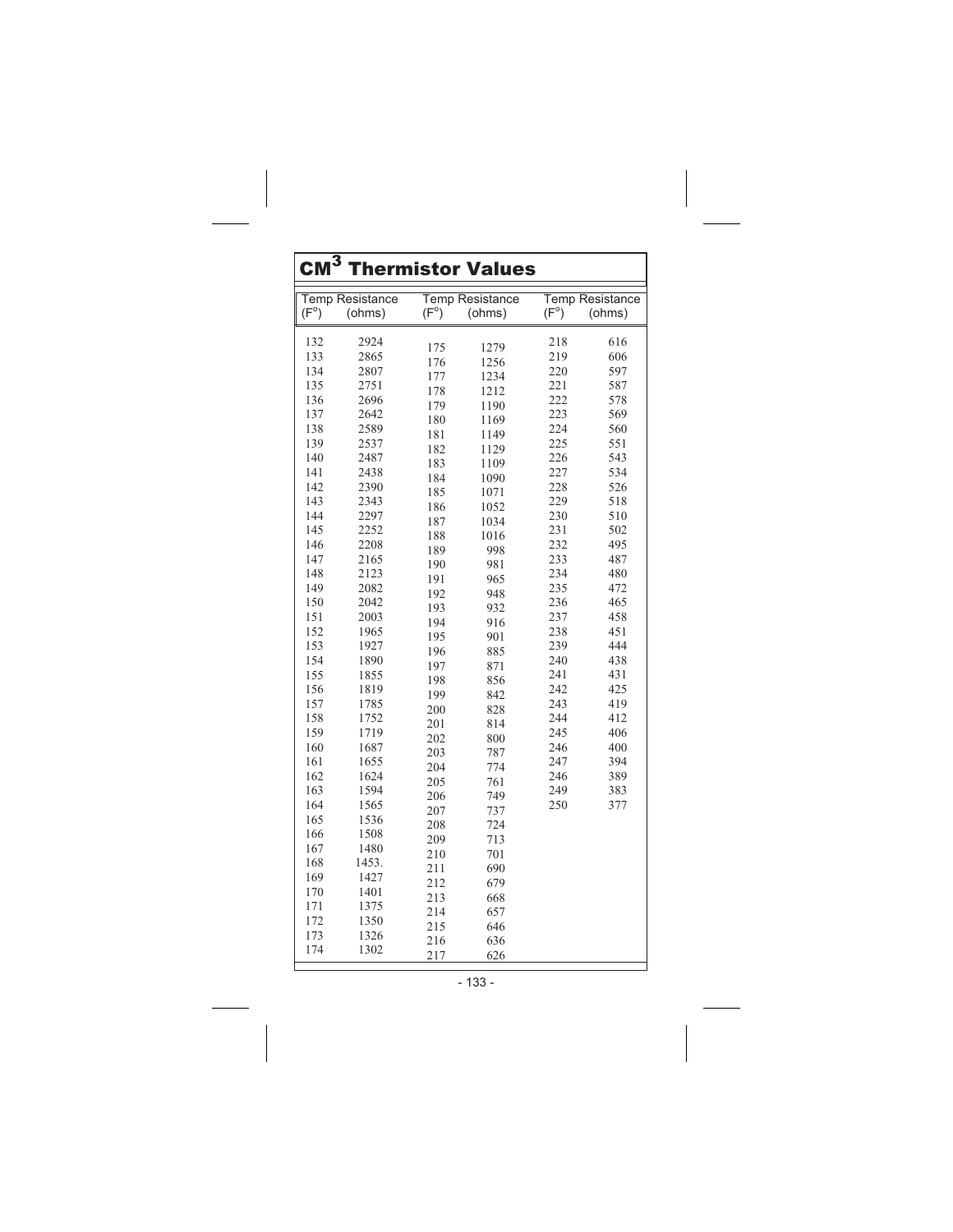#### Sonar

**Sonar is used as an ice level control on several Scotsman Cubers:**

**Models using 4 position control:**

- MCM860
- MCM1062
- MCM1462

**Models using 2 position control**

- CMS1002
- CME1002
- CMS1202 • CMS1402
- CME1202 • CME1402
- 
- CME865

**Sonar will shut the ice machine off when the ice level builds up to the point where it is within the selected distance from the transducer, located in the base of the ice machine.**

**Selection is controlled by a switch, either a 4 position rotary switch or a 2 position rocker switch.**

**On the board is a 5 pin connection point for the switch. The pins are numbered 1 thru 5. 5 is common. A connection between a pin (1-4) and 5 determines the shut off point.**

| Pin Connections Shut-Off Distance Setting |                            |
|-------------------------------------------|----------------------------|
| $ 9 \frac{3}{4}$ " to 12"                 | Full                       |
| 15" to 16"                                | $\frac{3}{4}$              |
| 3 (BU) to 5 (BK) 22" to 23"               | $\frac{1}{2}$ (or Partial) |
| 30" to 31"                                | $\frac{1}{4}$              |
|                                           |                            |

**12-2402-01 is the harness for the two position switch.**

**The 4 position switch includes its harness.**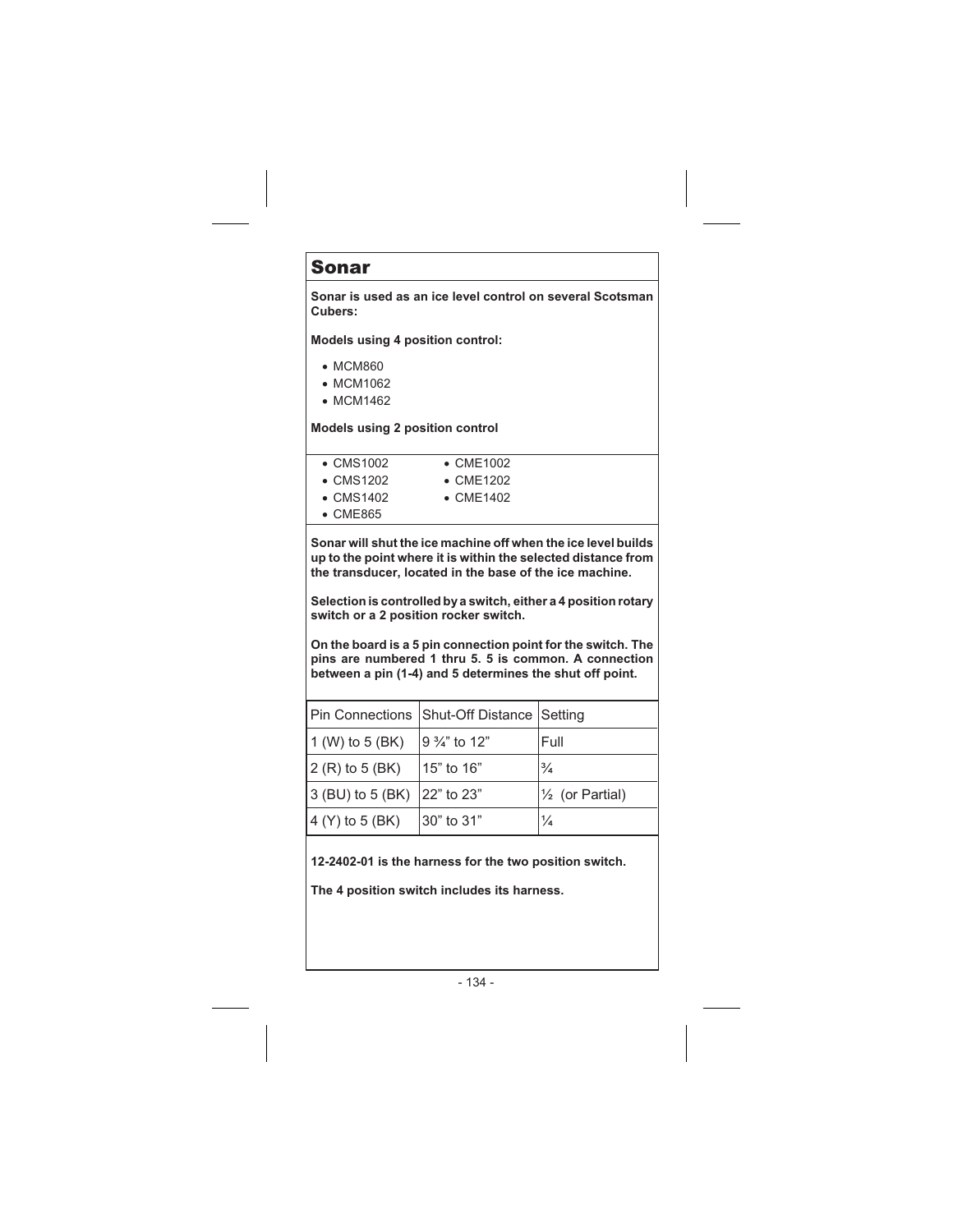### Compressor Potential Relays

**The part number prefix for a Scotsman compressor start relay is 18-1903, the ending numbers identify the individual part's configuration.**

| <b>Part Number</b> | <b>Pick-Up Volts</b> | Drop Out<br>Volts | Continuous<br><b>Voltage Rating</b> | Hz |
|--------------------|----------------------|-------------------|-------------------------------------|----|
| 18-1903-04         | 150-160              | $20 - 55$         | 130                                 | 60 |
| 18-1903-18         | 340-360              | 55-125            | 336                                 | 60 |
| 18-1903-21         | 320-340              | 60-140            | 395                                 | 60 |
| 18-1903-22         | 300-320              | 60-133            | 336                                 | 50 |
| 18-1903-26         | 320-340              | 75-160            | 420                                 | 60 |
| 18-1903-28         | 260-280              | 75-150            | 420                                 | 60 |
| 18-1903-29         | 240-260              | 60-140            | 395                                 | 60 |
| 18-1903-30         | 280-300              | 60-140            | 336                                 | 50 |
| 18-1903-31         | 170-180              | 45-90             | 256                                 | 60 |
| 18-1903-33         | 190-200              | 55-115            | 332                                 | 60 |
| 18-1903-34         | 300-320              | 75-160            | 420                                 | 60 |
| 18-1903-35         | 190-200              | 60-124            | 336                                 | 50 |
| 18-1903-40         | 170-180              | 40-90             | 336                                 | 60 |
| 18-1903-44         | 150-160              | 45-90             | 256                                 | 60 |
| 18-1903-46         | 190-200              | 60-130            | 395                                 | 60 |
| 18-1903-47         | 300-320              | 60-140            | 395                                 | 60 |
| 18-1903-50         | 210-230              | 75-150            | 420                                 | 60 |
| 18-1903-52         | 170-180              | 55-115            | 332                                 | 60 |
| 18-1903-53         | 160-170              | 35-77             | 228                                 | 50 |
| 18-1903-54         | 240-260              | 60-140            | 395                                 | 60 |
| 18-1903-55         | 160-170              | 40-90             | 332                                 | 60 |
| 18-1903-56         | 240-260              | 60-121            | 337                                 | 50 |
| 18-1903-57         | 190-200              | 55-115            | 332                                 | 60 |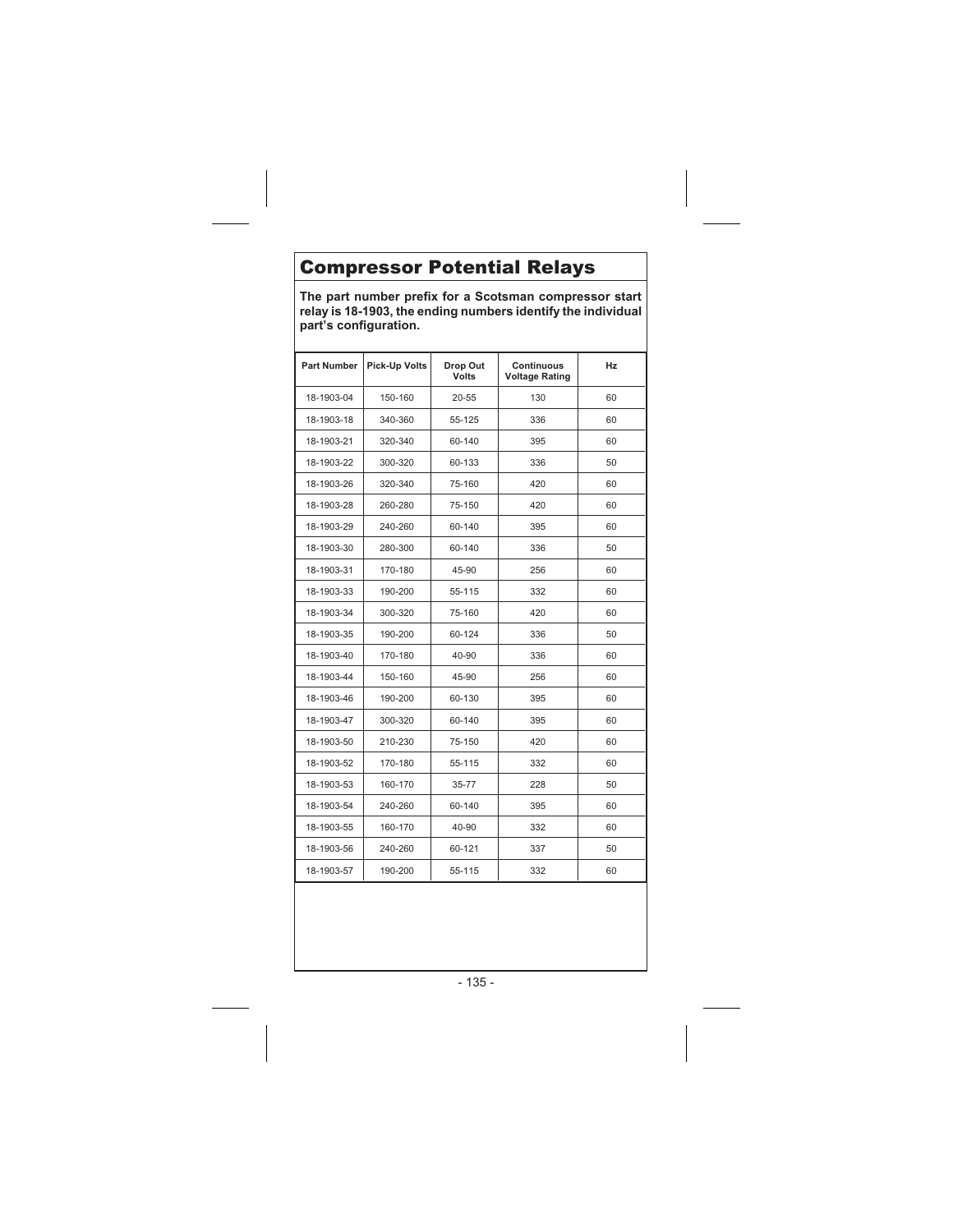### Start Capacitors

**The part number prefix for a Scotsman start capacitor is 18-1901, the ending numbers identify the individual part's configuration.**

| Part Number | MFD       | <b>VAC</b> |
|-------------|-----------|------------|
| 18-1901-03  | 124-149   | 220        |
| 18-1901-04  | 324-389   | 110        |
| 18-1901-09  | 161-193   | 220        |
| 18-1901-12  | 540-648   | 110        |
| 18-1901-15  | 145-174   | 220        |
| 18-1901-20  | 108-130   | 330        |
| 18-1901-23  | 130-156   | 330        |
| 18-1901-27  | 189-227   | 330        |
| 18-1901-33  | 189-227   | 220        |
| 18-1901-40  | 88-109    | 250        |
| 18-1901-41  | 378-455   | 135        |
| 18-1901-42  | 270-324   | 160        |
| 18-1901-43  | 61-72     | 250        |
| 18-1901-45  | 88-106    | 330        |
| 18-1901-47  | 282-340   | 110        |
| 18-1901-48  | 145-174   | 250        |
| 18-1901-49  | 243-292   | 110        |
| 18-1901-50  | 145-174   | 250        |
| 18-1901-51  | 108-130   | 250        |
| 18-1901-52  | 130-156   | 250        |
| 18-1901-53  | 88-106    | 220        |
| 18-1901-54  | 108-130   | 220        |
| 18-1901-55  | 72-88     | 250        |
| 18-1901-56  | 72-88     | 330        |
| 18-1901-57  | 64-77     | 330        |
| 18-1901-58  | 270-324   | 330        |
| 18-1901-59  | 145-174   | 330        |
| 18-1901-60  | 288-352   | 125        |
| 18-1901-61  | 113-138   | 220        |
| 18-1901-62  | 145-175   | 165        |
| 18-1901-63  | 161-193   | 165        |
| 18-1901-64  | $21 - 25$ | 330        |
| 18-1901-65  | 243-292   | 165        |
|             |           |            |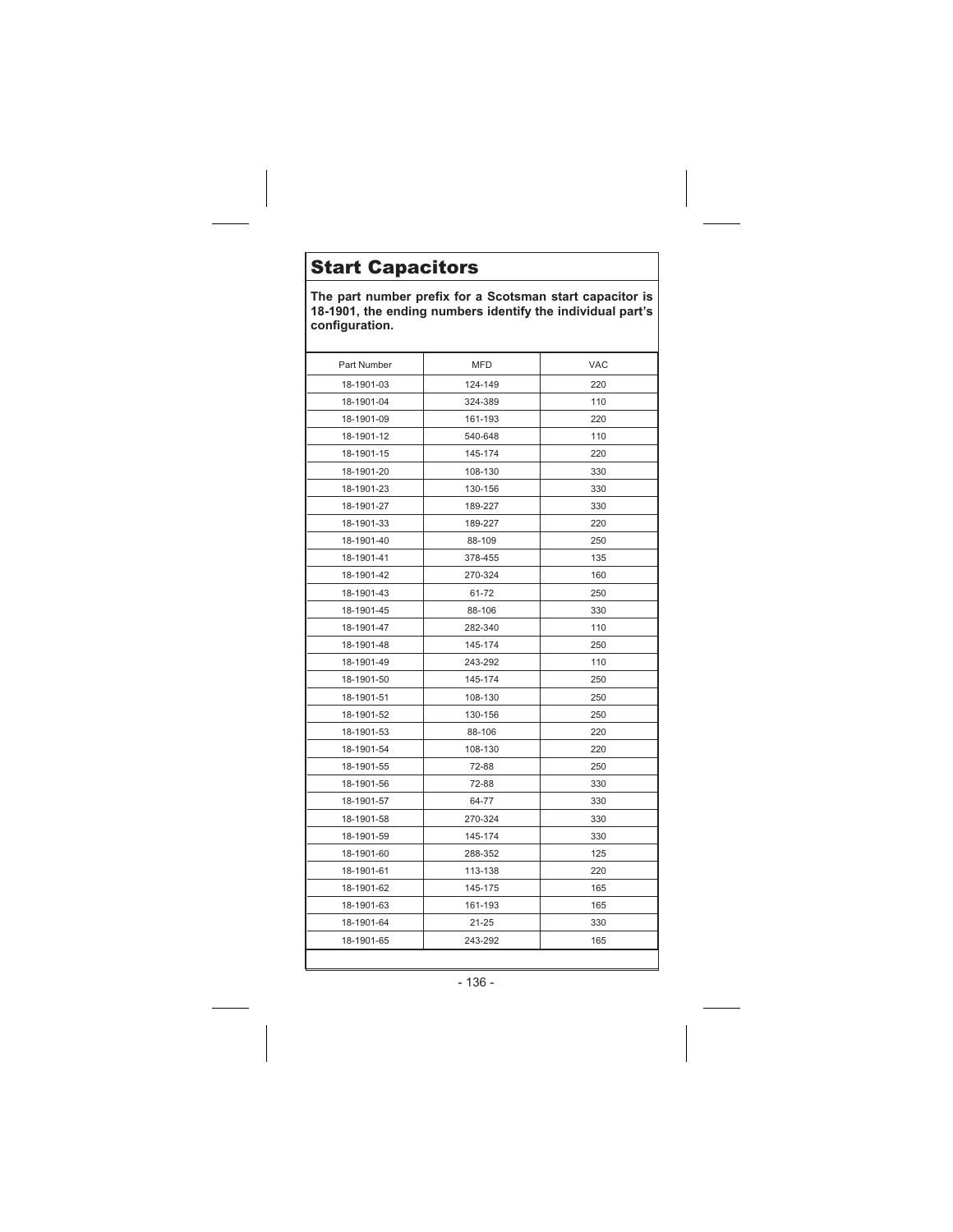### Run Capacitors

**The part number prefix for a Scotsman run capacitor is 18-1902, the ending numbers identify the individual part's configuration.**

| <b>Part Number</b> | <b>MFD</b> | <b>VAC</b> |
|--------------------|------------|------------|
| 18-1902-17         | 10         | 370        |
| 18-1902-27         | 40         | 440        |
| 18-1902-28         | 30         | 440        |
| 18-1902-29         | 20         | 370        |
| 18-1902-30         | 15         | 440        |
| 18-1902-45         | 25         | 370        |
| 18-1902-51         | 35         | 370        |
| 18-1902-52         | 15         | 370        |
| 18-1902-53         | 30         | 370        |
| 18-1902-55         | 35         | 370        |
| 18-1902-56         | 40         | 370        |
| 18-1902-57         | 45         | 370        |
| 18-1902-58         | 50         | 440        |
| 18-1902-59         | 60         | 370        |
| 18-1902-62         | 80         | 370        |
| 18-1902-63         | 30         | 440        |
| 18-1902-64         | 35         | 440        |
| 18-1902-65         | 17.5       | 440        |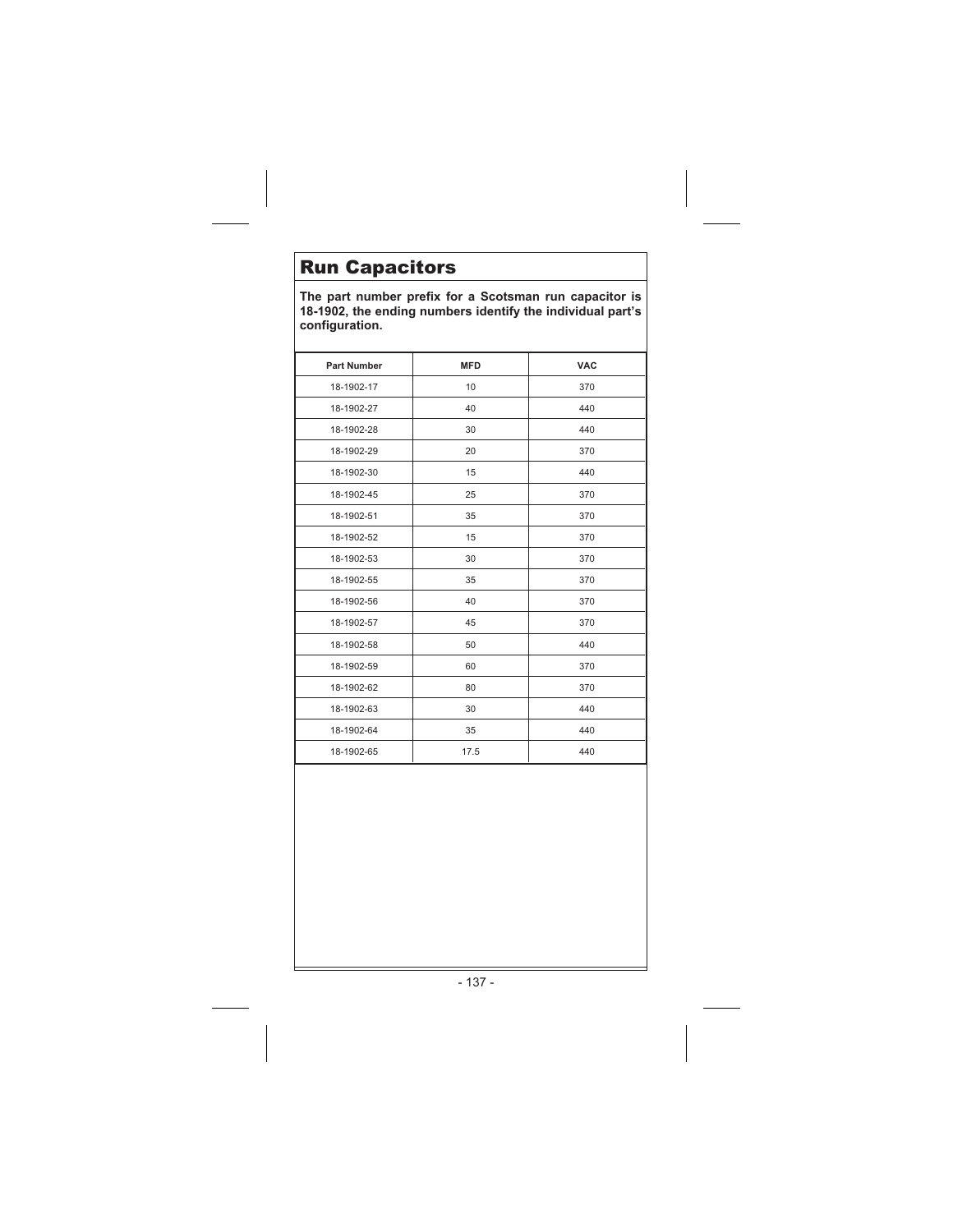# **Purge Adjustment**

**Adjust by using the push buttons on the Controller.**

**1. If the machine is on, push and hold the OFF button for more than 3 seconds, then release it.**

**2. Push and hold the OFF button for more than 3 seconds (just until all LEDs flash on) then release it. Do not hold it in it too long.**

**3. Examine the green LEDs. They should have all flashed once, then certain ones will have turned on to indicate which purge level the machine is set at.**

**There are 5 levels of purge available:**

- **Maximum** is when All **5** lights are ON. Use for extreme water conditions. Note: This setting may extend the Harvest cycle and reduce capacity.
- **Heavy** is when these **4** lights are ON: Freeze, Harvest, Clean, Off. Use for moderate to severe water conditions. This setting may extend the Harvest cycle and reduce capacity.
- **Standard** (factory setting) is when these **3** lights are ON: Harvest, Clean, Off. Use for typical water conditions.
- **Moderate** is when these **2** lights are ON: Clean, Off. This is for good water conditions.
- **Minimum** is when this **1** light is ON: Off. For excellent water conditions.

**Adjust by pushing and releasing the Freeze button. Each push and release increases the purge one level up to the maximum, one more changes it to the minimum.**

**4. The machine will automatically restart after 60 seconds of no switch inputs, or restart the machine by pushing in and holding the Off button for more than 3 seconds, then releasing it. The unit will then be Off. The machine may now be placed in a freeze cycle by pushing and releasing the Freeze button.**

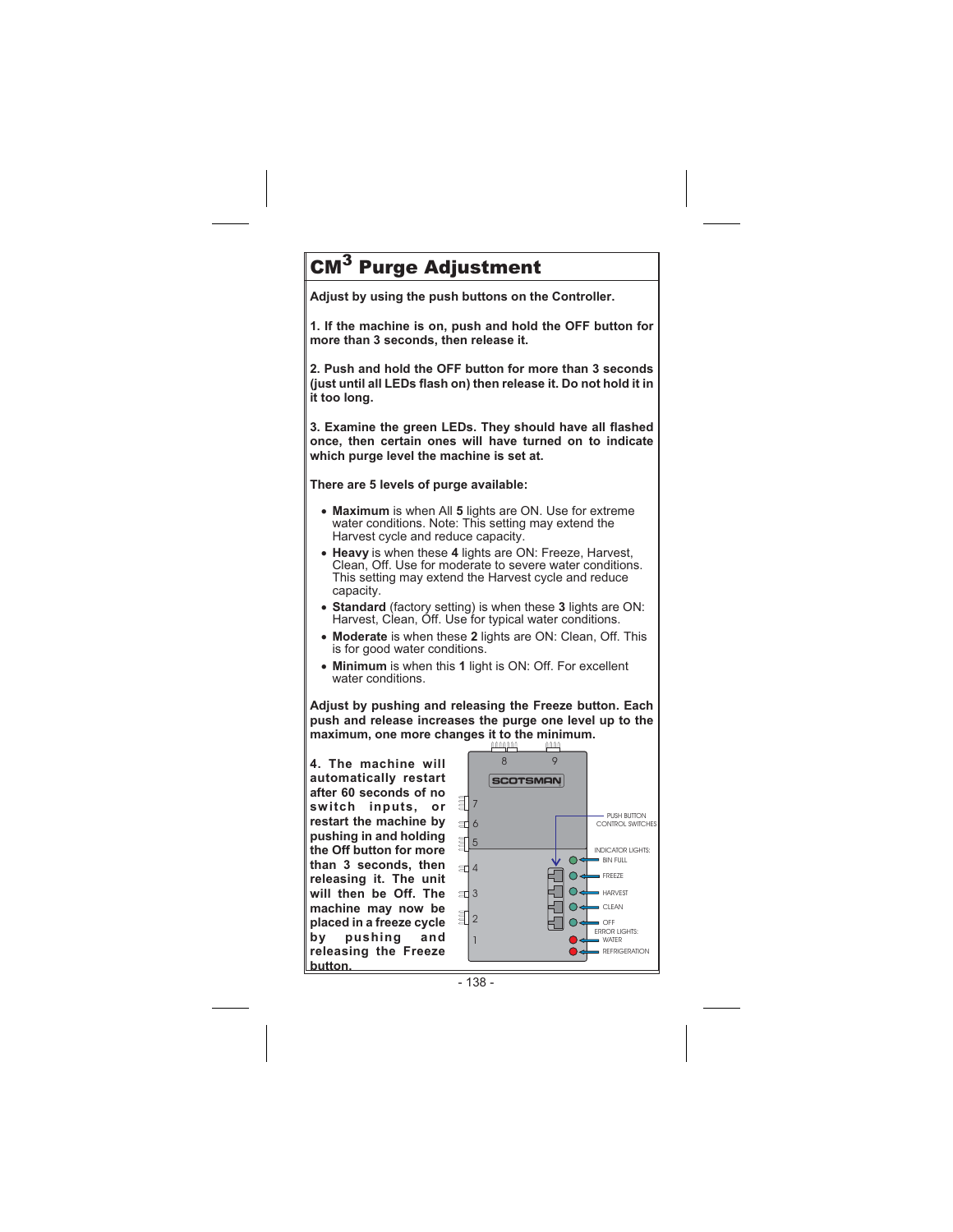# CM<sup>3</sup> - Blue Controller

**Diagnostic Code Recall**

**When the controller encounters a condition in the operation of the ice machine that may be an indicator of a problem, such as a very long freeze time, it displays a problem code with the Diagnostic Indicator Lights. However, if the user resets the controller to get back in operation, the code is no longer displayed, and with the black controllers, it could not be recalled.**

**That has changed with the blue controller. The last two error codes, if any exist, can be recalled.**

**To recall the last error codes:**

**1. Switch the unit Off by holding the Off button in for longer than 3 seconds.**

**2. Hold the Off button down again until the Purge Setting indicators (Green Lights) are on.**

**3. Push and release the Harvest button.**

- The last error code (if any) will be displayed and the purge setting code will disappear.

**4. Push the Harvest button again and the second-to-last error code AND the Bin Full light will be displayed. Only two error codes are available for display.**

- If no error code exists, no code will be displayed and there will be NO LIGHTS showing.
- Pushing Harvest again will toggle back to the last error code and the bin full light will go out.
- Pushing it again will toggle back to the second-to-last error code and also switch on the Bin Full light.

**5. To return from the display of the last error, do nothing for 60 seconds or push and hold the Off button until the off light glows.**

**After returning from the display of the last error (Off light is on), the machine may be returned to the ice making process by pushing and releasing the Freeze button.**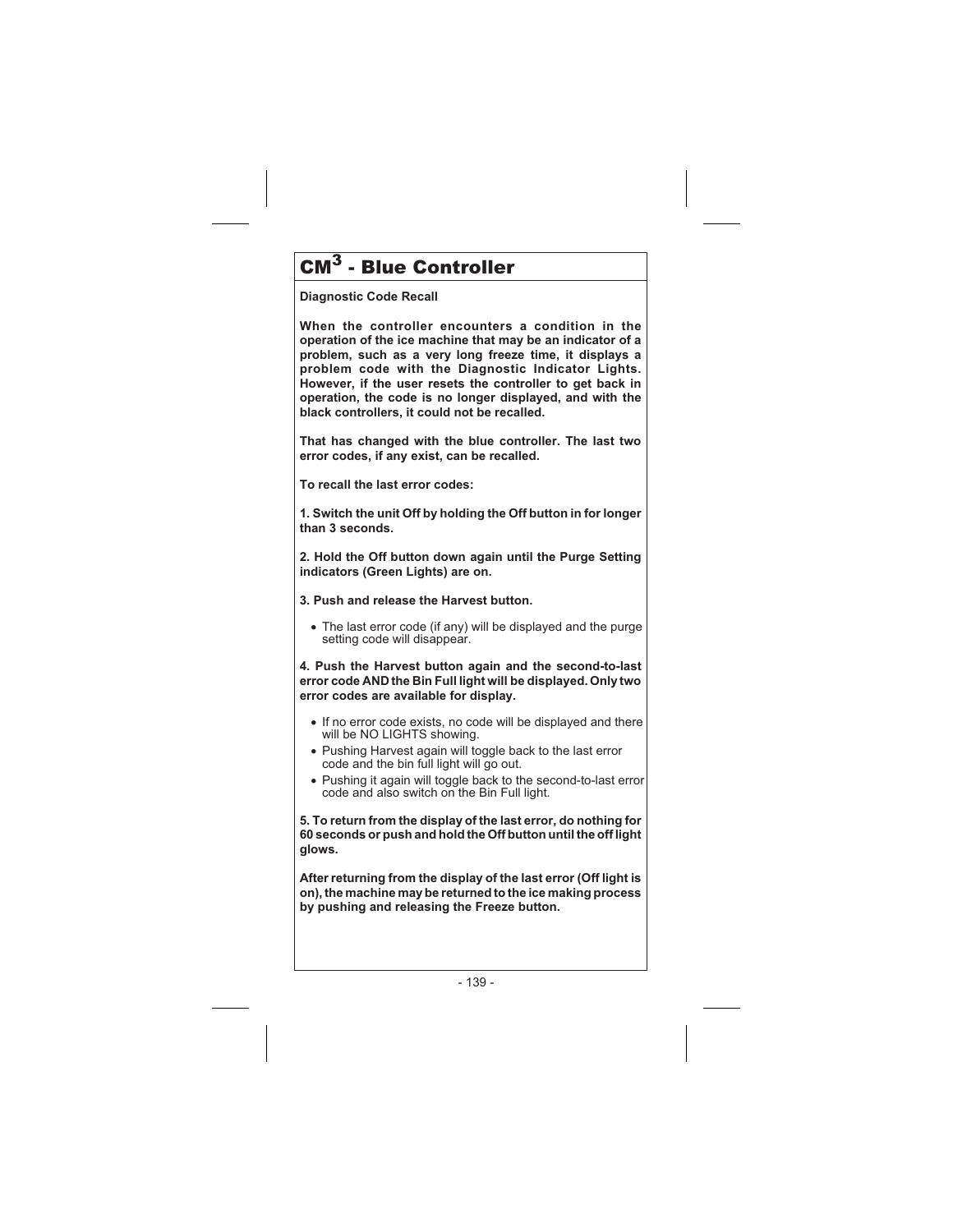# CM<sup>3</sup> Water Level Sensor **Diagnostics**



**1. Confirm that at least one light on the board is glowing. If not, check the power and/or transformer. Push and hold the Off button until the machine stops.**

**2. Unplug water sensor harness from controller (connection #2).**

**3. Set the voltmeter to DC and use a scale low enough to measure less than 40 Volts.**

**4. Measure the voltage between the top and the bottom pins on the controller at connection #2 (the bottom is ground or negative).**

- Normal (unplugged): Black controllers - 24 to 30 VDC. Blue controllers - .5 to 2 VDC

**If the reading is low, check the power supply to the controller or the controller itself. If it is roughly 24 - 30 V proceed to the next step.**

**5. Reconnect the harness. Be SURE it is on properly and has a good connection. To confirm, unplug the harness from the water sensor and redo step #4 at the end of the harness. Then plug the harness back onto the sensor.**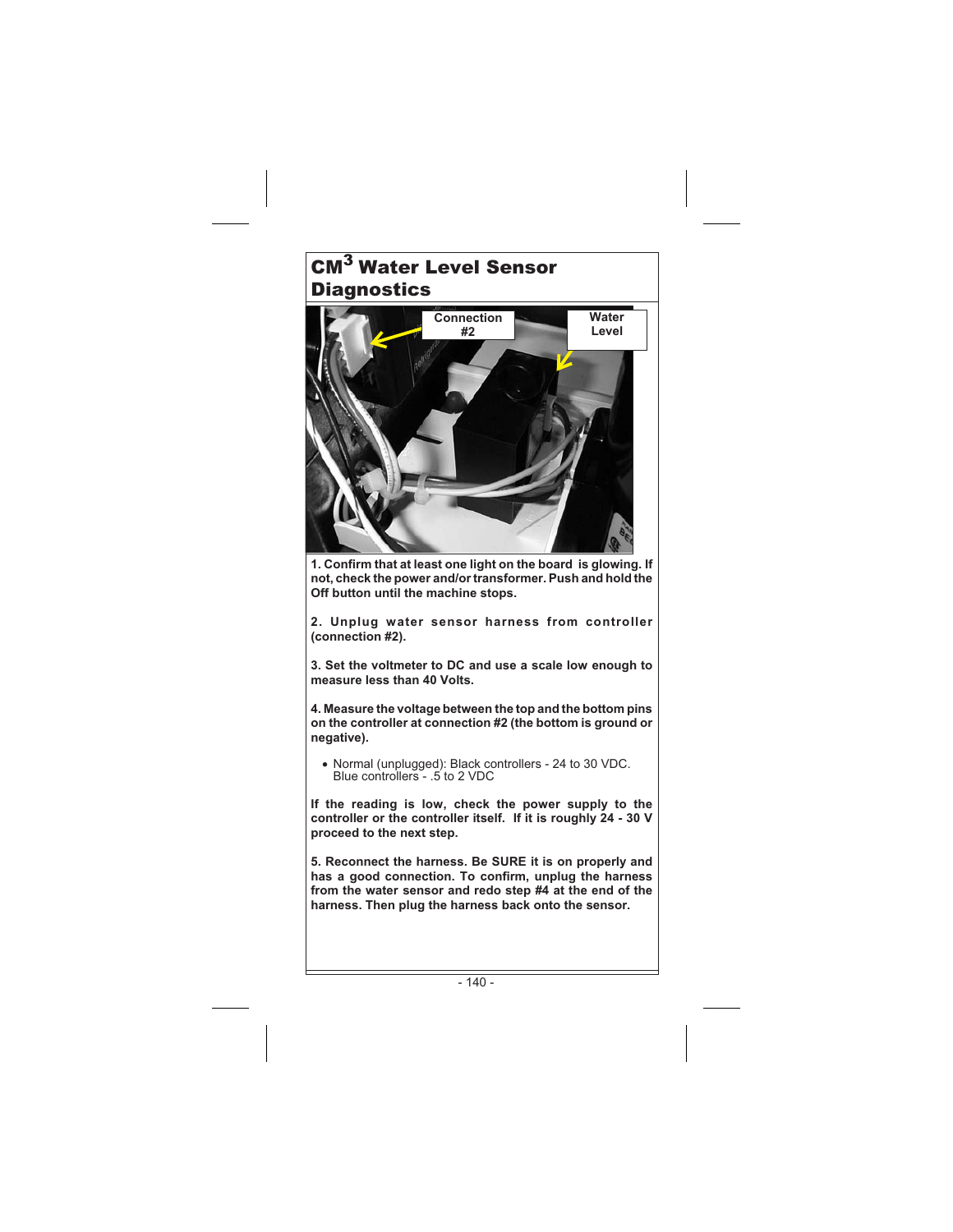**Harness Connected Voltage (DC)**

**6. At the controller, measure the voltage between the top and bottom pins on connection #2. This should be between 2 and 3.5 VDC. If it outside this range there is a problem in the sensor and it should be changed out. If it is within this range, proceed to the next step.**

- Blue to Yellow (plugged in): Black controllers - 2 to 3.5 VDC. Blue controllers - .4 to 2 VDC.

**7. Place negative voltmeter probe on the bottom terminal (yellow wire). Place the other on the one just above it (terminate freeze sender - white wire). Move the float stem/stick up and down and note the voltage changes. It should change from between about 5 VDC as the light is blocked (higher) to a lower reading when un-blocked. If it does not change, the sensor may be dirty or has failed. Remove the dust cover from the sensor to clean it.**

**Note: The sensor must be properly assembled. The terminals of the sensor must be in the lower right corner. If they are in the upper left remove the sensor's dust cover and reverse the board.**

|                          | Yellow (bottom) Blue controllers<br>Black controllers |                           |
|--------------------------|-------------------------------------------------------|---------------------------|
| White - Blocked          | 4 to 5 VDC                                            | about 5 VDC               |
| White - Unblocked <1 VDC |                                                       | less than when<br>blocked |

**8. With the voltmeter probe still on the bottom terminal (of #2), place the other one on the second pin from the top ( red wire). Move the float stick up and down, note the changes in voltage. It should react the same as in step 7.**

|                 | Yellow (bottom) Yellow (Blue<br>Black controllers controllers |                           |
|-----------------|---------------------------------------------------------------|---------------------------|
| Red - Blocked   | 4 to 5 VDC                                                    | about 5 VDC               |
| Red - Unblocked | $<$ 1 VDC                                                     | Less than when<br>blocked |

**9. If all voltages check out, there is nothing wrong with the sensor or the voltage it receives from the controller.**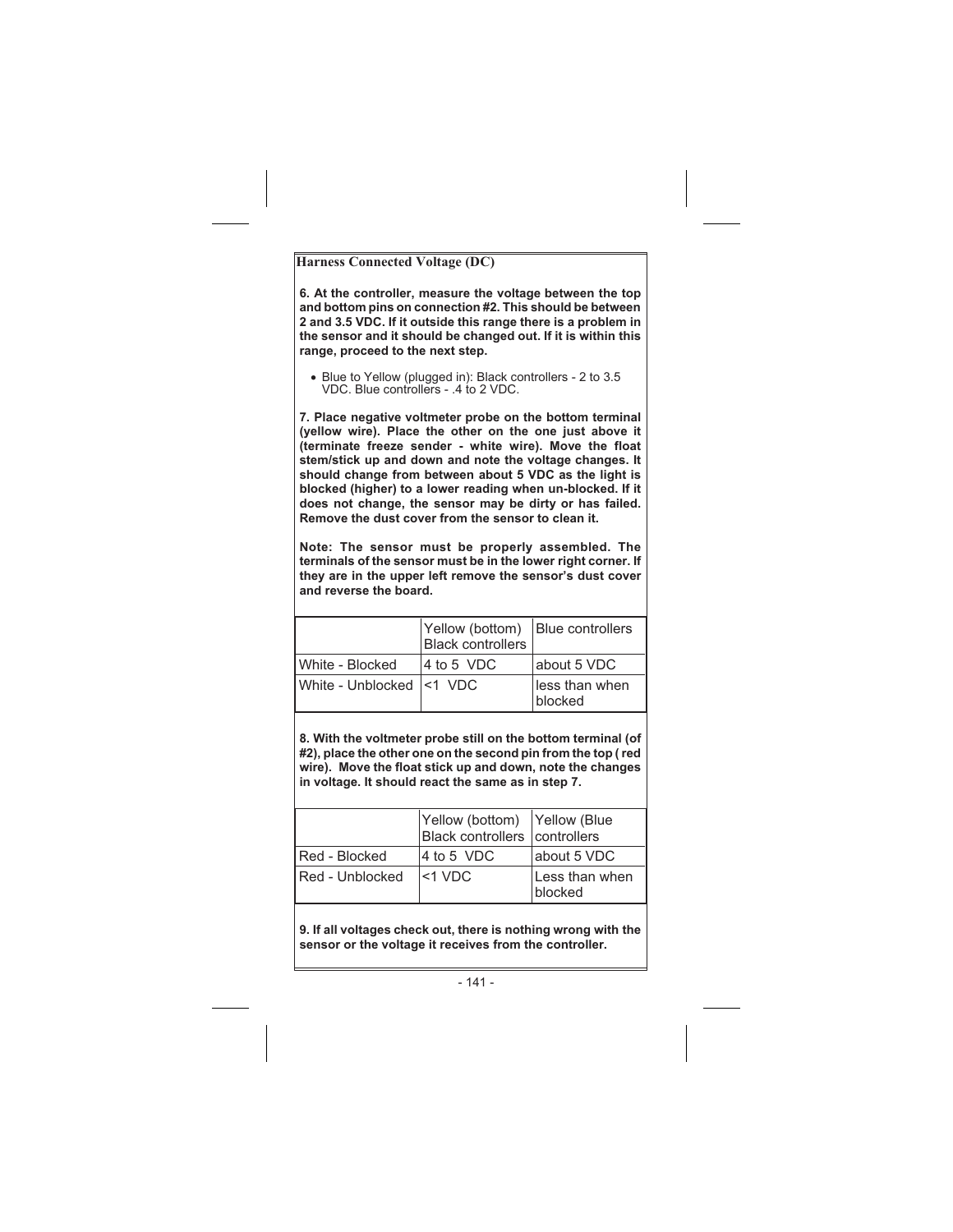### Warranty Summary

**Scotsman's commercial warranty varies by product type, country, and model prefix or model number.**

- All cubers (CS60, CSE60, CME, SCE) BH and SLB bins, CD200, HD and SLD dispensers have 3 years labor, 3 years parts, plus CME, SCE, SLE, and SLC evaporators are covered for 5 years parts and labor and their condensers and compressors have 5 years parts.
- BH1100, BH1300, BH1600, BH1366, BH1666 and HTB bins have 5 years parts and labor.
- ID, RS and IS dispensers have 1 year labor and 2 years parts.
- CSW45 has 1 year parts and labor.
- AutoSentry Flakers, NME654, NME954, NME1254, NME1854, FME804, FME1204, FME1504, FME2404 have three years parts, three years labor and 5 years on the compressor (parts).
- MAR industrial flakers have three years parts and labor plus 10 years parts on the evaporator drum and refrigerant seal kit

**All other products have two years parts, two years labor and 5 years on the compressor (parts).**

**See warranty statements for specific information.**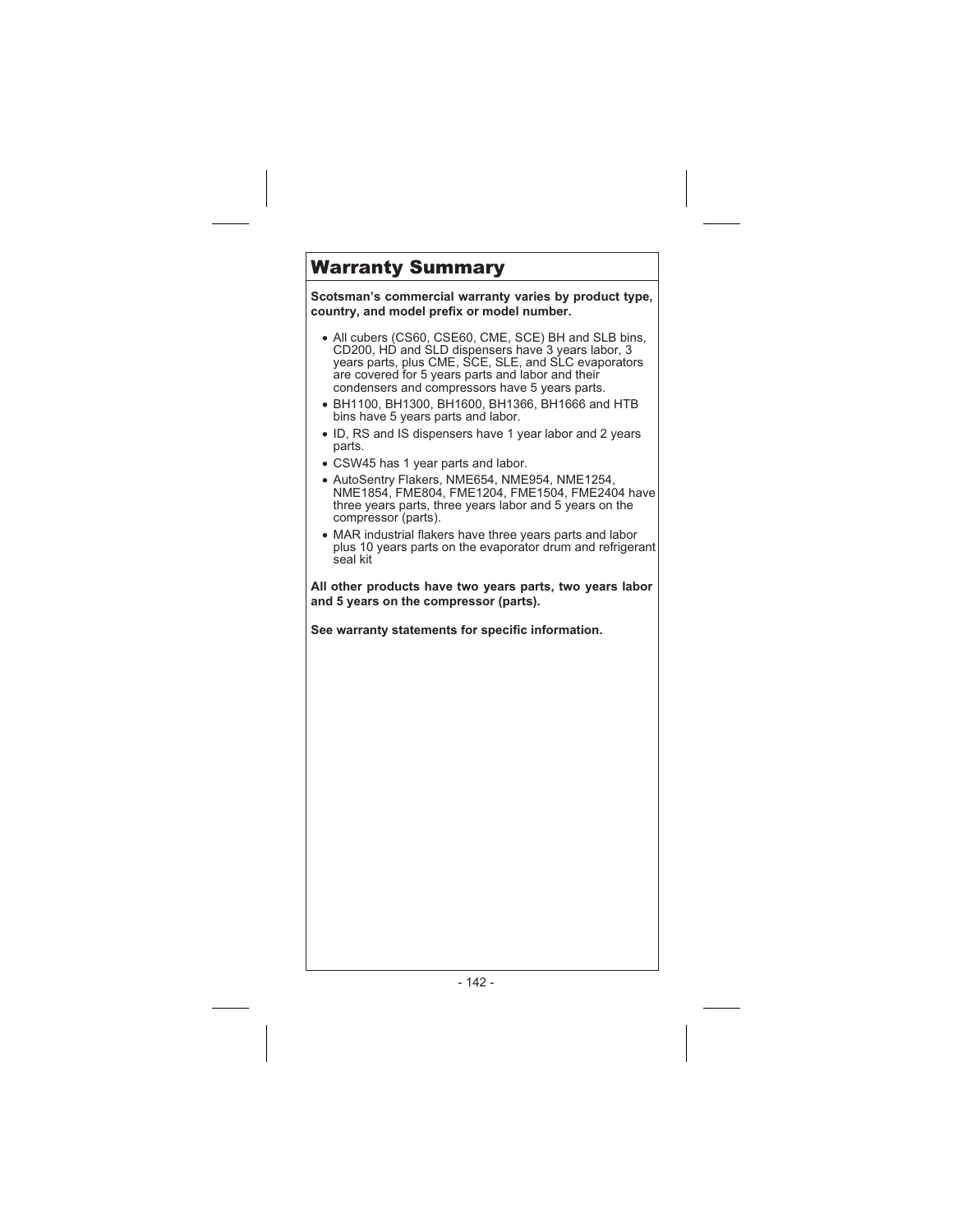### Date Code Chart

**1981 = E**

**Scotsman's production date code is located in the serial number. The code is month & year. From 1972 to May 2004 this date code system was used.**

| <b>Month Code:</b> |                 |                  |
|--------------------|-----------------|------------------|
| January = 07       |                 | $July = 01$      |
| February = 08      |                 | August = $02$    |
| March = $09$       |                 | September = $03$ |
| April = $10$       | $October = 04$  |                  |
| $May = 11$         | November = $05$ |                  |
| <b>June = 12</b>   | December = $06$ |                  |
| Year Code:         |                 |                  |
| $1972 = N$         | $1984 = U$      | $1996 = A$       |
| $1973 = A$         | $1985 = G$      | $1997 = N$       |
| $1974 = P$         | $1986 = V$      | $1998 = B$       |
| $1975 = B$         | $1987 = H$      | $1999 = P$       |
| $1976 = Q$         | $1988 = W$      | $2000 = C$       |
| $1977 = C$         | $1989 = J$      | $2001 = R$       |
| $1978 = R$         | $1990 = X$      | $2002 = D$       |
| $1979 = D$         | $1991 = K$      | $2003 = S$       |
| $1980 = S$         | $1992 = Y$      | $2004 = E$       |

**1982 = T 1983 = F 1994 = Z 1995 = M 2006 = F 2007 = U**

**2005-=T**

**1993 = L**

**For example, if a serial number is 999999-07Y, the 07Y is the date code (January 1992).**

**Machines manufactured after May 2004 use a different code:**

**2 digit Year, 2 digit Month, mfg site ID, six numbers**

$$
\text{Example:}\ 0\ 4\ 0\ 6\ 1\ 3\ 2\ 0\ 9\ 9\ 8\ 8\ 7\ 7
$$

**0406 = Manufactured June, 2004**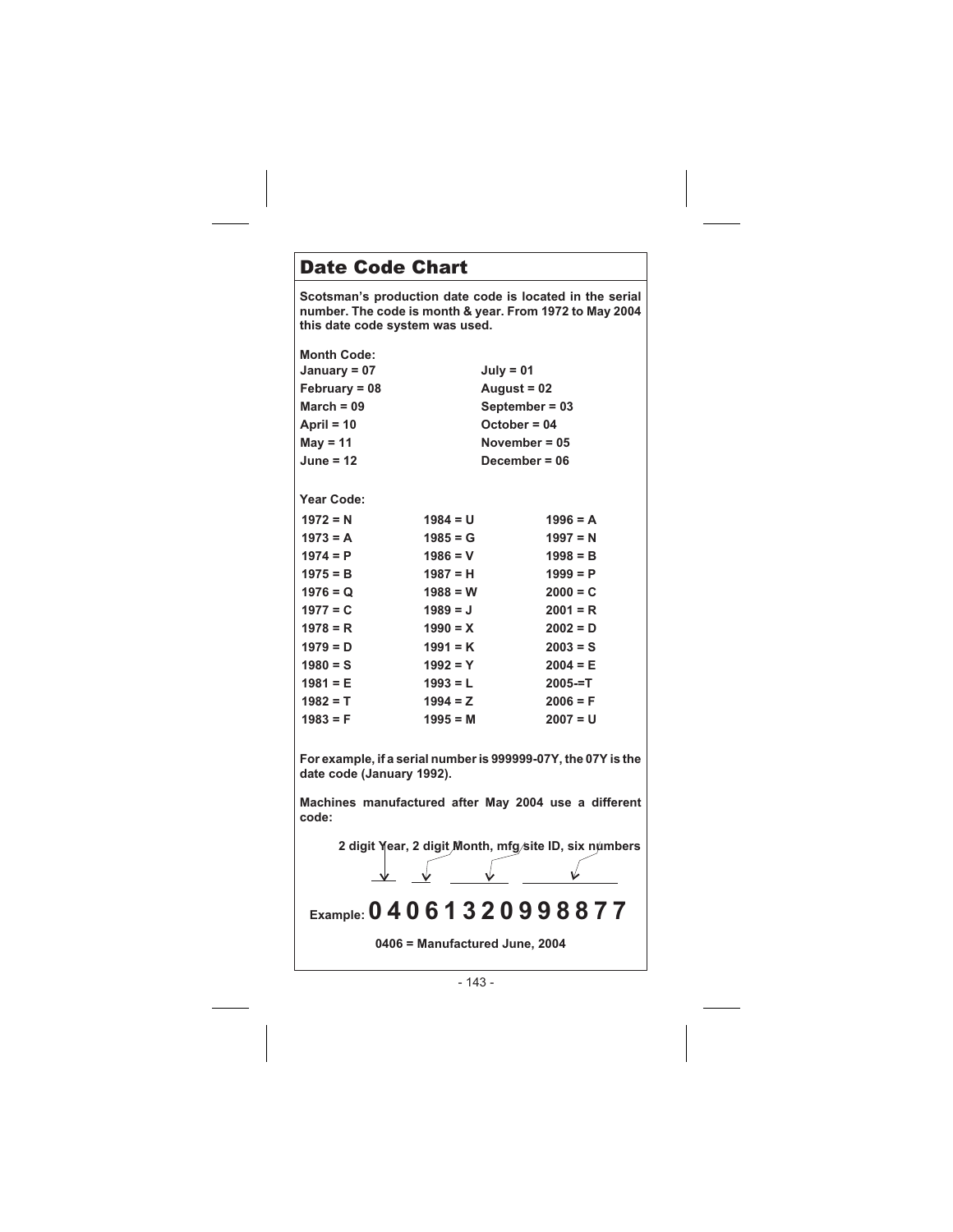# $\overline{\mathsf{CM}}^3$  Controller Revision (3 pages)

**Rev 9 controllers (use began 2/05) provide a new diagnostic procedure that checks two functions of the controller:**

**1. In sequence, all the controller's relays are switched on for a certain time to confirm that power is going to the component and that the component is operating.**

**2. At the end of that test the water level sensor is checked. The green light display on the controller changes as the float stem is manually moved up and down in the sensor.**

**Component Test Sequence:**

**1. Water inlet valve test. Verifies that the water inlet solenoid valve opens and water fills the sump. Some water may overflow into the bin.**

**2. Water Pump test. With water in the sump from the prior test, the pump starts and circulates water.**

**3. Purge valve test. Purge valve opens to discharge water. No effect on overflow models.**

**4. Compressor test. Compressor starts, hot gas valve open for short time.**

**5. Harvest bypass valve test. Compressor on, check valve remote systems verify that the harvest by-pass valve opens.**

**6. All off test. Verifies that the relays open.**

**7. Hot gas valvetest. Verifies that the hot gas valveopens.**

**8. Fan motor test. The fan motor is switched on to verify its operation.**

**To start the diagnostic process**

**1. Push and hold the off button until the unit shuts off.**

**2. Push and hold the off button again until the Purge indicator lights (green lights) switch on.**

**3. Push and hold the clean button until the bin full light starts to blink, that starts the diagnostic. The test will begin and end automatically.**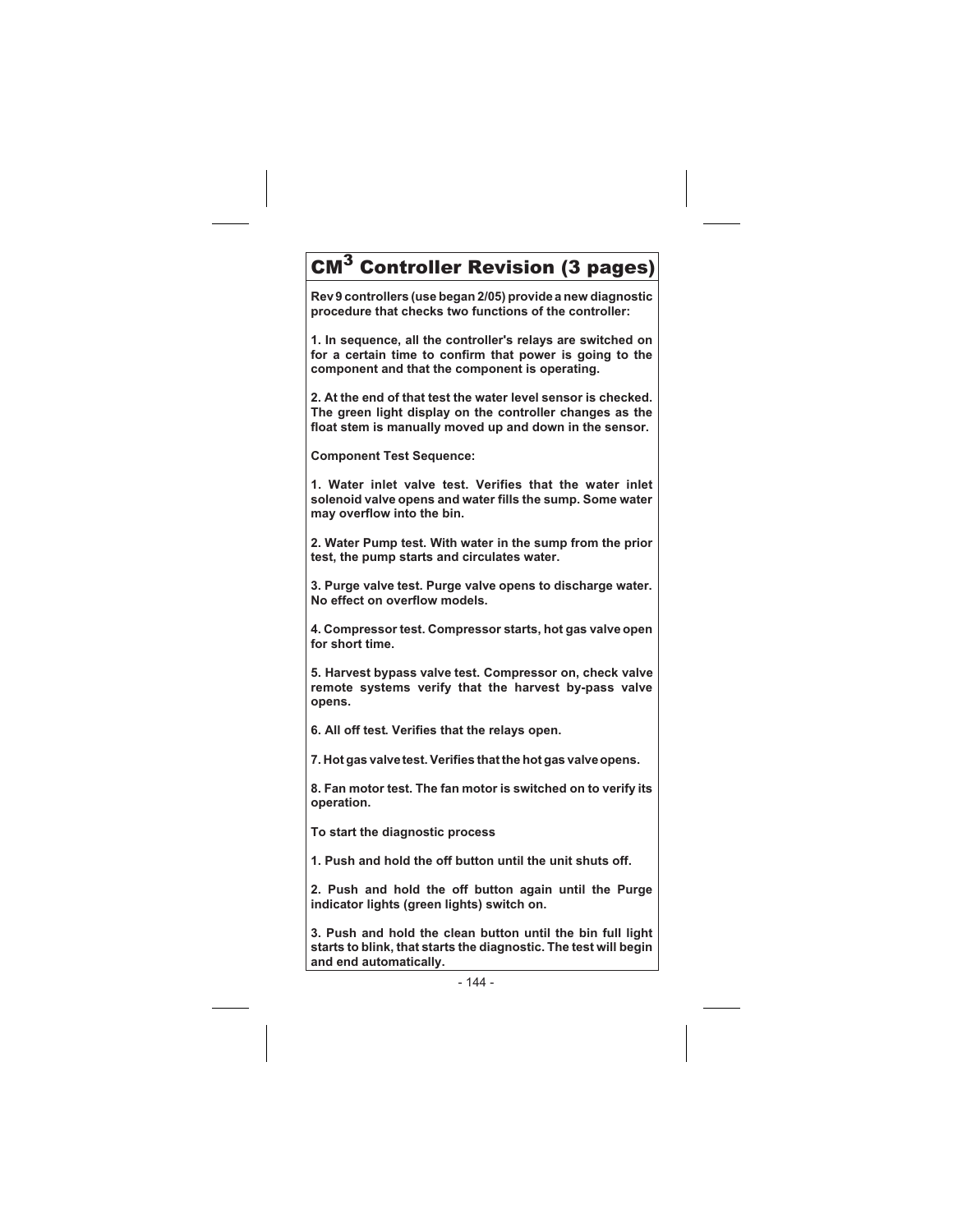### **Component Test**

**If all the components operate as listed below, the controller passed the test. If a component does not operate when it should, check its electrical connection.**

**Check for open circuit or physical damage. If OK, refer to the product's wiring diagram and repeat the test with a voltmeter at the controller end of the harness.**

**Check with one voltmeter lead on the proper terminal and the other to ground. If no voltage is present during the suspect component's turn in the second test, the controller needs to be replaced. If there is voltage at the controller end but none at the component, the harness needs to be replaced.**

| Test           | Seconds On | Air or Water Cooled Testing                        |
|----------------|------------|----------------------------------------------------|
|                | 30         | Water inlet valve                                  |
| $\overline{2}$ | 10         | <b>Water Pump</b>                                  |
| 3              | 10         | Pump, Hot gas valve (and purge valve when<br>used) |
| 4              | 5          | Hot gas valve, compressor                          |
| 5              | 15         | Compressor                                         |
| 6              | 5          | None                                               |
| 7              | 10         | Hot gas valve                                      |
| 8              | 5 or 10    | Fan motor (10 secs)                                |

### **Notes:**

- Remote model's fan motors cycle with compressors
- Check Valve Remote models are the CME456R, CME1056R, CME1356R, CME1656R and the CME2006R. Same results as shown, except for tests 5 and 8 (add harvest bypass valve - delete non-remote fan motor)
- Pump Down Remote models are the CME506R, CME656R and the CME806R. Same results as shown, except for tests 3 (no purge valve), 4 (add liquid line valve), 5 and 8 (add liquid line valve - delete fan motor)
- Eclipse models are the CME686, CME810, CME1386, CME1686 and the CME2086. Only tests 1, 2, and 4 are the same as shown. Substitute all refrigeration solenoid valves for hot gas valve in other tests.
- Water cooled and Eclipse models in test 8 have nothing operating.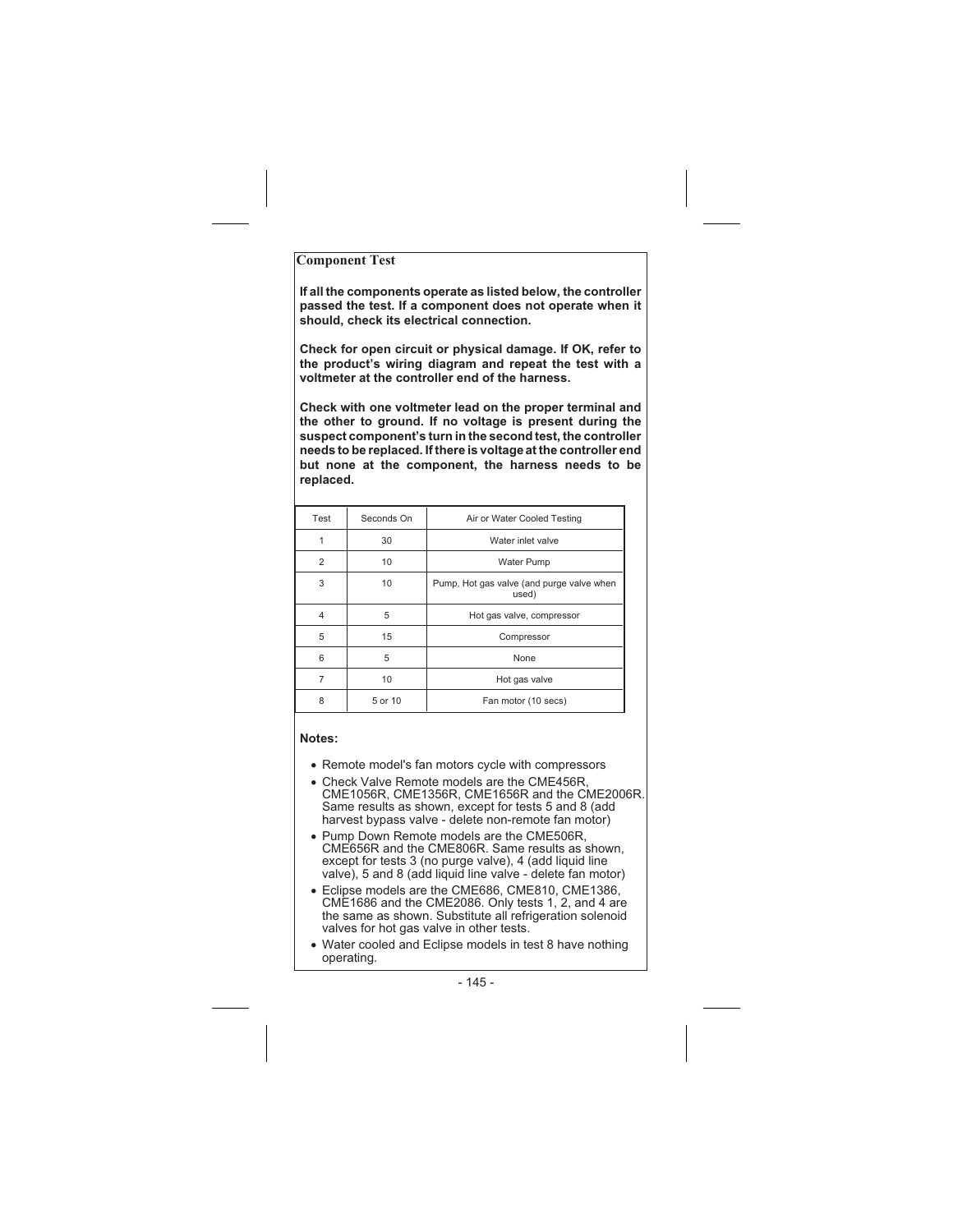| <b>Water Level Sensor Test</b>                                                                 |                                   |                                                                 |  |  |
|------------------------------------------------------------------------------------------------|-----------------------------------|-----------------------------------------------------------------|--|--|
| <b>Column One:</b><br><b>Float Position</b>                                                    | Column Two:<br>Green Lights On    | <b>Column Three:</b><br>Jumper Test                             |  |  |
| Over filled or dry<br>sump (float all<br>the way up or<br>down), all of the<br>slot is visible | Freeze, Harvest,<br>Clean and Off | Unplugging<br>sensor harness<br>from $#2$ on<br>controller.     |  |  |
| Full sump                                                                                      | Harvest, Clean<br>and Off         | Jump pins one<br>(bottom) and two                               |  |  |
| Mid position                                                                                   | Clean and Off                     | Jump pins one<br>(bottom) and<br>three, and pins<br>one and two |  |  |
| Sump needs refill<br>or end of freeze                                                          | Off                               | Jump pins one<br>and three                                      |  |  |

### **Water Level Sensor Test Results:**

- If the lights change as listed in column two, the system has passed the test.
- If the test failed, perform the jumper test in column three. If that test results in the lights on as listed in column two, the controller is OK but the sensor or harness needs to be replaced. The harness can be checked the same way by unplugging the connection at the sensor and testing again.
- If the lights do not glow as indicated after the jumper test, the controller has failed and needs to be replaced.